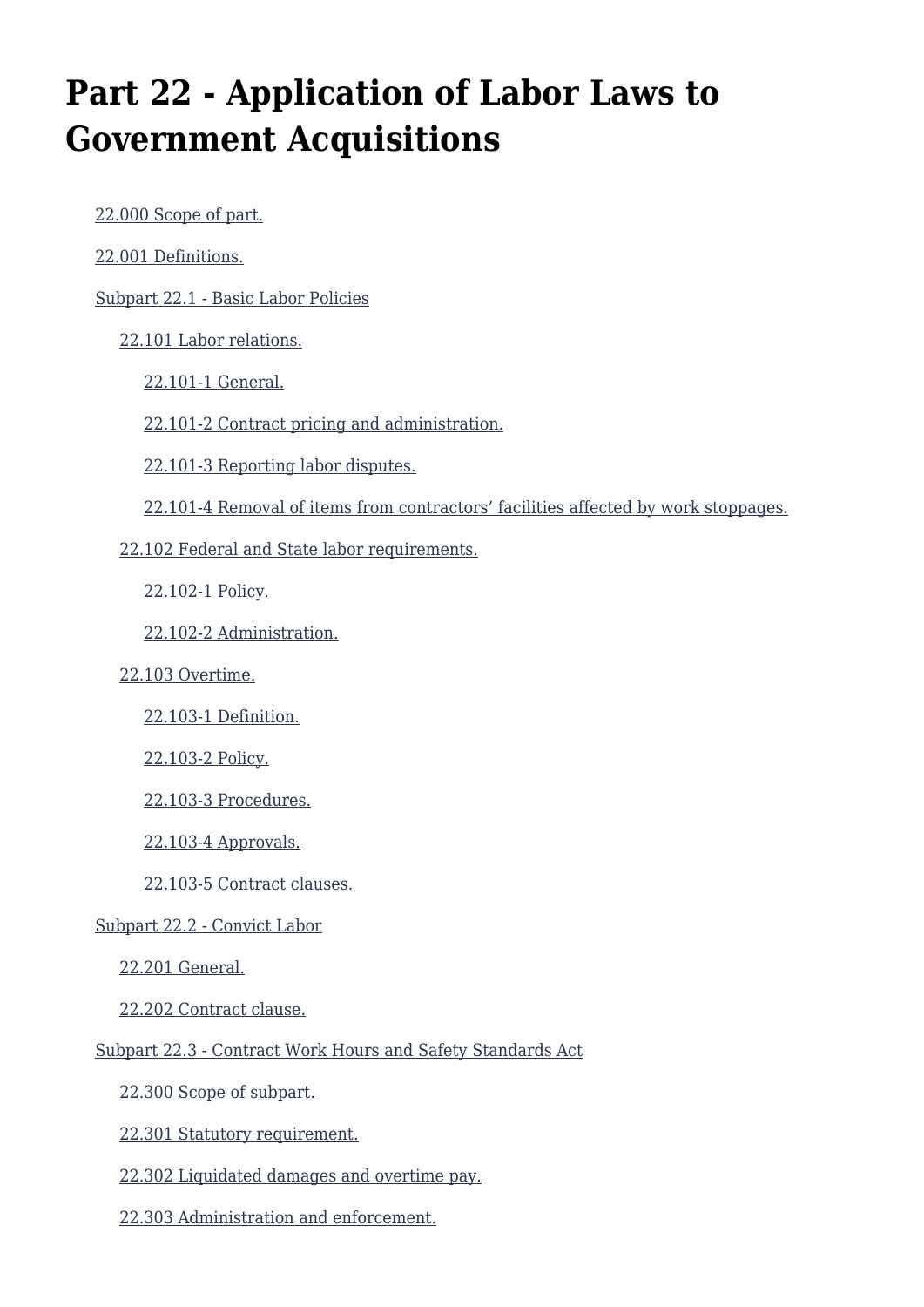[22.304 Variations, tolerances, and exemptions.](#page--1-0)

[22.305 Contract clause.](#page--1-0)

[Subpart 22.4 - Labor Standards for Contracts Involving Construction](#page--1-0)

- [22.400 Scope of subpart.](#page--1-0)
- [22.401 Definitions.](#page--1-0)
- [22.402 Applicability.](#page--1-0)
- [22.403 Statutory, Executive Order, and regulatory requirements.](#page--1-0)

[22.403-1 Construction Wage Rate Requirements statute.](#page--1-0)

- [22.403-2 Copeland Act.](#page--1-0)
- [22.403-3 Contract Work Hours and Safety Standards.](#page--1-0)
- [22.403-4 Executive Orders 13658 and 14026.](#page--1-0)
- [22.403-5 Executive Order 13706.](#page--1-0)
- [22.403-6 Department of Labor regulations involving construction.](#page--1-0)
- [22.404 Construction Wage Rate Requirements statute wage determinations.](#page--1-0)
	- [22.404-1 Types of wage determinations.](#page--1-0)
	- [22.404-2 General requirements.](#page--1-0)
	- [22.404-3 Procedures for requesting wage determinations.](#page--1-0)

[22.404-4 Solicitations issued without wage determinations for the primary site of the work.](#page--1-0)

- [22.404-5 Expiration of project wage determinations.](#page--1-0)
- [22.404-6 Modifications of wage determinations.](#page--1-0)
- [22.404-7 Correction of wage determinations containing clerical errors.](#page--1-0)
- [22.404-8 Notification of improper wage determination before award.](#page--1-0)
- [22.404-9 Award of contract without required wage determination.](#page--1-0)

[22.404-10 Posting wage determinations and notice.](#page--1-0)

[22.404-11 Wage determination appeals.](#page--1-0)

 [22.404-12 Labor standards for contracts containing construction requirements and option](#page--1-0) [provisions that extend the term of the contract.](#page--1-0)

[22.405 \[Reserved\]](#page--1-0)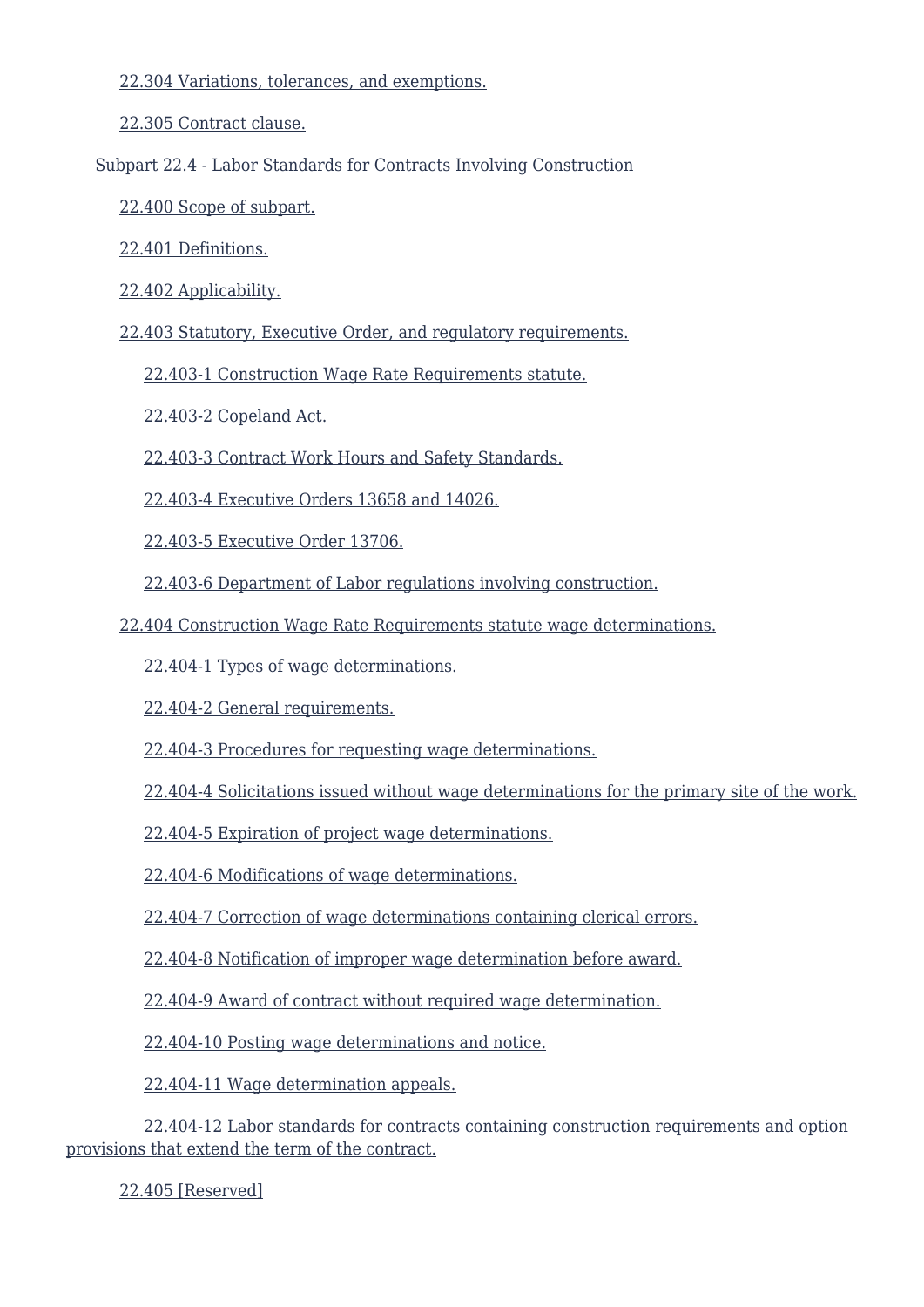[22.406 Administration and enforcement.](#page--1-0)

[22.406-1 Policy.](#page--1-0)

[22.406-2 Wages, fringe benefits, and overtime.](#page--1-0)

[22.406-3 Additional classifications.](#page--1-0)

[22.406-4 Apprentices and trainees.](#page--1-0)

[22.406-5 Subcontracts.](#page--1-0)

[22.406-6 Payrolls and statements.](#page--1-0)

[22.406-7 Compliance checking.](#page--1-0)

[22.406-8 Investigations.](#page--1-0)

[22.406-9 Withholding from or suspension of contract payments.](#page--1-0)

 [22.406-10 Disposition of disputes concerning construction contract labor standards](#page--1-0) [enforcement.](#page--1-0)

[22.406-11 Contract terminations.](#page--1-0)

[22.406-12 Cooperation with the Department of Labor.](#page--1-0)

[22.406-13 Semiannual enforcement reports.](#page--1-0)

[22.407 Solicitation provision and contract clauses.](#page--1-0)

[Subpart 22.5 - Use of Project Labor Agreements for Federal Construction Projects](#page--1-0)

[22.501 Scope of subpart.](#page--1-0)

[22.502 Definitions.](#page--1-0)

[22.503 Policy.](#page--1-0)

[22.504 General requirements for project labor agreements.](#page--1-0)

[22.505 Solicitation provision and contract clause.](#page--1-0)

[Subpart 22.6 - Contracts for Materials, Supplies, Articles, and Equipment](#page--1-0)

[22.601 \[Reserved\]](#page--1-0)

[22.602 Statutory requirements.](#page--1-0)

[22.603 Applicability.](#page--1-0)

[22.604 Exemptions.](#page--1-0)

[22.604-1 Statutory exemptions.](#page--1-0)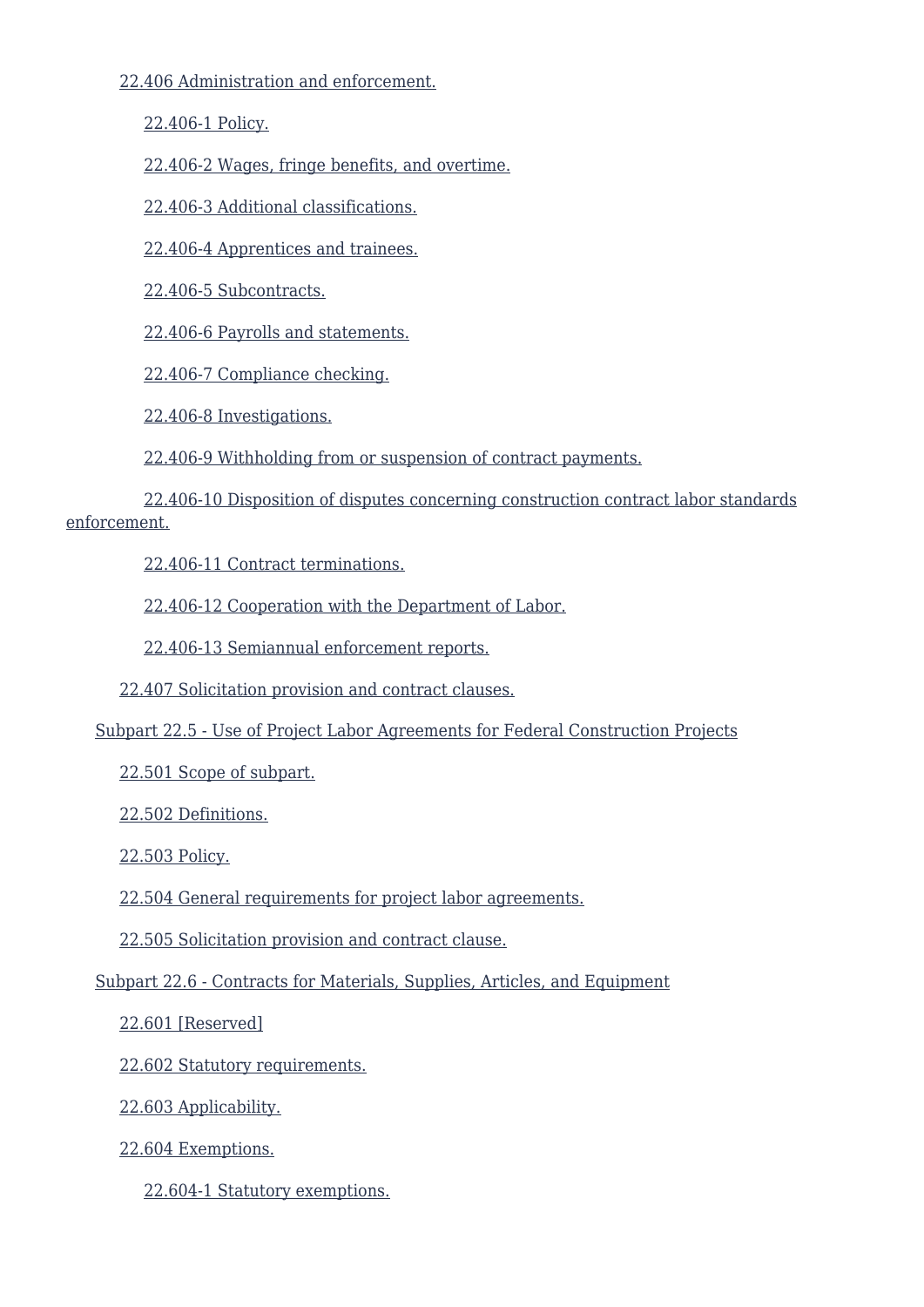#### [22.604-2 Regulatory exemptions.](#page--1-0)

#### [22.605 Rulings and interpretations of the statute.](#page--1-0)

[22.606 \[Reserved\]](#page--1-0)

[22.607 \[Reserved\]](#page--1-0)

[22.608 Procedures.](#page--1-0)

[22.609 \[Reserved\]](#page--1-0)

[22.610 Contract clause.](#page--1-0)

[Subpart 22.7 - \[Reserved\]](#page--1-0)

[Subpart 22.8 - Equal Employment Opportunity](#page--1-0)

[22.800 Scope of subpart.](#page--1-0)

[22.801 Definitions.](#page--1-0)

[22.802 General.](#page--1-0)

[22.803 Responsibilities.](#page--1-0)

[22.804 Affirmative action programs.](#page--1-0)

[22.804-1 Nonconstruction.](#page--1-0)

[22.804-2 Construction.](#page--1-0)

[22.805 Procedures.](#page--1-0)

[22.806 Inquiries.](#page--1-0)

[22.807 Exemptions.](#page--1-0)

[22.808 Complaints.](#page--1-0)

[22.809 Enforcement.](#page--1-0)

[22.810 Solicitation provisions and contract clauses.](#page--1-0)

[Subpart 22.9 - Nondiscrimination Because of Age](#page--1-0)

[22.901 Policy.](#page--1-0)

[22.902 Handling complaints.](#page--1-0)

[Subpart 22.10 - Service Contract Labor Standards](#page--1-0)

[22.1000 Scope of subpart.](#page--1-0)

[22.1001 Definitions.](#page--1-0)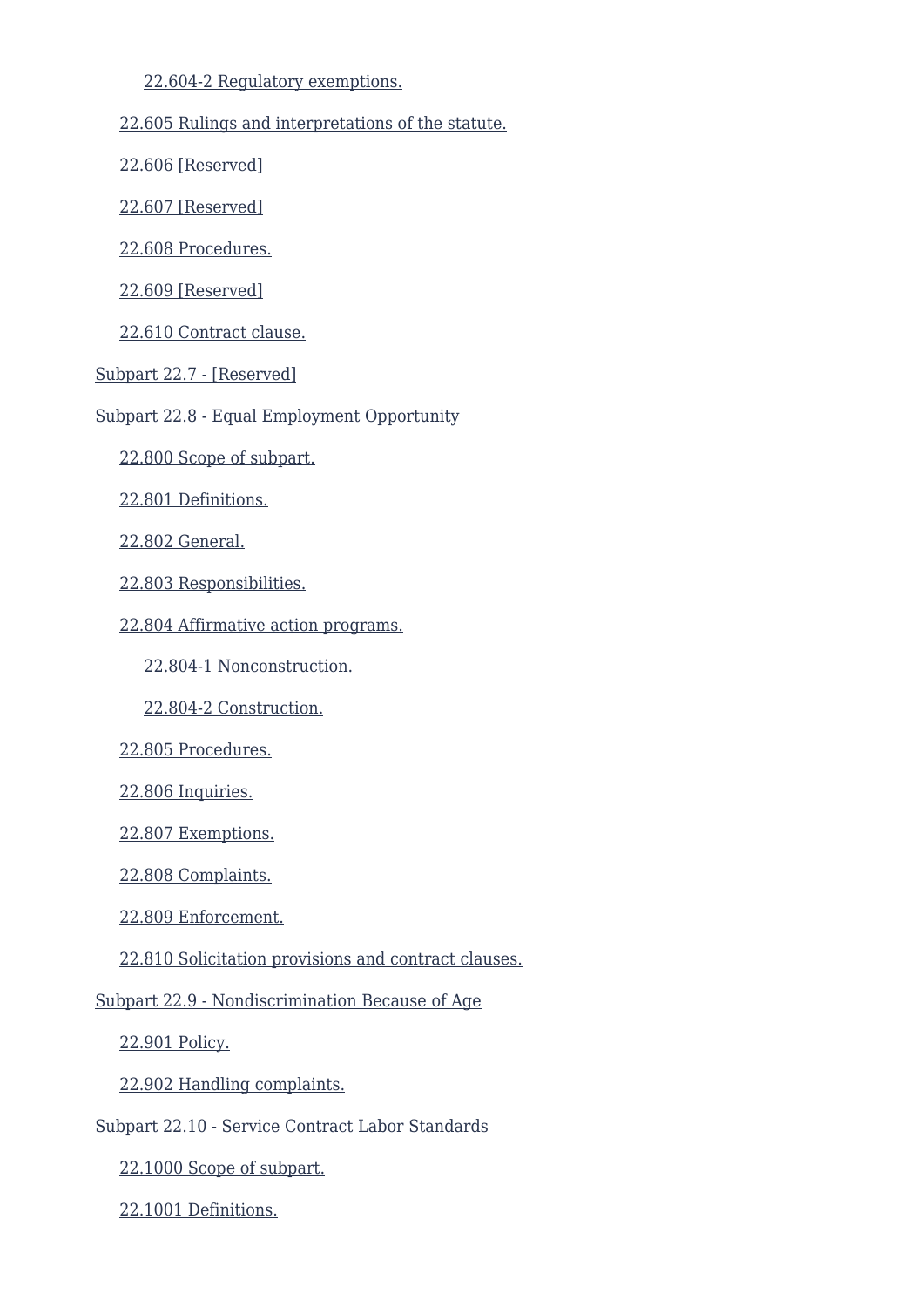[22.1002 Statutory and Executive order requirements.](#page--1-0)

[22.1002-1 General.](#page--1-0)

[22.1002-2 Wage determinations based on prevailing rates.](#page--1-0)

[22.1002-3 Wage determinations based on collective bargaining agreements.](#page--1-0)

[22.1002-4 Application of the Fair Labor Standards Act minimum wage.](#page--1-0)

[22.1002-5 Executive Orders 13658 and 14026.](#page--1-0)

[22.1002-6 Executive Order 13706.](#page--1-0)

[22.1003 Applicability.](#page--1-0)

[22.1003-1 General.](#page--1-0)

[22.1003-2 Geographical coverage of the Act.](#page--1-0)

[22.1003-3 Statutory exemptions.](#page--1-0)

[22.1003-4 Administrative limitations, variations, tolerances, and exemptions.](#page--1-0)

[22.1003-5 Some examples of contracts covered.](#page--1-0)

[22.1003-6 Repair distinguished from remanufacturing of equipment.](#page--1-0)

 [22.1003-7 Questions concerning applicability of the Service Contract Labor Standards](#page--1-0) [statute.](#page--1-0)

[22.1004 Department of Labor responsibilities and regulations.](#page--1-0)

[22.1005 \[Reserved\]](#page--1-0)

[22.1006 Solicitation provisions and contract clauses.](#page--1-0)

[22.1007 Requirement to obtain wage determinations.](#page--1-0)

[22.1008 Procedures for obtaining wage determinations.](#page--1-0)

[22.1008-1 Obtaining wage determinations.](#page--1-0)

[22.1008-2 Successorship with incumbent contractor collective bargaining agreement.](#page--1-0)

[22.1009 Place of performance unknown.](#page--1-0)

[22.1009-1 General.](#page--1-0)

[22.1009-2 Attempt to identify possible places of performance.](#page--1-0)

[22.1009-3 All possible places of performance identified.](#page--1-0)

[22.1009-4 All possible places of performance not identified.](#page--1-0)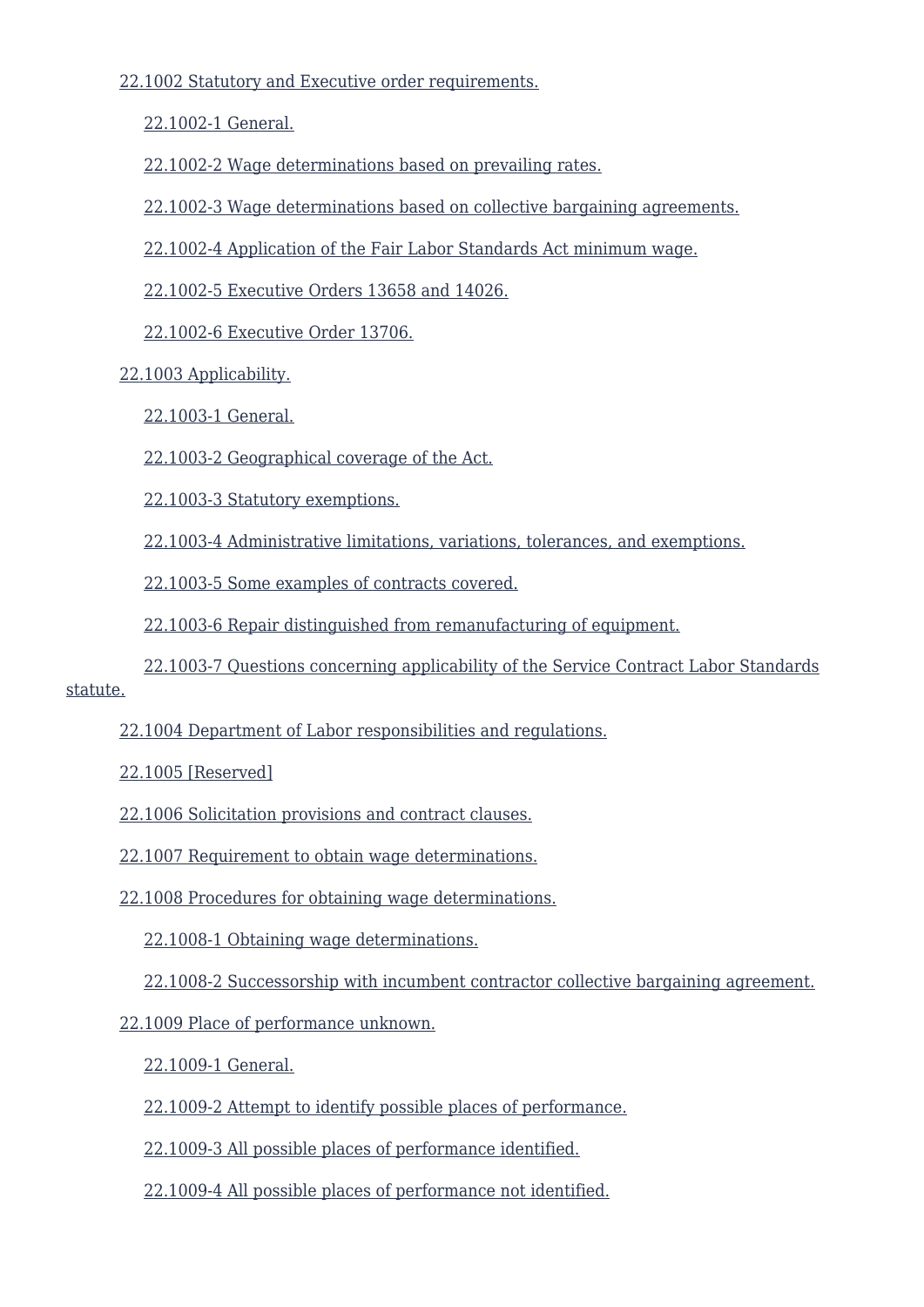[22.1010 Notification to interested parties under collective bargaining agreements.](#page--1-0)

[22.1011 \[Reserved\]](#page--1-0)

[22.1012 Applicability of revisions to wage determinations.](#page--1-0)

[22.1012-1 Prevailing wage determinations.](#page--1-0)

- [22.1012-2 Wage determinations based on collective bargaining agreements.](#page--1-0)
- [22.1013 Review of wage determination.](#page--1-0)
- [22.1014 Delay over 60 days in bid opening or commencement of work.](#page--1-0)
- [22.1015 Discovery of errors by the Department of Labor.](#page--1-0)
- [22.1016 Statement of equivalent rates for Federal hires.](#page--1-0)
- [22.1017 \[Reserved\]](#page--1-0)
- [22.1018 Notification to contractors and employees.](#page--1-0)
- [22.1019 Additional classes of service employees.](#page--1-0)
- [22.1020 Seniority lists.](#page--1-0)
- [22.1021 Request for hearing.](#page--1-0)
- [22.1022 Withholding of contract payments.](#page--1-0)
- [22.1023 Termination for default.](#page--1-0)
- [22.1024 Cooperation with the Department of Labor.](#page--1-0)
- [22.1025 Ineligibility of violators.](#page--1-0)
- [22.1026 Disputes concerning labor standards.](#page--1-0)
- [Subpart 22.11 Professional Employee Compensation](#page--1-0)
	- [22.1101 Applicability.](#page--1-0)
	- [22.1102 Definition.](#page--1-0)
	- [22.1103 Policy, procedures, and solicitation provision.](#page--1-0)
- [Subpart 22.12 \[Reserved\]](#page--1-0)
- [Subpart 22.13 Equal Opportunity for Veterans](#page--1-0)
	- [22.1300 Scope of subpart.](#page--1-0)
	- [22.1301 Definitions.](#page--1-0)
	- [22.1302 Policy.](#page--1-0)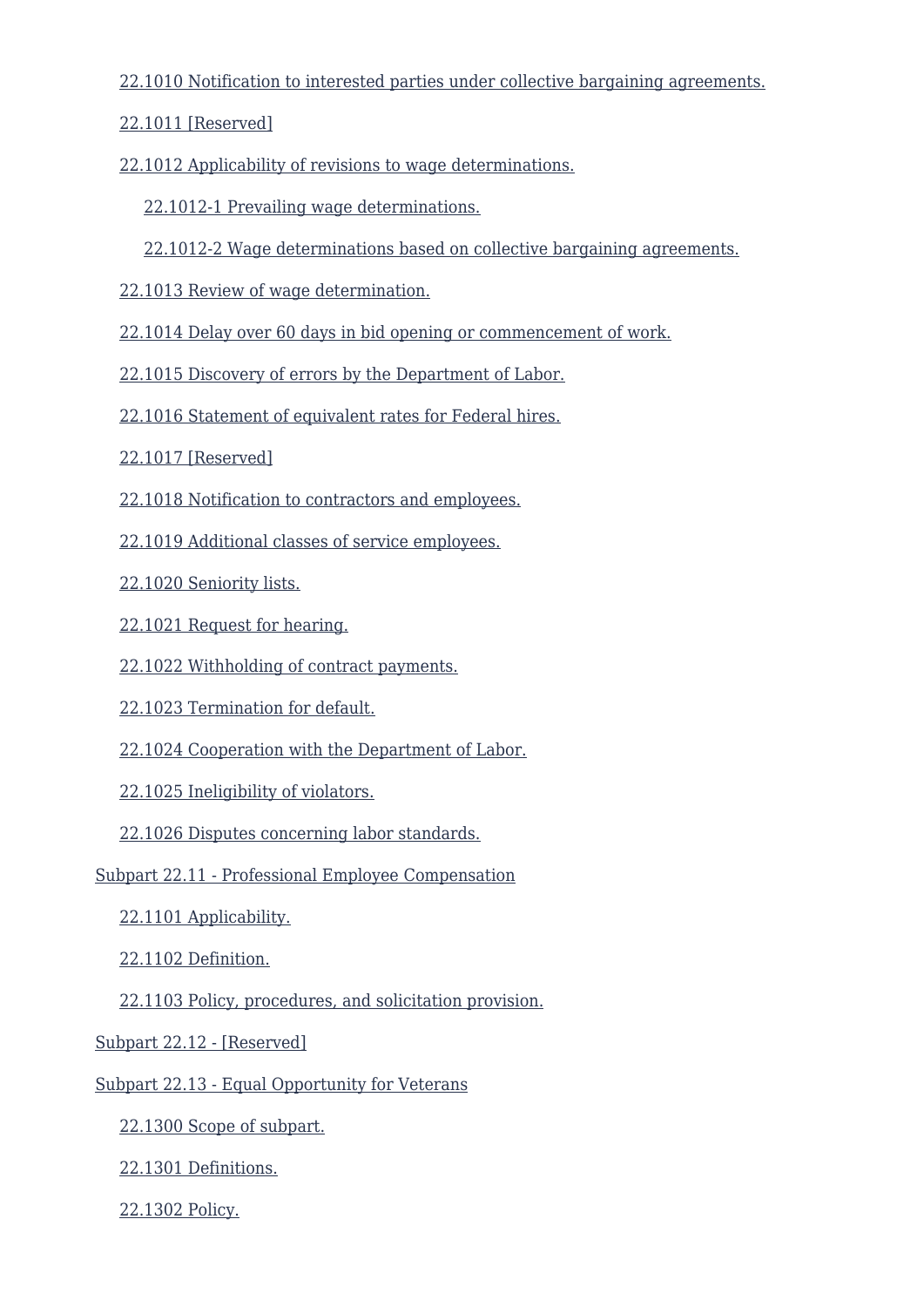[22.1303 Applicability.](#page--1-0)

[22.1304 Procedures.](#page--1-0)

[22.1305 Waivers.](#page--1-0)

[22.1306 Department of Labor notices and reports.](#page--1-0)

[22.1307 Collective bargaining agreements.](#page--1-0)

[22.1308 Complaint procedures.](#page--1-0)

[22.1309 Actions because of noncompliance.](#page--1-0)

[22.1310 Solicitation provision and contract clauses.](#page--1-0)

[Subpart 22.14 - Employment of Workers with Disabilities](#page--1-0)

[22.1400 Scope of subpart.](#page--1-0)

[22.1401 Policy.](#page--1-0)

[22.1402 Applicability.](#page--1-0)

[22.1403 Waivers.](#page--1-0)

[22.1404 Department of Labor notices.](#page--1-0)

[22.1405 Collective bargaining agreements.](#page--1-0)

[22.1406 Complaint procedures.](#page--1-0)

[22.1407 Actions because of noncompliance.](#page--1-0)

[22.1408 Contract clause.](#page--1-0)

 [Subpart 22.15 - Prohibition of Acquisition of Products Produced by Forced or Indentured Child](#page--1-0) [Labor](#page--1-0)

[22.1500 Scope.](#page--1-0)

[22.1501 Definitions.](#page--1-0)

[22.1502 Policy.](#page--1-0)

 [22.1503 Procedures for acquiring end products on the List of Products Requiring Contractor](#page--1-0) [Certification as to Forced or Indentured Child Labor.](#page--1-0)

[22.1504 Violations and remedies.](#page--1-0)

[22.1505 Solicitation provision and contract clause.](#page--1-0)

[Subpart 22.16 - Notification of Employee Rights Under the National Labor Relations Act](#page--1-0)

[22.1600 Scope of subpart.](#page--1-0)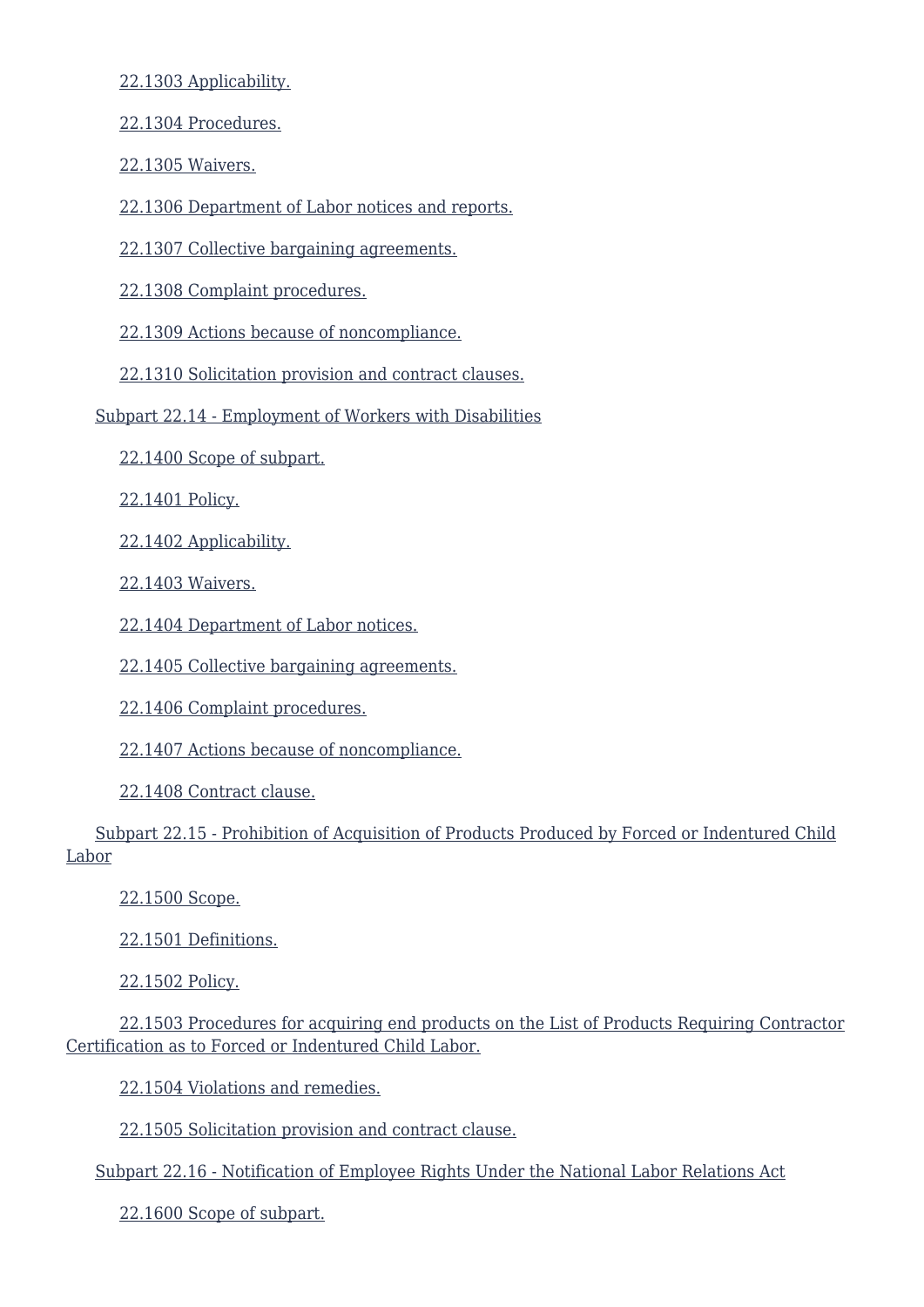[22.1601 Definitions.](#page--1-0)

[22.1602 Policy.](#page--1-0)

[22.1603 Exceptions.](#page--1-0)

[22.1604 Compliance evaluation and complaint investigations and sanctions for violations.](#page--1-0)

[22.1605 Contract clause.](#page--1-0)

[Subpart 22.17 - Combating Trafficking in Persons](#page--1-0)

[22.1700 Scope of subpart.](#page--1-0)

[22.1701 Applicability.](#page--1-0)

[22.1702 Definitions.](#page--1-0)

[22.1703 Policy.](#page--1-0)

[22.1704 Violations and remedies.](#page--1-0)

[22.1705 Solicitation provision and contract clause.](#page--1-0)

[Subpart 22.18 - Employment Eligibility Verification](#page--1-0)

[22.1800 Scope.](#page--1-0)

[22.1801 Definitions.](#page--1-0)

[22.1802 Policy.](#page--1-0)

[22.1803 Contract clause.](#page--1-0)

[Subpart 22.19 - Increasing the Minimum Wage for Contractors](#page--1-0)

[22.1900 Scope of subpart.](#page--1-0)

[22.1901 Definitions.](#page--1-0)

[22.1902 Policy.](#page--1-0)

[22.1903 Applicability.](#page--1-0)

[22.1904 Annual Executive Order Minimum Wage Rate.](#page--1-0)

[22.1905 Enforcement of Executive Order Minimum Wage Requirements.](#page--1-0)

[22.1906 Contract clause.](#page--1-0)

[Subpart 22.20 - \[Reserved\]](#page--1-0)

[Subpart 22.21 - Establishing Paid Sick Leave For Federal Contractors](#page--1-0)

[22.2100 Scope of subpart.](#page--1-0)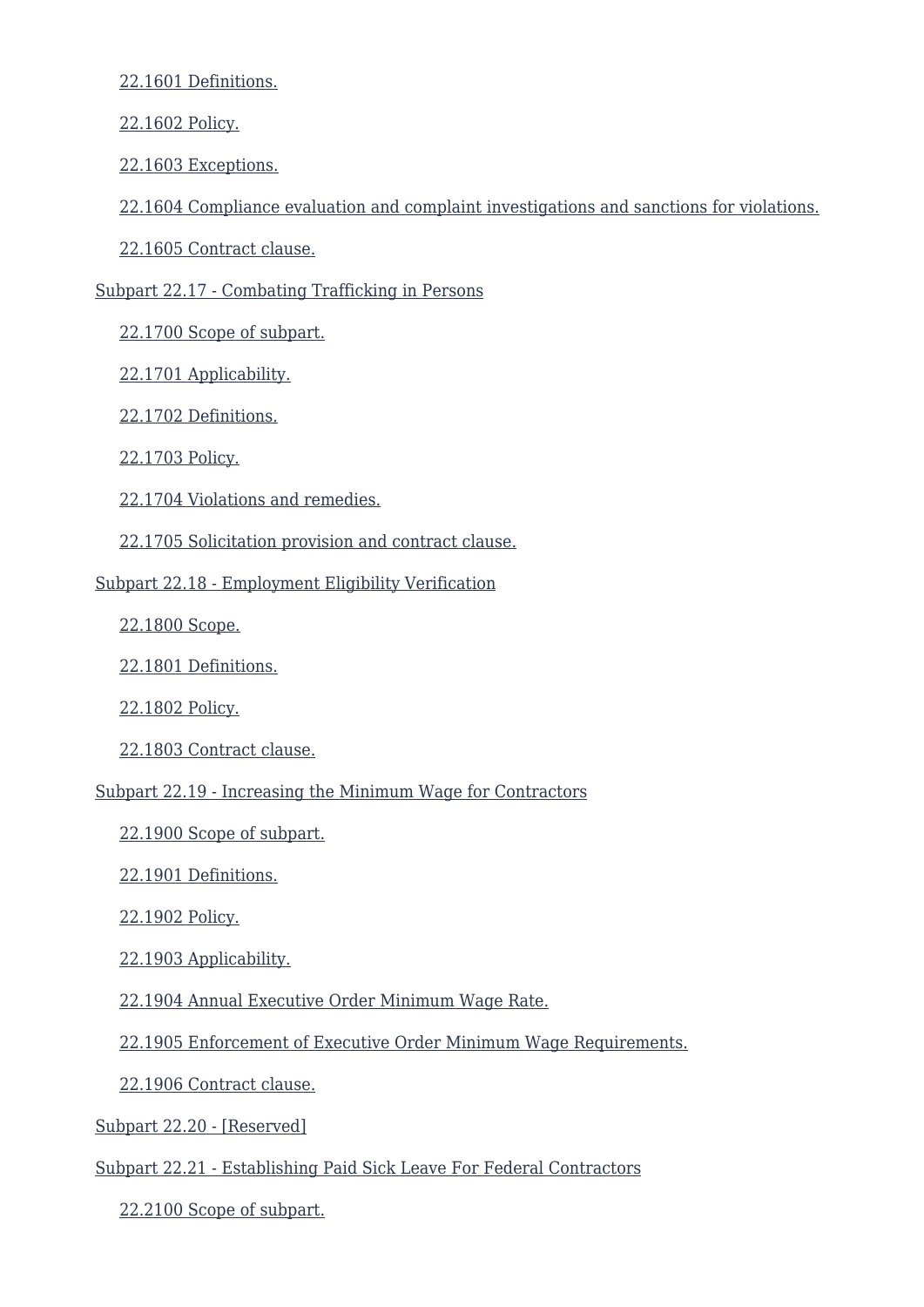[22.2101 Definitions.](#page--1-0)

[22.2102 Policy.](#page--1-0)

[22.2103 Applicability.](#page--1-0)

[22.2104 Exclusions.](#page--1-0)

[22.2105 Paid sick leave for Federal contractors and subcontractors.](#page--1-0)

[22.2106 Prohibited acts.](#page--1-0)

[22.2107 Waiver of rights.](#page--1-0)

[22.2108 Multiemployer plans or other funds, plans, or programs.](#page--1-0)

[22.2109 Enforcement of Executive Order 13706 paid sick leave requirements.](#page--1-0)

[22.2110 Contract clause.](#page--1-0)

Parent topic: [Federal Acquisition Regulation](https://login.acquisition.gov/far/far4)

# **22.000 Scope of part.**

This part-

 (a) Deals with general policies regarding contractor labor relations as they pertain to the acquisition process;

- (b) Prescribes contracting policy and procedures for implementing pertinent labor laws; and
- (c) Prescribes *contract clauses* with respect to each pertinent labor law.

# **22.001 Definitions.**

*Administrator* or "Administrator, Wage and Hour Division," as used in this part, means the—

Administrator

Wage and Hour Division

U.S. Department of Labor

Washington, DC 20210

or an authorized representative.

*Agency labor advisor* means an individual responsible for advising contracting agency officials on Federal contract labor matters.

e98 means the Department of Labor's approved electronic application (<https://www.sam.gov>),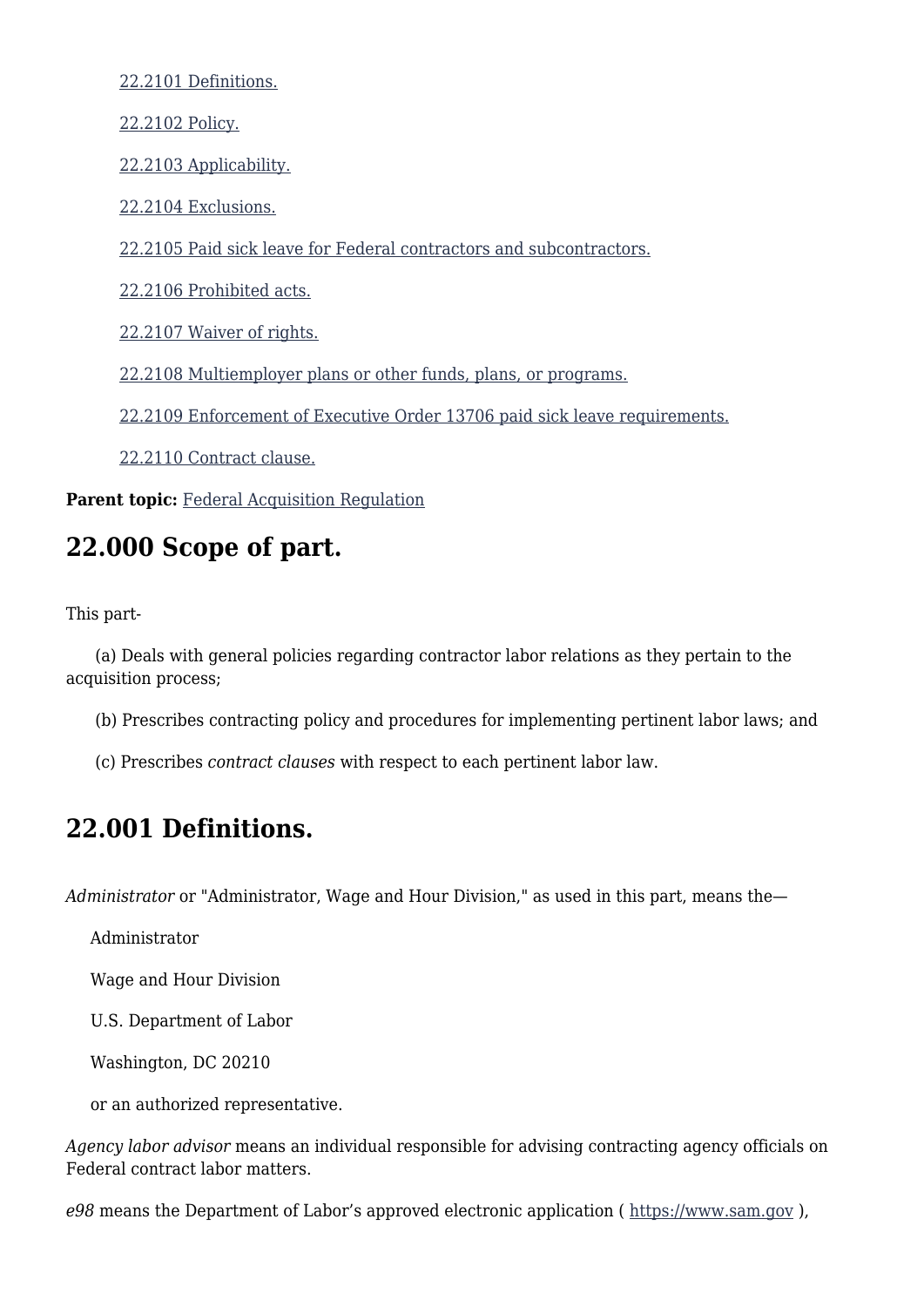whereby a contracting officer submits pertinent information to the Department of Labor and requests a Service Contract Labor Standards statute wage determination directly from the Wage and Hour Division.

*Service contract* means any Government contract, or subcontract thereunder, the principal purpose of which is to furnish services in the United States through the use of *service employees*, except as exempted by [41 U.S.C. chapter 67](http://uscode.house.gov/browse.xhtml;jsessionid=114A3287C7B3359E597506A31FC855B3), Service Contract Labor Standards; see [22.1003-3](#page--1-0) and [22.1003-4](#page--1-0)). See [22.1003-5](#page--1-0) and 29 CFR 4.130 for a partial list of services covered by the Service Contract Labor Standards statute.

*Service employee* means any person engaged in the performance of a service contract other than any person employed in a bona fide executive, administrative, or professional capacity, as those terms are defined in 29 CFR part 541. The term "service employee" includes all such persons regardless of any contractual relationship that may be alleged to exist between a contractor or subcontractor and such persons.

*Wage Determinations at SAM.gov* means the Government internet website for both Construction Wage Rate Requirements statute and Service Contract Labor Standards statute wage determinations available at [https://www.sam.gov.](https://www.sam.gov)

# **Subpart 22.1 - Basic Labor Policies**

# **22.101 Labor relations.**

## **22.101-1 General.**

 (a) Agencies shall maintain sound relations with industry and labor to ensure (1) prompt receipt of information involving labor relations that may adversely affect the Government acquisition process and (2) that the Government obtains needed supplies and services without delay. All matters regarding labor relations shall be handled in accordance with agency procedures.

(b)

(1) Agencies shall remain impartial concerning any dispute between labor and contractor management and not undertake the conciliation, mediation, or arbitration of a labor dispute. To the extent practicable, agencies should ensure that the parties to the dispute use all available methods for resolving the dispute, including the services of the National Labor Relations Board, Federal Mediation and Conciliation Service, the National Mediation Board and other appropriate Federal, State, local, or private agencies.

(2) For use of project labor agreements, see subpart [22.5](#page--1-0).

 (c) Agencies should, when practicable, exchange information concerning labor matters with other affected agencies to ensure a uniform Government approach concerning a particular plant or labor-management dispute.

 (d) Agencies should take other actions concerning labor relations problems to the extent consistent with their acquisition responsibilities. For example, agencies should-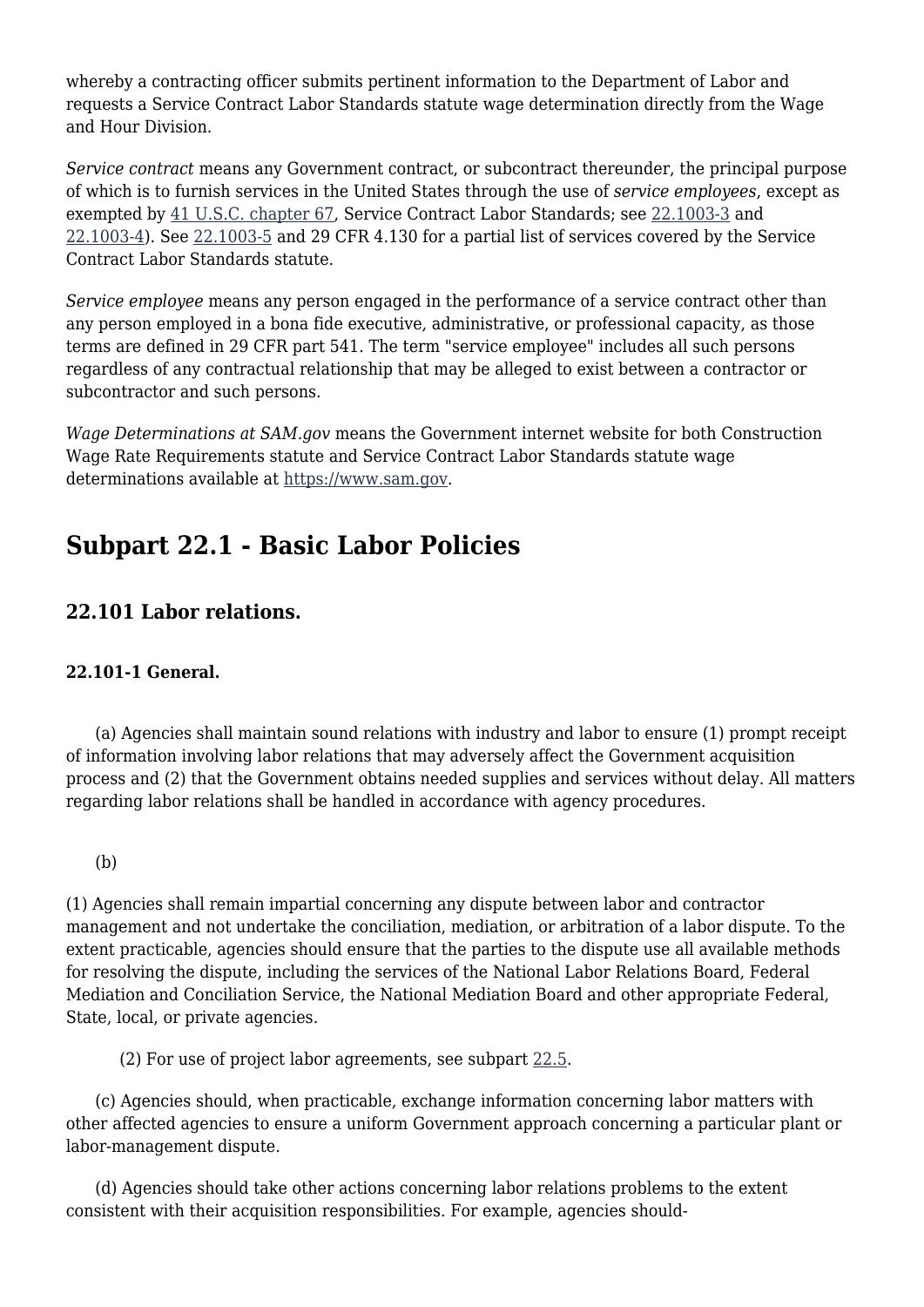(1) Notify the agency responsible for conciliation, mediation, arbitration, or other related action of the existence of any labor dispute affecting or threatening to affect agency acquisition programs;

 (2) Furnish to the parties to a dispute factual information pertinent to the dispute's potential or actual adverse impact on these programs, to the extent consistent with security regulations; and

 (3) Seek a voluntary agreement between management and labor, notwithstanding the continuance of the dispute, to permit uninterrupted acquisition of supplies and services. This shall only be done, however, if the attempt to obtain voluntary agreement does not involve the agency in the merits of the dispute and only after consultation with the agency responsible for conciliation, mediation, arbitration, or other related action.

 (e) The head of the contracting activity may designate programs or requirements for which it is necessary that *contractors* be required to notify the Government of actual or potential labor disputes that are delaying or threaten to delay the timely contract performance (see [22.103-5\(](#page--1-0)a)).

#### **22.101-2 Contract pricing and administration.**

 (a) Contractor labor policies and compensation practices, whether or not included in labormanagement agreements, are not acceptable bases for allowing costs in cost-reimbursement contracts or for recognition of costs in pricing fixed-price contracts if they result in unreasonable costs to the Government. For a discussion of allowable costs resulting from labor-management agreements, see  $31.205-6(b)$ .

 (b) Labor disputes may cause work stoppages that delay the performance of Government contracts. *Contracting officers* shall impress upon *contractors* that each contractor shall be held accountable for reasonably avoidable delays. Standard *contract clauses* dealing with default, excusable delays, etc., do not relieve *contractors* or subcontractors from the responsibility for delays that are within the *contractors*' or their subcontractors' control. A delay caused by a strike that the contractor or subcontractor could not reasonably prevent can be excused; however, it cannot be excused beyond the point at which a reasonably diligent contractor or subcontractor could have acted to end the strike by actions such as-

 (1) Filing a charge with the National Labor Relations Board to permit the Board to seek injunctive relief in court;

(2) Using other available Government procedures; and

(3) Using private boards or organizations to settle disputes.

 (c) Strikes normally result in changing patterns of cost incurrence and therefore may have an impact on the allowability of costs for cost-reimbursement contracts or for recognition of costs in pricing fixed-price contracts. Certain costs may increase because of strikes; *e.g.,* guard services and attorney's fees. Other costs incurred during a strike may not fluctuate (*e.g.,*"fixed costs" such as rent and depreciation), but because of reduced production, their proportion of the unit cost of items produced increases. All costs incurred during strikes shall be carefully examined to ensure recognition of only those costs necessary for performing the contract in accordance with the Government's essential interest.

(d) If, during a labor dispute, the inspectors' safety is not endangered, the normal functions of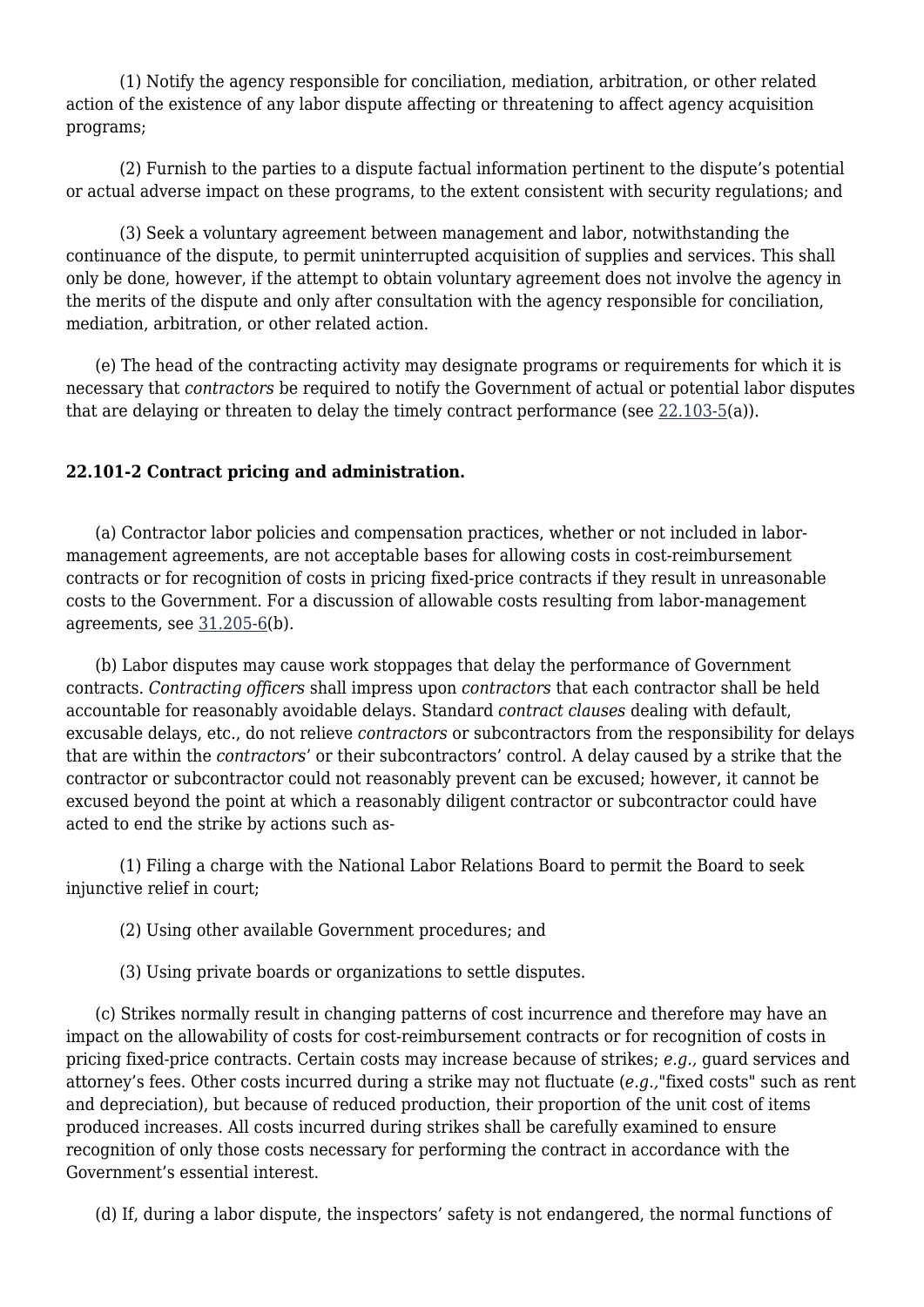inspection at the plant of a Government contractor shall be continued without regard to the existence of a labor dispute, strike, or picket line.

#### **22.101-3 Reporting labor disputes.**

The office administering the contract shall report, in accordance with agency procedures, any potential or actual labor disputes that may interfere with performing any contracts under its cognizance. If a contract contains the clause at [52.222-1](https://login.acquisition.gov/far/part-52#FAR_52_222_1), Notice to the Government of Labor Disputes, the contractor also must report any actual or potential dispute that may delay contract performance.

#### **22.101-4 Removal of items from contractors' facilities affected by work stoppages.**

 (a) Items shall be removed from *contractors*' facilities affected by work stoppages in accordance with agency procedures. Agency procedures should allow for the following:

 (1) Determine whether removal of items is in the Government's interest. Normally the determining factor is the critical needs of an agency program.

 (2) Attempt to arrange with the contractor and the union representative involved their approval of the shipment of urgently required items.

(3) Obtain appropriate approvals from within the agency.

(4) Determine who will remove the items from the plant(s) involved.

 (b) Avoid the use or appearance of force and prevent incidents that might detrimentally affect labor-management relations.

 (c) When two or more agencies' requirements are or may become involved in the removal of items, the contract administration office shall ensure that the necessary coordination is accomplished.

# **22.102 Federal and State labor requirements.**

#### **22.102-1 Policy.**

Agencies shall cooperate, and encourage *contractors* to cooperate with Federal and State agencies responsible for enforcing labor requirements such as-

- (a) Safety;
- (b) Health and sanitation;
- (c) Maximum hours and minimum wages;
- (d) Equal employment opportunity;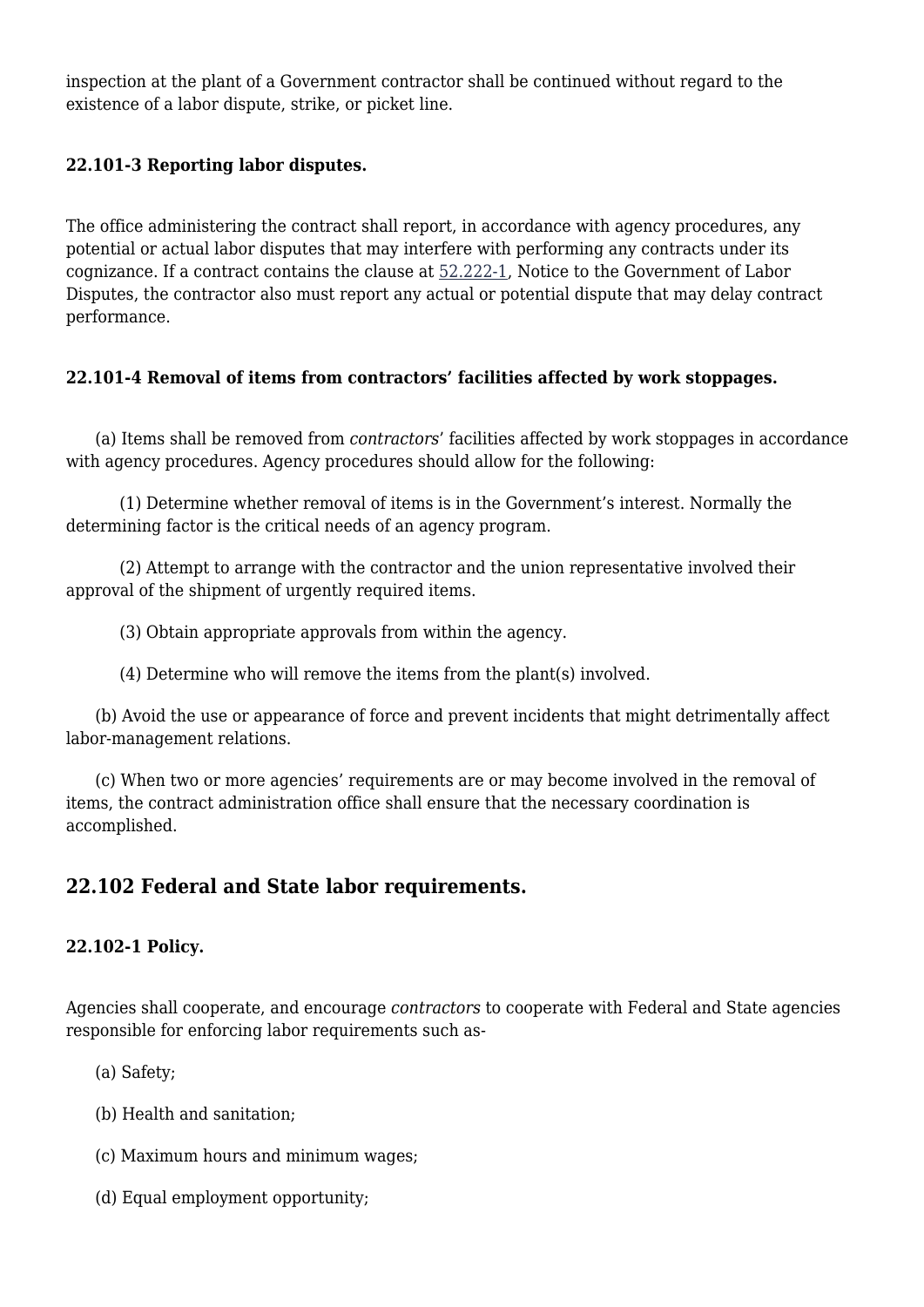- (e) Child and convict labor;
- (f) Age discrimination;
- (g) Disabled and Vietnam veteran employment;
- (h) Employment of workers with disabilities; and
- (i) Eligibility for employment under United States immigration laws.

#### **22.102-2 Administration.**

 (a) Agencies shall cooperate with, and encourage *contractors* to use to the fullest extent practicable, the DOL Employment and Training Administration (DOLETA) at <http://www.doleta.gov>, and its affiliated local offices in meeting *contractors*' labor requirements. These requirements may be to staff new or expanding plant facilities, including requirements for workers in all occupations and skills from local labor market areas or through the Federal-State employment clearance system.

 (b) Local State employment offices are operated throughout the United States, Puerto Rico, Guam, and the U.S. Virgin Islands. In addition to providing recruitment assistance to *contractors*, cooperation with the local State Employment Service offices will further the national program of maintaining continuous assessment of manpower requirements and resources on a national and local basis.

 $(c)$ 

(1) The U.S. Department of Labor is responsible for the administration and enforcement of the Occupational Safety and Health Act. The Department of Labor's Wage and Hour Division is responsible for administration and enforcement of numerous wage and hour statutes including-

(i) [40 U.S.C. chapter 31](http://uscode.house.gov/browse.xhtml;jsessionid=114A3287C7B3359E597506A31FC855B3), subchapter IV, Wage Rate Requirements (Construction);

(ii) [40 U.S.C. chapter 37](http://uscode.house.gov/browse.xhtml;jsessionid=114A3287C7B3359E597506A31FC855B3), Contract Work Hours and Safety Standards;

(iii) The Copeland Act  $(18 \text{ U.S.C. } 874 \text{ and } 40 \text{ U.S.C. } 3145)$ ;

 (iv) [41 U.S.C. chapter 65,](http://uscode.house.gov/browse.xhtml;jsessionid=114A3287C7B3359E597506A31FC855B3) Contracts for Materials, Supplies, Articles, and Equipment Exceeding \$10,000;

(v) [41 U.S.C. chapter 67,](http://uscode.house.gov/browse.xhtml;jsessionid=114A3287C7B3359E597506A31FC855B3) Service Contract Labor Standards.

 (2) *Contracting officers* should contact the Wage and Hour Division's regional offices when required by the subparts relating to these statutes unless otherwise specified. Addresses for these offices may be found at 29 CFR 1, Appendix B.

## **22.103 Overtime.**

#### **22.103-1 Definition.**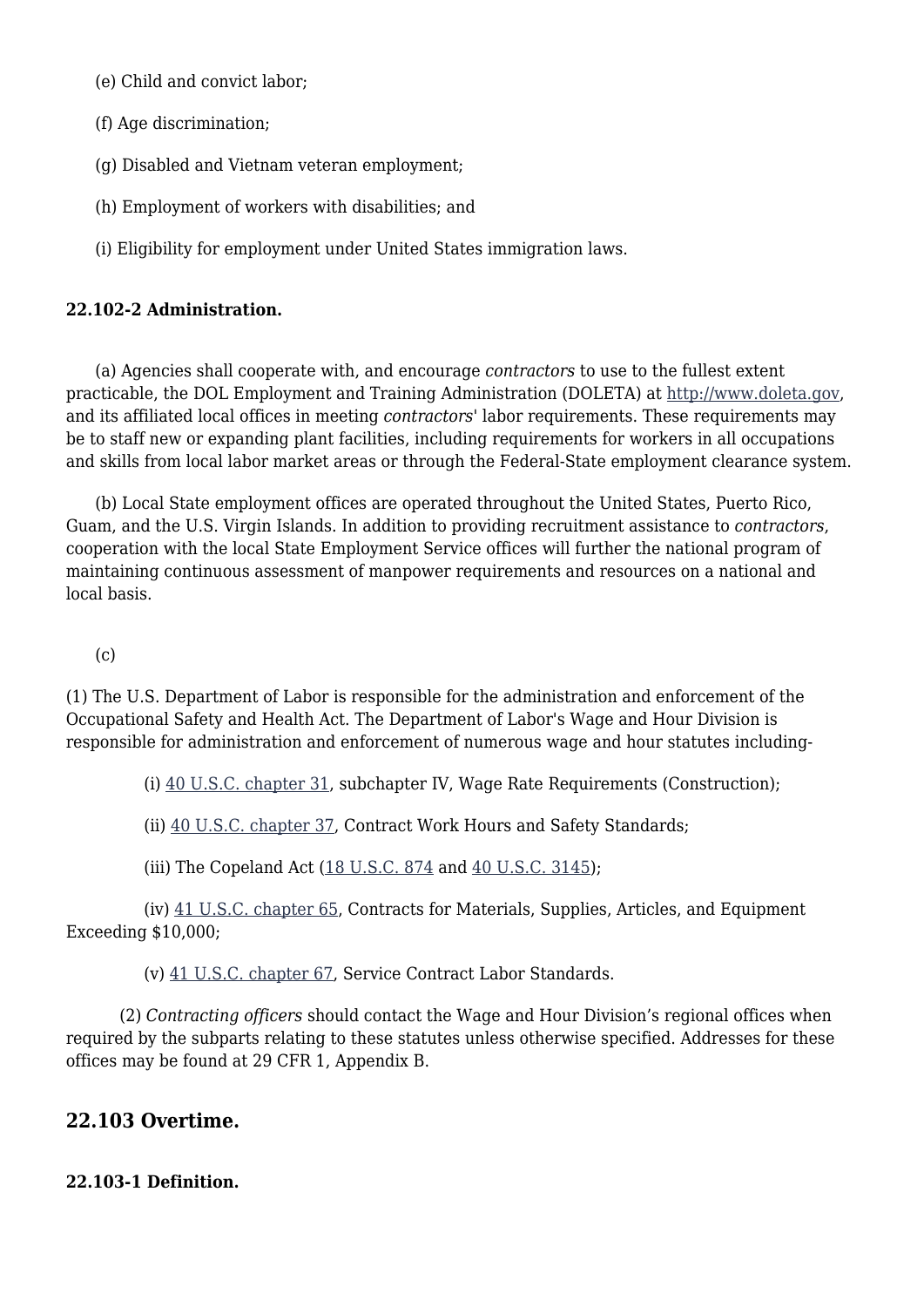*Normal workweek*, as used in this subpart, means, generally, a workweek of 40 hours. Outside the United States and its outlying areas, a workweek longer than 40 hours is considered normal if-

 (1) The workweek does not exceed the norm for the area, as determined by local custom, tradition, or law; and

 (2) The hours worked in excess of 40 in the workweek are not compensated at a premium rate of pay.

#### **22.103-2 Policy.**

*Contractors* shall perform all contracts, so far as practicable, without using overtime, particularly as a regular employment practice, except when lower overall costs to the Government will result or when it is necessary to meet urgent program needs. Any approved overtime, extra-pay shifts, and multishifts should be scheduled to achieve these objectives.

#### **22.103-3 Procedures.**

 (a) *Solicitations* normally shall not specify delivery or performance schedules that may require overtime at Government expense.

 (b) In negotiating contracts, *contracting officers* should, consistent with the Government's needs, attempt to-

 (1) Ascertain the extent that *offers* are based on the payment of overtime and shift premiums; and

 (2) Negotiate contract prices or estimated costs without these premiums or obtain the requirement from other sources.

(c) When it becomes apparent during negotiations of applicable contracts (see  $22.103-5(b)$ ) that overtime will be required in contract performance, the contracting officer shall secure from the contractor a request for all overtime to be used during the life of the contract, to the extent that the overtime can be estimated with reasonable certainty. The contractor's request shall contain the information required by paragraph (b) of the clause at [52.222-2](https://login.acquisition.gov/far/part-52#FAR_52_222_2), Payment for Overtime Premiums.

#### **22.103-4 Approvals.**

 (a) The contracting officer shall review the contractor's request for overtime. Approval of the use of overtime may be granted by an agency approving official after determining in writing that overtime is necessary to-

(1) Meet essential delivery or performance schedules;

 (2) Make up for delays beyond the control and without the fault or negligence of the contractor; or

(3) Eliminate foreseeable extended production bottlenecks that cannot be eliminated in any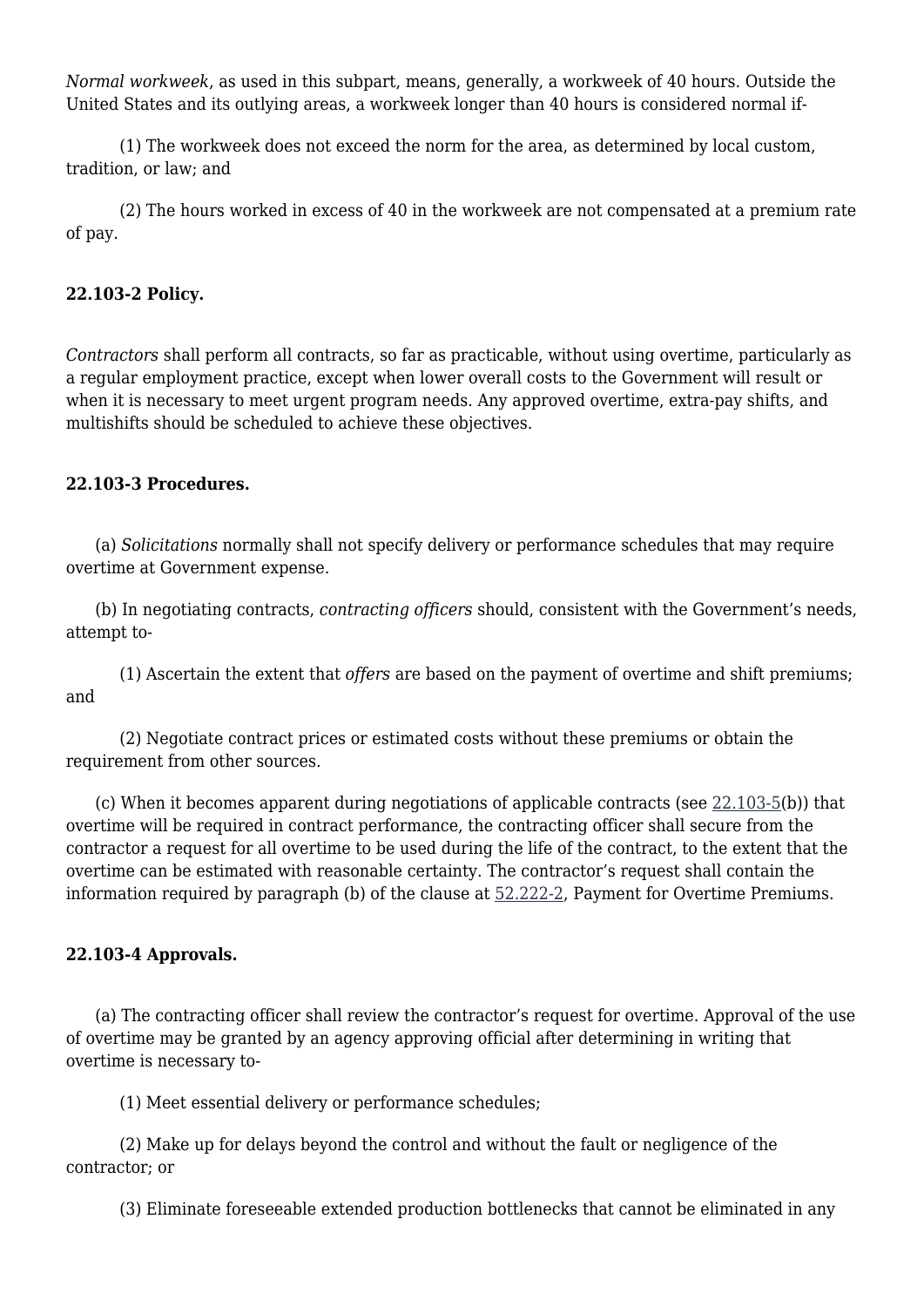other way.

 (b) Approval by the designated official of use and total dollar amount of overtime is required before inclusion of an amount in paragraph (a) of the clause at [52.222-2](https://login.acquisition.gov/far/part-52#FAR_52_222_2), Payment for Overtime Premiums.

 (c) Contracting officer approval of payment of overtime premiums is required for time-andmaterials and labor-hour contracts (see paragraph (a)(8) of the clause at [52.232-7](https://login.acquisition.gov/far/part-52#FAR_52_232_7), Payments Under Time-and-Materials and Labor-Hour Contracts).

(d) No approvals are required for paying overtime premiums under other types of contracts.

(e) Approvals by the agency approving official (see  $22.103-4(a)$  $22.103-4(a)$ ) may be for an individual contract, project, program, plant, division, or company, as practical.

 (f) During contract performance, contractor requests for overtime exceeding the amount authorized by paragraph (a) of the clause at  $52.222-2$ , Payment for Overtime Premiums, shall be submitted as stated in paragraph (b) of the clause to the office administering the contract. That office will review the request and if it approves, send the request to the contracting officer. If the contracting officer determines that the requested overtime should be approved in whole or in part, the contracting officer shall request the approval of the agency's designated approving official and modify paragraph (a) of the clause to reflect any approval.

 (g) Overtime premiums at Government expense should not be approved when the contractor is already obligated, without the right to additional compensation, to meet the required delivery date.

 (h) When the use of overtime is authorized under a contract, the office administering the contract and the auditor should periodically review the use of overtime to ensure that it is allowable in accordance with the criteria in [part 31](https://login.acquisition.gov/far/part-31#FAR_Part_31). Only overtime premiums for work in those departments, sections, etc., of the contractor's plant that have been individually evaluated and the necessity for overtime confirmed shall be considered for approval.

 (i) Approvals for using overtime shall ordinarily be prospective, but, if justified by emergency circumstances, approvals may be retroactive.

#### **22.103-5 Contract clauses.**

 (a) The contracting officer shall insert the clause at [52.222-1,](https://login.acquisition.gov/far/part-52#FAR_52_222_1) Notice to the Government of Labor Disputes, in *solicitations* and contracts that involve programs or requirements that have been designated under [22.101-1\(](#page--1-0)e).

 (b) The contracting officer shall include the clause at [52.222-2,](https://login.acquisition.gov/far/part-52#FAR_52_222_2) Payment for Overtime Premiums, in *solicitations* and contracts when a cost-reimbursement contract is contemplated and the contract amount is expected to exceed the simplified acquisition threshold; unless-

(1) A cost-reimbursement contract for operation of vessels is contemplated; or

 (2) A cost-plus- incentive-fee contract that will provide a swing from the target fee of at least plus or minus 3 percent and a contractor's share of at least 10 percent is contemplated.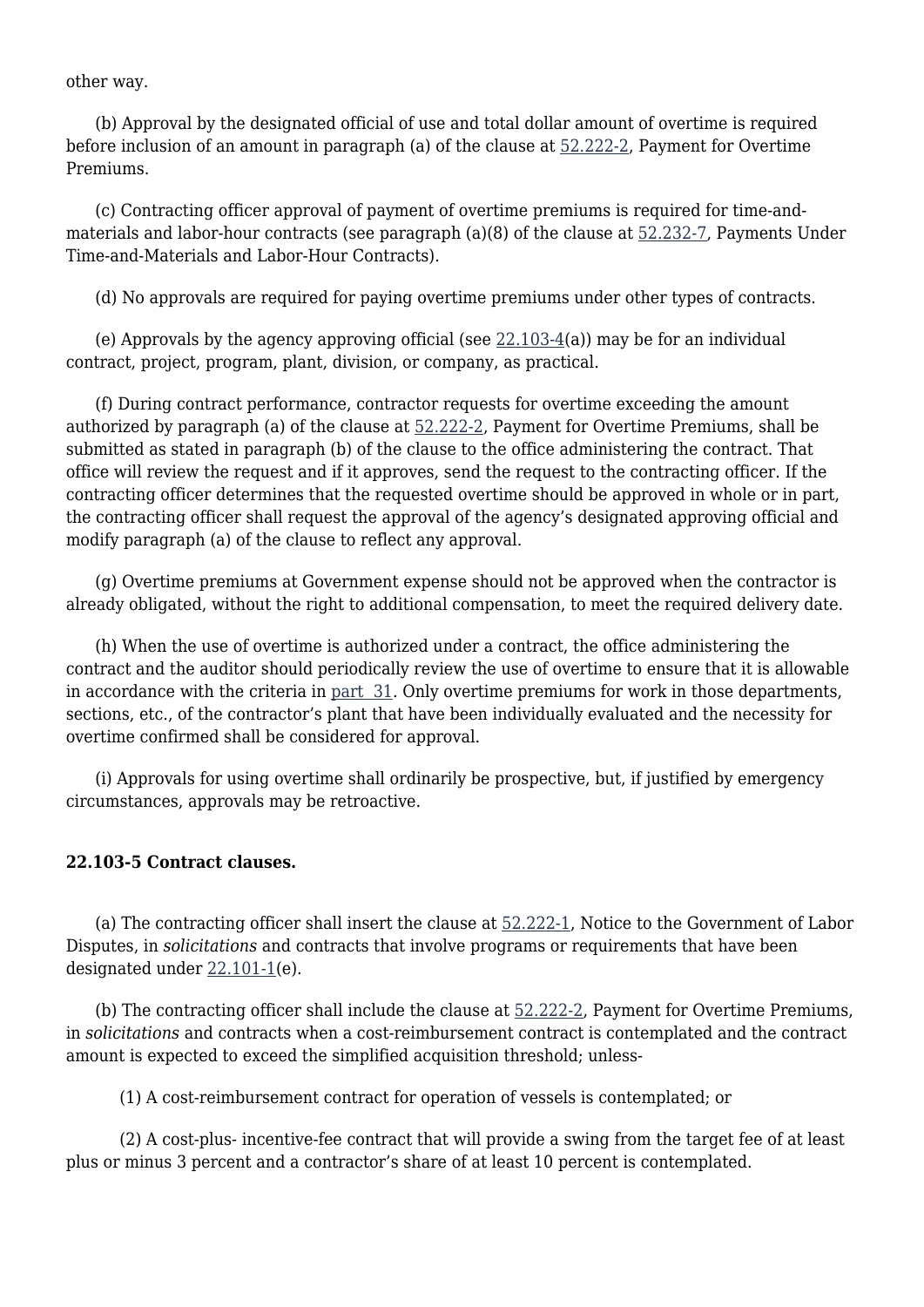# **Subpart 22.2 - Convict Labor**

# **22.201 General.**

 (a) Executive Order11755, December 29,1973, as amended by Executive Order12608, September 9,1987, and Executive Order12943, December 13,1994, states: "The development of the occupational and educational skills of prison inmates is essential to their rehabilitation and to their ability to make an effective return to free society. Meaningful employment serves to develop those skills. It is also true, however, that care must be exercised to avoid either the exploitation of convict labor or any unfair competition between convict labor and free labor in the production of goods and services." The Executive order does not prohibit the contractor, in performing the contract, from employing-

(1) Persons on parole or probation;

(2) Persons who have been pardoned or who have served their terms;

(3) Federal prisoners; or

 (4) Nonfederal prisoners authorized to work at paid employment in the community under the laws of a jurisdiction listed in the Executive order if-

(i) The worker is paid or is in an approved work training program on a voluntary basis;

 (ii) Representatives of local union central bodies or similar labor union organizations have been consulted;

(iii) Paid employment will not-

(A) Result in the displacement of employed workers;

 (B) Be applied in skills, crafts, or trades in which there is a surplus of available gainful labor in the locality; or

(C) Impair existing contracts for services;

 (iv) The rates of pay and other conditions of employment will not be less than those for work of a similar nature in the locality where the work is being performed; and

 (v) The Attorney General of the United States has certified that the work-release laws or regulations of the jurisdiction involved are in conformity with the requirements of Executive Order11755, as amended.

 (b) Department of Justice regulations authorize the Director of the Bureau of Justice Assistance to exercise the power and authority vested in the Attorney General by the Executive order to certify and to revoke the certification of work-release laws or regulations (see 28 CFR0.94-1(b)).

## **22.202 Contract clause.**

Insert the clause at [52.222-3](https://login.acquisition.gov/far/part-52#FAR_52_222_3), Convict Labor, in *solicitations* and contracts above the micro-purchase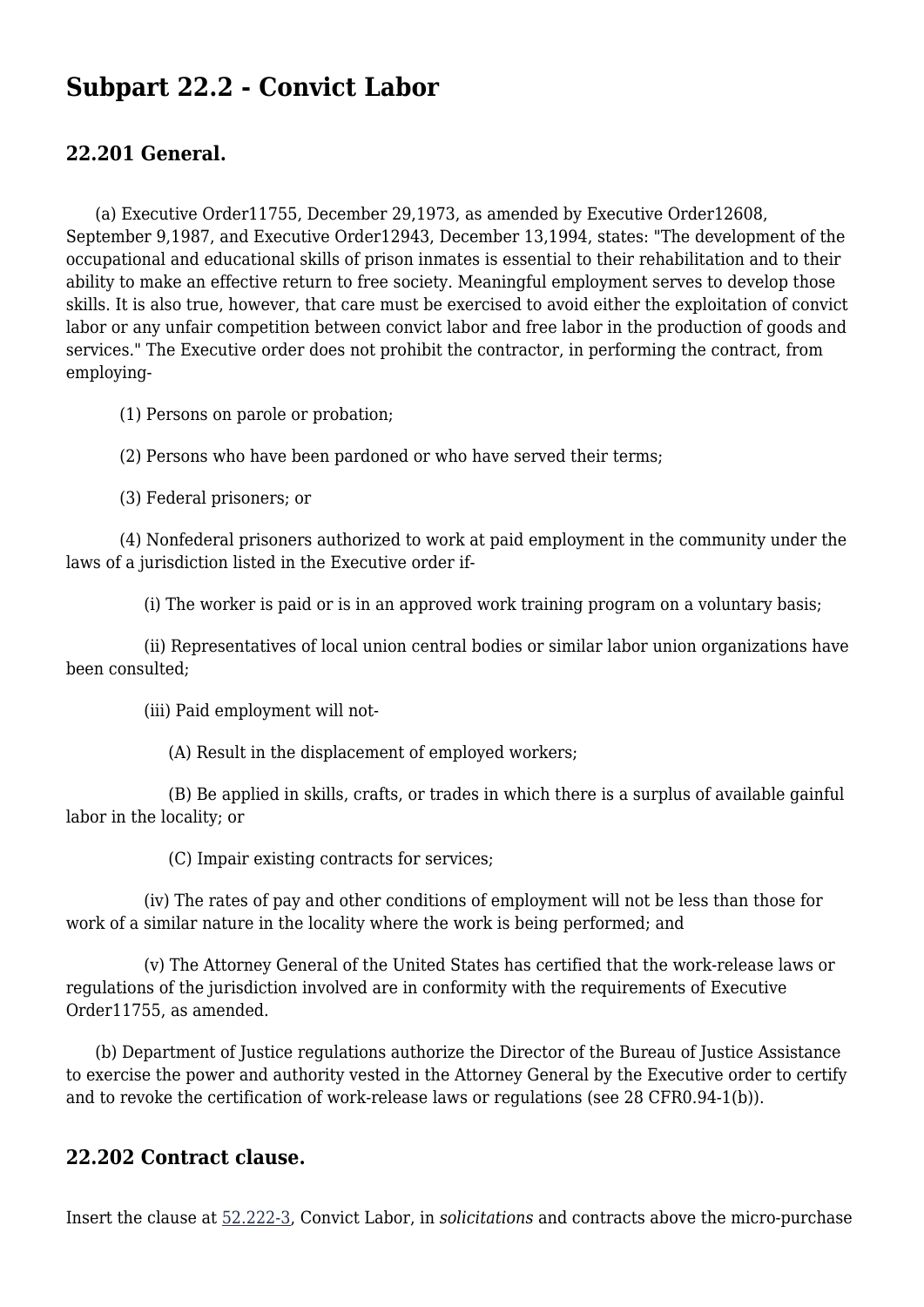threshold, when the contract will be performed in the United States, Puerto Rico, the Northern Mariana Islands, American Samoa, Guam, or the U.S. Virgin Islands; unless-

(a) The contract will be subject to  $41$  U.S.C. chapter 65, (see [subpart 22.6\)](#page--1-0), which contains a separate prohibition against the employment of convict labor;

 (b) The supplies or services are to be purchased from Federal Prison Industries, Inc. (see [subpart 8.6](https://login.acquisition.gov/far/part-8#FAR_Subpart_8_6)); or

 (c) The acquisition involves the purchase, from any State prison, of finished supplies that may be secured in the open market or from existing stocks, as distinguished from supplies requiring special fabrication.

# **Subpart 22.3 - Contract Work Hours and Safety Standards Act**

## **22.300 Scope of subpart.**

This subpart prescribes policies and procedures for applying the requirements of [40 U.S.C.chapter](http://uscode.house.gov/browse.xhtml;jsessionid=114A3287C7B3359E597506A31FC855B3) [37](http://uscode.house.gov/browse.xhtml;jsessionid=114A3287C7B3359E597506A31FC855B3), Contract Work Hours and Safety Standards (the statute) to contracts that may require or involve laborers or mechanics. In this subpart, the term "laborers or mechanics" includes apprentices, trainees, helpers, watchmen, guards, firefighters, fireguards, and workmen who perform services in connection with dredging or rock excavation in rivers or harbors, but does not include any employee employed as a seaman.

## **22.301 Statutory requirement.**

The statute requires that certain contracts contain a clause specifying that no laborer or mechanic doing any part of the work contemplated by the contract shall be required or permitted to work more than 40 hours in any workweek unless paid for all such overtime hours at not less than 1 1/2 times the basic rate of pay.

# **22.302 Liquidated damages and overtime pay.**

 (a) When an overtime computation discloses underpayments, the responsible contractor or subcontractor must pay the affected employee any unpaid wages and pay liquidated damages to the Government. The contracting officer must assess liquidated damages at the rate specified at 29 CFR  $5.5(b)(2)$  $5.5(b)(2)$  per affected employee for each calendar day on which the employer required or permitted the employee to work in excess of the standard workweek of 40 hours without paying overtime wages required by the statute. In accordance with the Federal Civil Penalties Inflation Adjustment Act of 1990 (28 U.S.C. 2461 Note), the Department of Labor adjusts this civil monetary penalty for inflation no later than January 15 each year.

 (b) If the contractor or subcontractor fails or refuses to comply with overtime pay requirements of the statute and the funds withheld by *Federal agencies* for labor standards violations do not cover the unpaid wages due laborers and mechanics and the liquidated damages due the Government,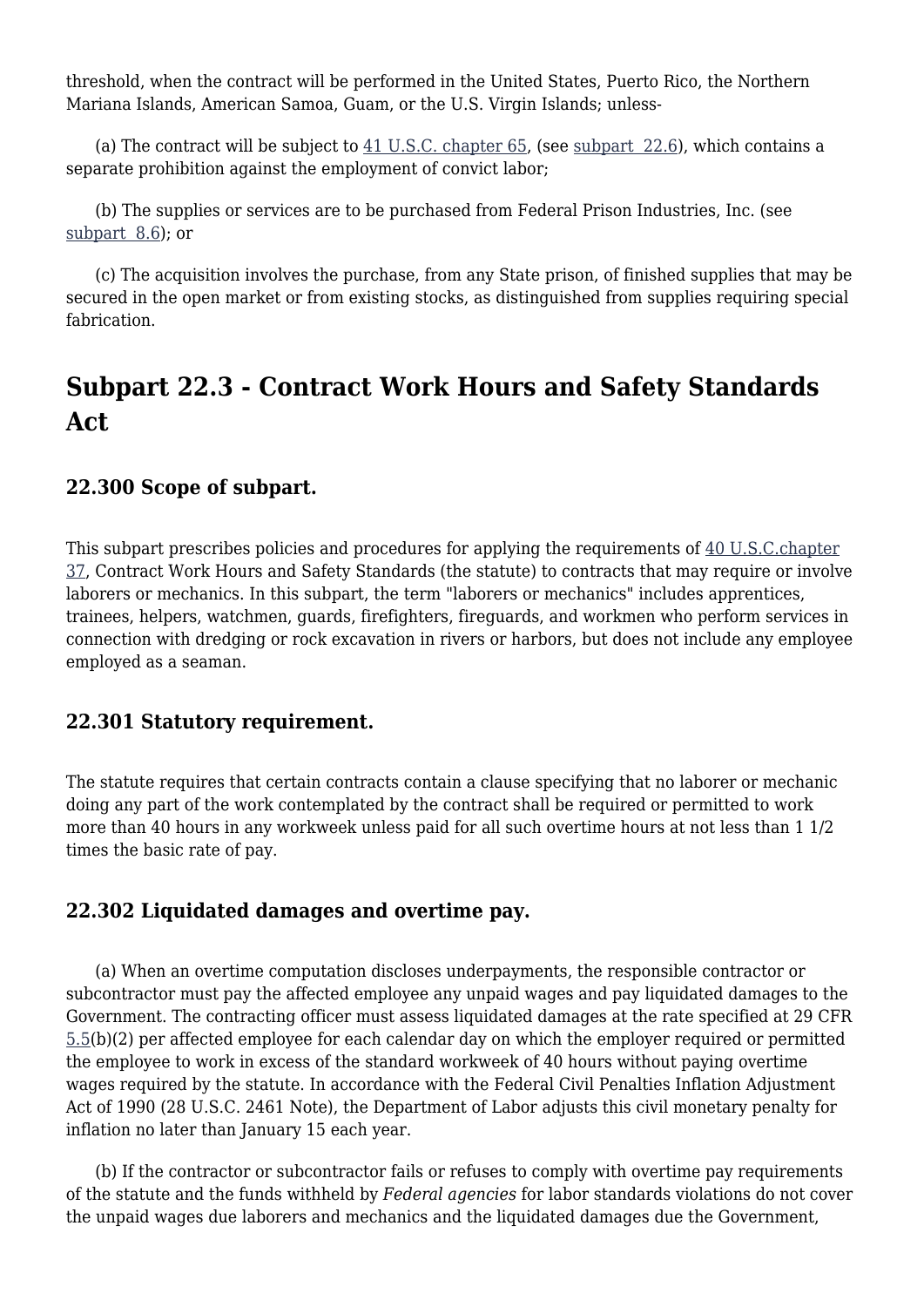make payments in the following order—

 (1) Pay laborers and mechanics the wages they are owed (or prorate available funds if they do not cover the entire amount owed); and

(2) Pay liquidated damages.

 (c) If the head of an agency finds that the administratively determined liquidated damages due under paragraph (a) of this section are incorrect, or that the contractor or subcontractor inadvertently violated the statute despite the exercise of due care, the agency head may-

 (1) Reduce the amount of liquidated damages assessed for liquidated damages of \$500 or less;

 (2) Release the contractor or subcontractor from the liability for liquidated damages of \$500 or less; or

(3) Recommend that the Secretary of Labor reduce or waive liquidated damages over \$500.

 (d) After the contracting officer determines the liquidated damages and the contractor makes appropriate payments, disburse any remaining assessments in accordance with agency procedures.

# **22.303 Administration and enforcement.**

The procedures and reports required for construction contracts in [subpart 22.4](#page--1-0) also apply to investigations of alleged violations of the statute on other than construction contracts.

## **22.304 Variations, tolerances, and exemptions.**

(a) The Secretary of Labor, under  $\underline{40\; U.S.C.3706}$ , upon the Secretary's initiative or at the request of any Federal agency, may provide reasonable limitations and allow variations, tolerances, and exemptions to and from any or all provisions of the statute (see 29 CFR5.15).

 (b) The Secretary of Labor may make variations, tolerances, and exemptions from the regulatory requirements of applicable parts of 29 CFRwhen the Secretary finds that such action is necessary and proper in the public interest or to prevent injustice and undue hardship (see 29 CFR5.14).

## **22.305 Contract clause.**

Insert the clause at [52.222-4](https://login.acquisition.gov/far/part-52#FAR_52_222_4), Contract Work Hours and Safety Standards-Overtime Compensation, in *solicitations* and contracts (including, for this purpose, basic ordering agreements) when the contract may require or involve the employment of laborers or mechanics. However, do not include the clause in *solicitations* and contracts-

- (a) Valued at or below \$150,000;
- (b) For *commercial products* and *commercial services*;
- (c) For transportation or the transmission of intelligence;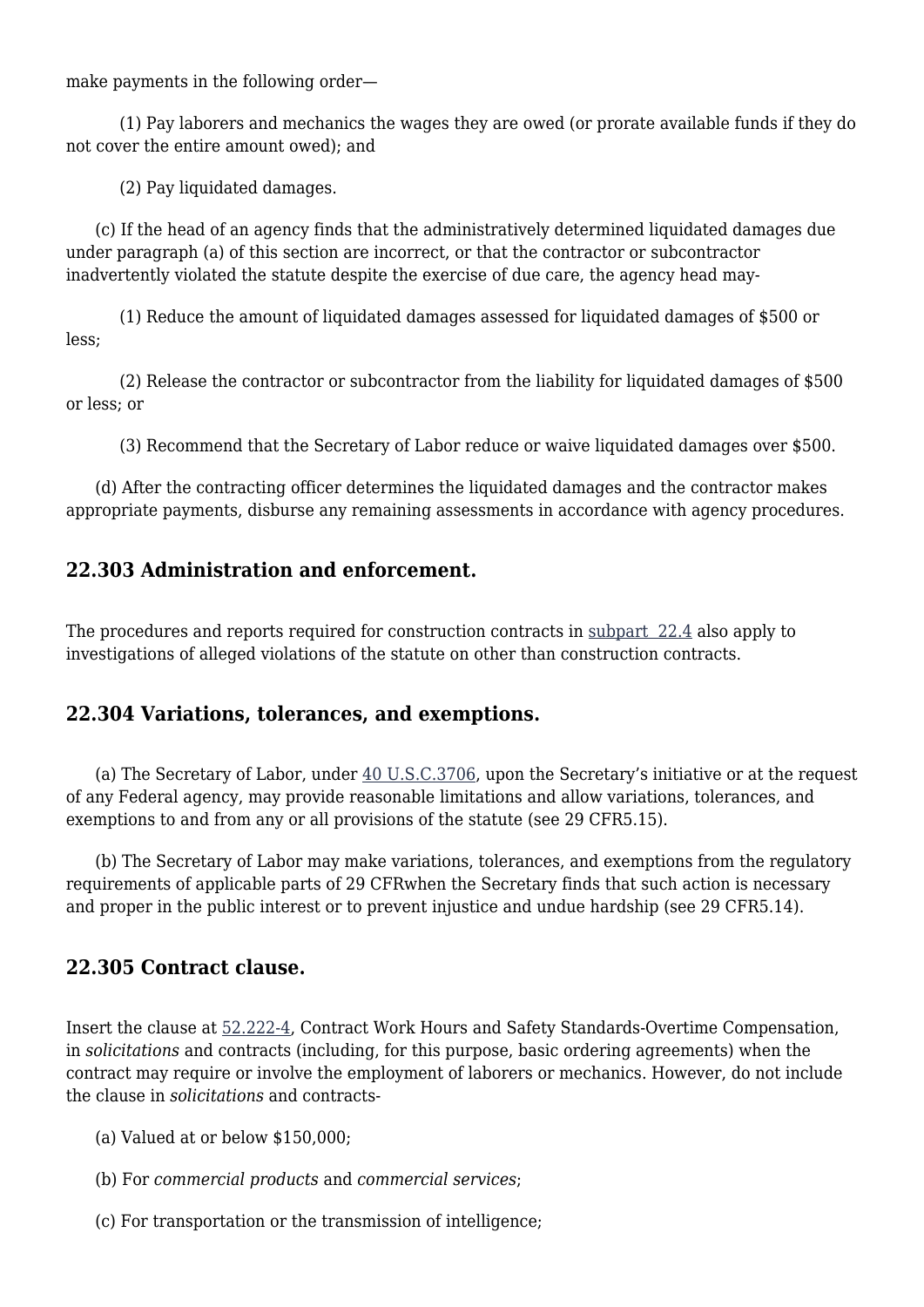(d) To be performed outside the United States, Puerto Rico, American Samoa, Guam, the U.S. Virgin Islands, Johnston Island, Wake Island, and the outer Continental Shelf as defined in the Outer Continental Shelf Lands Act [\(43 U.S.C.1331](http://uscode.house.gov/browse.xhtml;jsessionid=114A3287C7B3359E597506A31FC855B3)) (29 CFR5.15);

(e) ) For work to be done solely in accordance with [41 U.S.C. chapter 65](http://uscode.house.gov/browse.xhtml;jsessionid=114A3287C7B3359E597506A31FC855B3), (see [subpart 22.6](#page--1-0));

 (f) For supplies that include incidental services that do not require substantial employment of laborers or mechanics; or

(g) Exempt under regulations of the Secretary of Labor (29 CFR5.15).

# **Subpart 22.4 - Labor Standards for Contracts Involving Construction**

# **22.400 Scope of subpart.**

This subpart implements the statutes which prescribe labor standards requirements for contracts in excess of \$2,000 for construction, alteration, or repair, including painting and decorating, of public buildings and public works. (See definition of "Construction, alteration, or repair" in section [22.401.](#page--1-0)) Labor relations requirements prescribed in other subparts of [part 22](#page--1-0) may also apply.

# **22.401 Definitions.**

As used in this subpart-

*Apprentice* means a person-

 (1) Employed and individually registered in a bona fide apprenticeship program registered with the U.S. Department of Labor, Employment and Training Administration, Office of Apprenticeship Training, Employer, and Labor Services (OATELS), or with a State Apprenticeship Agency recognized by OATELS; or

 (2) Who is in the first 90 days of probationary employment as an apprentice in an apprenticeship program, and is not individually registered in the program, but who has been certified by the OATELS or a State Apprenticeship Agency (where appropriate) to be eligible for probationary employment as an apprentice.

 *Construction, alteration, or repair* means all types of work done by laborers and mechanics employed by the construction contractor or construction subcontractor on a particular building or work at the site thereof, including without limitations-

 (1) Altering, remodeling, installation (if appropriate) on the site of the work of items fabricated off-site;

(2) Painting and decorating;

 (3) Manufacturing or furnishing of materials, articles, supplies, or equipment on the site of the building or work;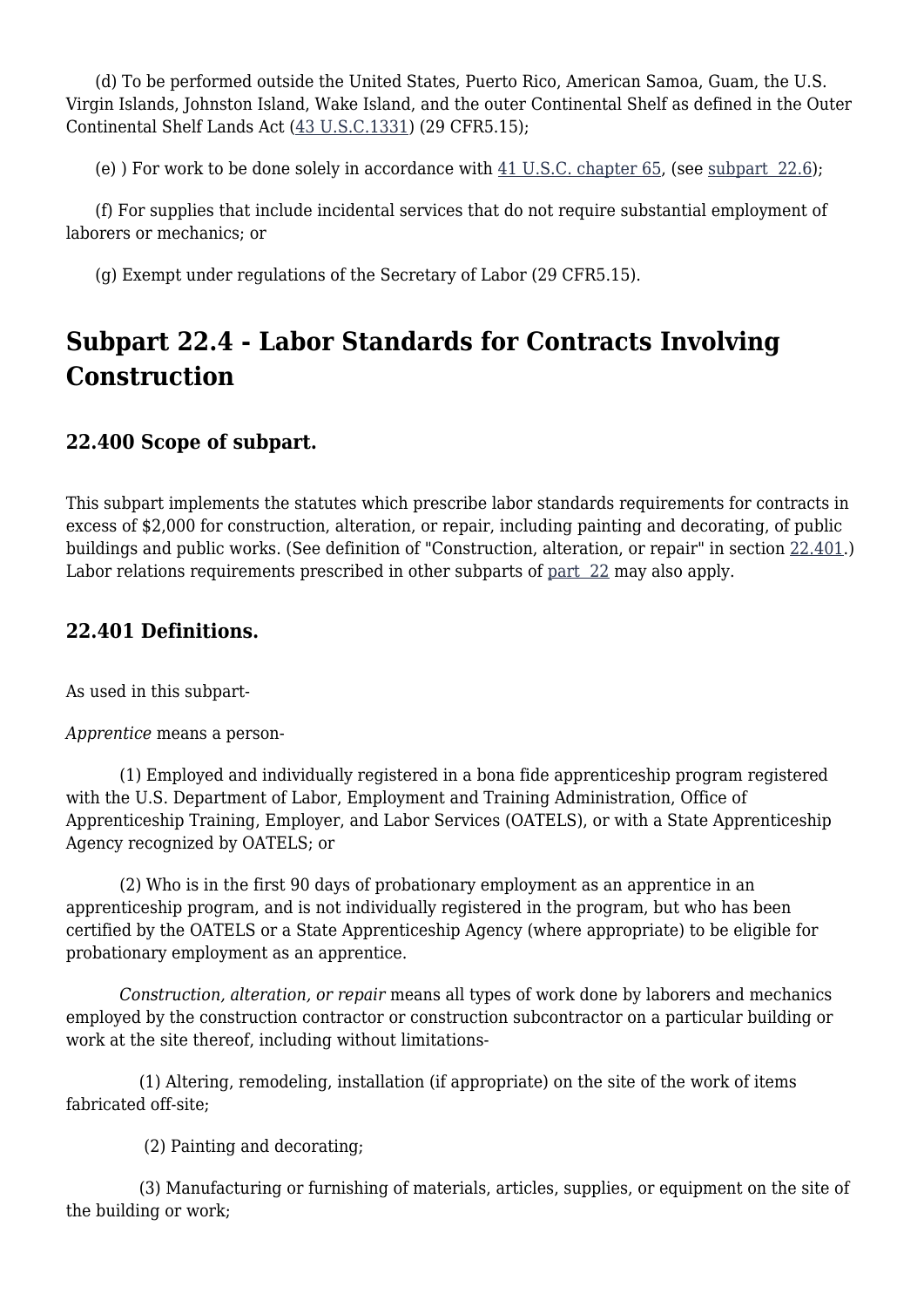(4) Transportation of materials and supplies between the site of the work within the meaning of paragraphs (1)(i) and (ii) of the "site of the work" definition of this section, and a facility which is dedicated to the construction of the building or work and is deemed part of the site of the work within the meaning of paragraph (2) of the "site of work" definition of this section; and

 (5) Transportation of portions of the building or work between a secondary site where a significant portion of the building or work is constructed, which is part of the "site of the work" definition in paragraph (1)(ii) of this section, and the physical place or places where the building or work will remain (paragraph (1)(i) in the "site of the work" definition of this section).

*Laborers or mechanics.*-

(1) Means-

 (i) Workers, utilized by a contractor or subcontractor at any tier, whose duties are manual or physical in nature (including those workers who use tools or who are performing the work of a trade), as distinguished from mental or managerial;

 (ii) *Apprentices*, *trainees*, helpers, and, in the case of contracts subject to the Contract Work Hours and Safety Standards statute, watchmen and guards;

 (iii) Working foremen who devote more than 20 percent of their time during a workweek performing duties of a laborer or mechanic, and who do not meet the criteria of 29 CFR part 541, for the time so spent; and

 (iv) Every person performing the duties of a laborer or mechanic, regardless of any contractual relationship alleged to exist between the contractor and those individuals; and

 (2) Does not include workers whose duties are primarily executive, supervisory (except as provided in paragraph (1)(iii) of this definition), administrative, or clerical, rather than manual. Persons employed in a bona fide executive, administrative, or professional capacity as defined in 29 CFR part 541 are not deemed to be laborers or mechanics.

 *Public building or public work* means building or work, the construction, prosecution, completion, or repair of which, as defined in this section, is carried on directly by authority of, or with funds of, a Federal agency to serve the interest of the general public regardless of whether title thereof is in a Federal agency.

*Site of the work.*-

(1) Means

 (i) The primary site of the work. The physical place or places where the construction called for in the contract will remain when work on it is completed; and

 (ii) The secondary site of the work, if any. Any other site where a significant portion of the building or work is constructed, provided that such site is-

(A) Located in the United States; and

(B) Established specifically for the performance of the contract or project;

(2) Except as provided in paragraph (3) of this definition, includes fabrication plants,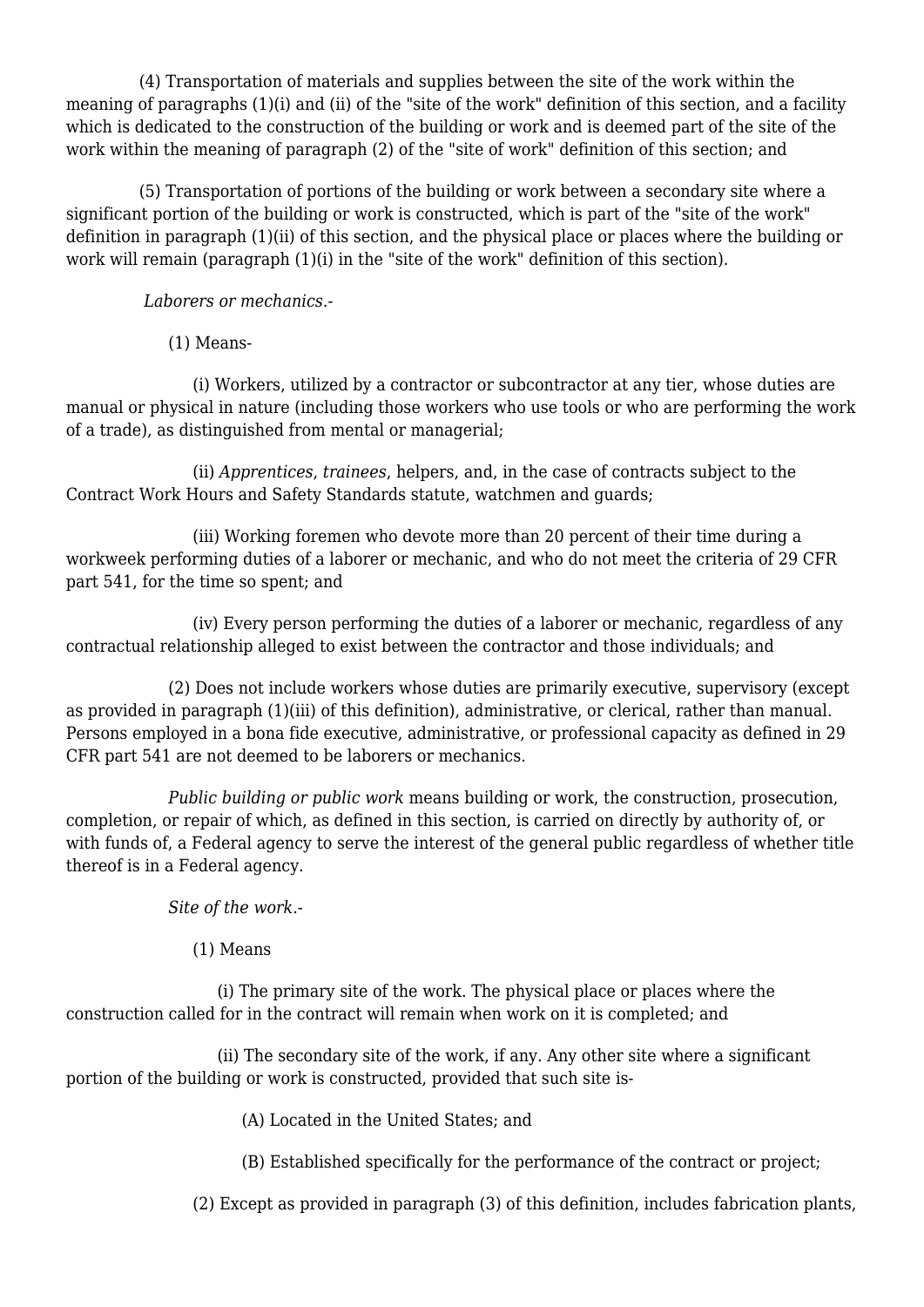mobile factories, batch plants, borrow pits, job headquarters, tool yards, etc., provided-

(i) They are dedicated exclusively, or nearly so, to performance of the contract or

 (ii) They are adjacent or virtually adjacent to the "primary site of the work" as defined in paragraphs (1)(i) of "the secondary site of the work" as defined in paragraph (1)(ii) of this definition;

 (3) Does not include permanent home offices, branch plant establishments, fabrication plants, or tool yards of a contractor or subcontractor whose locations and continuance in operation are determined wholly without regard to a particular Federal contract or project. In addition, fabrication plants, batch plants, borrow pits, job headquarters, yards, etc., of a commercial or material supplier which are established by a supplier of materials for the project before opening of bids and not on the project site, are not included in the "site of the work." Such permanent, previously established facilities are not a part of the "site of the work", even if the operations for a period of time may be dedicated exclusively, or nearly so, to the performance of a contract.

 *Trainee* means a person registered and receiving on-thejob training in a construction occupation under a program which has been approved in advance by the U.S. Department of Labor, Employment and Training Administration, Office of Apprenticeship Training, Employer, and Labor Services (OATELS), as meeting its standards for on-the-job training programs and which has been so certified by that Administration.

 *Wages* means the basic hourly rate of pay; any contribution irrevocably made by a contractor or subcontractor to a trustee or to a third person pursuant to a bona fide fringe benefit fund, plan, or program; and the rate of costs to the contractor or subcontractor which may be reasonably anticipated in providing bonafide fringe benefits to laborers and mechanics pursuant to an enforceable commitment to carry out a financially responsible plan or program, which was communicated in writing to the laborers and mechanics affected. The fringe benefits enumerated in the Construction Wage Rate Requirements statute include medical or hospital care, pensions on retirement or death, compensation for injuries or illness resulting from occupational activity, or insurance to provide any of the foregoing; unemployment benefits; life insurance, disability insurance, sickness insurance, or accident insurance; vacation or holiday pay; defraying costs of apprenticeship or other similar programs; or other bona fide fringe benefits. Fringe benefits do not include benefits required by other Federal, State, or local law.

# **22.402 Applicability.**

project; and

(a) Contracts for construction work.

(1) The requirements of this subpart apply-

 (i) Only if the construction work is, or reasonably can be foreseen to be, performed at a particular site so that wage rates can be determined for the locality, and only to construction work that is performed by laborers and mechanics at the site of the work;

 (ii) To dismantling, demolition, or removal of improvements if a part of the construction contract, or if construction at that site is anticipated by another contract as provided in [subpart](https://login.acquisition.gov/far/part-37#FAR_Subpart_37_3)  [37.3;](https://login.acquisition.gov/far/part-37#FAR_Subpart_37_3)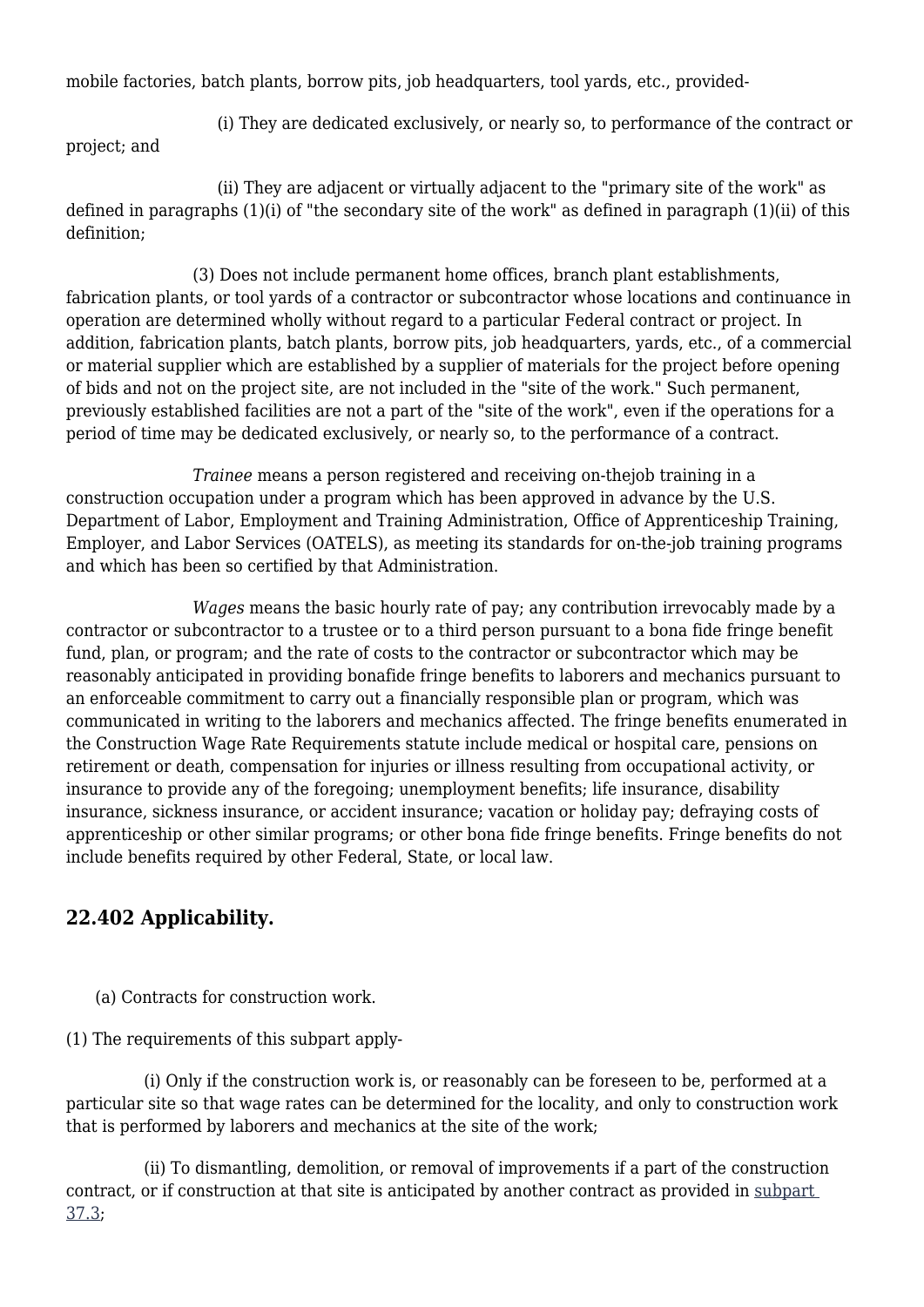(iii) To the manufacture or fabrication of construction materials and *components* conducted in connection with the construction and on the site of the work by the contractor or a subcontractor under a contract otherwise subject to this subpart; and

 (iv) To painting of public buildings or public works, whether performed in connection with the original construction or as alteration or repair of an existing structure.

(2) The requirements of this subpart do not apply to-

 (i) The manufacturing of *components* or materials off the site of the work or their subsequent delivery to the site by the commercial supplier or materialman;

 (ii) Contracts requiring construction work that is so closely related to research, experiment, and development that it cannot be performed separately, or that is itself the subject of research, experiment, or development (see paragraph (b) of this section for applicability of this subpart to research and development contracts or portions thereof involving construction, alteration, or repair of a public building or public work);

 (iii) Employees of railroads operating under collective bargaining agreements that are subject to the Railway Labor Act; or

 (iv) Employees who work at contractors' or subcontractors' permanent home offices, fabrication shops, or tool yards not located at the site of the work. However, if the employees go to the site of the work and perform construction activities there, the requirements of this subpart are applicable for the actual time so spent, not including travel unless the employees transport materials or supplies to or from the site of the work.

(b) Nonconstruction contracts involving some construction work.

(1) The requirements of this subpart apply to construction work to be performed as part of nonconstruction contracts (supply, service, research and development, etc.) if-

(i) The construction work is to be performed on a public building or public work;

 (ii) The contract contains specific requirements for a substantial amount of construction work exceeding the monetary threshold for application of the Construction Wage Rate Requirements statute (the word "substantial" relates to the type and quantity of construction work to be performed and not merely to the total value of construction work as compared to the total value of the contract); and

 (iii) The construction work is physically or functionally separate from, and is capable of being performed on a segregated basis from, the other work required by the contract.

(2) The requirements of this subpart do not apply if-

 (i) The construction work is incidental to the furnishing of supplies, equipment, or services (for example, the requirements do not apply to simple installation or alteration at a public building or public work that is incidental to furnishing supplies or equipment under a supply contract; however, if a substantial and segregable amount of construction, alteration, or repair is required, such as for installation of heavy generators or large refrigerator systems or for plant modification or rearrangement, the requirements of this subpart apply); or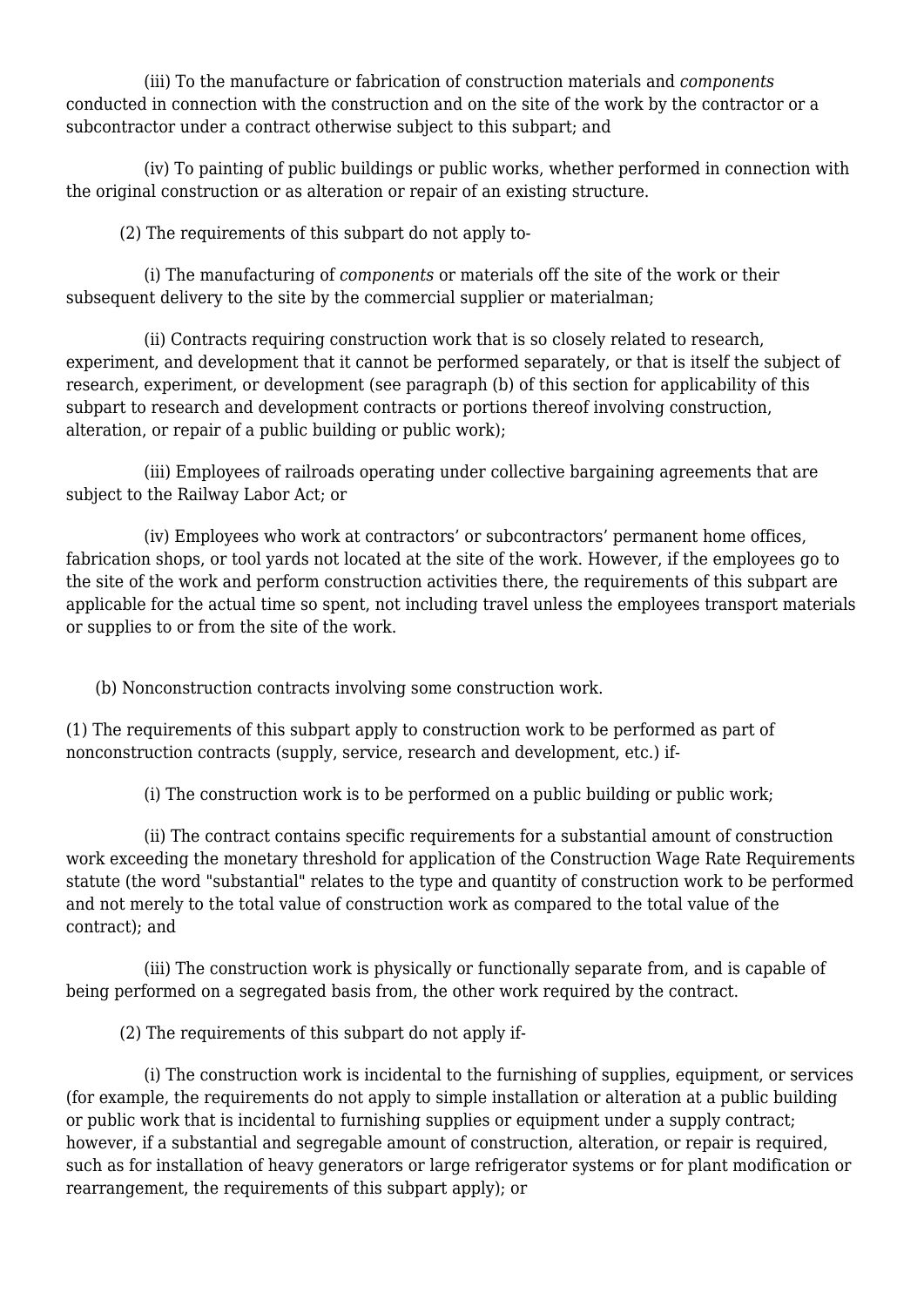(ii) The construction work is so merged with non- construction work or so fragmented in terms of the locations or time spans in which it is to be performed, that it is not capable of being segregated as a separate contractual requirement.

# **22.403 Statutory, Executive Order, and regulatory requirements.**

#### **22.403-1 Construction Wage Rate Requirements statute.**

[40 U.S.C. chapter 31,](http://uscode.house.gov/browse.xhtml;jsessionid=114A3287C7B3359E597506A31FC855B3) subchapter IV, Wage Rate Requirements (Construction), formerly known as the Davis-Bacon Act, provides that contracts in excess of \$2,000 to which the United States or the District of Columbia is a party for construction, alteration, or repair (including painting and decorating) of public buildings or public works within the United States, shall contain a clause (see [52.222-6\)](https://login.acquisition.gov/far/part-52#FAR_52_222_6) that no laborer or mechanic employed directly upon the site of the work shall receive less than the prevailing wage rates as determined by the Secretary of Labor.

#### **22.403-2 Copeland Act.**

The Copeland (Anti-Kickback) Act ([18 U.S.C.874](http://uscode.house.gov/browse.xhtml;jsessionid=114A3287C7B3359E597506A31FC855B3) and [40 U.S.C.3145](http://uscode.house.gov/browse.xhtml;jsessionid=114A3287C7B3359E597506A31FC855B3)) makes it unlawful to induce, by force, intimidation, threat of procuring dismissal from employment, or otherwise, any person employed in the construction or repair of public buildings or public works, financed in whole or in part by the United States, to give up any part of the compensation to which that person is entitled under a contract of employment. The Copeland Act also requires each contractor and subcontractor to furnish weekly a statement of compliance with respect to the wages paid each employee during the preceding week. Contracts subject to the Copeland Act shall contain a clause (see [52.222-10](https://login.acquisition.gov/far/part-52#FAR_52_222_10)) requiring contractors and subcontractors to comply with the regulations issued by the Secretary of Labor under the Copeland Act.

## **22.403-3 Contract Work Hours and Safety Standards.**

[40 U.S.C.chpater 37,](http://uscode.house.gov/browse.xhtml;jsessionid=114A3287C7B3359E597506A31FC855B3) Contract Work Hours and Safety Standards, requires that certain contracts (see  $22.305$ ) contain a clause (see  $52.222-4$ ) specifying that no laborer or mechanic doing any part of the work contemplated by the contract shall be required or permitted to work more than 40 hours in any workweek unless paid for all additional hours at not less than 1 1/2 times the basic rate of pay (see [22.301\)](#page--1-0).

## **22.403-4 Executive Orders 13658 and 14026.**

Executive Order (E.O.) 13658 established minimum wages for certain workers at \$10.10 per hour. The E.O. 13658 rate has increased each year since 2015, rising to \$11.25 on January 1, 2022. As of January 30, 2022, E.O. 13658 is superseded by E.O. 14026 to the extent that it is inconsistent with E.O. 14026; the minimum wage rate for certain workers is increased to \$15.00 per hour. The wage rate is subject to annual increases by an amount determined by the Secretary of Labor. See [subpart](#page--1-0)  [22.19.](#page--1-0) The clause at [52.222-55,](https://login.acquisition.gov/far/part-52#FAR_52_222_55) Minimum Wages for Contractor Workers under Executive Order 14026, requires the E.O. 14026 minimum wage rate to be paid if it is higher than other minimum wage rates, such as the [subpart 22.4](#page--1-0) statutory wage determination amount.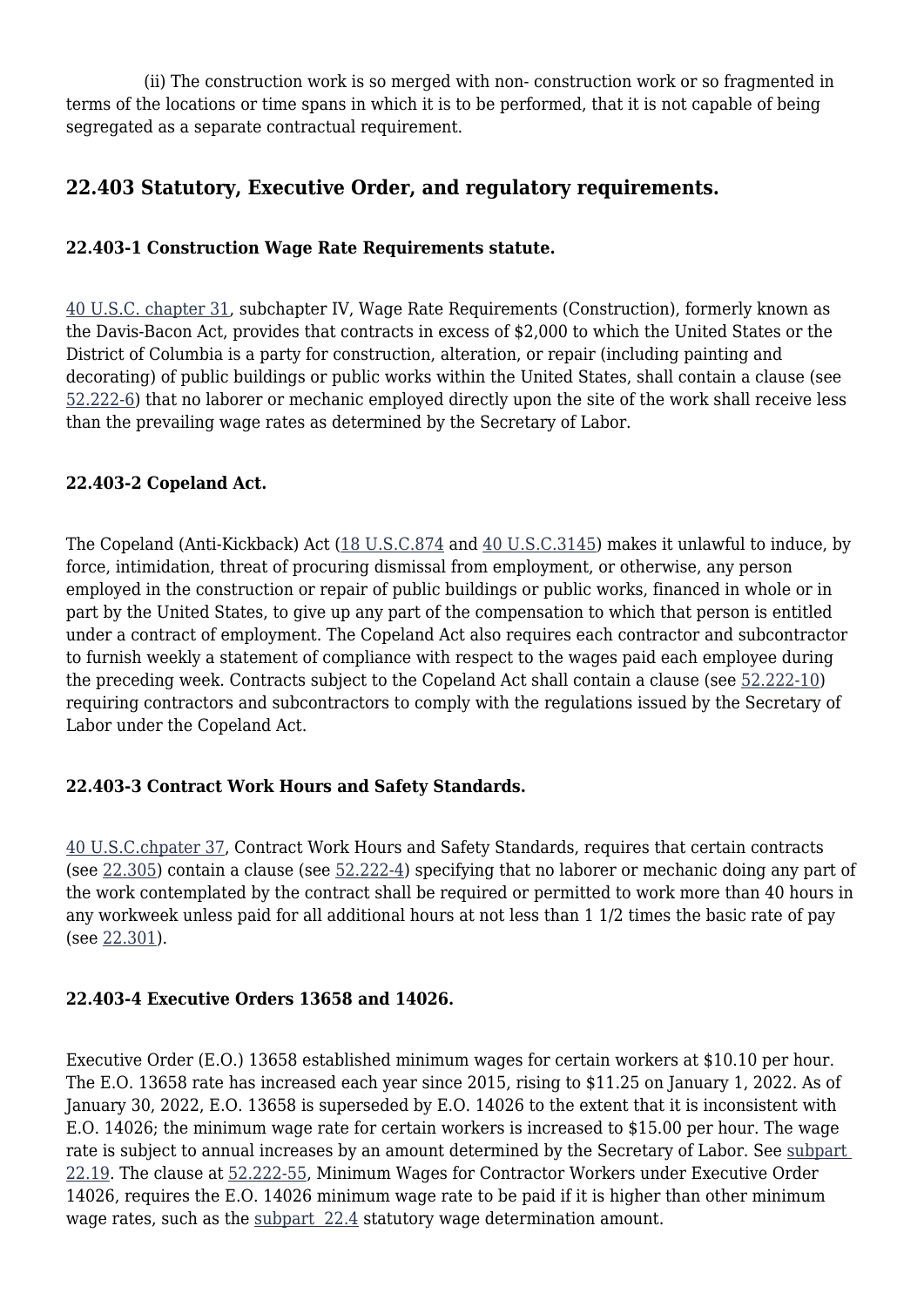#### **22.403-5 Executive Order 13706.**

Executive Order 13706 establishes paid sick leave for employees of certain Federal contractors. See [subpart 22.21](#page--1-0) and the clause at [52.222-62,](https://login.acquisition.gov/far/part-52#FAR_52_222_62) Paid Sick Leave under Executive Order 13706.

#### **22.403-6 Department of Labor regulations involving construction.**

 (a) Under the statutes and Executive orders referred to in [22.403](#page--1-0) and Reorganization Plan No. 14 of 1950 (3 CFR 1949-53 Comp., p. 1007), the Secretary of Labor has issued regulations in Title 29, Subtitle A, Code of Federal Regulations, prescribing standards and procedures to be observed by the Department of Labor and the Federal contracting agencies. Those standards and procedures applicable to contracts involving construction are implemented in this subpart.

(b) The Department of Labor regulations include-

(1) [part 1,](https://login.acquisition.gov/far/part-1#FAR_Part_1) relating to Construction Wage Rate Requirements statute minimum wage rates;

 (2) [part 3,](https://login.acquisition.gov/far/part-3#FAR_Part_3) relating to the Copeland (Anti-Kickback) Act and requirements for submission of weekly statements of compliance and the preservation and inspection of weekly payroll records;

(3) part  $\overline{5}$ , relating to enforcement of the-

(i) Construction Wage Rate Requirements statute;

(ii) Contract Work Hours and Safety Standards statute; and

(iii) Copeland (Anti-Kickback) Act;

 (4) [part 6,](https://login.acquisition.gov/far/part-6#FAR_Part_6) relating to rules of practice for appealing the findings of the Administrator, Wage and Hour Division, in enforcement cases under the various labor statutes, and by which Administrative Law Judge hearings are held;

 (5) [part 7,](https://login.acquisition.gov/far/part-7#FAR_Part_7) relating to rules of practice by which contractors and other interested parties may appeal to the Department of Labor Administrative Review Board, decisions issued by the Administrator, Wage and Hour Division, or administrative law judges under the various labor statutes;

(6) [part 10](https://login.acquisition.gov/far/part-10#FAR_Part_10), relating to establishing a minimum wage for Federal contractors; and

(7) [part 13](https://login.acquisition.gov/far/part-13#FAR_Part_13), relating to establishing paid sick leave for Federal contractors.

 (c) Refer all questions relating to the application and interpretation of wage determinations (including the classifications therein) and the interpretation of the Department of Labor regulations in this subsection to the Administrator, Wage and Hour Division.

## **22.404 Construction Wage Rate Requirements statute wage determinations.**

The Department of Labor is responsible for issuing wage determinations reflecting prevailing wages, including fringe benefits. The wage determinations apply only to those laborers and mechanics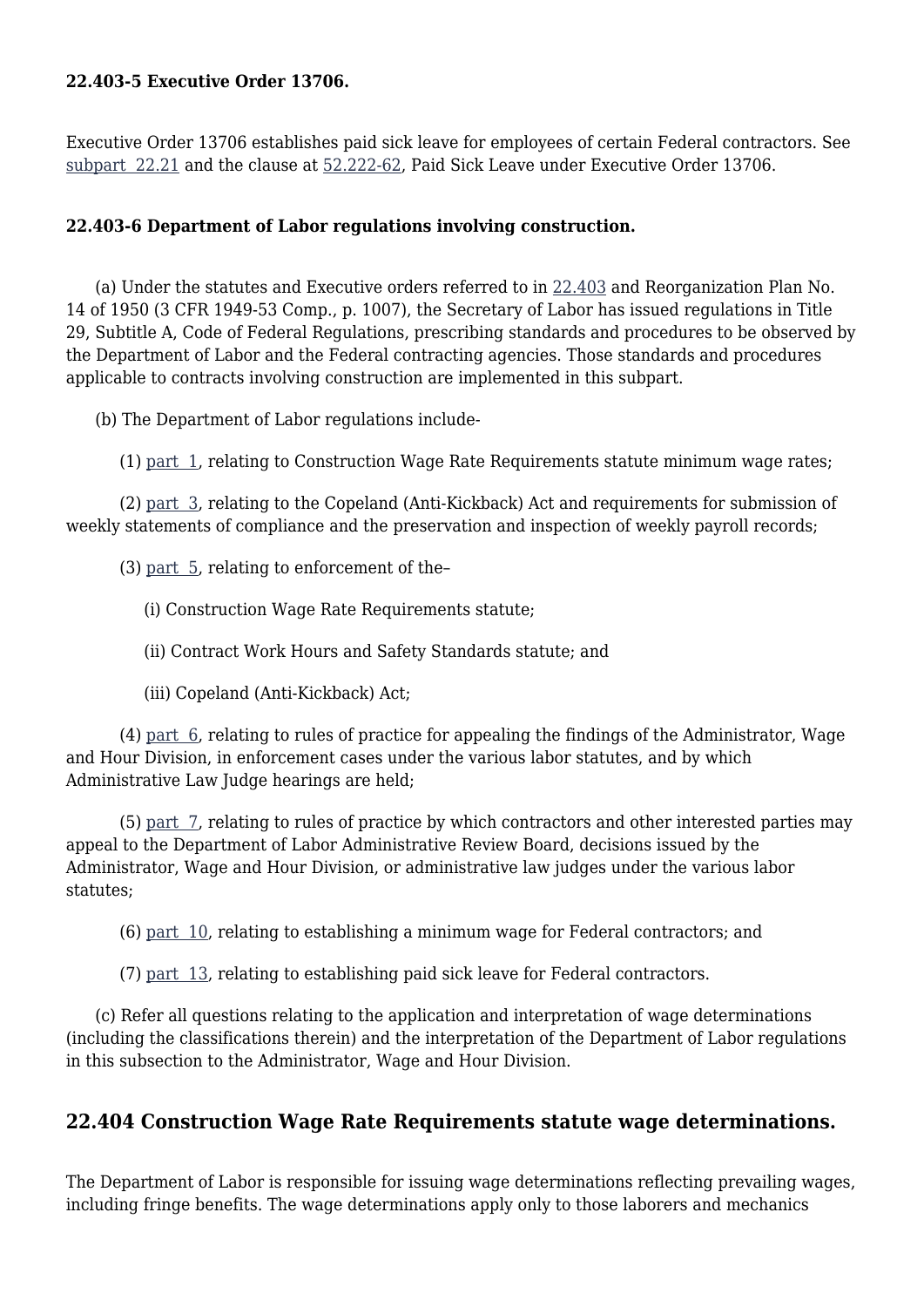employed by a contractor upon the site of the work including drivers who transport to or from the site materials and equipment used in the course of contract operations. Determinations are issued for different types of construction, such as building, heavy, highway, and residential (referred to as rate schedules), and apply only to the types of construction designated in the determination.

#### **22.404-1 Types of wage determinations.**

(a) General wage determinations.

(1) A general wage determination contains prevailing wage rates for the types of construction designated in the determination, and is used in contracts performed within a specified geographical area. General wage determinations contain no expiration date and remain valid until modified, superseded, or canceled by the Department of Labor. Once incorporated in a contract, a general wage determination normally remains effective for the life of the contract, unless the contracting officer exercises an option to extend the term of the contract (see [22.404-12\)](#page--1-0). These determinations shall be used whenever possible. They are issued at the discretion of the Department of Labor either upon receipt of an agency request or on the Department of Labor's own initiative.

 (2) General wage determinations are published on the Wage Determinations at SAM.gov website. General wage determinations are effective on the publication date of the wage determination or upon receipt of the wage determination by the contracting agency, whichever occurs first. "Publication" within the meaning of this section shall occur on the first date the wage determination is published on the Wage Determinations at SAM.gov. Archived Construction Wage Rate Requirements statute general wage determinations that are no longer current may be accessed in the "Archived DB WD" database on Wage Determinations at SAM.gov website for information purposes only. *Contracting officers* may not use an archived wage determination in a contract action without obtaining prior approval of the Department of Labor. To obtain prior approval, contact the Department of Labor, Wage and Hour Division, using <https://www.sam.gov>, or contact the procurement agency labor advisor listed on [https://www.sam.gov.](https://www.sam.gov)

 (b) *Project wage determinations*. A project wage determination is issued at the specific request of a contracting agency. It is used only when no general wage determination applies, and is effective for 180 calendar days from the date of the determination. However, if a determination expires before contract award, it may be possible to obtain an extension to the 180-day life of the determination (see [22.404-5\(](#page--1-0)b)(2)). Once incorporated in a contract, a project wage determination normally remains effective for the life of the contract, unless the contracting officer exercises an option to extend the term of the contract (see [22.404-12\)](#page--1-0).

#### **22.404-2 General requirements.**

 (a) The contracting officer must incorporate only the appropriate wage determinations in *solicitations* and contracts and must designate the work to which each determination or part thereof applies. The contracting officer must not include project wage determinations in contracts or *options* other than those for which they are issued. When exercising an option to extend the term of a contract, the contracting officer must select the most current wage determination(s) from the same schedule(s) as the wage determination(s) incorporated into the contract.

(b) If the wage determination is a general wage determination or a project wage determination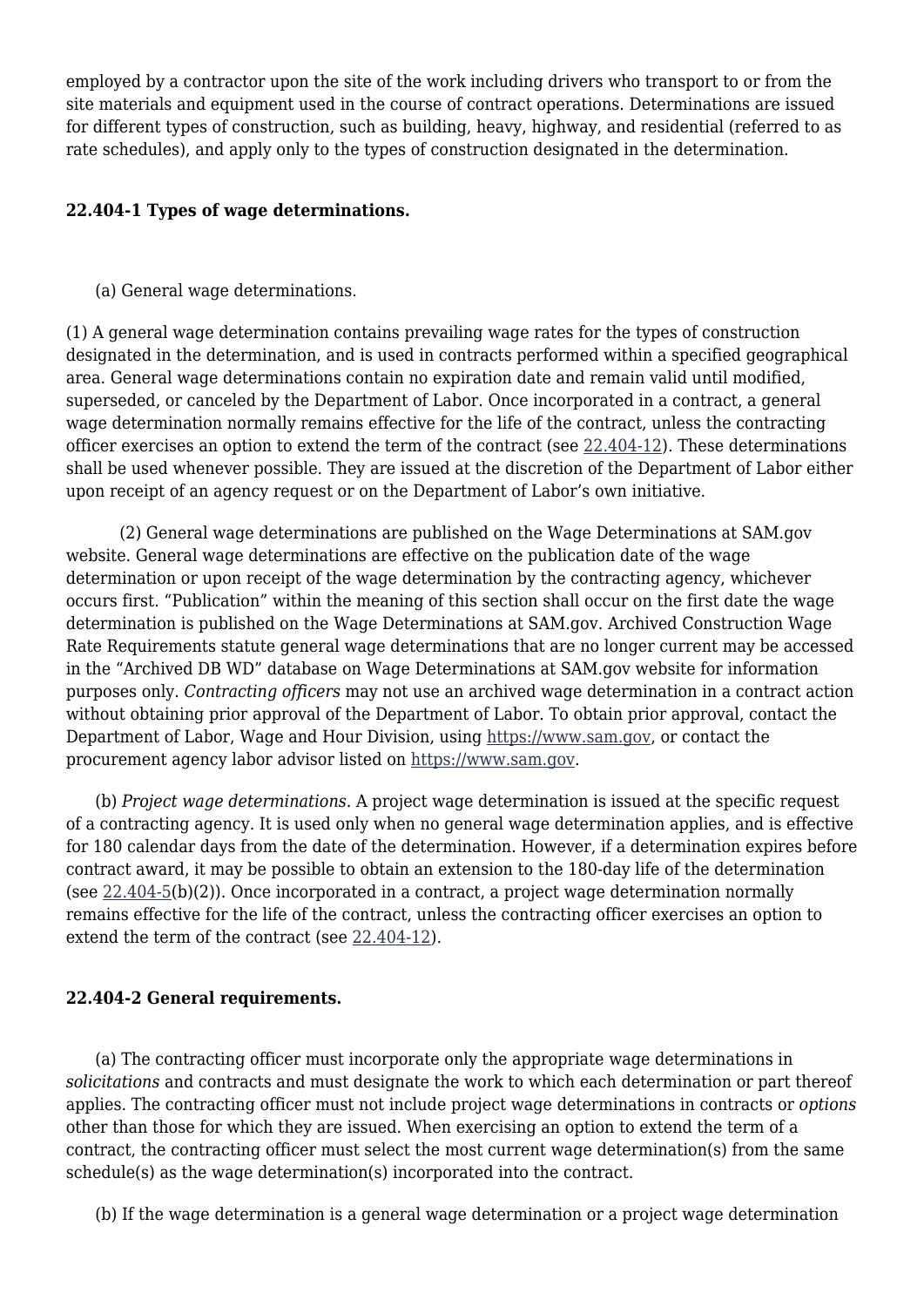containing more than one rate schedule, the contracting officer shall either include only the rate schedules that apply to the particular types of construction (building, heavy, highway, etc.) or include the entire wage determination and clearly indicate the parts of the work to which each rate schedule shall be applied. Inclusion by reference is not permitted.

 (c) The Wage and Hour Division has issued the following general guidelines for use in selecting the proper schedule(s) of wage rates:

 (1) *Building* construction is generally the construction of sheltered enclosures with walk-in access, for housing persons, machinery, equipment, or supplies. It typically includes all construction of such structures, installation of utilities and equipment (both above and below grade level), as well as incidental grading, utilities and paving, unless there is an established area practice to the contrary.

 (2) *Residential* construction is generally the construction, alteration, or repair of single family houses or apartment buildings of no more than four (4) stories in height, and typically includes incidental items such as site work, parking areas, utilities, streets and sidewalks, unless there is an established area practice to the contrary.

 (3) *Highway*construction is generally the construction, alteration, or repair of roads, streets, highways, runways, taxiways, alleys, parking areas, and other similar projects that are not incidental to "building," "residential," or "heavy" construction.

 (4) *Heavy* construction includes those projects that are not properly classified as either "building," "residential," or "highway," and is of a catch-all nature. Such heavy projects may sometimes be distinguished on the basis of their individual characteristics, and separate schedules issued (*e.g.*,"dredging," "water and sewer line," "dams," "flood control," etc.).

 (5) When the nature of a project is not clear, it is necessary to look at additional factors, with primary consideration given to locally established area practices. If there is any doubt as to the proper application of wage rate schedules to the type or types of construction involved, guidance shall be sought before the opening of bids, or receipt of best and final *offers*, from the Administrator, Wage and Hour Division. Further examples are contained in Department of Labor All Agency Memoranda Numbers 130 and 131.

#### **22.404-3 Procedures for requesting wage determinations.**

 (a) General wage determinations. If there is a general wage determination on the Wage Determinations at *SAM.gov* website applicable to the project, the agency may use it without notifying the Department of Labor. When necessary, a request for a general wage determination may be made by submitting [Standard Form \(SF\) 308,](https://www.gsa.gov/forms-library/request-wage-determination-and-response-request) Request for Determination and Response to Request, to the Administrator, Wage and Hour Division, Attention: Branch of Construction Contract Wage Determinations, 200 Constitution Avenue, NW, Washington, DC 20210.

 (b) Project wage determinations. If a general wage determination is not available on Wage Determinations at *SAM.gov*, a contracting agency shall submit requests for project wage determinations on [SF 308](https://www.gsa.gov/forms-library/request-wage-determination-and-response-request) to the Department of Labor. The requests shall include the following information:

 (1) The location, including the county (or other civil subdivision) and State in which the proposed project is located.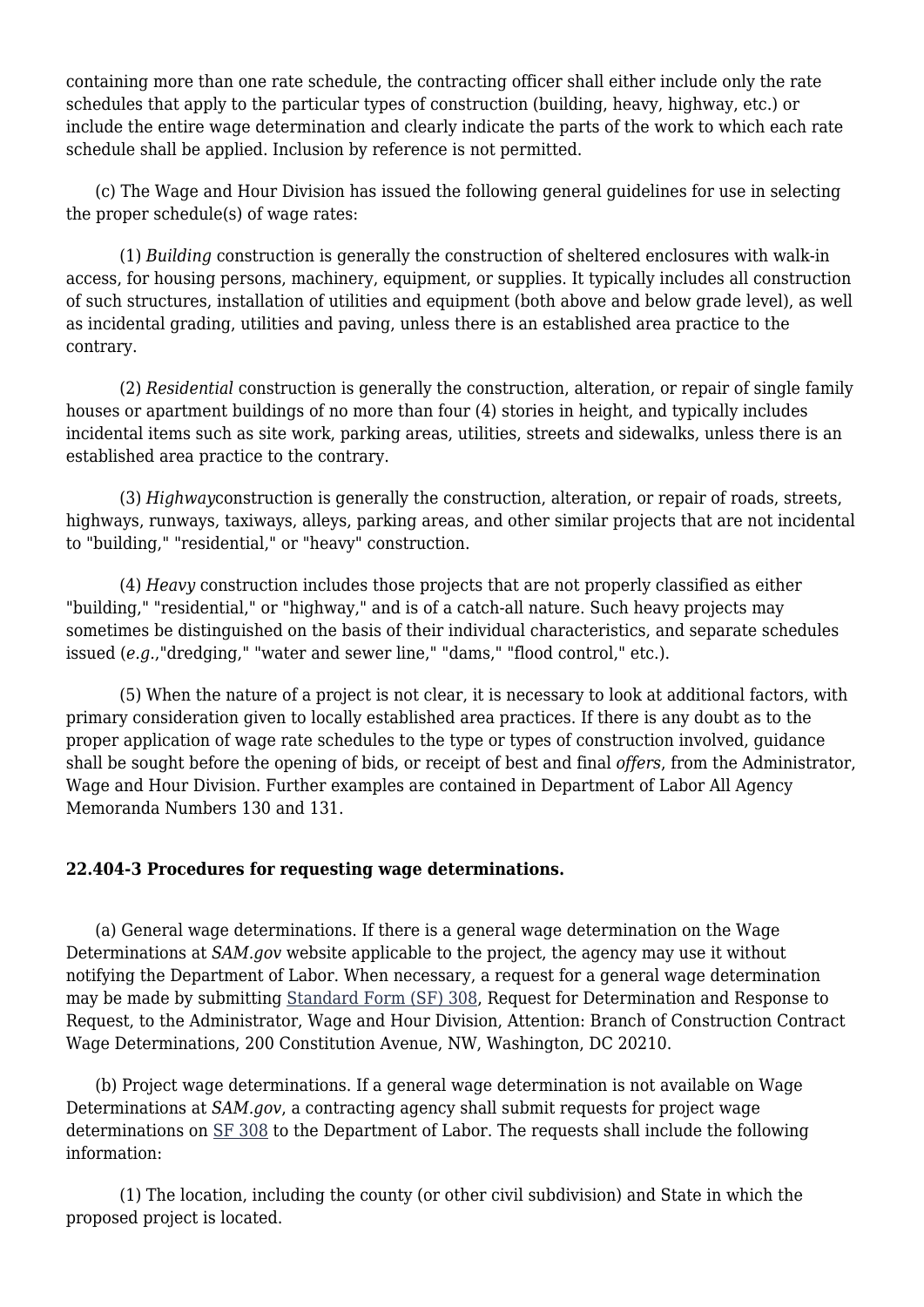(2) The name of the project and a sufficiently detailed description of the work to indicate the types of construction involved (*e.g.,* building, heavy, highway, residential, or other type).

 (3) Any available pertinent wage payment information, unless wage patterns in the area are clearly established.

(4) The estimated cost of each project.

(5) All the classifications of laborers and mechanics likely to be employed.

(c) *Time for submission of requests*.

(1) The time required by the Department of Labor for processing requests for project wage determinations varies according to the facts and circumstances in each case. An agency should expect the processing to take at least 30 days. Accordingly, agencies should submit requests for project wage determinations for the primary site of the work to the Department of Labor at least 45 days (60 days if possible) before issuing the solicitation or exercising an option to extend the term of a contract.

 (2) Agencies should promptly submit to the Department of Labor an offeror's request for a project wage determination for a secondary site of the work.

 (d) *Review of wage determinations*. Immediately upon receipt, the contracting agency shall examine the wage determination and inform the Department of Labor of any changes necessary or appropriate to correct errors. Private parties requesting changes should be advised to submit their requests to the Department of Labor.

#### **22.404-4 Solicitations issued without wage determinations for the primary site of the work.**

 (a) If a solicitation is issued before the wage determination for the primary site of the work is obtained, a notice shall be included in the solicitation that the schedule of minimum wage rates to be paid under the contract will be issued as an amendment to the solicitation.

 (b) In sealed bidding, bids may not be opened until a reasonable time after the wage determination for the primary site of the work has been furnished to all bidders.

 (c) In negotiated *acquisitions*, the contracting officer may open proposals and conduct negotiations before obtaining the wage determination for the primary site of the work. However, the contracting officer shall incorporate the wage determination for the primary site of the work into the solicitation before submission of best and final *offers*.

#### **22.404-5 Expiration of project wage determinations.**

 (a) The contracting officer shall make every effort to ensure that contract award is made before expiration of the project wage determination included in the solicitation.

(b) The following procedure applies when contracting by sealed bidding:

(1) If a project wage determination for the primary site of the work expires before bid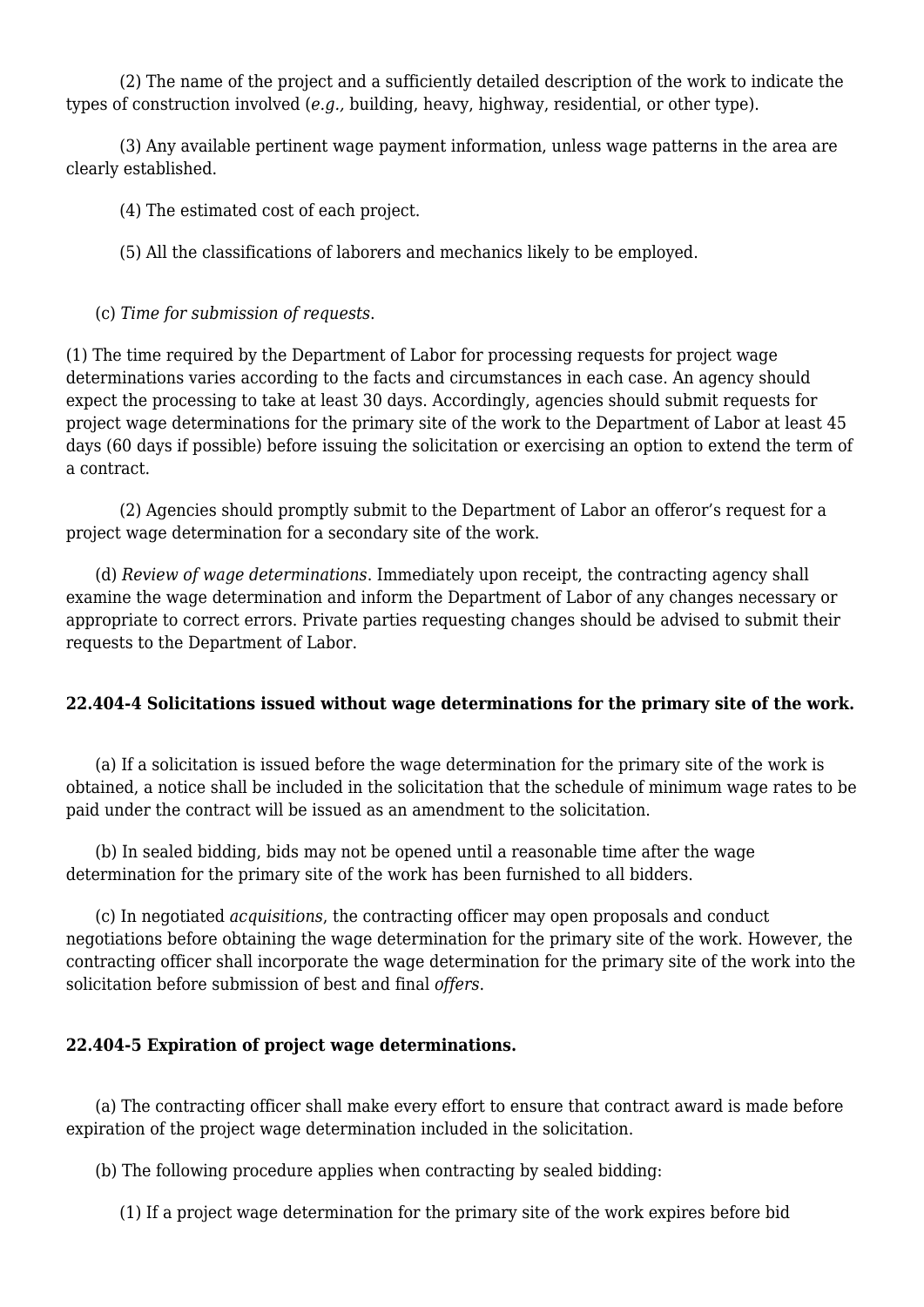opening, or if it appears before bid opening that a project wage determination may expire before award, the contracting officer shall request a new determination early enough to ensure its receipt before bid opening. If necessary, the contracting officer shall postpone the bid opening date to allow a reasonable time to obtain the determination, amend the solicitation to incorporate the new determination, and permit bidders to amend their bids. If the new determination does not change the wage rates and would not warrant amended bids, the contracting officer shall amend the solicitation to include the number and date of the new determination.

 (2) If a project wage determination for the primary site of the work expires after bid opening but before award, the contracting officer shall request an extension of the project wage determination expiration date from the Administrator, Wage and Hour Division. The request for extension shall be supported by a written finding, which shall include a brief statement of factual support, that the extension is necessary and proper in the public interest to prevent injustice or undue hardship or to avoid serious impairment of the conduct of Government business. If necessary, the contracting officer shall delay award to permit either receipt of the extension or receipt and processing of a new determination. If the request is granted, the contracting officer shall award the contract and modify it to apply the extended expiration date to the already incorporated project wage determination. (See [43.103\(](https://login.acquisition.gov/far/part-43#FAR_43_103)b)(1).) If the request is denied, the Administrator will proceed to issue a new project wage determination. Upon receipt, the contracting officer shall process the new determination as follows:

 (i) If If the new determination for the primary site of the work changes any wage rates for classifications to be used in the contract, the contracting officer may cancel the solicitation only in accordance with [14.404-1.](https://login.acquisition.gov/far/part-14#FAR_14_404_1) Otherwise the contracting officer shall award the contract and incorporate the new determination to be effective on the date of contract award. The contracting officer shall equitably adjust the contract price for any increased or decreased cost of performance resulting from any changed wage rates.

 (ii) If the new determination for the primary site of the work does not change any wage rates, the contracting officer shall award the contract and modify it to include the number and date of the new determination. (See  $43.103(b)(1)$ .)

(c) The following procedure applies when contracting by negotiation:

 (1) If a project wage determination will or does expire before contract award, the contracting officer shall request a new wage determination from the Department of Labor. If necessary, the contracting officer shall delay award while the new determination is obtained and processed.

 (2) The contracting officer need not delay opening and reviewing proposals or discussing them with the *offerors* while a new determination for the primary site of the work is being obtained. The contracting officer shall request *offerors* to extend the period for acceptance of any proposal if that period expires or may expire before receipt and full processing of the new determination.

 (3) If the new determination for the primary site of the work changes any wage rates, the contracting officer shall amend the solicitation to incorporate the new determination, and furnish the wage rate information to all prospective *offerors* that were sent a solicitation if the closing date for receipt of proposals has not yet occurred, or to all *offerors* that have not been eliminated from the competition if the closing date has passed. All *offerors* to whom wage rate information has been furnished shall be given reasonable opportunity to amend their proposals.

 (4) If the new determination for the primary site of the work does not change any wage rates, the contracting officer shall amend the solicitation to include the number and date of the new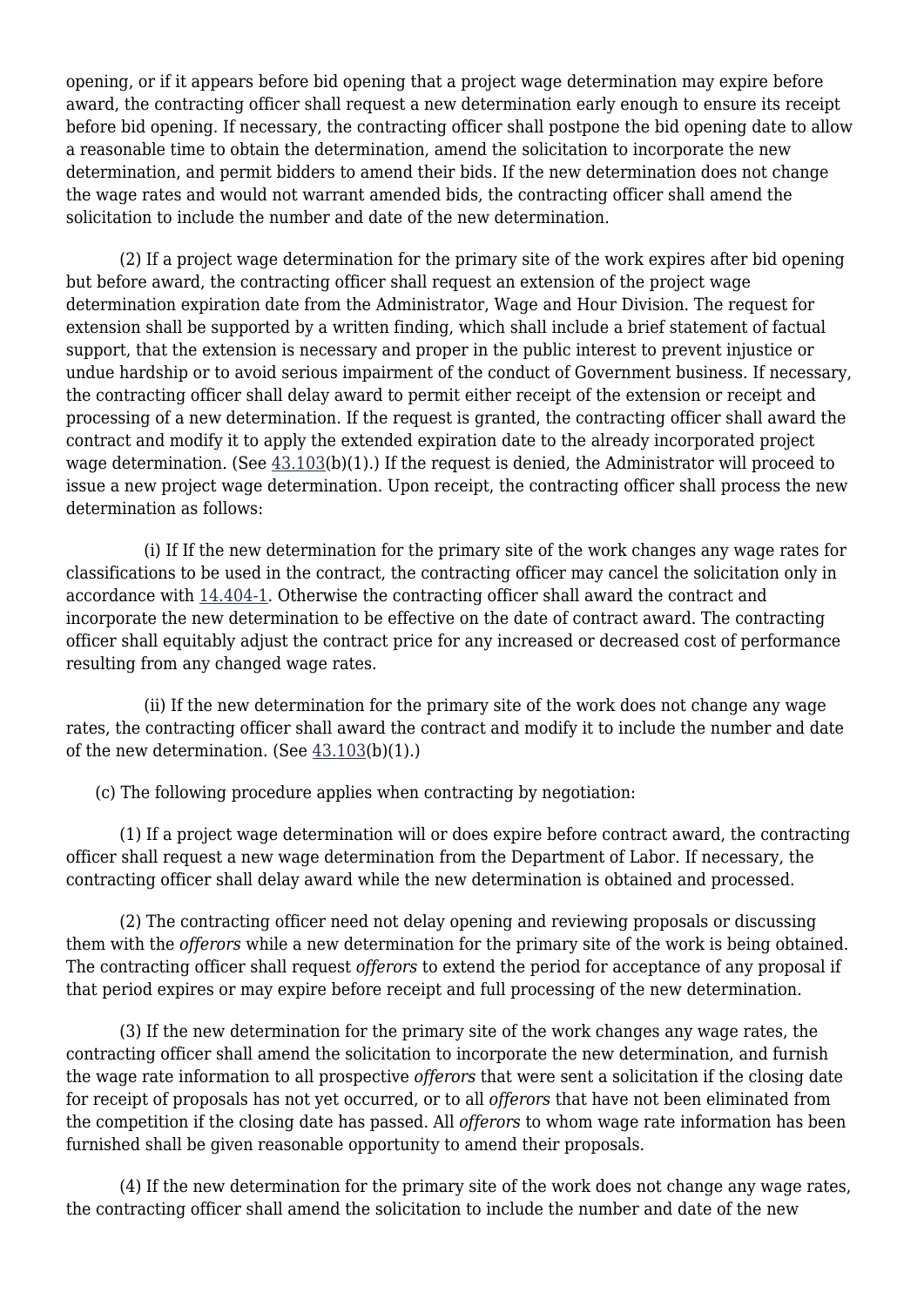determination and award the contract.

#### **22.404-6 Modifications of wage determinations.**

#### (a) General.

(1) The Department of Labor may modify a wage determination to make it current by specifying only the items being changed or by reissuing the entire determination with changes incorporated.

 (2) All project wage determination modifications expire on the same day as the original determination. The need to include a modification of a project wage determination for the primary site of the work in a solicitation is determined by the time of receipt of the modification by the contracting agency. Therefore, the contracting agency must annotate the modification of the project wage determination with the date and time immediately upon receipt.

 (3) The need for inclusion of the modification of a general wage determination for the primary site of the work in a solicitation is determined by the date the modified wage determination is published on the Wage Determinations at *SAM.gov* , or by the date the agency receives actual written notice of the modification from the Department of Labor, whichever occurs first. (Note the distinction between receipt by the agency (modification is effective) and receipt by the contracting officer, which may occur later.) During the course of the solicitation, the contracting officer shall monitor the Wage Determinations at *SAM.gov* website to determine whether the applicable wage determination has been revised. Revisions published on the Wage Determinations at *SAM.gov* website or otherwise communicated to the contracting officer within the timeframes prescribed at [22.404-6\(](#page--1-0)b) and (c) are applicable and must be included in the resulting contract. Monitoring can be accomplished by use of the Wage Determinations at *SAM.gov* website's "Alert Service".

(b) The following applies when contracting by sealed bidding:

(1) A written action modifying a wage determination shall be effective if:

 (i) It is received by the contracting agency, or is published on the Wage Determinations at *SAM.gov*, 10 or more calendar days before the date of bid opening; or

 (ii) It is received by the contracting agency, or is published on the Wage Determinations at *SAM.gov* , less than 10 calendar days before the date of bid opening, unless the contracting officer finds that there is not reasonable time available before bid opening to notify the prospective bidders. (If the contracting officer finds that there is not reasonable time to notify bidders, a written report of the finding shall be placed in the contract file and shall be made available to the Department of Labor upon request.)

 (2) All written actions modifying wage determinations received by the contracting agency after bid opening, or modifications to general wage determinations published on the Wage Determinations at *SAM.gov* after bid opening, shall not be effective and shall not be included in the solicitation (but see paragraph (b)(6) of this subsection).

 (3) If an effective modification of the wage determination for the primary site of the work is received by the contracting officer before bid opening, the contracting officer shall postpone the bid opening, if necessary, to allow a reasonable time to amend the solicitation to incorporate the modification and permit bidders to amend their bids. If the modification does not change the wage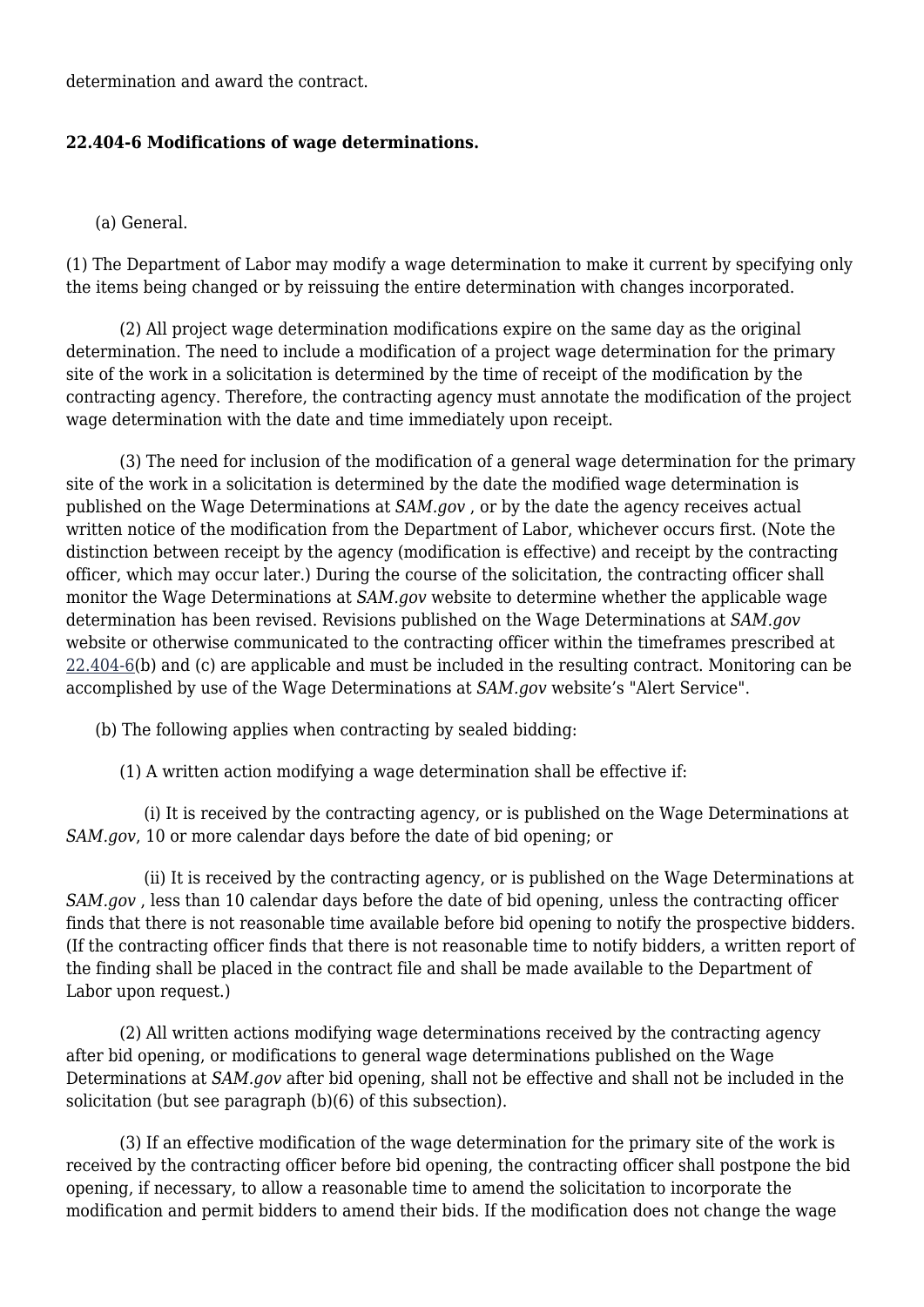rates and would not warrant amended bids, the contracting officer shall amend the solicitation to include the number and date of the modification.

 (4) If an effective modification of the wage determination for the primary site of the work is received by the contracting officer after bid opening, but before award, the contracting officer shall follow the procedures in  $22.404-5(b)(2)(i)$  or (ii).

 (5) If an effective modification is received by the contracting officer after award, the contracting officer shall modify the contract to incorporate the wage modification retroactive to the date of award and equitably adjust the contract price for any increased or decreased cost of performance resulting from any changed wage rates. If the modification does not change any wage rates and would not warrant contract price adjustment, the contracting officer shall modify the contract to include the number and date of the modification.

 (6) If an award is not made within 90 days after bid opening, any modification to a general wage determination which is published on the Wage Determinations at *SAM.gov* before award, shall be effective for any resultant contract unless an extension of the 90-day period is obtained from the Administrator, Wage and Hour Division. An agency head may request such an extension from the Administrator. The request must be supported by a written finding, which shall include a brief statement of factual support, that the extension is necessary and proper in the public interest to prevent injustice, undue hardship, or to avoid serious impairment in the conduct of Government business. The contracting officer shall follow the procedures in  $22.404-5(b)(2)$ .

(c) The following applies when contracting by negotiation:

 (1) All written actions modifying wage determinations received by the contracting agency before contract award, or modifications to general wage determinations published on the Wage Determinations at *SAM.gov* before award, shall be effective.

 (2) If an effective wage modification is received by the contracting officer before award, the contracting officer shall follow the procedures in [22.404-5\(](#page--1-0)c)(3) or (4).

 (3) If an effective wage modification is received by the contracting officer after award, the contracting officer shall follow the procedures in  $22.404-6(b)(5)$  $22.404-6(b)(5)$ .

 (d) The following applies when modifying a contract to exercise an option to extend the term of a contract:

(1) A modified wage determination is effective if-

 (i) The contracting agency receives a written action from the Department of Labor prior to exercise of the option, or within 45 days after submission of a wage determination request  $(22.404-3(c))$  $(22.404-3(c))$ , whichever is later; or

 (ii) The Department of Labor publishes the modification to a general wage determination on the Wage Determinations at *SAM.gov* before exercise of the option.

 (2) If the contracting officer receives an effective modified wage determination either before or after execution of the contract modification to exercise the option, the contracting officer must modify the contract to incorporate the modified wage determination, and any changed wage rates, effective as of the date that the option to extend was effective.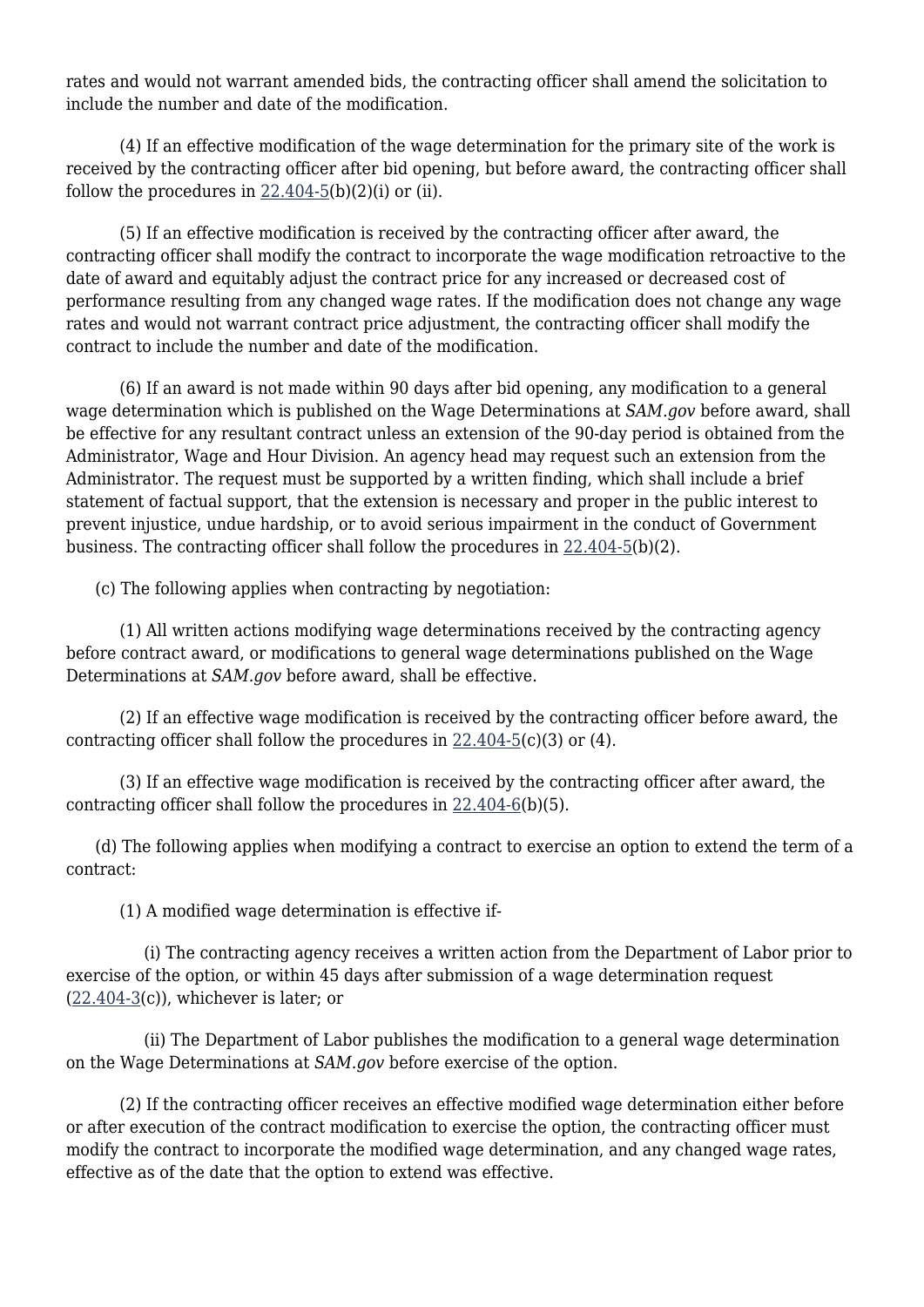#### **22.404-7 Correction of wage determinations containing clerical errors.**

Upon the Department of Labor's own initiative or at the request of the contracting agency, the Administrator, Wage and Hour Division, may correct any wage determination found to contain clerical errors. Such corrections will be effective immediately, and will apply to any solicitation or active contract. Before contract award, the contracting officer must follow the procedures in  $22.404-5(b)(1)$  $22.404-5(b)(1)$  or  $(2)(i)$  or (ii) in sealed bidding, and the procedures in  $22.404-5(c)(3)$  or  $(4)$  in negotiations. After contract award, the contracting officer must follow the procedures at [22.404-6\(](#page--1-0)b)(5), except that for *contract modifications* to exercise an option to extend the term of the contract, the contracting officer must follow the procedures at [22.404-6\(](#page--1-0)d)(2).

#### **22.404-8 Notification of improper wage determination before award.**

 (a) The following written notifications by the Department of Labor shall be effective immediately without regard to  $22.404-6$  if received by the contracting officer prior to award:

(1) A solicitation includes the wrong wage determination or the wrong rate schedule; or

(2) A wage determination is withdrawn by the Administrative Review Board.

(b) In sealed bidding, the contracting officer shall proceed in accordance with the following:

 (1) If the notification of an improper wage determination for the primary site of the work reaches the contracting officer before bid opening, the contracting officer shall postpone the bid opening date, if necessary, to allow a reasonable time to-

(i) Obtain the appropriate determination if a new wage determination is required;

(ii) Amend the solicitation to incorporate the determination (or rate schedule); and

 (iii) Permit bidders to amend their bids. If the appropriate wage determination does not change any wage rates and would not warrant amended bids, the contracting officer shall amend the solicitation to include the number and date of the new determination.

 (2) If the notification of an improper wage determination for the primary site of the work reaches the contracting officer after bid opening but before award, the contracting officer shall delay awarding the contract, if necessary, and if required, obtain the appropriate wage determination. The appropriate wage determination shall be processed in accordance with [22.404-5\(](#page--1-0)b)(2)(i) or (ii).

 (c) In negotiated *acquisitions*, the contracting officer shall delay award, if necessary, and process the notification of an improper wage determination for the primary site of the work in the manner prescribed for a new wage determination at [22.404-5](#page--1-0)(c)(3).

#### **22.404-9 Award of contract without required wage determination.**

 (a) If a contract is awarded without the required wage determination (*i.e.,* incorporating no determination, containing a clearly inapplicable general wage determination, or containing a project determination which is inapplicable because of an inaccurate description of the project or its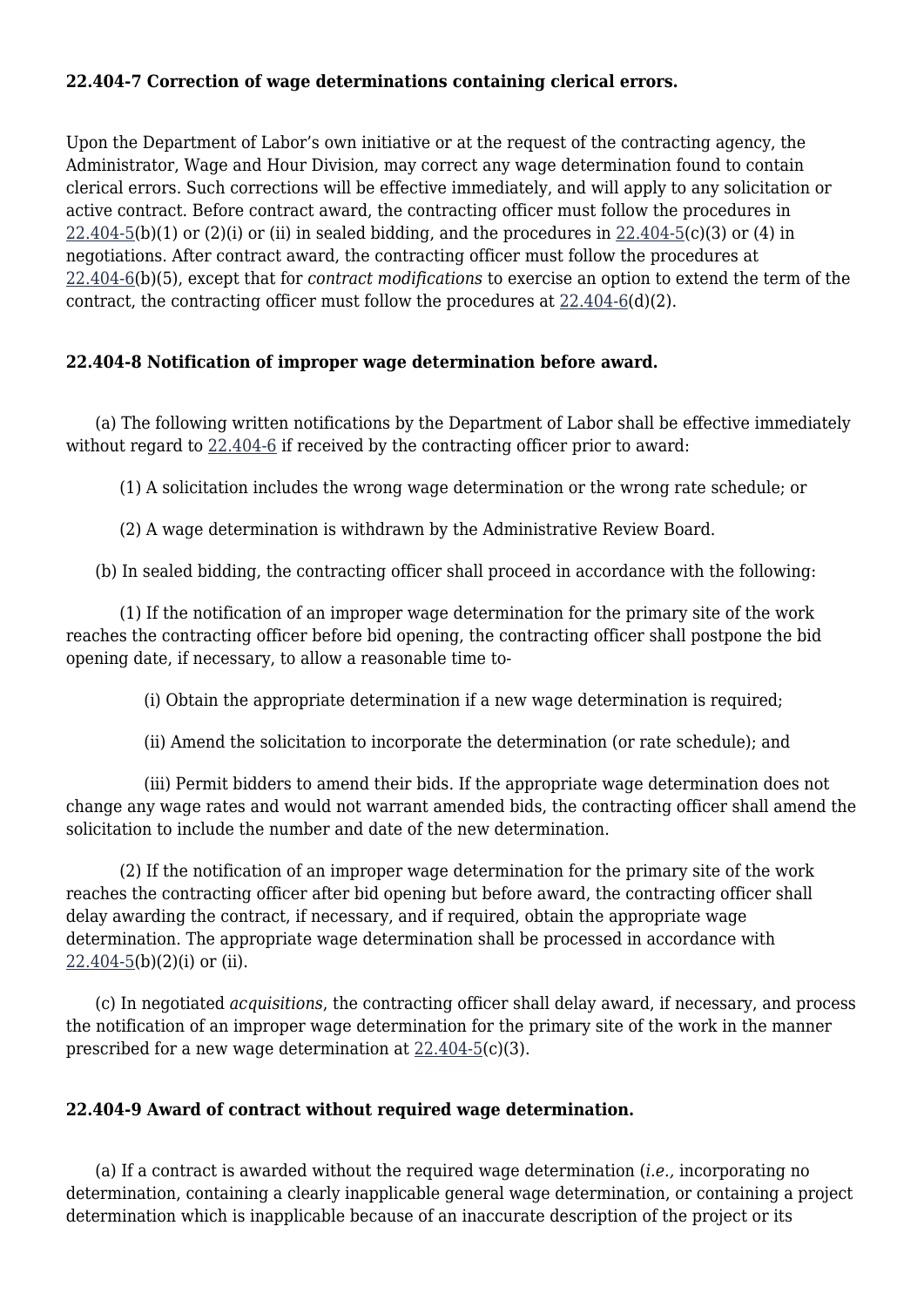location), the contracting officer shall initiate action to incorporate the required determination in the contract immediately upon discovery of the error. If a required wage determination (valid determination in effect on the date of award) is not available, the contracting officer shall expeditiously request a wage determination from the Department of Labor, including a statement explaining the circumstances and giving the date of the contract award.

(b) The contracting officer shall-

 (1) Modify the contract to incorporate the required wage determination (retroactive to the date of award) and equitably adjust the contract price if appropriate; or

(2) Terminate the contract.

#### **22.404-10 Posting wage determinations and notice.**

The contractor must keep a copy of the applicable wage determination (and any approved additional classifications) posted at the site of the work in a prominent place where the workers can easily see it. The contracting officer shall furnish to the contractor, Department of Labor FormWH-1321, Notice to Employees Working on Federal and Federally Financed Construction Projects, for posting with the wage rates. The name, address, and telephone number of the Government officer responsible for the administration of the contract shall be indicated in the poster to inform workers to whom they may submit complaints or raise questions concerning labor standards.

#### **22.404-11 Wage determination appeals.**

The Secretary of Labor has established an Administrative Review Board which decides appeals of final decisions made by the Department of Labor concerning Construction Wage Rate Requirements statute wage determinations. A contracting agency or other interested party may file a petition for review under the procedures in 29 CFR Part 7 if reconsideration by the Administrator has been sought pursuant to 29 CFR1.8 and denied.

#### **22.404-12 Labor standards for contracts containing construction requirements and option provisions that extend the term of the contract.**

 (a) Each time the contracting officer exercises an option to extend the term of a contract for construction, or a contract that includes substantial and segregable construction work, the contracting officer must modify the contract to incorporate the most current wage determination.

 (b) If a contract with an option to extend the term of the contract has indefinite-delivery or indefinite-quantity construction requirements, the contracting officer must incorporate the wage determination incorporated into the contract at the exercise of the option into *task orders* issued during that option period. The wage determination will be effective for the complete period of performance of those *task orders* without further revision.

 (c) The contracting officer must include in fixed-price contracts a clause that specifies one of the following methods, suitable to the interest of the Government, to provide an allowance for any increases or decreases in labor costs that result from the inclusion of the current wage determination at the exercise of an option to extend the term of the contract: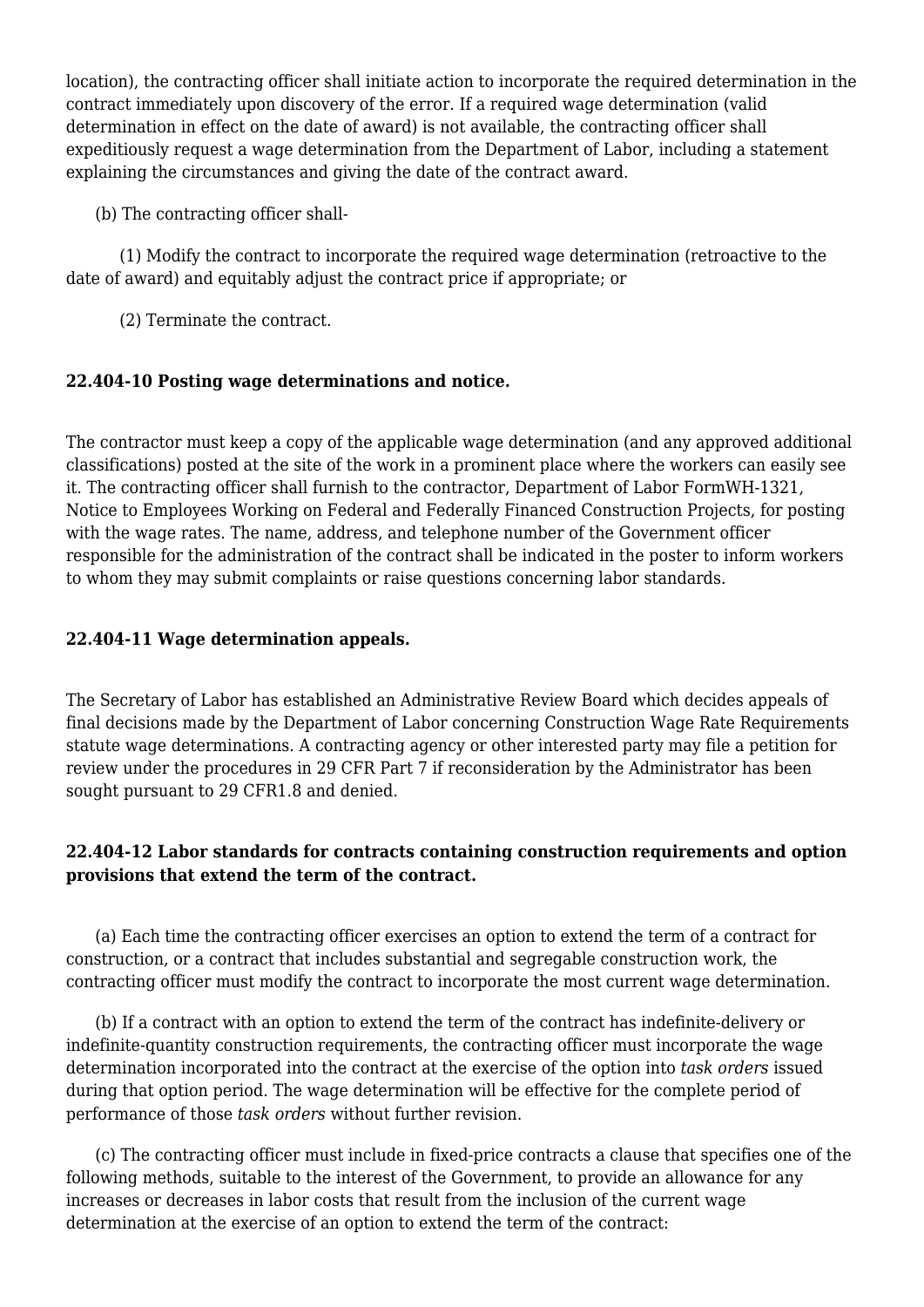(1) The contracting officer may provide the *offerors* the opportunity to bid or propose separate prices for each option period. The contracting officer must not further adjust the contract price as a result of the incorporation of a new or revised wage determination at the exercise of each option to extend the term of the contract. Generally, this method is used in construction-only contracts (with *options* to extend the term) that are not expected to exceed a total of 3 years.

 (2) The contracting officer may include in the contract a separately specified pricing method that permits an adjustment to the contract price or contract labor unit price at the exercise of each option to extend the term of the contract. At the time of option exercise, the contracting officer must incorporate a new wage determination into the contract, and must apply the specific pricing method to calculate the contract price adjustment. An example of a contract pricing method that the contracting officer might separately specify is incorporation in the solicitation and resulting contract of the pricing data from an annually published unit pricing book *(e.g.*, the U.S. Army Computer-Aided Cost Estimating System or similar commercial product), which is multiplied in the contract by a factor proposed by the contractor (*e.g.*, .95 or [1.1\)](https://login.acquisition.gov/far/part-1#FAR_Subpart_1_1). At option exercise, the contracting officer incorporates the pricing data from the latest annual edition of the unit pricing book, multiplied by the factor agreed to in the basic contract. The contracting officer must not further adjust the contract price as a result of the incorporation of the new or revised wage determination.

 (3) The contracting officer may provide for a contract price adjustment based solely on a percentage rate determined by the contracting officer using a published economic indicator incorporated into the solicitation and resulting contract. At the exercise of each option to extend the term of the contract, the contracting officer will apply the percentage rate, based on the economic indicator, to the portion of the contract price or contract unit price designated in the contract clause as labor costs subject to the provisions of the Construction Wage Rate Requirements statute. The contracting officer must insert 50 percent as the estimated portion of the contract price that is labor unless the contracting officer determines, prior to issuance of the solicitation, that a different percentage is more appropriate for a particular contract or requirement. This percentage adjustment to the designated labor costs must be the only adjustment made to cover increases in wages and/or benefits resulting from the incorporation of a new or revised wage determination at the exercise of the option.

 (4) The contracting officer may provide a computation method to adjust the contract price to reflect the contractor's actual increase or decrease in wages and fringe benefits (combined) to the extent that the increase is made to comply with, or the decrease is voluntarily made by the contractor as a result of incorporation of, a new or revised wage determination at the exercise of the option to extend the term of the contract. Generally, this method is appropriate for use only if contract requirements are predominately services subject to the Service Contract Labor Standards statute and the construction requirements are substantial and segregable. The methods used to adjust the contract price for the service requirements and the construction requirements would be similar.

# **22.405 [Reserved]**

## **22.406 Administration and enforcement.**

#### **22.406-1 Policy.**

(a) *General*. Contracting agencies are responsible for ensuring the full and impartial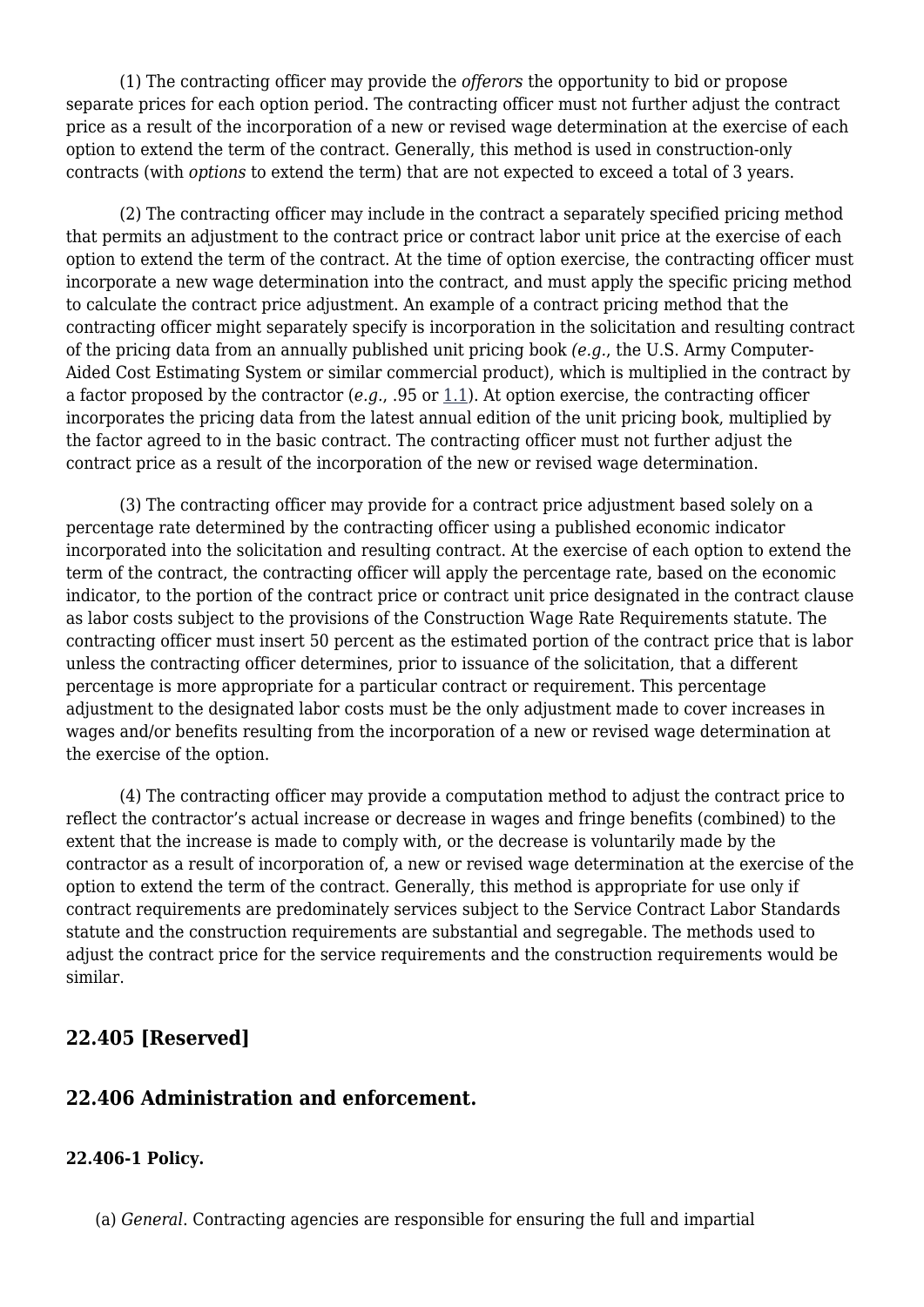enforcement of labor standards in the administration of construction contracts. Contracting agencies shall maintain an effective program that shall include-

 (1) Ensuring that contractors and subcontractors are informed, before commencement of work, of their obligations under the labor standards clauses of the contract;

 (2) Adequate payroll reviews, on-site *inspections*, and employee interviews to determine compliance by the contractor and subcontractors, and prompt initiation of corrective action when required;

(3) Prompt investigation and disposition of complaints; and

(4) Prompt submission of all reports required by this subpart.

 (b) *Preconstruction letters and conferences*. Before construction begins, the contracting officer shall inform the contractor of the labor standards clauses and wage determination requirements of the contract and of the contractor's and any subcontractor's responsibilities under the contract. Unless it is clear that the contractor is fully aware of the requirements, the contracting officer shall issue an explanatory letter and/or arrange a conference with the contractor promptly after award of the contract.

#### **22.406-2 Wages, fringe benefits, and overtime.**

 (a) In computing wages paid to a laborer or mechanic, the contractor may include only the following items:

 (1) Amounts paid in cash to the laborer or mechanic, or deducted from payments under the conditions set forth in 29 CFR3.5.

 (2) Contributions (except those required by Federal, State, or local law) the contractor makes irrevocably to a trustee or a third party under any bona fide plan or program to provide for medical or hospital care, pensions, compensation for injuries or illness resulting from occupational activity, unemployment benefits, life insurance, disability and sickness insurance, accident insurance, or any other bona fide fringe benefit.

 (3) Other contributions or anticipated costs for bona fide fringe benefits to the extent expressly approved by the Secretary of Labor.

(b)

(1) The contractor may satisfy the obligation under the clause at [52.222-6](https://login.acquisition.gov/far/part-52#FAR_52_222_6), Construction Wage Rate Requirements, by providing wages consisting of any combination of contributions or costs as specified in paragraph (a) of this subsection, if the total cost of the combination is not less than the total of the basic hourly rate and fringe benefits payments prescribed in the wage determination for the classification of laborer or mechanic concerned.

 (2) Wages provided by the contractor and fringe benefits payments required by the wage determination may include items that are not stated as exact cash amounts. In these cases, the hourly cash equivalent of the cost of these items shall be determined by dividing the employer's contributions or costs by the employee's hours worked during the period covered by the costs or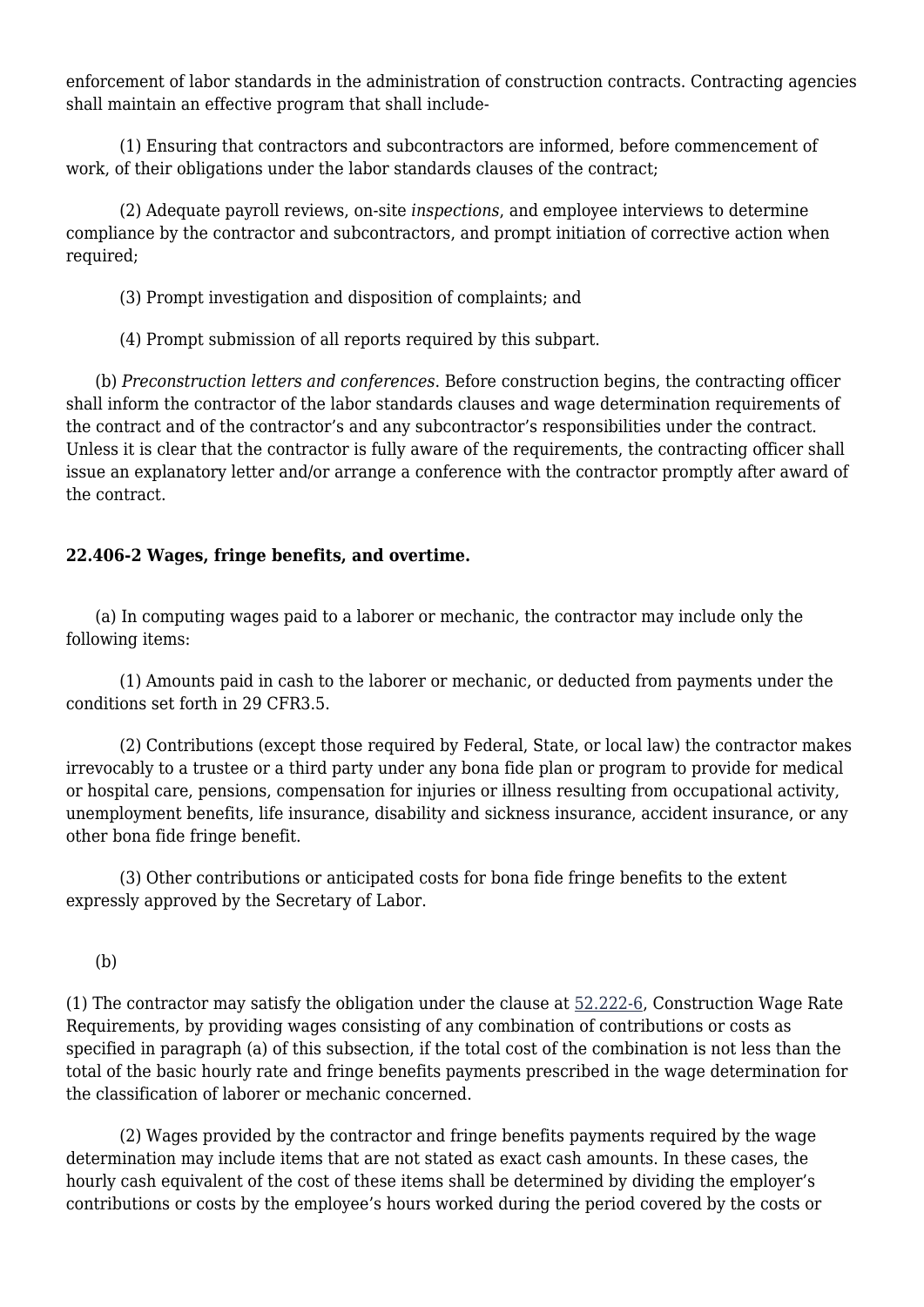contributions. For example, if a contractor pays a monthly health insurance premium of \$112 for a particular employee who worked 125 hours during the month, the hourly cash equivalent is determined by dividing \$112 by 125 hours, which equals \$0.90 per hour. Similarly, the calculation of hourly cash equivalent for nine paid holidays peryear for an employee with a hourly rate of pay of \$5.00 is determined by multiplying \$5.00 by 72 (9 days at 8 hours each), and dividing the result of \$360 by the number of hours worked by the employee during the year. If the interested parties (contractor, contracting officer, and employees or their representative) cannot agree on the cash equivalent, the contracting officer shall submit the question for final determination to the Department of Labor as prescribed by agency procedures. The information submitted shall include-

 (i) A comparison of the payments, contributions, or costs in the wage determination with those made or proposed as equivalents by the contractor; and

(ii) The comments and recommendations of the contracting officer.

 (c) In computing required overtime payments, (*i.e.,*1 1/2 times the basic hourly rate of pay) the contractor shall use the basic hourly rate of pay in the wage determination, or the basic hourly rate actually paid by the contractor, if higher. The basic rate of pay includes employee contributions to fringe benefits, but excludes the contractor's contributions, costs, or payment of cash equivalents for fringe benefits. Overtime shall not be computed on a rate lower than the basic hourly rate in the wage determination.

#### **22.406-3 Additional classifications.**

 (a) If any laborer or mechanic is to be employed in a classification that is not listed in the wage determination applicable to the contract, the contracting officer, pursuant to the clause at  $52.222-6$ , Construction Wage Rate Requirements, shall require that the contractor submit to the contracting officer, [Standard Form \(SF\) 1444,](https://www.gsa.gov/forms-library/request-authorization-additional-classification-and-rate) Request for Authorization of Additional Classification and Rate, which, along with other pertinent data, contains the proposed additional classification and minimum wage rate including any fringe benefits payments.

 (b) Upon receipt of [SF 1444](https://www.gsa.gov/forms-library/request-authorization-additional-classification-and-rate) from the contractor, the contracting officer shall review the request to determine whether it meets the following criteria:

 (1) The classification is appropriate and the work to be performed by the classification is not performed by any classification contained in the applicable wage determination.

(2) The classification is utilized in the area by the construction industry.

 (3) The proposed wage rate, including any fringe benefits, bears a reasonable relationship to the wage rates in the wage determination in the contract.

#### (c)

(1) If the criteria in paragraph (b) of this subsection are met and the contractor and the laborers or mechanics to be employed in the additional classification (if known) or their representatives agree to the proposed additional classification, and the contracting officer approves, the contracting officer shall submit a report (including a copy of [SF 1444\)](https://www.gsa.gov/forms-library/request-authorization-additional-classification-and-rate) of that action to the Administrator, Wage and Hour Division, for approval, modification, or disapproval of the additional classification and wage rate (including any amount designated for fringe benefits); or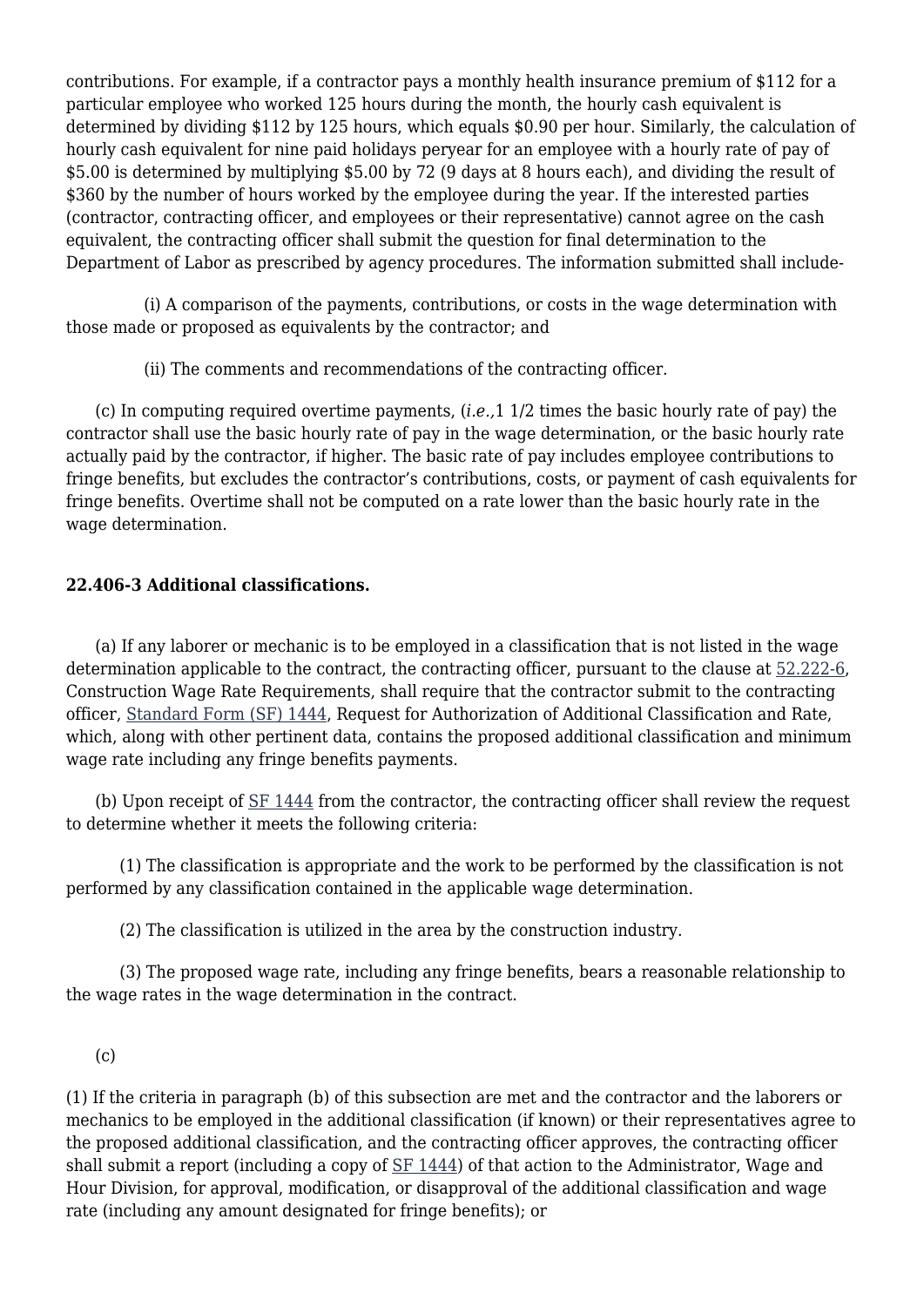(2) If the contractor, the laborers or mechanics to be employed in the classification or their representatives, and the contracting officer do not agree on the proposed additional classification, or if the criteria are not met, the contracting officer shall submit a report (including a copy of [SF 1444](https://www.gsa.gov/forms-library/request-authorization-additional-classification-and-rate)) giving the views of all interested parties and the contracting officer's recommendation to the Administrator, Wage and Hour Division, for determination of appropriate classification and wage rate.

(d)

(1) Within 30 days of receipt of the report, the Administrator, Wage and Hour Division, will complete action and so advise the contracting officer, or will notify the contracting officer that additional time is necessary.

 (2) Upon receipt of the Department of Labor's action, the contracting officer shall forward a copy of the action to the contractor, directing that the classification and wage rate be posted in accordance with paragraph (a) of the clause at [52.222-6](https://login.acquisition.gov/far/part-52#FAR_52_222_6) and that workers in the affected classification receive no less than the minimum rate indicated from the first day on which work under the contract was performed in the classification.

 (e) In each option to extend the term of the contract, if any laborer or mechanic is to be employed during the option in a classification that is not listed (or no longer listed) on the wage determination incorporated in that option, the contracting officer must require that the contractor submit a request for conformance using the procedures noted in paragraphs (a) through (d) of this section.

#### **22.406-4 Apprentices and trainees.**

 (a) The contracting officer shall review the contractor's employment and payment records of *apprentices* and *trainees* made available pursuant to the clause at [52.222-8](https://login.acquisition.gov/far/part-52#FAR_52_222_8), Payrolls and Basic Records, to ensure that the contractor has complied with the clause at [52.222-9,](https://login.acquisition.gov/far/part-52#FAR_52_222_9) *Apprentices* and *Trainees*.

 (b) If a contractor has classified employees as *apprentices*, *trainees*, or helpers without complying with the requirements of the clause at [52.222-9](https://login.acquisition.gov/far/part-52#FAR_52_222_9), the contracting officer shall reject the classification and require the contractor to pay the affected employees at the rates applicable to the classification of the work actually performed.

#### **22.406-5 Subcontracts.**

In accordance with the requirements of the clause at [52.222-11,](https://login.acquisition.gov/far/part-52#FAR_52_222_11) Subcontracts (Labor Standards), the contractor and subcontractors at any tier are required to submit a fully executed [SF 1413](https://www.gsa.gov/forms-library/statement-and-acknowledgment), Statement and Acknowledgment, upon award of each subcontract.

#### **22.406-6 Payrolls and statements.**

 (a) *Submission*. In accordance with the clause at [52.222-8](https://login.acquisition.gov/far/part-52#FAR_52_222_8), Payrolls and Basic Records, the contractor must submit or cause to be submitted, within 7 calendar days after the regular payment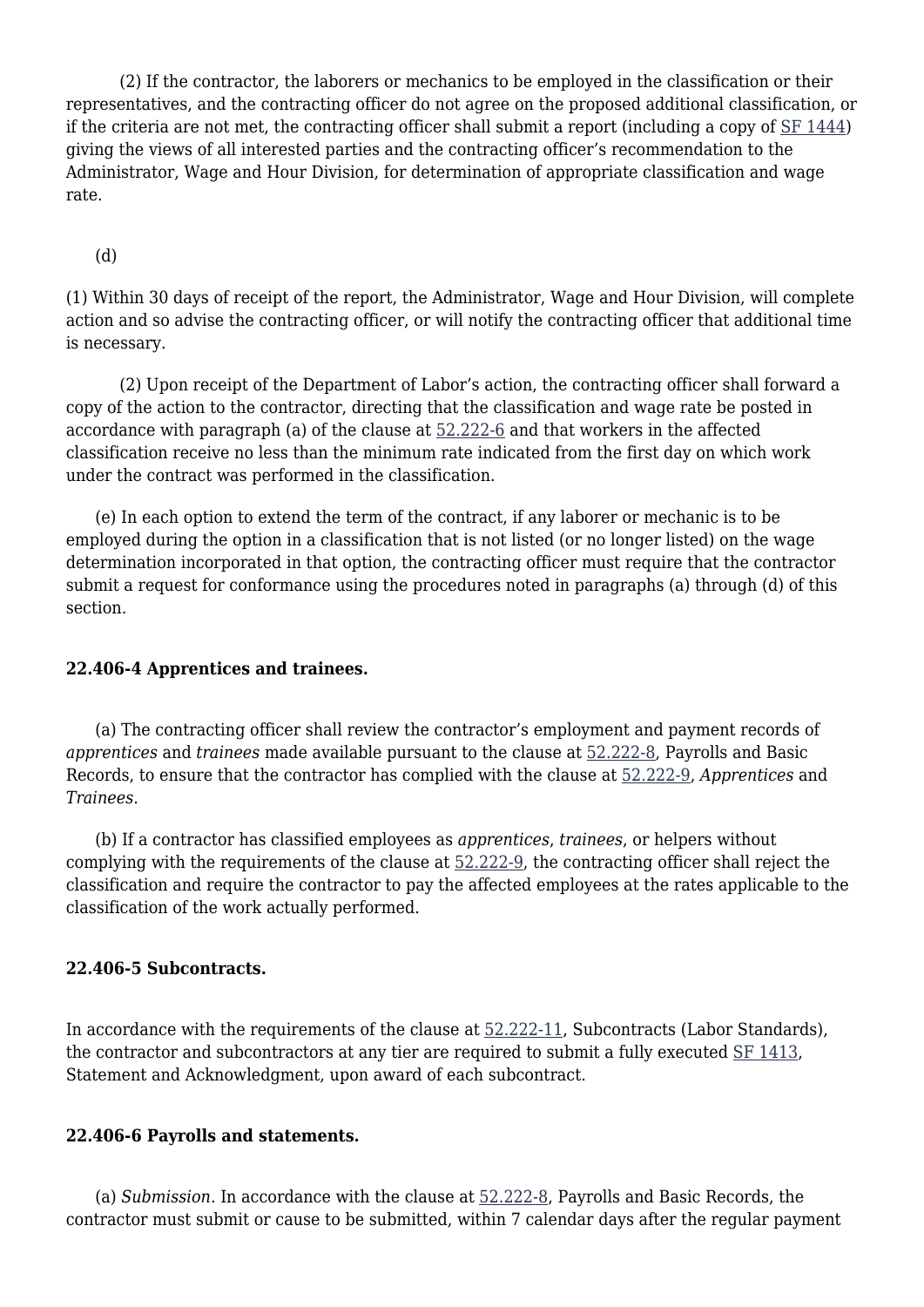date of the payroll week covered, for the contractor and each subcontractor, (1) copies of weekly payrolls applicable to the contract, and (2) weekly payroll statements of compliance. The contractor may use the Department of Labor [FormWH-347](http://uscode.house.gov/browse.xhtml;jsessionid=114A3287C7B3359E597506A31FC855B3), Payroll (For Contractor's Optional Use), or a similar form that provides the same data and identical representation.

 (b) *Withholding for nonsubmission*. If the contractor fails to submit copies of its or its subcontractors' payrolls promptly, the contracting officer shall, from any payment due to the contractor, withhold approval of an amount that the contracting officer considers necessary to protect the interest of the Government and the employees of the contractor or any subcontractor.

(c) Examination.

(1) The contracting officer shall examine the payrolls and payroll statements to ensure compliance with the contract and any statutory or regulatory requirements. Particular attention should be given to-

(i) The correctness of classifications and rates;

- (ii) Fringe benefits payments;
- (iii) Hours worked;
- (iv) Deductions; and
- (v) Disproportionate employment ratios of laborers, *apprentices* or *trainees* to journeymen.

 (2) Fringe benefits payments, contributions made, or costs incurred on other than a weekly basis shall be considered as a part of weekly payments to the extent they are creditable to the particular weekly period involved and are otherwise acceptable.

 (d) *Preservation*. The contracting agency shall retain payrolls and statements of compliance for 3 years after completion of the contract and make them available when requested by the Department of Labor at any time during that period. Submitted payrolls shall not be returned to a contractor or subcontractor for any reason, but copies thereof may be furnished to the contractor or subcontractor who submitted them, or to a higher tier contractor or subcontractor.

 (e) *Disclosure of payroll records*. Contractor payroll records in the Government's possession must be carefully protected from any public disclosure which is not required by law, since payroll records may contain information in which the contractor's employees have a privacy interest, as well as information in which the contractor may have a proprietary interest that the Government may be obliged to protect. Questions concerning release of this information may involve the Freedom of Information Act (FOIA).

### **22.406-7 Compliance checking.**

 (a) *General*. The contracting officer shall make checks and investigations on all contracts covered by this subpart as may be necessary to ensure compliance with the labor standards requirements of the contract.

(b) *Regular compliance checks*. Regular compliance checking includes the following activities: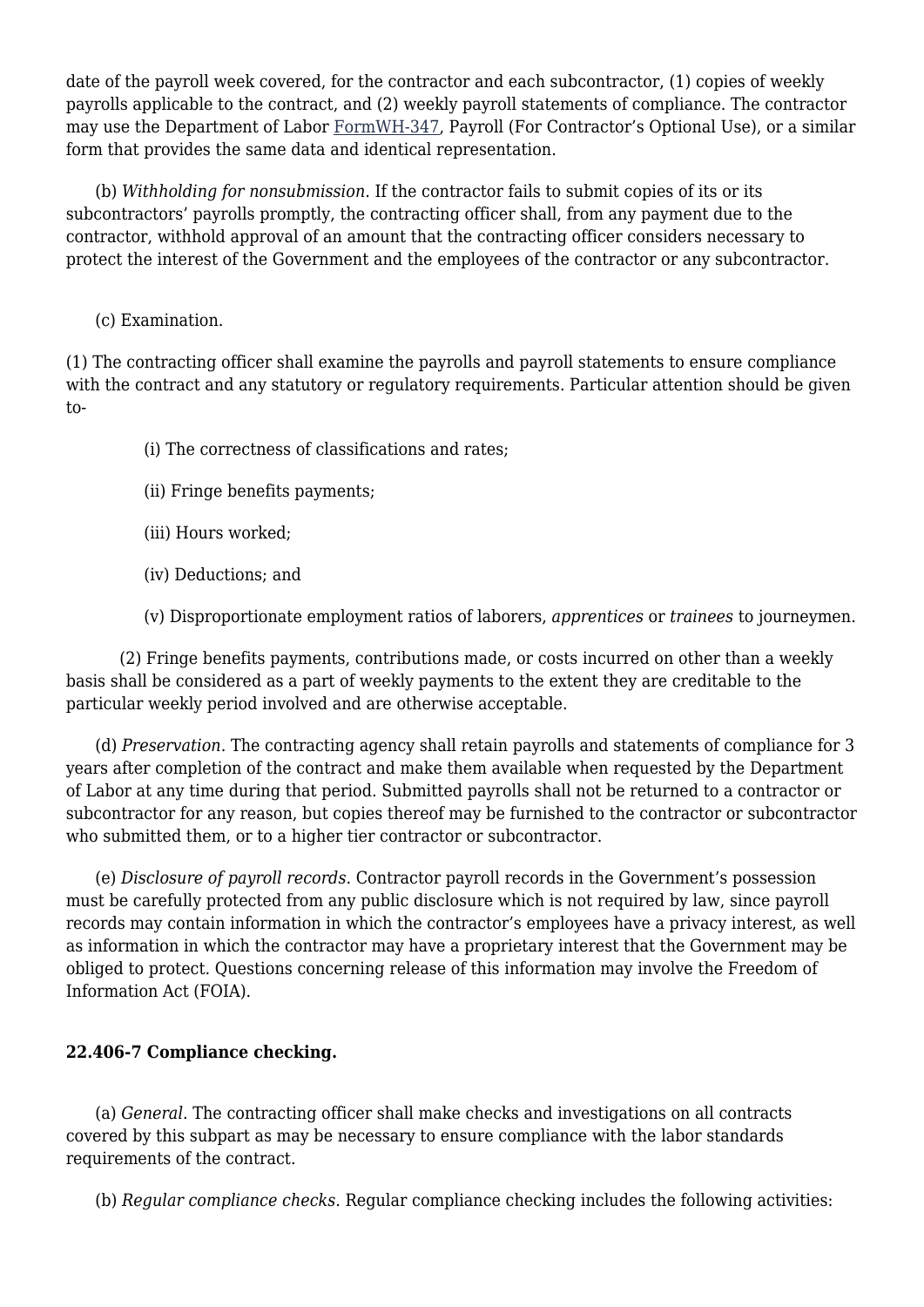(1) Employee interviews to determine correctness of classifications, rates of pay, fringe benefits payments, and hours worked. (See [Standard Form 1445.](https://www.gsa.gov/forms-library/labor-standards-interview-0))

 (2) On-site *inspections* to check type of work performed, number and classification of workers, and fulfillment of posting requirements.

 (3) Payroll reviews to ensure that payrolls of prime contractors and subcontractors have been submitted on time and are complete and in compliance with contract requirements.

 (4) Comparison of the information in this paragraph (b) with available data, including daily inspector's report and daily logs of construction, to ensure consistency.

(c) *Special compliance checks*. Situations that may require special compliance checks include -

(1) Inconsistencies, errors, or omissions detected during regular compliance checks; or

 (2) Receipt of a complaint alleging violations. If the complaint is not specific enough, the complainant shall be so advised and invited to submit additional information.

## **22.406-8 Investigations.**

Conduct labor standards investigations when available information indicates such action is warranted. In addition, the Department of Labor may conduct an investigation on its own initiative or may request a contracting agency to do so.

 (a) *Contracting agency responsibilities*. Conduct an investigation when a compliance check indicates that substantial or willful violations may have occurred or violations have not been corrected.

(1) The investigation must-

 (i) Include all aspects of the contractor's compliance with contract labor standards requirements;

 (ii) Not be limited to specific areas raised in a complaint or uncovered during compliance checks; and

(iii) Use personnel familiar with labor laws and their application to contracts.

 (2) Do not disclose contractor employees' oral or written statements taken during an investigation or the employee's identity to anyone other than an authorized Government official without that employee's prior signed consent.

(3) Send a written request to the Administrator, Wage and Hour Division, to obtain-

(i) Investigation and enforcement instructions; or

(ii) Available pertinent Department of Labor files.

 (4) Obtain permission from the Department of Labor before disclosing material obtained from Labor Department files, other than computations of back wages and liquidated damages and summaries of back wages due, to anyone other than Government contract *administrators*.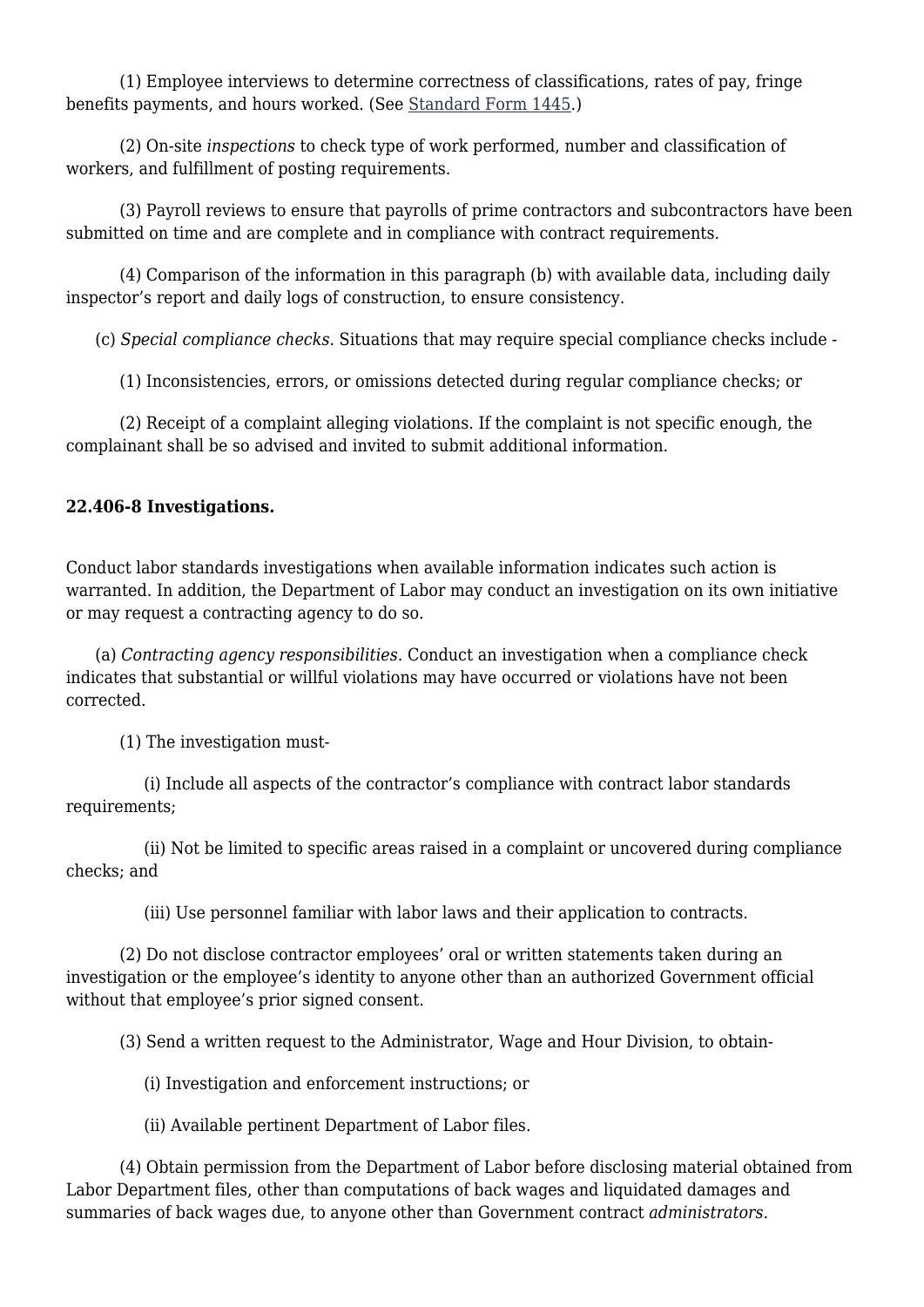(b) *Investigation report.* The contracting officer must review the investigation report on receipt and make preliminary findings. The contracting officer normally must not base adverse findings solely on employee statements that the employee does not wish to have disclosed. However, if the investigation establishes a pattern of possible violations that are based on employees' statements that are not authorized for disclosure, the pattern itself may support a finding of noncompliance.

(c) *Contractor Notification.* After completing the review, the contracting officer must-

 (1) Provide the contractor any written preliminary findings and proposed corrective actions, and notice that the contractor has the right to request that the basis for the findings be made available and to submit written rebuttal information.

 (2) Upon request, provide the contractor with rationale for the findings. However, under no circumstances will the contracting officer permit the contractor to examine the investigation report. Also, the contracting officer must not disclose the identity of any employee who filed a complaint or who was interviewed, without the prior consent of the employee.

(3)

(i) The contractor may rebut the findings in writing within 60 days after it receives a copy of the preliminary findings. The rebuttal becomes part of the official investigation record. If the contractor submits a rebuttal, evaluate the preliminary findings and notify the contractor of the final findings.

 (ii) If the contracting officer does not receive a timely rebuttal, the contracting officer must consider the preliminary findings final.

 (4) If appropriate, request the contractor to make restitution for underpaid wages and assess liquidated damages. If the request includes liquidated damages, the request must state that the contractor has 60 days to request relief from such assessment.

 (d) *Contracting officer's report.* After taking the actions prescribed in paragraphs (b) and (c) of this subsection-

 (1) The contracting officer must prepare and forward a report of any violations, including findings and supporting evidence, to the agency head. [Standard Form 1446](https://www.gsa.gov/forms-library/labor-standards-investigation-summary-sheet), Labor Standards Investigation Summary Sheet, is the first page of the report; and

(2) The agency head must process the report as follows:

 (i) The contracting officer must send a detailed enforcement report to the Administrator, Wage and Hour Division, within 60 days after completion of the investigation, if-

(A) A contractor or subcontractor underpaid by \$1,000 or more;

 (B) The contracting officer believes that the violations are aggravated or willful (or there is reason to believe that the contractor has disregarded its obligations to employees and subcontractors under the Construction Wage Rate Requirements statute);

(C) The contractor or subcontractor has not made restitution; or

(D) Future compliance has not been assured.

(ii) If the Department of Labor expressly requested the investigation and none of the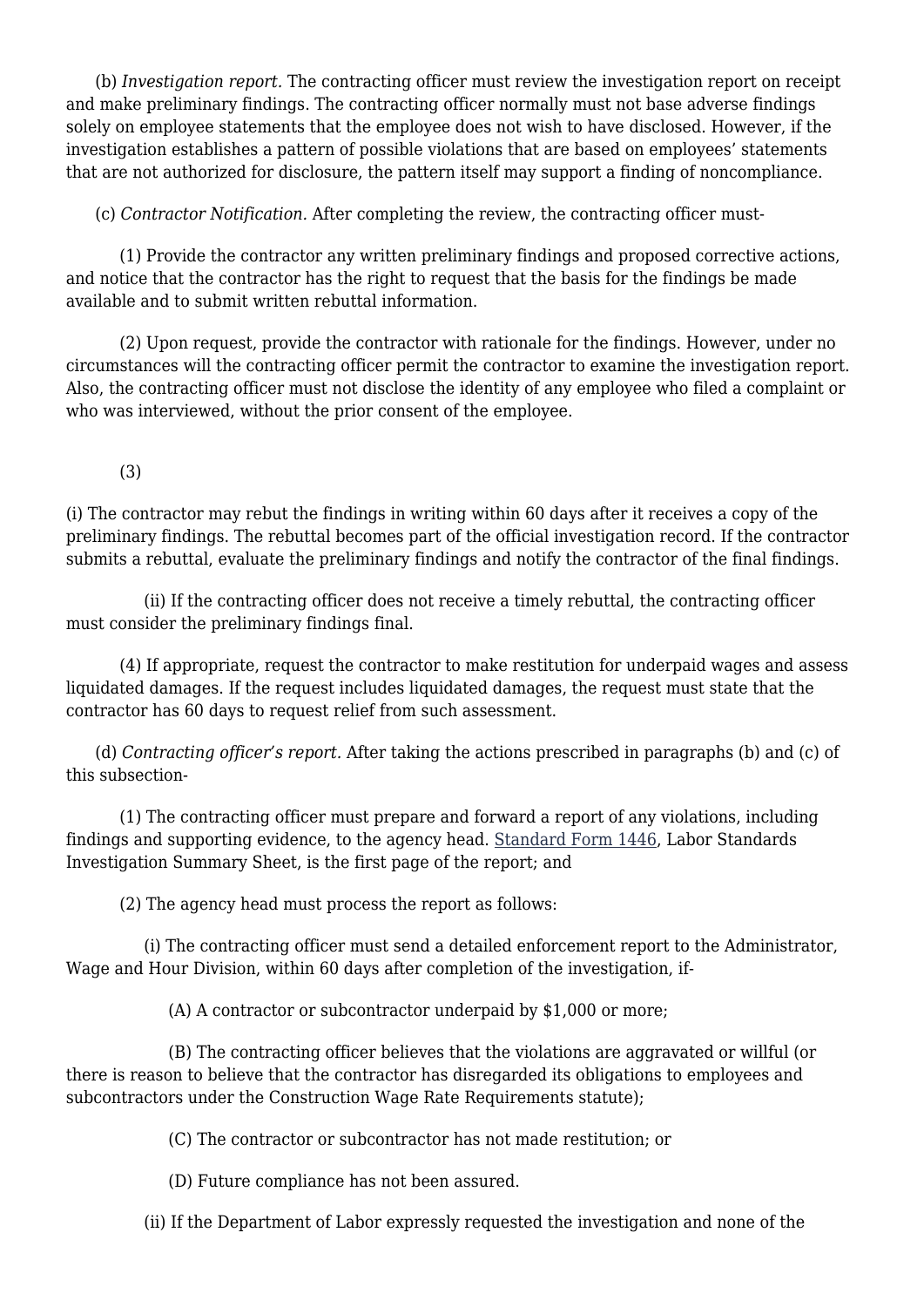conditions in paragraph (d)(2)(i) of this subsection exist, submit a summary report to the Administrator, Wage and Hour Division. The report must include-

(A) A summary of any violations;

(B) The amount of restitution paid;

(C) The number of workers who received restitution;

 (D) The amount of liquidated damages assessed under the Contract Work Hours and Safety Standards statute;

(E) Corrective measures taken; and

 (F) Any information that may be necessary to review any recommendations for an appropriate adjustment in liquidated damages.

(iii) If none of the conditions in paragraphs  $(d)(2)(i)$  or (ii) of this subsection are present, close the case and retain the report in the appropriate contract file.

 (iv) If substantial evidence is found that violations are willful and in violation of a criminal statute, (generally [18 U.S.C. 874](http://uscode.house.gov/browse.xhtml;jsessionid=114A3287C7B3359E597506A31FC855B3) or [1001\)](http://uscode.house.gov/browse.xhtml;jsessionid=114A3287C7B3359E597506A31FC855B3), forward the report (supplemented if necessary) to the Attorney General of the United States for prosecution if the facts warrant. Notify the Administrator, Wage and Hour Division, when the report is forwarded for the Attorney General's consideration.

 (e) *Department of Labor investigations*. The Department of Labor will furnish the contracting officer an enforcement report detailing violations found and any corrective action taken by the contractor, in investigations that disclose-

(1) Underpayments totaling \$1,000 or more;

 (2) Aggravated or willful violations (or, when the contracting officer believes that the contractor has disregarded its obligations to employees and subcontractors under the Construction Wage Rate Requirements statute); or

 (3) Potential assessment of liquidated damages under the Contract Work Hours and Safety Standards statute.

 (f) *Other investigations*. The Department of Labor will provide a letter summarizing the findings of the investigation to the contracting officer for all investigations that are not described in paragraph (e) of this subsection.

### **22.406-9 Withholding from or suspension of contract payments.**

 (a) *Withholding from contract payments*. If the contracting officer believes a violation exists (see [22.406-8\)](#page--1-0), or upon request of the Department of Labor, the contracting officer must withhold from payments due the contractor an amount equal to the estimated wage underpayment and estimated liquidated damages due the United States under the Contract Work Hours and Safety Standards statute. (See [22.302](#page--1-0).)

 (1) If the contracting officer believes a violation exists or upon request of the Department of Labor, the contracting officer must withhold funds from any current Federal contract or Federally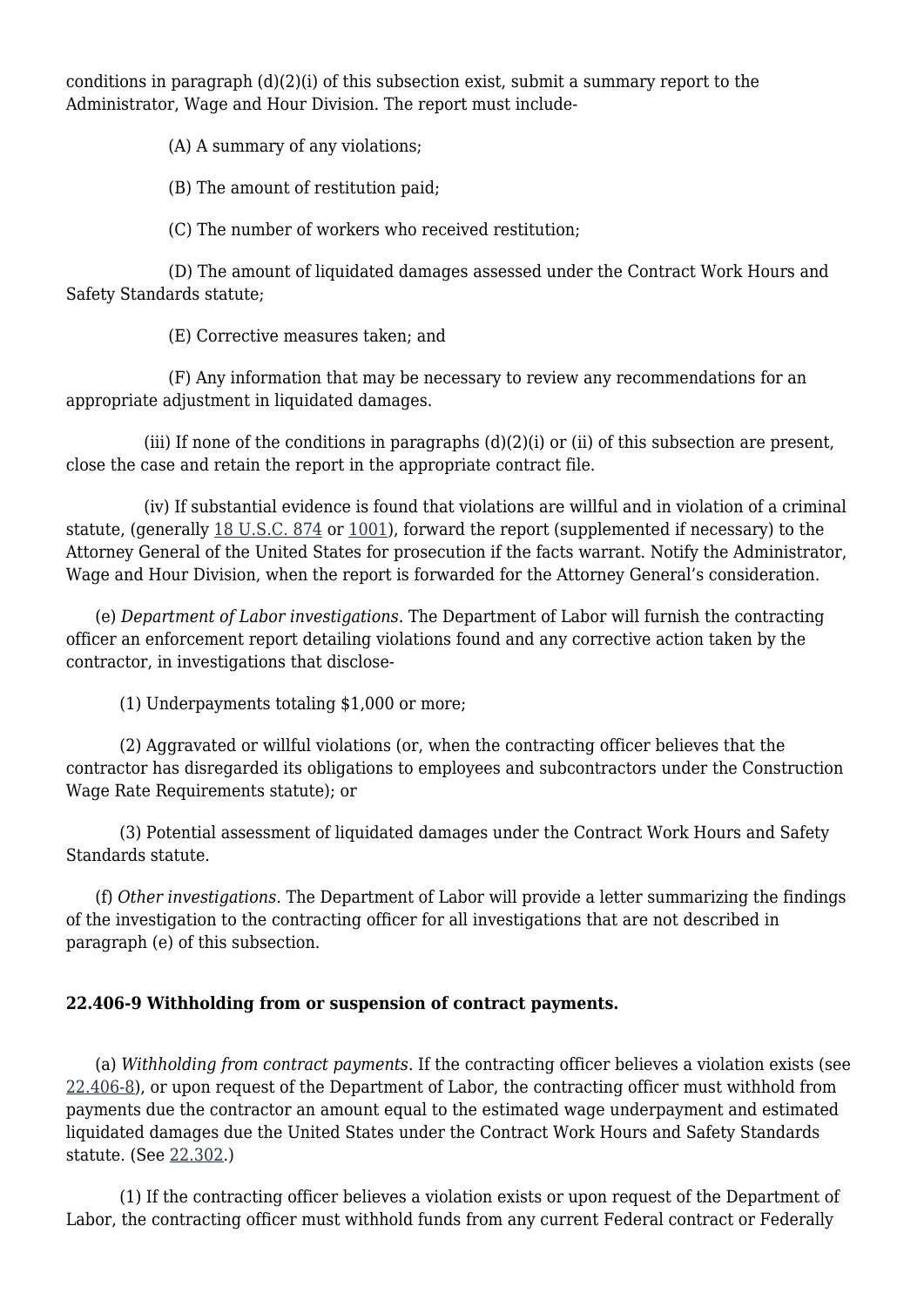assisted contract with the same prime contractor that is subject to either Construction Wage Rate Requirements statute or Contract Work Hours and Safety Standards statute requirements.

 (2) If a subsequent investigation confirms violations, the contracting officer must adjust the withholding as necessary. However, if the Department of Labor requested the withholding, the contracting officer must not reduce or release the withholding without written approval of the Department of Labor.

 (3) Use withheld funds as provided in paragraph (c) of this subsection to satisfy assessed liquidated damages, and unless the contractor makes restitution, validated wage underpayments.

 (b) *Suspension of contract payments*. If a contractor or subcontractor fails or refuses to comply with the labor standards clauses of the Construction Wage Rate Requirements statute and related statutes, the agency, upon its own action or upon the written request of the Department of Labor, must suspend any further payment, advance, or guarantee of funds until the violations cease or until the agency has withheld sufficient funds to compensate employees for back wages, and to cover any liquidated damages due.

(c) Disposition of contract payments withheld or suspended-

(1) Forwarding wage underpayments to the Secretary of Labor. Upon final administrative determination, if the contractor or subcontractor has not made restitution, the contracting officer must follow the Department of Labor guidance published in Wage and Hour Division, All Agency Memorandum (AAM) No. 215, Streamlining *Claims* for Federal Contractor Employees Act. The AAM No. 215 can be obtained at [http://www.dol.gov/whd/govcontracts/dbra.htm;](http://www.dol.gov/whd/govcontracts/dbra.htm) under Guidance there is a link for All Agencies Memoranda (AAMs).

 (2) *Returning of withheld funds to contractor*. When funds withheld exceed the amount required to satisfy validated wage underpayments and assessed liquidated damages, return the funds to the contractor.

 (3) Limitation on returning funds. If the Department of Labor requested the withholding or if the findings are disputed (see [22.406-10](#page--1-0)(e)), the contracting officer must not return the funds to the contractor without approval by the Department of Labor.

 (4) *Liquidated damages*. Upon final administrative determination, the contracting officer must dispose of funds withheld or collected for liquidated damages in accordance with agency procedures.

### **22.406-10 Disposition of disputes concerning construction contract labor standards enforcement.**

 (a) The areas of possible differences of opinion between *contracting officers* and contractors in construction contract labor standards enforcement include-

(1) Misclassification of workers;

- (2) Hours of work;
- (3) Wage rates and payment;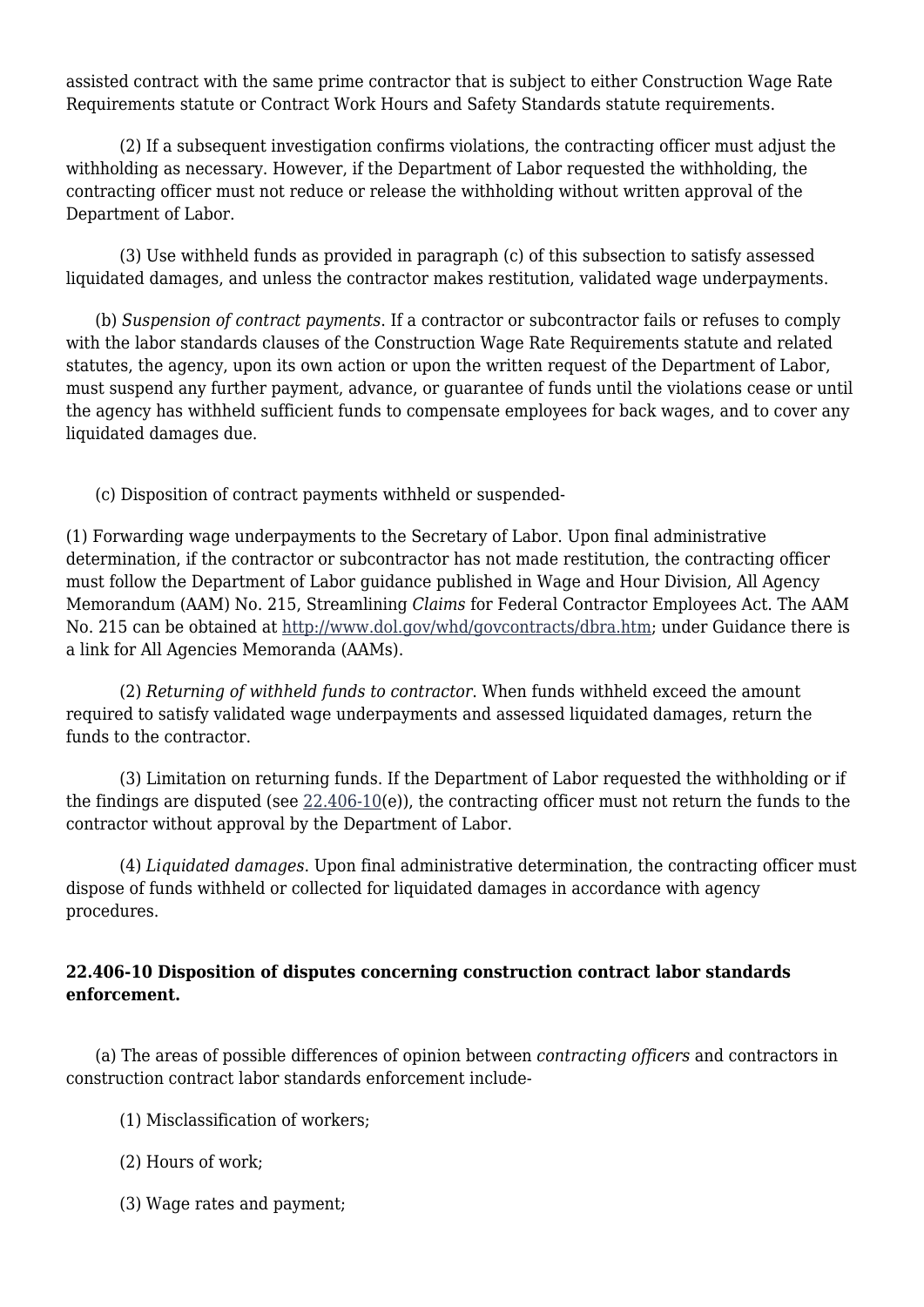(4) Payment of overtime;

(5) Withholding practices; and

(6) The applicability of the labor standards requirements under varying circumstances.

 (b) Generally, these differences are settled administratively at the project level by the contracting agency. If necessary, these differences may be settled with assistance from the Department of Labor.

 (c) When requesting the contractor to take corrective action in labor violation cases, the contracting officer shall inform the contractor of the following:

 (1) Disputes concerning the labor standards requirements of the contract are handled under the contract clause at [52.222-14,](https://login.acquisition.gov/far/part-52#FAR_52_222_14) Disputes Concerning Labor Standards, and not under the clause at [52.233-1,](https://login.acquisition.gov/far/part-52#FAR_52_233_1) Disputes.

 (2) The contractor may appeal the contracting officer's findings or part thereof by furnishing the contracting officer a complete statement of the reasons for the disagreement with the findings.

 (d) The contracting officer shall promptly transmit the contracting officer's findings and the contractor's statement to the Administrator, Wage and Hour Division.

 (e) The Administrator, Wage and Hour Division, will respond directly to the contractor or subcontractor, with a copy to the contracting agency. The contractor or subcontractor may appeal the Administrator's findings in accordance with the procedures outlined in Labor Department Regulations (29 CFR5.11). Hearings before administrative law judges are conducted in accordance with 29 CFR Part 6, and hearings before the Labor Department Administrative Review Board are conducted in accordance with 29 CFR Part 7.

 (f) The Administrator, Wage and Hour Division, may institute debarment proceedings against the contractor or subcontractor if the Administrator finds reasonable cause to believe that the contractor or subcontractor has committed willful or aggravated violations of the Contract Work Hours and Safety Standards statute or the Copeland (Anti-Kickback) Act, or any of the applicable statutes listed in 29 CFR [5.1](https://login.acquisition.gov/far/part-5#FAR_Subpart_5_1) other than the Construction Wage Rate Requirements statute, or has committed violations of the Construction Wage Rate Requirements statute that constitute a disregard of its obligations to employees or subcontractors under [40 U.S.C. 3144.](http://uscode.house.gov/browse.xhtml;jsessionid=114A3287C7B3359E597506A31FC855B3)

### **22.406-11 Contract terminations.**

If a contract or subcontract is terminated for violation of the labor standards clauses, the contracting agency shall submit a report to the Administrator, Wage and Hour Division. The report shall include-

(a) The number of the terminated contract;

(b) The name and address of the terminated contractor or subcontractor;

 (c) The name and address of the contractor or subcontractor, if any, who is to complete the work;

(d) The amount and number of the replacement contract, if any; and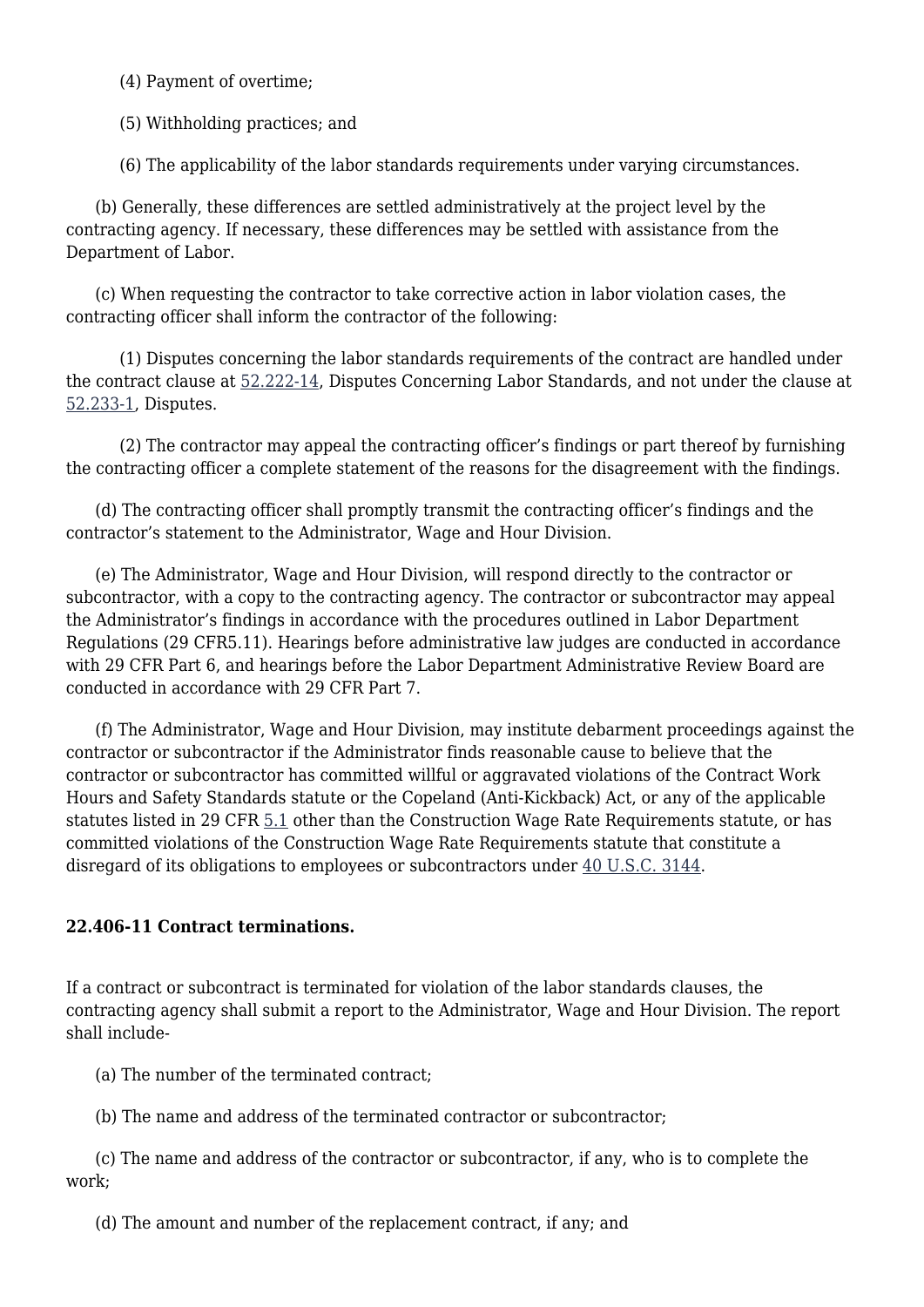(e) A description of the work.

#### **22.406-12 Cooperation with the Department of Labor.**

 (a) The contracting agency shall cooperate with representatives of the Department of Labor in the inspection of records, interviews with workers, and all other aspects of investigations undertaken by the Department of Labor. When requested, the contracting agency shall furnish to the Secretary of Labor any available information on contractors, subcontractors, current and previous contracts, and the nature of the contract work.

 (b) If a Department of Labor representative undertakes an investigation at a construction project, the contracting officer shall inquire into the scope of the investigation, and request to be notified immediately of any violations discovered under the Construction Wage Rate Requirements statute, the Contract Work Hours and Safety Standards statute, or the Copeland (Anti-Kickback) Act.

#### **22.406-13 Semiannual enforcement reports.**

A semiannual report on compliance with and enforcement of the construction labor standards requirements of the Construction Wage Rate Requirements statute and Contract Work Hours and Safety Standards statute is required from each contracting agency. The reporting periods are October 1 through March 31 and April 1 through September 30. The reports shall only contain information as to the enforcement actions of the contracting agency and shall be prepared as prescribed in Department of Labor memoranda and submitted to the Department of Labor within 30 days after the end of the reporting period. This report has been assigned interagency report control number 1482-DOL-SA.

## **22.407 Solicitation provision and contract clauses.**

 (a) Insert the following clauses in *solicitations* and contracts in excess of \$2,000 for construction within the United States:

- (1) [52.222-6,](https://login.acquisition.gov/far/part-52#FAR_52_222_6) Construction Wage Rate Requirements.
- $(2)$  [52.222-7,](https://login.acquisition.gov/far/part-52#FAR_52_222_7) Withholding of Funds.
- (3) [52.222-8,](https://login.acquisition.gov/far/part-52#FAR_52_222_8) Payrolls and Basic Records.
- (4) [52.222-9,](https://login.acquisition.gov/far/part-52#FAR_52_222_9) *Apprentices* and *Trainees*.
- (5) [52.222-10,](https://login.acquisition.gov/far/part-52#FAR_52_222_10) Compliance with Copeland Act Requirements.
- (6) [52.222-11,](https://login.acquisition.gov/far/part-52#FAR_52_222_11) Subcontracts (Labor Standards).
- (7) [52.222-12,](https://login.acquisition.gov/far/part-52#FAR_52_222_12) Contract Termination-Debarment.

 (8) [52.222-13,](https://login.acquisition.gov/far/part-52#FAR_52_222_13) Compliance with Construction Wage Rate Requirements and Related Regulations.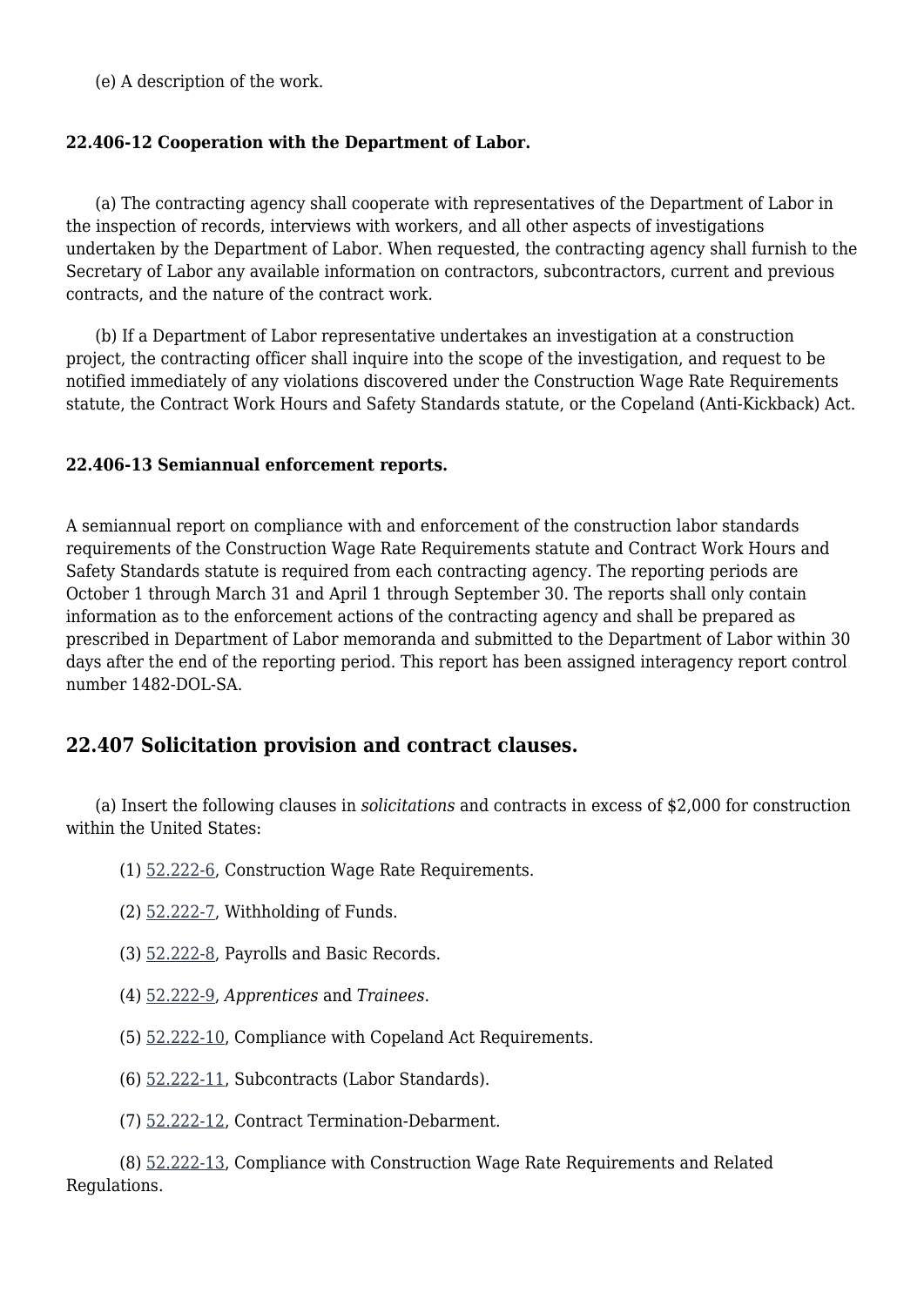(9) [52.222-14,](https://login.acquisition.gov/far/part-52#FAR_52_222_14) Disputes Concerning Labor Standards.

(10) [52.222-15](https://login.acquisition.gov/far/part-52#FAR_52_222_15), Certification of Eligibility.

 (b) Insert the clause at [52.222-16,](https://login.acquisition.gov/far/part-52#FAR_52_222_16) Approval of Wage Rates, in *solicitations* and contracts in excess of \$2,000 for cost-reimbursement construction to be performed within the United States, except for contracts with a State or political subdivision thereof.

 (c) A contract that is not primarily for construction may contain a requirement for some construction work to be performed in the United States. If under  $22.402(b)$  the requirements of this subpart apply to the construction work, insert in such *solicitations* and contracts the applicable construction labor standards clauses required in this section and identify the item or items of construction work to which the clauses apply.

#### (d) [Reserved]

 (e) Insert the clause at [52.222-30](https://login.acquisition.gov/far/part-52#FAR_52_222_30), Construction Wage Rate Requirements-Price Adjustment (None or Separately Specified Pricing Method), in *solicitations* and contracts if the contract is expected to be-

 (1) A fixed-price contract subject to the Construction Wage Rate Requirements statute that will contain option provisions by which the contracting officer may extend the term of the contract, and the contracting officer determines the most appropriate contract price adjustment method is the method at [22.404-12](#page--1-0)(c)(1) or (2); or

 (2) A cost-reimbursable type contract subject to the Construction Wage Rate Requirements statute that will contain option provisions by which the contracting officer may extend the term of the contract.

 (f) Insert the clause at [52.222-31,](https://login.acquisition.gov/far/part-52#FAR_52_222_31) Construction Wage Rate Requirements-Price Adjustment (Percentage Method), in *solicitations* and contracts if the contract is expected to be a fixed-price contract subject to the Construction Wage Rate Requirements statute that will contain option provisions by which the contracting officer may extend the term of the contract, and the contracting officer determines the most appropriate contract price adjustment method is the method at [22.404-12](#page--1-0)(c)(3).

 (g) Insert the clause at [52.222-32,](https://login.acquisition.gov/far/part-52#FAR_52_222_32) Construction Wage Rate Requirements-Price Adjustment (Actual Method), in *solicitations* and contracts if the contract is expected to be a fixed-price contract subject to the Construction Wage Rate Requirements statute that will contain option provisions by which the contracting officer may extend the term of the contract, and the contracting officer determines the most appropriate method to establish contract price is the method at [22.404-12](#page--1-0)(c)(4).

 (h) Insert the provision at [52.222-5,](https://login.acquisition.gov/far/part-52#FAR_52_222_5) Construction Wage Rate Requirements-Secondary Site of the Work, in *solicitations* in excess of \$2,000 for construction within the United States.

# **Subpart 22.5 - Use of Project Labor Agreements for Federal Construction Projects**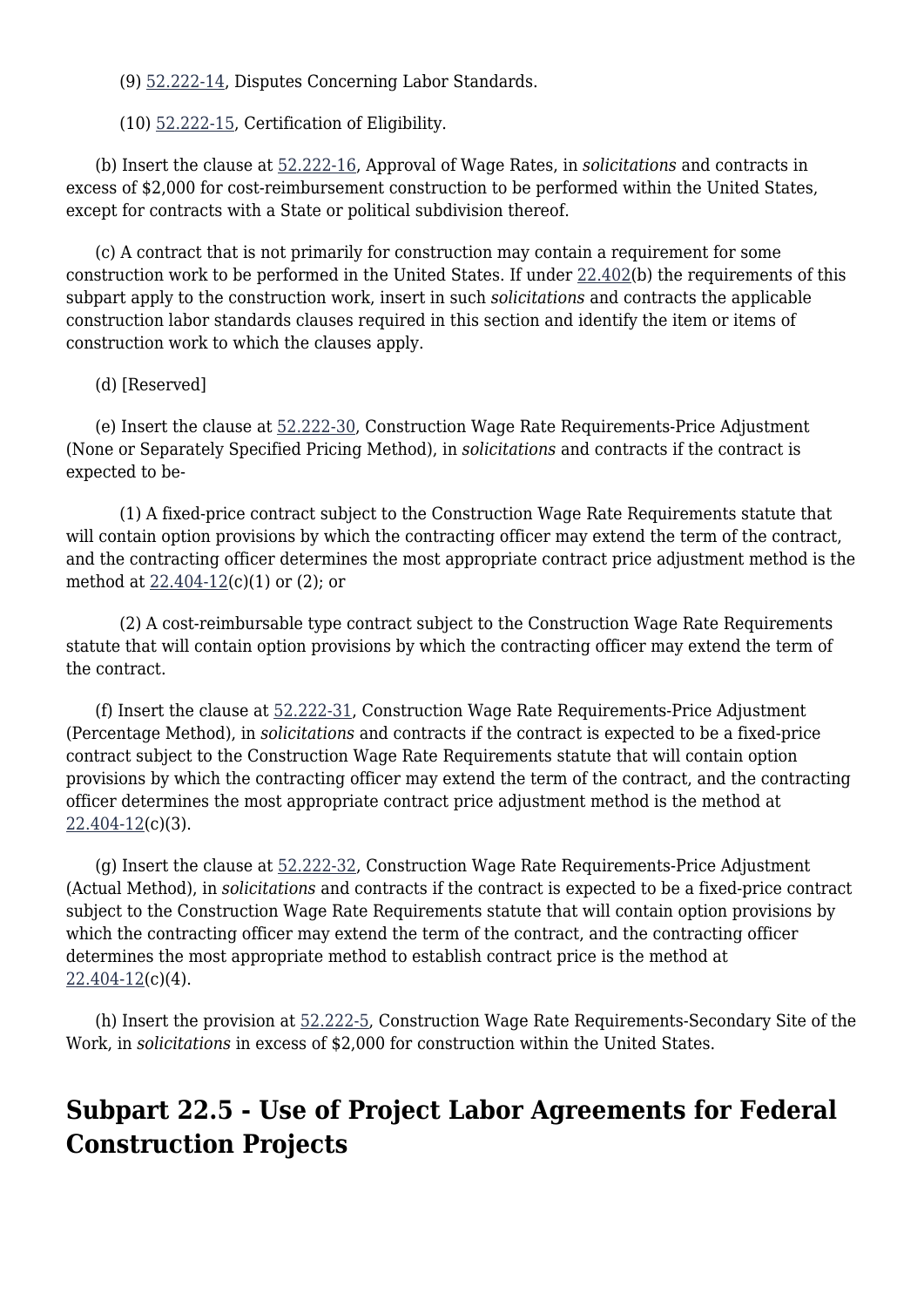# **22.501 Scope of subpart.**

This subpart prescribes policies and procedures to implement Executive Order 13502, February 6, 2009.

## **22.502 Definitions.**

As used in this subpart-

*Construction* means construction, rehabilitation, alteration, conversion, extension, repair, or improvement of buildings, highways, or other real property.

*Labor organization* means a labor organization as defined in [29 U. S.C. 152\(5\)](http://uscode.house.gov/browse.xhtml;jsessionid=114A3287C7B3359E597506A31FC855B3).

*Large-scale construction project* means a construction project where the total cost to the Federal Government is \$25 million or more.

*Project labor agreement* means a pre-hire collective bargaining agreement with one or more *labor organizations* that establishes the terms and conditions of employment for a specific construction project and is an agreement described in [29 U. S.C. 158\(f\).](http://uscode.house.gov/browse.xhtml;jsessionid=114A3287C7B3359E597506A31FC855B3)

# **22.503 Policy.**

 (a) *Project labor agreements* are a tool that agencies may use to promote economy and efficiency in Federal procurement. Pursuant to Executive Order 13502, agencies are encouraged to consider requiring the use of *project labor agreements* in connection with *large-scale construction projects*.

 (b) An agency may, if appropriate, require that every contractor and subcontractor engaged in construction on the project agree, for that project, to negotiate or become a party to a project labor agreement with one or more *labor organizations* if the agency decides that the use of *project labor agreements* will-

 (1) Advance the Federal Government's interest in achieving economy and efficiency in Federal procurement, producing labor-management stability, and ensuring compliance with laws and regulations governing safety and health, equal employment opportunity, labor and employment standards, and other matters; and

(2) Be consistent with law.

 (c) Agencies may also consider the following factors in deciding whether the use of a project labor agreement is appropriate for the construction project:

 (1) The project will require multiple construction contractors and/or subcontractors employing workers in multiple crafts or trades.

 (2) There is a shortage of skilled labor in the region in which the construction project will be sited.

(3) Completion of the project will require an extended period of time.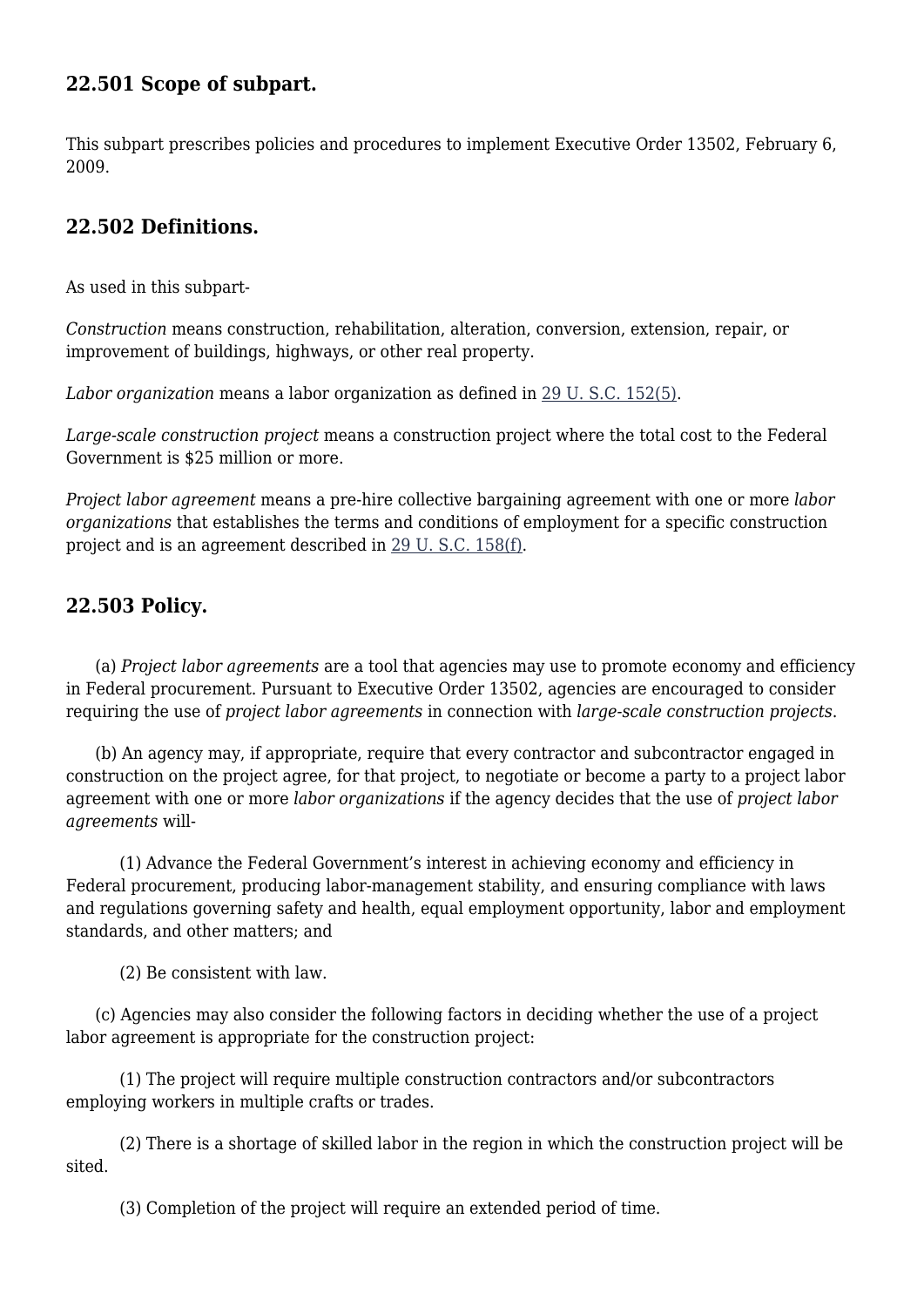(4) *Project labor agreements* have been used on comparable projects undertaken by Federal, State, municipal, or private entities in the geographic area of the project.

 (5) A project labor agreement will promote the agency's long term program interests, such as facilitating the training of a skilled workforce to meet the agency's future construction needs.

(6) Any other factors that the agency decides are appropriate.

# **22.504 General requirements for project labor agreements.**

 (a) *General*. *Project labor agreements* established under this subpart shall fully conform to all statutes, regulations, and Executive orders.

(b) *Requirements*. The project labor agreement shall-

 (1) Bind all contractors and subcontractors engaged in construction on the construction project to comply with the project labor agreement;

 (2) Allow all contractors and subcontractors to compete for contracts and subcontracts without regard to whether they are otherwise parties to collective bargaining agreements;

(3) Contain guarantees against strikes, lockouts, and similar job disruptions;

 (4) Set forth effective, prompt, and mutually binding procedures for resolving labor disputes arising during the term of the project labor agreement;

 (5) Provide other mechanisms for labor-management cooperation on matters of mutual interest and concern, including productivity, quality of work, safety, and health; and

(6) Include any additional requirements as the agency deems necessary to satisfy its needs.

 (c) *Terms and conditions*. As appropriate to advance economy and efficiency in the procurement, an agency may specify the terms and conditions of the project labor agreement in the solicitation and require the successful offeror to become a party to a project labor agreement containing these terms and conditions as a condition of receiving a contract award. An agency may seek the views of, confer with, and exchange information with prospective bidders and union representatives as part of the agency's effort to identify appropriate terms and conditions of a project labor agreement for a particular construction project and facilitate agreement on those terms and conditions.

# **22.505 Solicitation provision and contract clause.**

For acquisition of *large-scale construction projects*, if the agency decides pursuant to this subpart that a project labor agreement will be required, the contracting officer shall-

 (a) Insert the provision at [52.222-33,](https://login.acquisition.gov/far/part-52#FAR_52_222_33) Notice of Requirement for Project Labor Agreement, in all *solicitations* associated with the construction project.

 (1) Use the provision with its Alternate I if the agency decides to require the submission of a project labor agreement from only the apparent successful offeror, prior to contract award.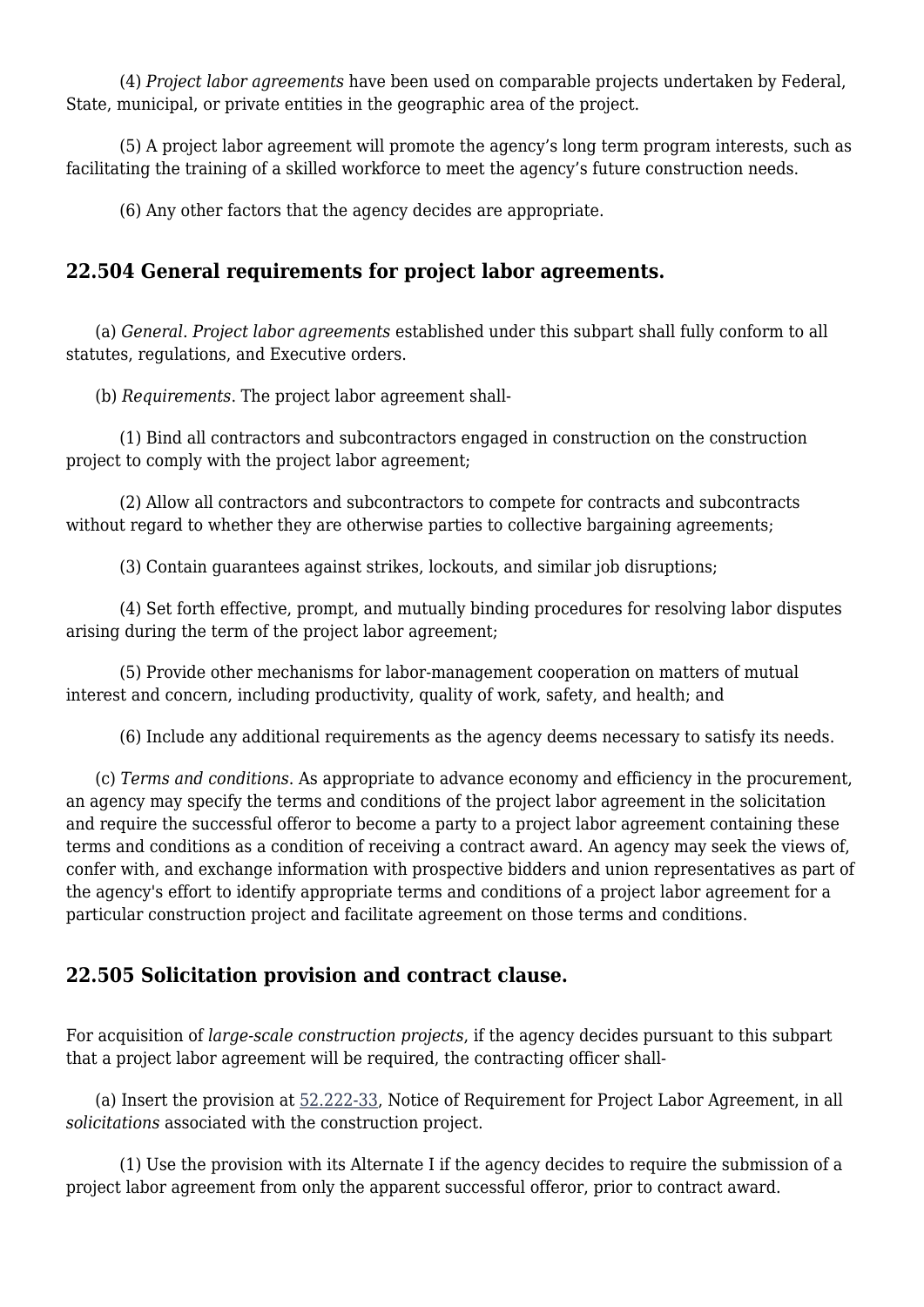(2) Use the provision with its Alternate II if an agency allows submission of a project labor agreement after contract award.

(b)

(1) Insert the clause at [52.222-34,](https://login.acquisition.gov/far/part-52#FAR_52_222_34) Project Labor Agreement, in all *solicitations* and contracts associated with the construction project.

 (2) Use the clause with its Alternate I if an agency allows submission of the project labor agreement after contract award.

# **Subpart 22.6 - Contracts for Materials, Supplies, Articles, and Equipment**

# **22.601 [Reserved]**

## **22.602 Statutory requirements.**

Except for the exemptions at [22.604](#page--1-0), all contracts subject to [41 U.S.C.chapter 65,](http://uscode.house.gov/browse.xhtml;jsessionid=114A3287C7B3359E597506A31FC855B3) (the statute), and entered into by any executive department, independent establishment, or other agency or instrumentality of the United States, or by the District of Columbia, or by any corporation (all the stock of which is beneficially owned by the United States) for the manufacture or furnishing of materials, supplies, articles, and equipment (referred to in this subpart as supplies) in any amount exceeding \$15,000, shall include or incorporate by reference the stipulations required by the statute pertaining to such matters as minimum wages, maximum hours, child labor, convict labor, and safe and sanitary working conditions.

# **22.603 Applicability.**

The requirements in [22.602](#page--1-0) apply to contracts (including for this purpose, indefinite-delivery contracts, basic ordering agreements, and blanket purchase agreements) and subcontracts under Section 8(a) of the Small Business Act, for the manufacture or furnishing of supplies that-

- (a) Will be performed in the United States, Puerto Rico, or the U.S. Virgin Islands;
- (b) Exceed or may exceed \$15,000; and
- (c) Are not exempt under [22.604.](#page--1-0)

# **22.604 Exemptions.**

## **22.604-1 Statutory exemptions.**

Contracts for acquisition of the following supplies are exempt from the statute: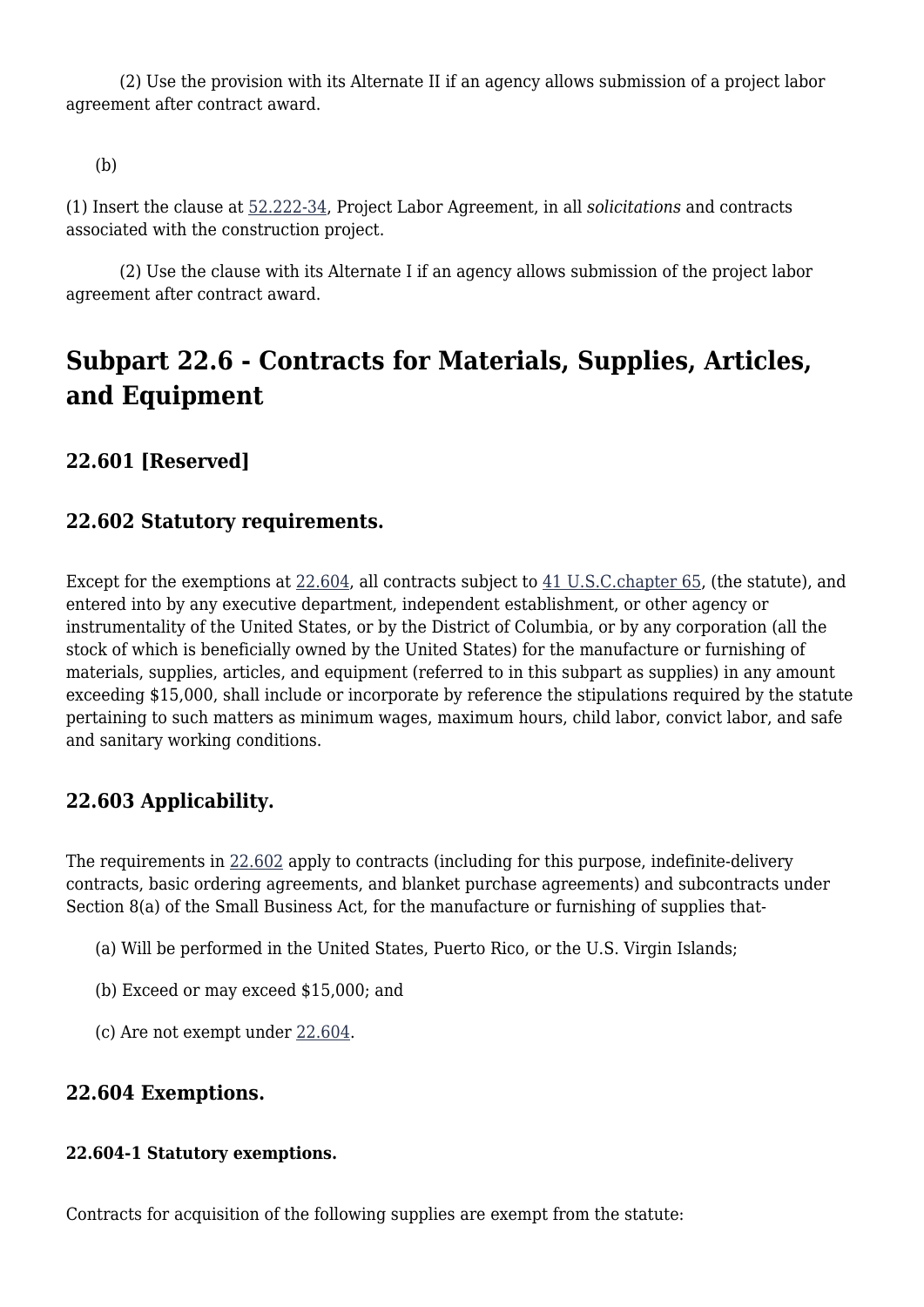(a) Any item in those situations where the contracting officer is authorized by the express language of a statute to purchase "in the open market" generally (such as *commercial products* and *commercial services*, see [part 12](https://login.acquisition.gov/far/part-12#FAR_Part_12)); or where a specific purchase is made under the conditions described in [6.302-2](https://login.acquisition.gov/far/part-6#FAR_6_302_2) in circumstances where immediate delivery is required by the public exigency.

(b) Perishables, including dairy, livestock, and nursery products.

(c) Agricultural or farm products processed for first sale by the original producers.

 (d) Agricultural commodities or the products thereof purchased under contract by the Secretary of Agriculture.

#### **22.604-2 Regulatory exemptions.**

 (a) Contracts for the following *acquisitions* are fully exempt from the statute (see 41 CFR50-201.603):

(1) Public utility services.

(2) Supplies manufactured outside the United States, Puerto Rico, and the U.S. Virgin Islands.

 (3) Purchases against the account of a defaulting contractor where the stipulations of the statute were not included in the defaulted contract.

 (4) Newspapers, magazines, or periodicals, contracted for with sales agents or publisher representatives, which are to be delivered by the publishers thereof.

#### (b)

(1) Upon the request of the agency head, the Secretary of Labor may exempt specific contracts or classes of contracts from the inclusion or application of one or more of the Act's stipulations; provided, that the request includes a finding by the agency head stating the reasons why the conduct of Government business will be seriously impaired unless the exemption is granted.

 (2) Those requests for exemption that relate solely to safety and health standards shall be transmitted to the-

 Assistant Secretary for Occupational Safety and Health U.S. Department of Labor Washington, DC 202 10.

All other requests shall be transmitted to the-

 Administrator of the Wage and Hour Division U.S. Department of Labor Washington, DC 202  $10<sup>-10</sup>$ 

# **22.605 Rulings and interpretations of the statute.**

 (a) As authorized by the Act, the Secretary of Labor has issued rulings and interpretations concerning the administration of the statute (see 41 CFR50-206). The substance of certain rulings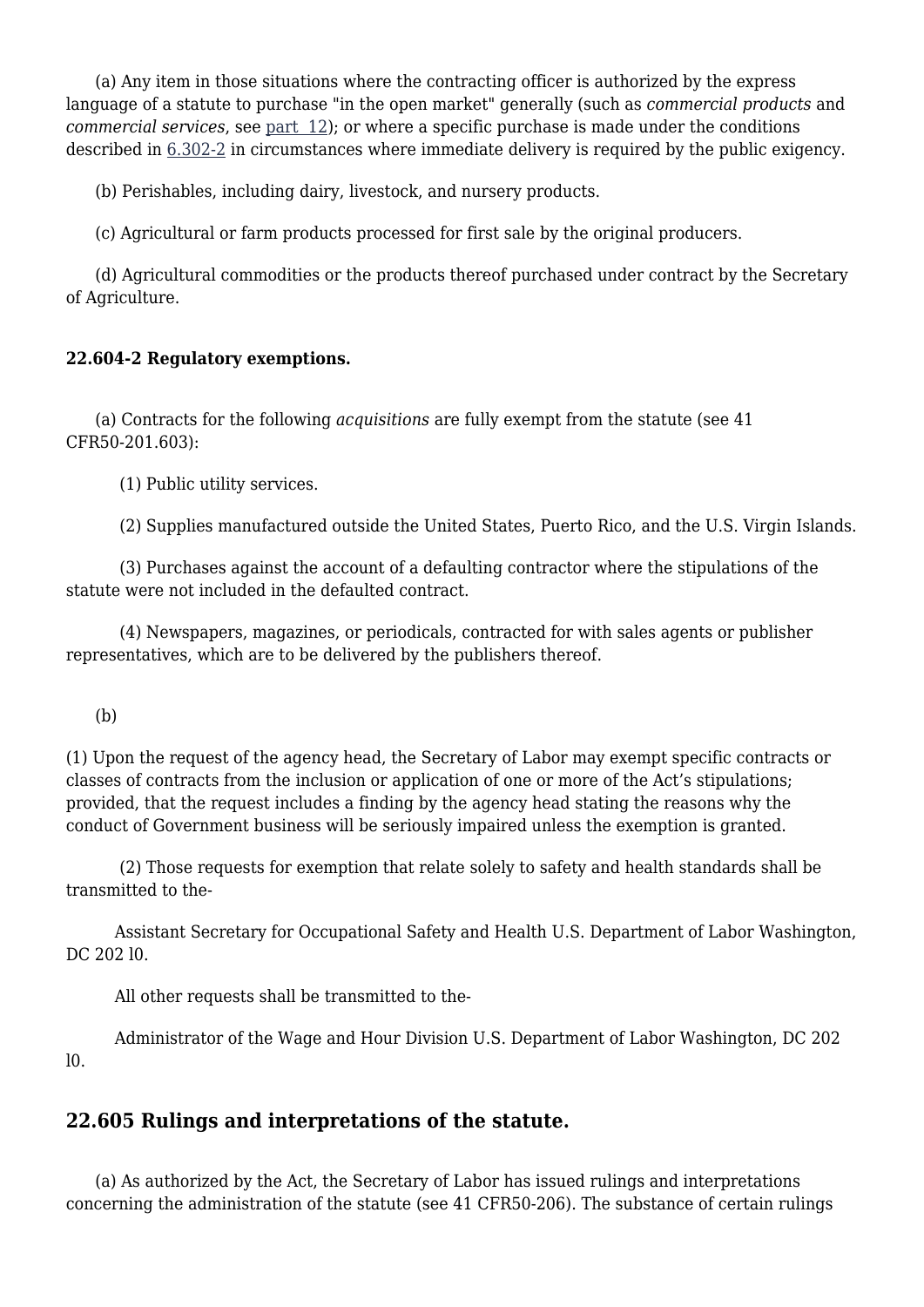and interpretations is as follows:

 (1) If a contract for \$15,000 or less is subsequently modified to exceed \$15,000, the contract becomes subject to the statute for work performed after the date of the modification.

 (2) If a contract for more than \$15,000 is subsequently modified by mutual agreement to \$15,000 or less, the contract is not subject to the statute for work performed after the date of the modification.

 (3) If a contract awarded to a prime contractor contains a provision whereby the prime contractor is made an agent of the Government, the prime contractor is required to include the stipulations of the statute in contracts in excess of \$15,000 awarded for and on behalf of the Government for supplies that are to be used in the construction and equipment of Government facilities.

 (4) If a contract subject to the statute is awarded to a contractor operating Governmentowned facilities, the stipulations of the statute affect the employees of that contractor the same as employees of contractors operating privately owned facilities.

 (5) Indefinite-delivery contracts, including basic ordering agreements and blanket purchase agreements, are subject to the statute unless it can be determined in advance that the aggregate amount of all orders estimated to be placed thereunder for 1 year after the effective date of the agreement will not exceed \$15,000. A determination shall be made annually thereafter if the contract or agreement is extended, and the contract or agreement modified if necessary.

(b) [Reserved]

## **22.606 [Reserved]**

### **22.607 [Reserved]**

### **22.608 Procedures.**

 (a) *Award*. When a contract subject to the statute is awarded, the contracting officer, in accordance with regulations or instructions issued by the Secretary of Labor and individual agency procedures, shall furnish to the contractor DOL publication WH-1313, Notice to Employees Working on Government Contracts.

 (b) *Breach of stipulation*. In the event of a violation of a stipulation required under the statute, the contracting officer shall, in accordance with agency procedures, notify the appropriate regional office of the DOL, Wage and Hour Division (see 29 CFR Part 1, Appendix B), and furnish any information available.

### **22.609 [Reserved]**

### **22.610 Contract clause.**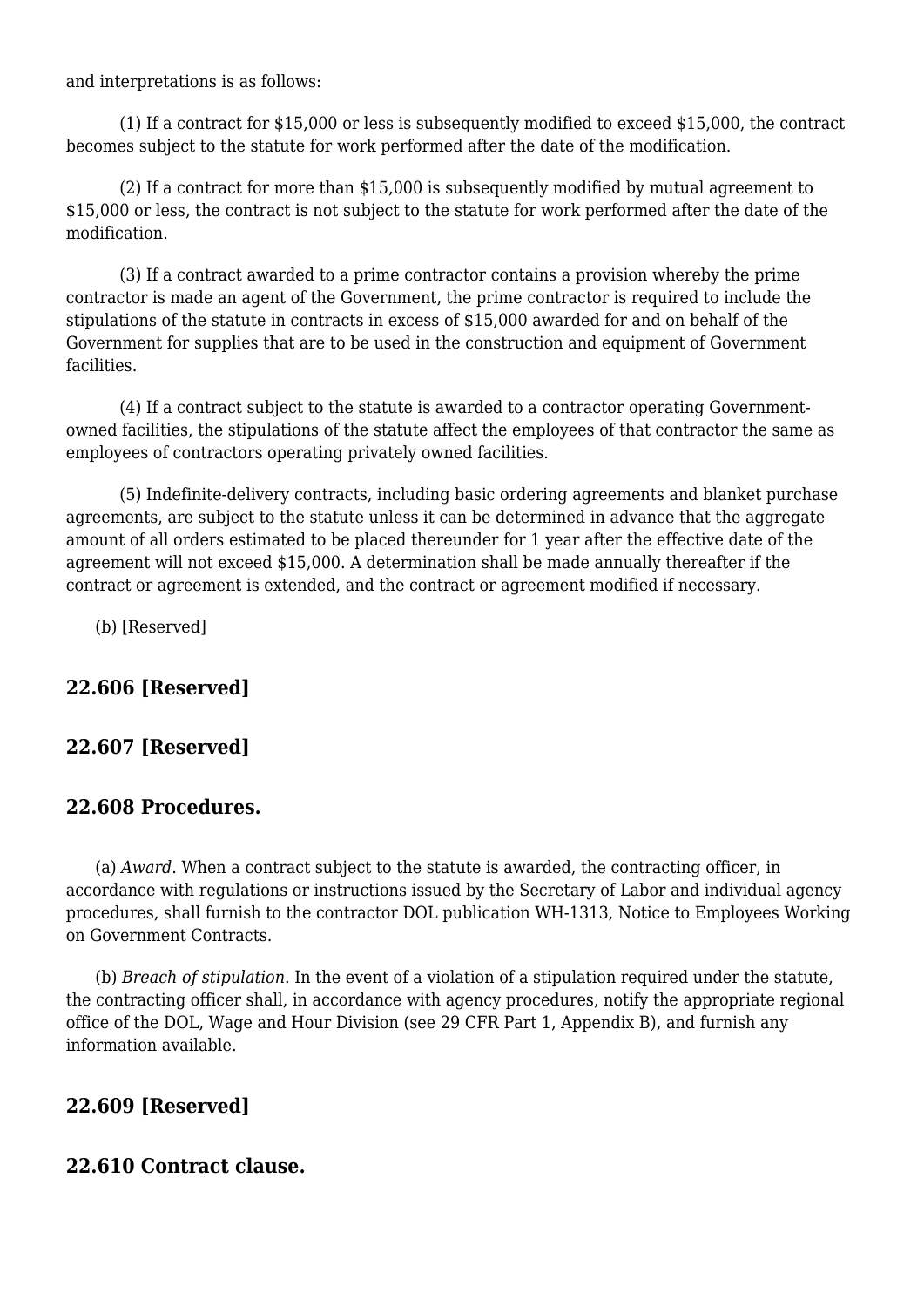The contracting officer shall insert the clause at [52.222-20](https://login.acquisition.gov/far/part-52#FAR_52_222_20), Contracts for Materials, Supplies, Articles, and Equipment, in *solicitations* and contracts covered by the statute (see [22.603, 22.604,](#page--1-0) and [22.605\)](#page--1-0).

# **Subpart 22.7 - [Reserved]**

# **Subpart 22.8 - Equal Employment Opportunity**

# **22.800 Scope of subpart.**

This subpart prescribes policies and procedures pertaining to nondiscrimination in employment by *contractors* and *subcontractors*.

# **22.801 Definitions.**

As used in this subpart-

*Affirmative action program* means a contractor's program that complies with Department of Labor regulations to ensure equal opportunity in employment to minorities and women.

*Compliance evaluation* means any one or combination of actions that the Office of Federal Contract Compliance Programs (OFCCP) may take to examine a Federal contractor's compliance with one or more of the requirements of E.O.11246.

*Contractor* includes the terms "prime contractor" and "subcontractor."

*Deputy Assistant Secretary* means the Deputy Assistant Secretary for Federal Contract Compliance, U.S. Department of Labor, or a designee.

*Equal Opportunity clause* means the clause at [52.222-26](https://login.acquisition.gov/far/part-52#FAR_52_222_26), Equal Opportunity, as prescribed in [22.810](#page--1-0)(e).

*E.O.11246* means PartsII and IV of Executive Order11246, September 24,1965 (30 FR12319), and any Executive order amending or superseding this order (see  $22.802$ ). This term specifically includes the Equal Opportunity clause at [52.222-26,](https://login.acquisition.gov/far/part-52#FAR_52_222_26) and the rules, regulations, and orders issued pursuant to E.O.11246 by the Secretary of Labor or a designee.

*Gender identity* has the meaning given by the Department of Labor's Office of Federal Contract Compliance Programs, and is found at [www.dol.gov/ofccp/LGBT/LGBT\\_FAQs.html](http://www.dol.gov/ofccp/LGBT/LGBT_FAQs.html).

*Prime contractor* means any person who holds, or has held, a Government contract subject to E.O.11246.

*Recruiting and training agency* means any person who refers workers to any contractor or provides or supervises apprenticeship or training for employment by any contractor.

*Sexual orientation* has the meaning given by the Department of Labor's Office of Federal Contract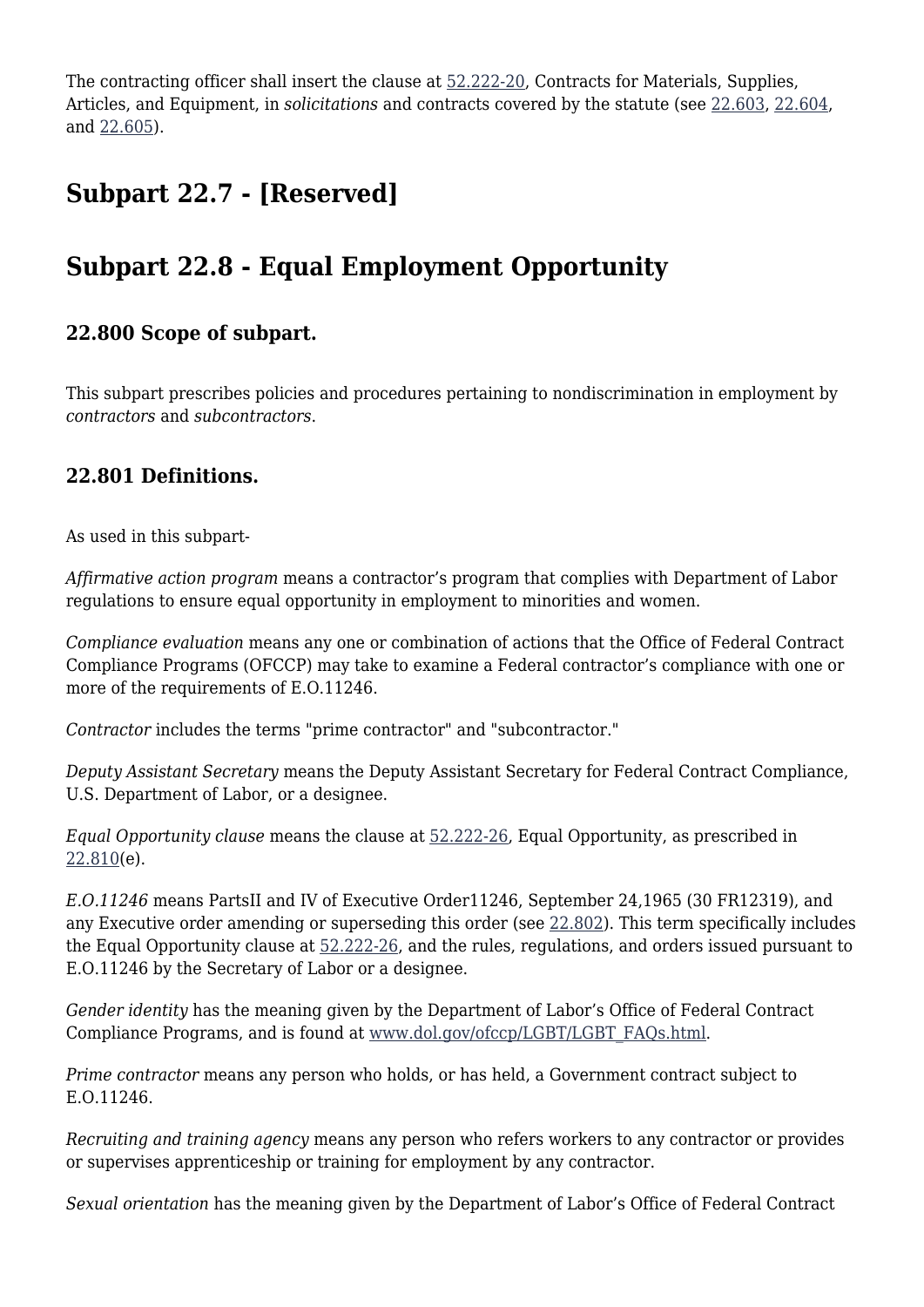Compliance Programs, and is found at www.dol.gov/ofccp/LGBT/LGBT\_FAOs.html.

*Site of construction* means the general physical location of any building, highway, or other change or improvement to real property that is undergoing construction, rehabilitation, alteration, conversion, extension, demolition, or repair; and any temporary location or facility at which a contractor or other participating party meets a demand or performs a function relating to a Government contract or subcontract.

*Subcontract* means any agreement or arrangement between a contractor and any person (in which the parties do not stand in the relationship of an employer and an employee)-

 (1) For the purchase, sale, or use of personal property or nonpersonal services that, in whole or in part, are necessary to the performance of any one or more contracts; or

 (2) Under which any portion of the contractor's obligation under any one or more contracts is performed, undertaken, or assumed.

*Subcontractor* means any person who holds, or has held, a subcontract subject to E.O.11246. The term "first-tier subcontractor" means a subcontractor holding a subcontract with a prime contractor.

*United States* means the 50 States, the District of Columbia, Puerto Rico, the Northern Mariana Islands, American Samoa, Guam, the U.S. Virgin Islands, and Wake Island.

## **22.802 General.**

 (a) Executive Order 11246, as amended, sets forth the Equal Opportunity clause and requires that all agencies-

(1) Include this clause in all nonexempt contracts and *subcontracts* (see [22.807](#page--1-0)); and

(2) Act to ensure compliance with the clause and the regulations of the Secretary of Labor-

 (i) To promote the full realization of equal employment opportunity for all persons, regardless of race, color, religion, sex, sexual orientation, gender identity, or national origin; and

 (ii) To prohibit *contractors* from discharging, or in any other manner discriminating against, any employee or applicant for employment because the employee or applicant inquired about, discussed, or disclosed the compensation of the employee or applicant or another employee or applicant. This prohibition against discrimination does not apply to instances in which an employee who has access to the compensation information of other employees or applicants as a part of such employee's essential job functions discloses the compensation of such other employees or applicants to individuals who do not otherwise have access to such information, unless such disclosure is in response to a formal complaint or charge, in furtherance of an investigation, proceeding, hearing, or action, including an investigation conducted by the employer, or is consistent with the contractor's legal duty to furnish information.

 (b) No contract or modification involving new acquisition shall be entered into, and no subcontract shall be approved by a contracting officer, with a person who has been found ineligible by the Deputy Assistant Secretary for reasons of noncompliance with the requirements of E.O.11246.

(c) No contracting officer or contractor shall contract for supplies or services in a manner so as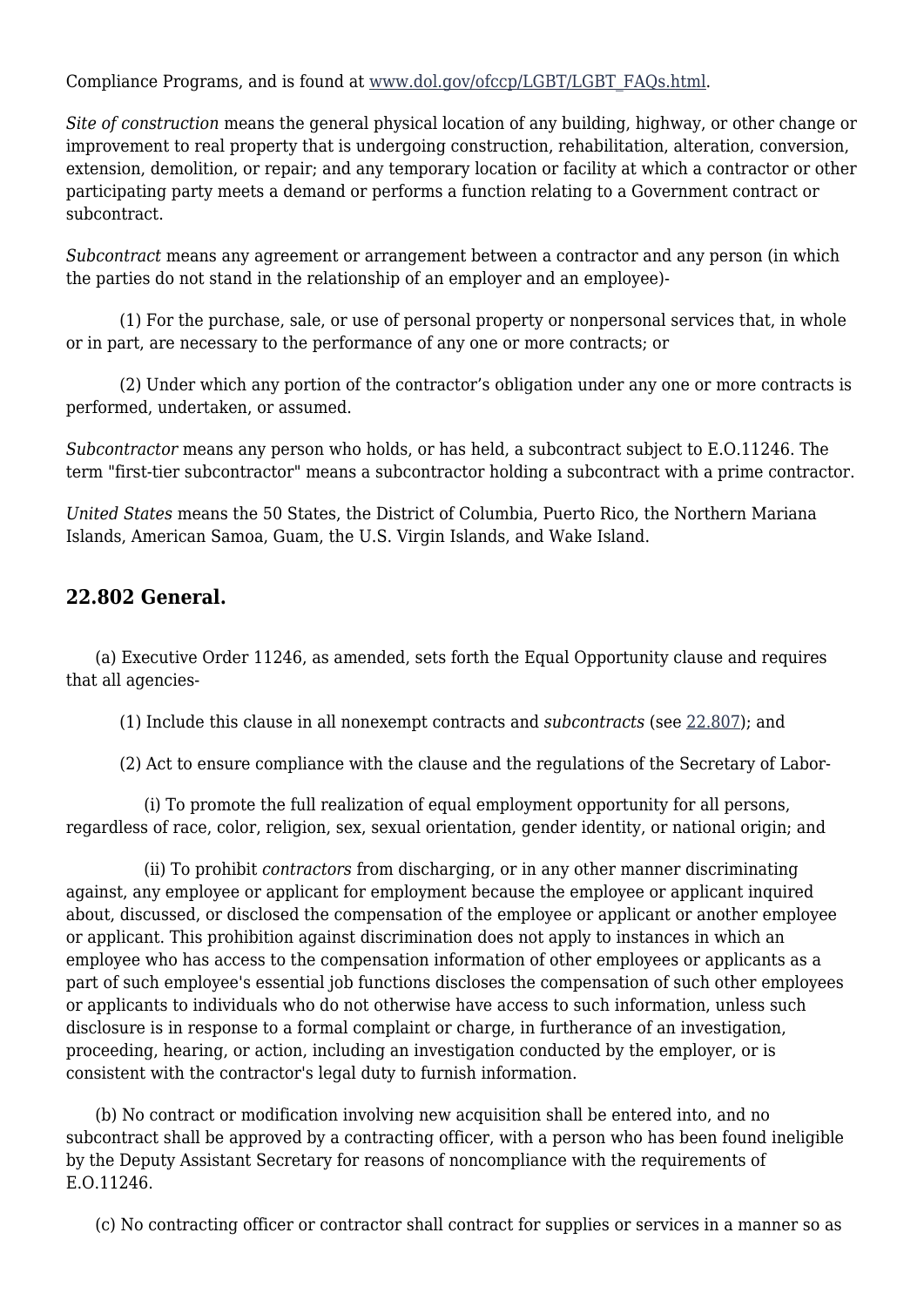to avoid applicability of the requirements of E.O.11246.

 (d) Contractor disputes related to compliance with its obligation shall be handled according to the rules, regulations, and relevant orders of the Secretary of Labor (see 41 CFR60-1.1).

## **22.803 Responsibilities.**

(a) The Secretary of Labor is responsible for the-

(1) Administration and enforcement of prescribed parts of E.O.11246; and

 (2) Adoption of rules and regulations and the issuance of orders necessary to achieve the purposes of E.O.11246.

 (b) The Secretary of Labor has delegated authority and assigned responsibility to the Deputy Assistant Secretary for carrying out the responsibilities assigned to the Secretary by E.O.11246, except for the issuance of rules and regulations of a general nature.

 (c) The head of each agency is responsible for ensuring that the requirements of this subpart are carried out within the agency, and for cooperating with and assisting the OFCCP in fulfilling its responsibilities.

 (d) In the event the applicability of E.O.11246 and implementing regulations is questioned, the contracting officer shall forward the matter to the Deputy Assistant Secretary, through agency channels, for resolution.

## **22.804 Affirmative action programs.**

### **22.804-1 Nonconstruction.**

Except as provided in [22.807](#page--1-0), each nonconstruction prime contractor and each subcontractor with 50 or more employees and either a contract or subcontract of \$50,000 or more, or Government bills of lading that in any 12-month period total, or can reasonably be expected to total, \$50,000 or more, is required to develop a written affirmative action program for each of its establishments. Each contractor and subcontractor shall develop its written *affirmative action programs* within 120 days from the commencement of its first such Government contract, subcontract, or Government bill of lading.

### **22.804-2 Construction.**

 (a) Construction *contractors* that hold a nonexempt (see [22.807\)](#page--1-0) Government construction contract are required to meet-

 (1) The contract terms and conditions citing affirmative action requirements applicable to covered geographical areas or projects; and

(2) Applicable requirements of 41 CFR60-1 and 60–4.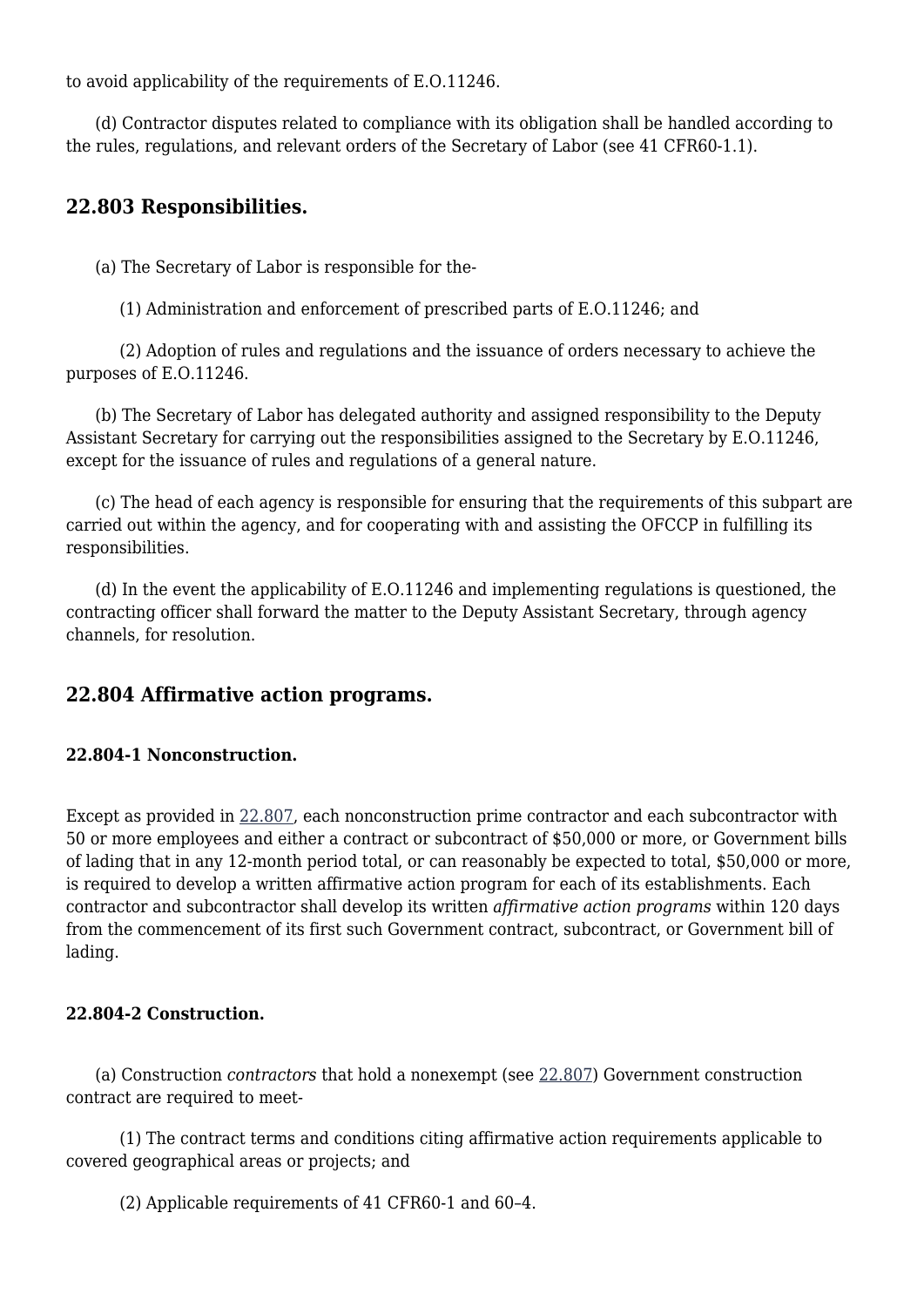(b) Each agency shall maintain a listing of covered geographical areas that are subject to affirmative action requirements that specify goals for minorities and women in covered construction trades. Information concerning, and additions to, this listing will be provided to the principally affected *contracting officers* in accordance with agency procedures. Any contracting officer contemplating a construction project in excess of \$10,000 within a geographic area not known to be covered by specific affirmative action goals shall request instructions on the most current information from the OFCCP regional office, or as otherwise specified in agency regulations, before issuing the solicitation.

 (c) *Contracting officers* shall give written notice to the OFCCP regional office within 10 working days of award of a construction contract subject to these affirmative action requirements. The notification shall include the name, address, and telephone number of the contractor; employer identification number; dollar amount of the contract; estimated starting and completion dates of the contract; the contract number; and the geographical area in which the contract is to be performed. When requested by the OFCCP regional office, the contracting officer shall arrange a conference among contractor, contracting activity, and compliance personnel to discuss the contractor's compliance responsibilities.

## **22.805 Procedures.**

 (a) Preaward clearances for contracts and *subcontracts* of \$10 million or more (excluding construction).

(1) Except as provided in paragraphs (a)(4) and (a)(8) of this section, if the estimated amount of the contract or subcontract is \$10 million or more, the contracting officer shall request clearance from the appropriate OFCCP regional office before-

(i) Award of any contract, including any indefinite delivery contract or letter contract; or

 (ii) Modification of an existing contract for new effort that would constitute a contract award.

 (2) Preaward clearance for each proposed contract and for each proposed first-tier subcontract of \$10 million or more shall be requested by the contracting officer directly from the OFCCP regional office(s). Verbal requests shall be confirmed by letter or facsimile transmission.

 (3) When the contract work is to be performed outside the United States with employees recruited within the United States, the contracting officer shall send the request for a preaward clearance to the OFCCP regional office serving the area where the proposed contractor's corporate home or branch office is located in the United States, or the corporate location where personnel recruiting is handled, if different from the contractor's corporate home or branch office. If the proposed contractor has no corporate office or location within the United States, the preaward clearance request action should be based on the location of the recruiting and training agency in the United States.

(4) The contracting officer does not need to request a preaward clearance if-

 (i) The specific proposed contractor is listed in OFCCP's National Preaward Registry via the Internet at<https://www.dol.gov/agencies/ofccp/pre-award/registry>;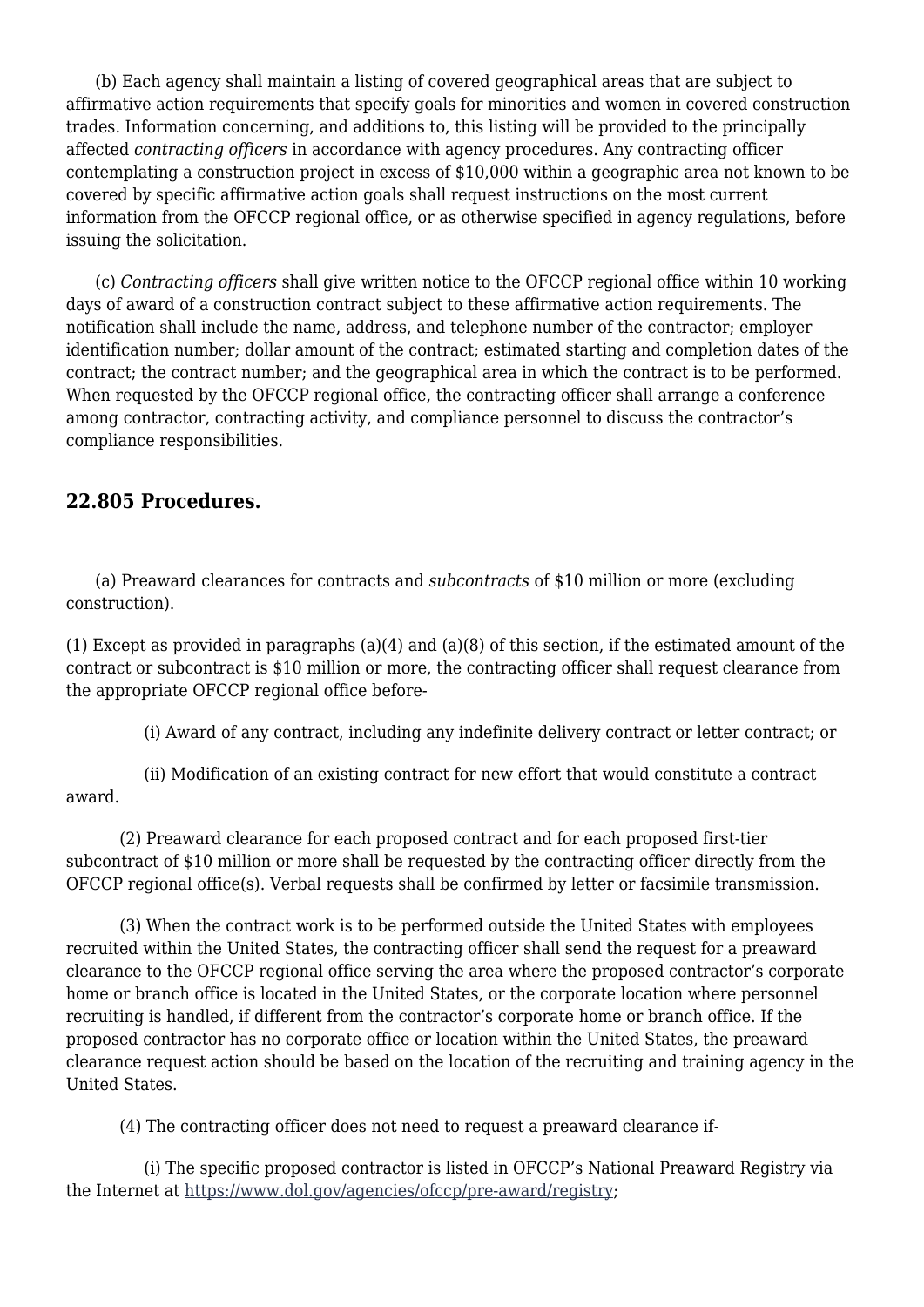(ii) The projected award date is within 24 months of the proposed contractor's Notice of Compliance completion date in the Registry; and

(iii) The contracting officer documents the Registry review in the contract file.

 (5) The contracting officer shall include the following information in the preaward clearance request:

 (i) Name, address, and telephone number of the prospective contractor and of any corporate affiliate at which work is to be performed.

 (ii) Name, address, and telephone number of each proposed first-tier subcontractor with a proposed subcontract estimated at \$10 million or more.

(iii) Anticipated date of award.

 (iv) Information as to whether the contractor and first-tier *subcontractors* have previously held any Government contracts or *subcontracts*.

 (v) Place or places of performance of the prime contract and first-tier *subcontracts* estimated at \$10 million or more, if known.

(vi) The estimated dollar amount of the contract and each first-tier subcontract, if known.

 (6) The contracting officer shall allow as much time as feasible before award for the conduct of necessary compliance evaluation by OFCCP. As soon as the apparently successful offeror can be determined, the contracting officer shall process a preaward clearance request in accordance with agency procedures, assuring, if possible, that the preaward clearance request is submitted to the OFCCP regional office at least 30 days before the proposed award date.

 (7) Within 15 days of the clearance request, OFCCP will inform the awarding agency of its intention to conduct a preaward compliance evaluation. If OFCCP does not inform the awarding agency within that period of its intention to conduct a preaward compliance evaluation, clearance shall be presumed and the awarding agency is authorized to proceed with the award. If OFCCP informs the awarding agency of its intention to conduct a preaward compliance evaluation, OFCCP shall be allowed an additional 20 days after the date that it so informs the awarding agency to provide its conclusions. If OFCCP does not provide the awarding agency with its conclusions within that period, clearance shall be presumed and the awarding agency is authorized to proceed with the award.

 (8) If the procedures specified in paragraphs (a)(6) and (a)(7) of this section would delay award of an urgent and critical contract beyond the time necessary to make award or beyond the time specified in the offer or extension thereof, the contracting officer shall immediately inform the OFCCP regional office of the expiration date of the offer or the required date of award and request clearance be provided before that date. If the OFCCP regional office advises that a preaward evaluation cannot be completed by the required date, the contracting officer shall submit written justification for the award to the head of the contracting activity, who, after informing the OFCCP regional office, may then approve the award without the preaward clearance. If an award is made under this authority, the contracting officer shall immediately request a postaward evaluation from the OFCCP regional office.

 (9) If, under the provisions of paragraph (a)(8) of this section, a postaward evaluation determines the contractor to be in noncompliance with E.O.11246, the Deputy Assistant Secretary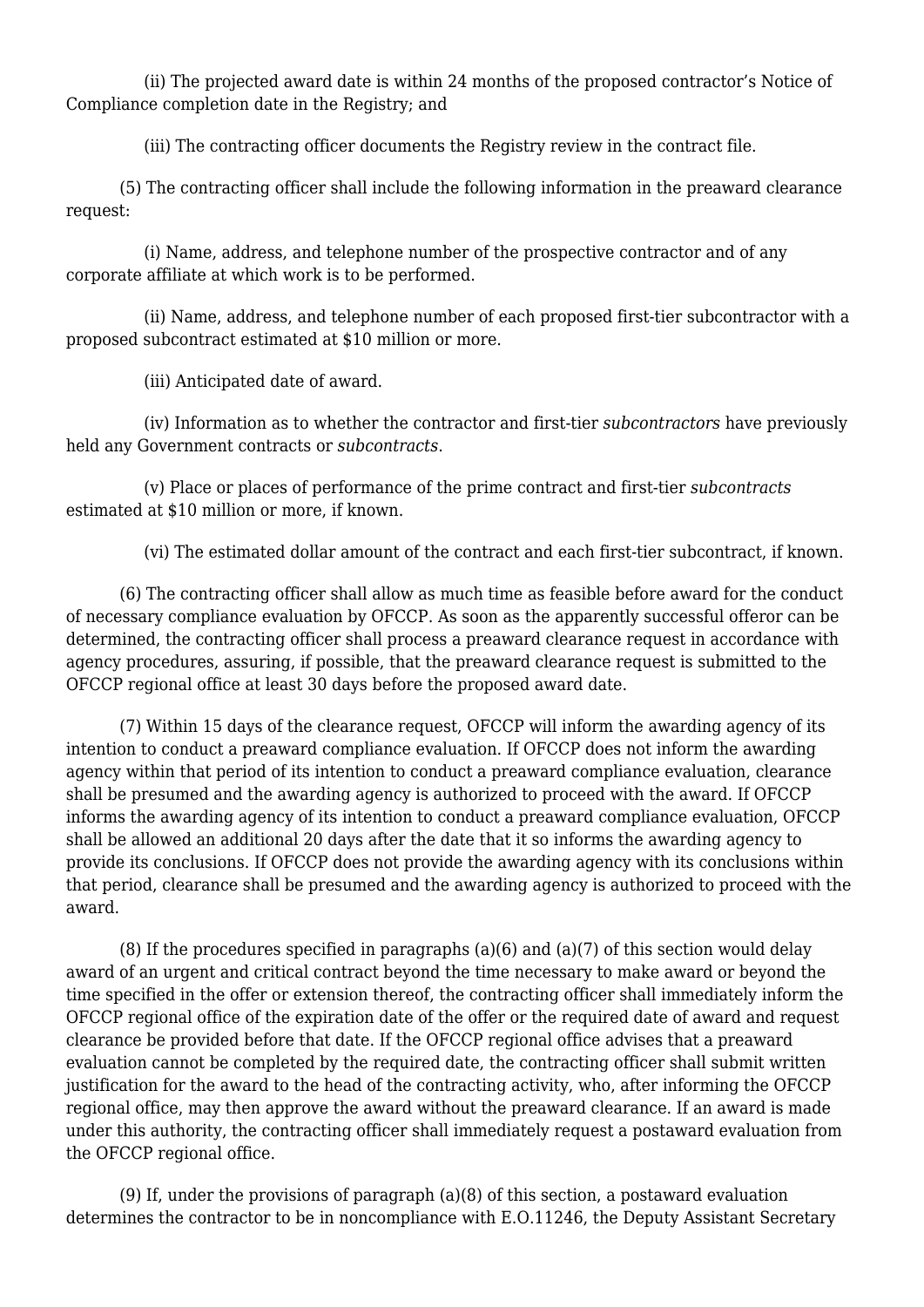may authorize the use of the enforcement procedures at [22.809](#page--1-0) against the noncomplying contractor.

 (b) *Furnishing posters*. The contracting officer shall furnish to the contractor appropriate quantities of the poster entitled "Equal Employment Opportunity Is The Law." These shall be obtained in accordance with agency procedures.

## **22.806 Inquiries.**

 (a) An inquiry from a contractor regarding status of its compliance with E.O.11246, or rights of appeal to any of the actions in [22.809,](#page--1-0) shall be referred to the OFCCP regional office.

 (b) Labor union inquiries regarding the revision of a collective bargaining agreement in order to comply with E.O.11246 shall be referred to the Deputy Assistant Secretary.

## **22.807 Exemptions.**

 (a) Under the following exemptions, all or part of the requirements of E.O.11246 may be excluded from a contract subject to E.O.11246:

 (1) *National security*. The agency head may determine that a contract is essential to the national security and that the award of the contract without complying with one or more of the requirements of this subpart is necessary to the national security. Upon making such a determination, the agency shall notify the Deputy Assistant Secretary in writing within 30 days.

 (2) *Specific contracts*. The Deputy Assistant Secretary may exempt an agency from requiring the inclusion of one or more of the requirements of E.O.11246 in any contract if the Deputy Assistant Secretary deems that special circumstances in the national interest so require. Groups or categories of contracts of the same type may also be exempted if the Deputy Assistant Secretary finds it impracticable to act upon each request individually or if group exemptions will contribute to convenience in the administration of E.O.11246.

 (b) The following exemptions apply even though a contract or subcontract contains the Equal Opportunity clause:

 (1) *Transactions of \$10,000 or less*. The Equal Opportunity clause is required to be included in prime contracts and *subcontracts* by [22.802](#page--1-0)(a). Individual prime contracts or *subcontracts* of \$10,000 or less are exempt from application of the Equal Opportunity clause, unless the aggregate value of all prime contracts or *subcontracts* awarded to a contractor in any 12-month period exceeds, or can reasonably be expected to exceed, \$10,000. (Note: Government bills of lading, regardless of amount, are not exempt.)

 (2) *Work outside the United States.* Contracts are exempt from the requirements of E.O.11246 for work performed outside the United States by employees who were not recruited within the United States.

 (3) *Contracts with State or local governments*. The requirements of E.O.11246 in any contract with a State or local government (or any agency, instrumentality, or subdivision thereof) shall not be applicable to any agency, instrumentality, or subdivision of such government that does not participate in work on or under the contract.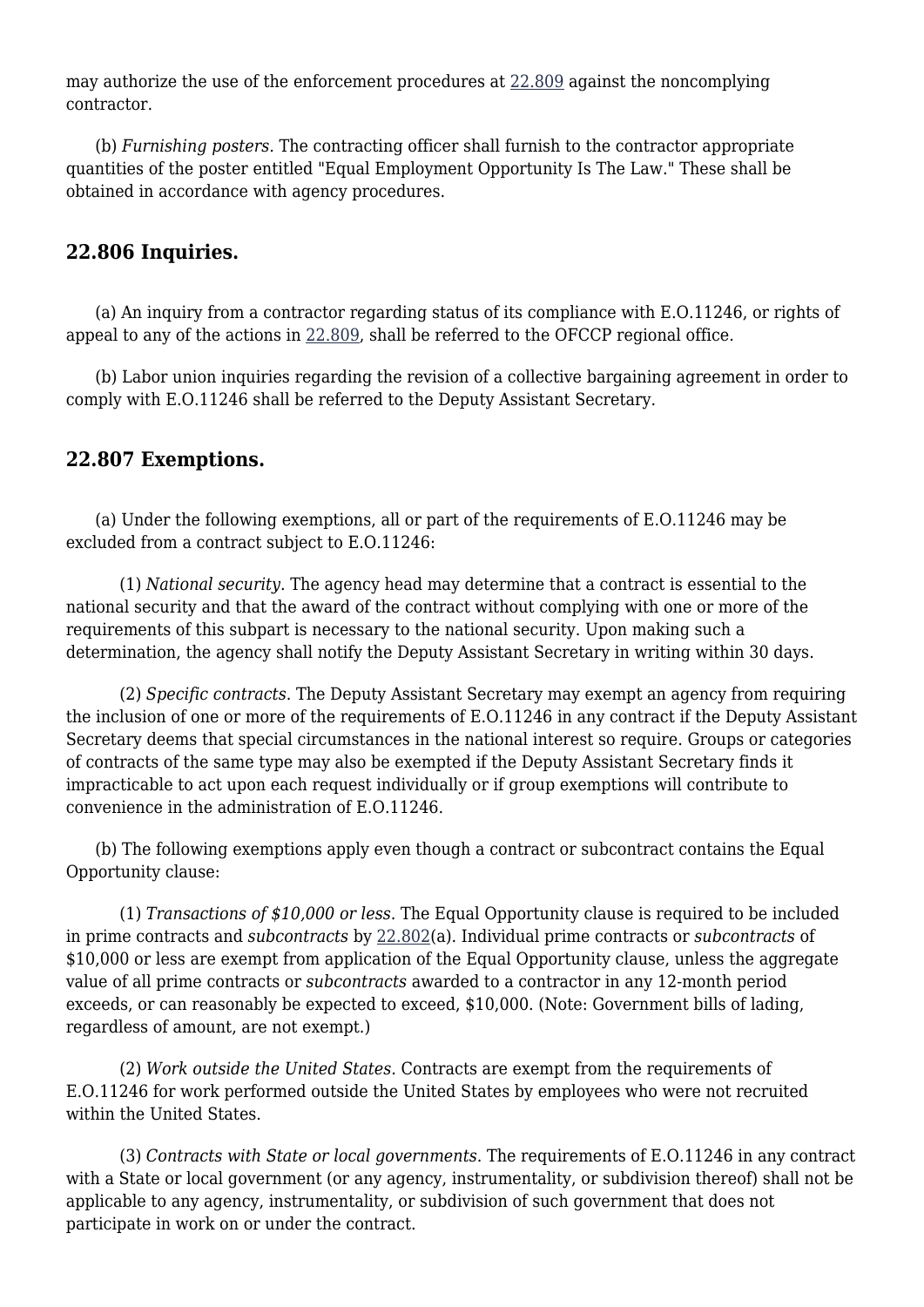(4) *Work on or near Indian reservations*. It shall not be a violation of E.O.11246 for a contractor to extend a publicly announced preference in employment to Indians living on or near an Indian reservation in connection with employment opportunities on or near an Indian reservation. This applies to that area where a person seeking employment could reasonably be expected to commute to and from in the course of a work day. *Contractors* extending such a preference shall not, however, discriminate among Indians on the basis of religion, sex, sexual orientation, gender identity, or tribal affiliation, and the use of such preference shall not excuse a contractor from complying with E.O.11246, rules and regulations of the Secretary of Labor, and applicable clauses in the contract.

 (5) *Facilities not connected with contracts*. The Deputy Assistant Secretary may exempt from the requirements of E.O.11246 any of a contractor's facilities that the Deputy Assistant Secretary finds to be in all respects separate and distinct from activities of the contractor related to performing the contract, provided, that the Deputy Assistant Secretary also finds that the exemption will not interfere with, or impede the effectiveness of, E.O.11246.

 (6) *Indefinite-quantity contracts*. With respect to indefinite-quantity contracts and *subcontracts*, the Equal Opportunity clause applies unless the contracting officer has reason to believe that the amount to be ordered in any year under the contract will not exceed \$10,000. The applicability of the Equal Opportunity clause shall be determined by the contracting officer at the time of award for the firstyear, and annually thereafter for succeeding years, if any. Notwithstanding the above, the Equal Opportunity clause shall be applied to the contract whenever the amount of a single order exceeds \$10,000. Once the Equal Opportunity clause is determined to be applicable, the contract shall continue to be subject to such clause for its duration regardless of the amounts ordered, or reasonably expected to be ordered, in anyyear.

 (7) *Contracts with religious entities*. Pursuant to E.O. 13279, Section 202 of E.O. 11246, shall not apply to a Government contractor or subcontractor that is a religious corporation, association, educational institution, or society, with respect to the employment of individuals of a particular religion to perform work connected with the carrying on by such corporation, association, educational institution, or society of its activities. Such *contractors* and *subcontractors* are not exempted or excused from complying with the other requirements contained in the order.

 (c) To request an exemption under paragraph (a)(2) or (b)(5) of this section, the contracting officer shall submit, under agency procedures, a detailed justification for omitting all, or part of, the requirements of E.O.11246. Requests for exemptions under paragraph (a)(2) or (b)(5) of this section shall be submitted to the Deputy Assistant Secretary for approval.

 (d) The Deputy Assistant Secretary may withdraw the exemption for a specific contract, or group of contracts, if the Deputy Assistant Secretary deems that such action is necessary and appropriate to achieve the purposes of E.O.11246. Such withdrawal shall not apply-

(1) To contracts awarded before the withdrawal; or

 (2) To any sealed bid contract (including restricted sealed bidding), unless the withdrawal is made more than 10 days before the bid opening date.

## **22.808 Complaints.**

Complaints received by the contracting officer alleging violation of the requirements of E.O.11246 shall be referred immediately to the OFCCP regional office. The complainant shall be advised in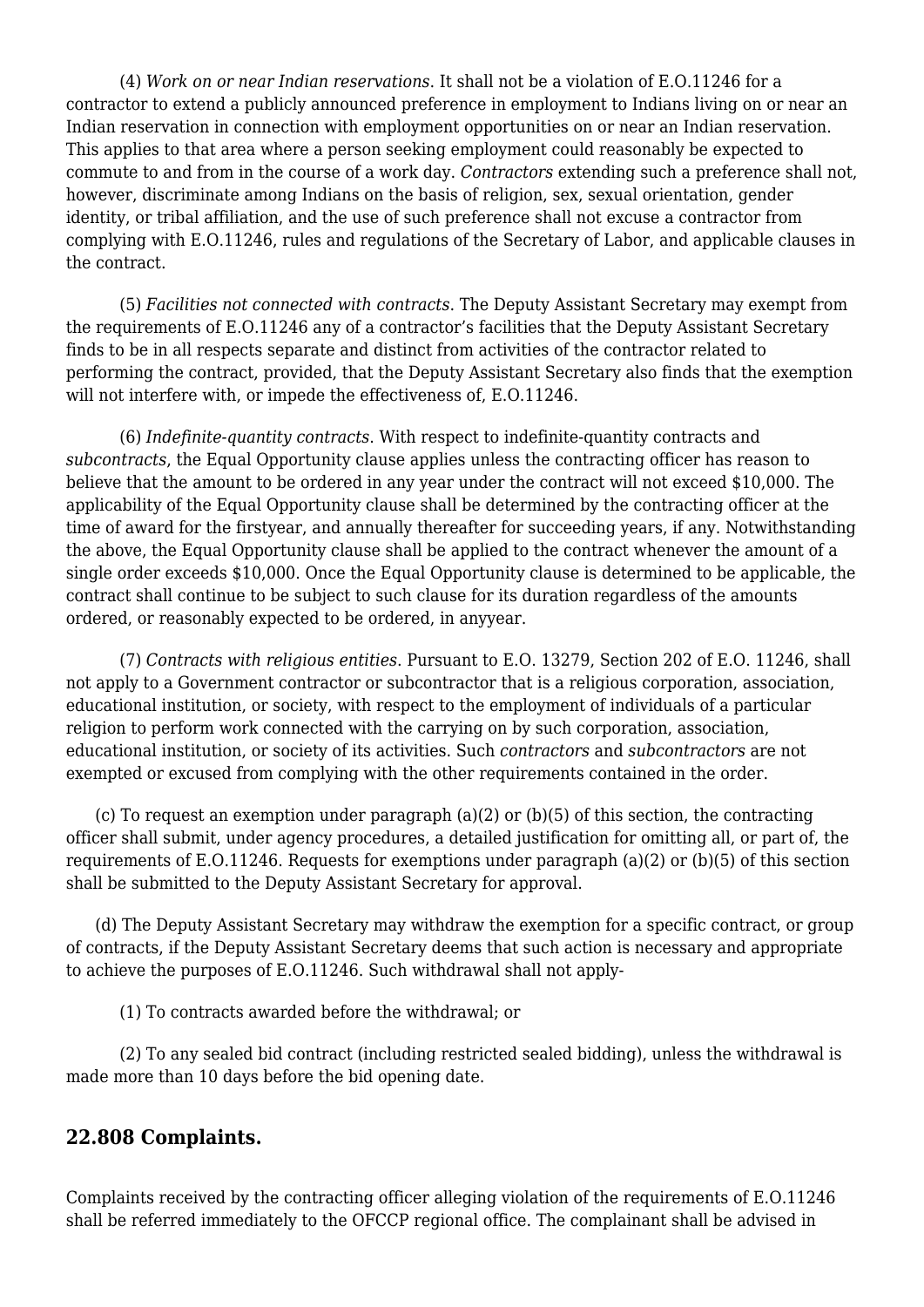writing of the referral. The contractor that is the subject of a complaint shall not be advised in any manner or for any reason of the complainant's name, the nature of the complaint, or the fact that the complaint was received.

## **22.809 Enforcement.**

Upon written notification to the contracting officer, the Deputy Assistant Secretary may direct one or more of the following actions, as well as administrative sanctions and penalties, be taken against *contractors* found to be in violation of E.O. 11246, the regulations of the Secretary of Labor, or the applicable *contract clauses*:

(a) Publication of the names of the contractor or its unions.

(b) Cancellation, termination, or suspension of the contractor's contracts or portion thereof.

 (c) Debarment from future Government contracts, or extensions or modifications of existing contracts, until the contractor has established and carried out personnel and employment policies in compliance with E.O.11246 and the regulations of the Secretary of Labor.

 (d) Referral by the Deputy Assistant Secretary of any matter arising under E.O.11246 to the Department of Justice or to the Equal Employment Opportunity Commission (EEOC) for the institution of appropriate civil or criminal proceedings.

## **22.810 Solicitation provisions and contract clauses.**

(a) When a contract is contemplated that will include the clause at  $52.222-26$ , Equal Opportunity, the contracting officer shall insert-

 (1) The clause at [52.222-21,](https://login.acquisition.gov/far/part-52#FAR_52_222_21) Prohibition of Segregated Facilities, in the solicitation and contract; and

 (2) The provision at [52.222-22](https://login.acquisition.gov/far/part-52#FAR_52_222_22), Previous Contracts and Compliance Reports, in the solicitation.

(b) The contracting officer shall insert the provision at  $52.222223$ , Notice of Requirement for Affirmative Action to Ensure Equal Employment Opportunity for Construction, in *solicitations* for construction when a contract is contemplated that will include the clause at [52.222-26,](https://login.acquisition.gov/far/part-52#FAR_52_222_26) Equal Opportunity, and the amount of the contract is expected to be in excess of \$10,000.

 (c) The contracting officer shall insert the provision at [52.222-24](https://login.acquisition.gov/far/part-52#FAR_52_222_24), Preaward On-Site Equal Opportunity Compliance Evaluation, in *solicitations* other than those for construction when a contract is contemplated that will include the clause at [52.222-26](https://login.acquisition.gov/far/part-52#FAR_52_222_26), Equal Opportunity, and the amount of the contract is expected be \$10 million or more.

(d) The contracting officer shall insert the provision at  $52.222-25$ , Affirmative Action Compliance, in *solicitations*, other than those for construction, when a contract is contemplated that will include the clause at [52.222-26](https://login.acquisition.gov/far/part-52#FAR_52_222_26), Equal Opportunity.

 (e) The contracting officer shall insert the clause at [52.222-26,](https://login.acquisition.gov/far/part-52#FAR_52_222_26) Equal Opportunity, in *solicitations* and contracts (see [22.802\)](#page--1-0) unless the contract is exempt from all of the requirements of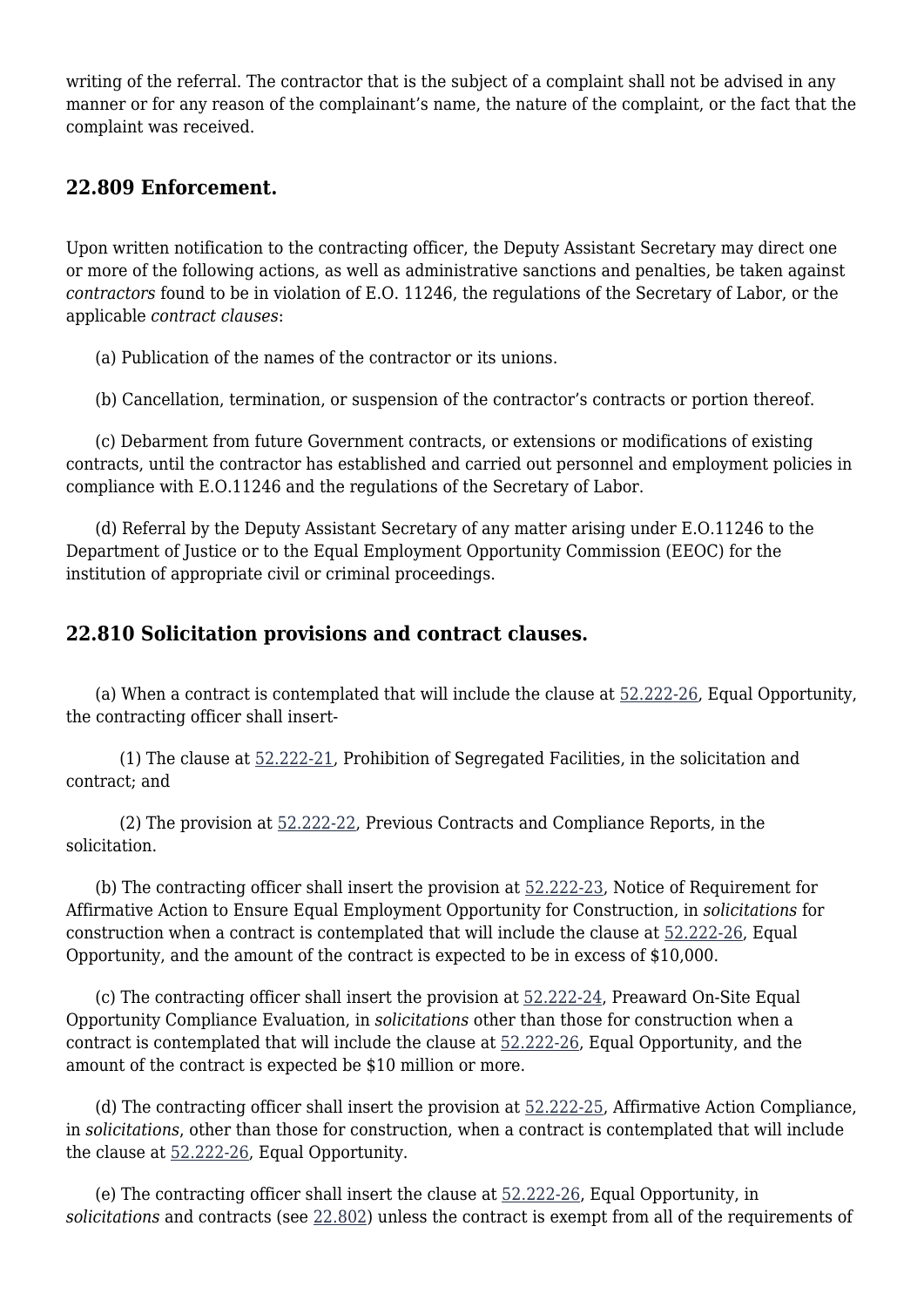E.O.11246 (see [22.807](#page--1-0)(a)). If the contract is exempt from one or more, but not all, of the requirements of E.O.11246, the contracting officer shall use the clause with its Alternate I.

(f) The contracting officer shall insert the clause at  $52.222-27$ , Affirmative Action Compliance Requirements for Construction, in *solicitations* and contracts for construction that will include the clause at [52.222-26](https://login.acquisition.gov/far/part-52#FAR_52_222_26), Equal Opportunity, when the amount of the contract is expected to be in excess of \$10,000.

 (g) The contracting officer shall insert the clause at [52.222-29](https://login.acquisition.gov/far/part-52#FAR_52_222_29), Notification of Visa Denial, in contracts that will include the clause at [52.222-26](https://login.acquisition.gov/far/part-52#FAR_52_222_26), Equal Opportunity, if the contractor is required to perform in or on behalf of a foreign country.

# **Subpart 22.9 - Nondiscrimination Because of Age**

# **22.901 Policy.**

Executive Order11141, February 12,1964 (29 FR2477), states that the Government policy is as follows:

 (a) Contractors and subcontractors shall not, in connection with employment, advancement, or discharge of employees, or the terms, conditions, or privileges of their employment, discriminate against persons because of their age except upon the basis of a bona fide occupational qualification, retirement plan, or statutory requirement.

 (b) Contractors and subcontractors, or persons acting on their behalf, shall not specify in *solicitations* or advertisements for employees to work on Government contracts, a maximum age limit for employment unless the specified maximum age limit is based upon a bona fide occupational qualification, retirement plan, or statutory requirement.

 (c) Agencies will bring this policy to the attention of contractors. The use of *contract clauses* is not required.

## **22.902 Handling complaints.**

Agencies shall bring complaints regarding a contractor's compliance with this policy to that contractor's attention (in writing, if appropriate), stating the policy, indicating that the contractor's compliance has been questioned, and requesting that the contractor take any appropriate steps that may be necessary to comply.

# **Subpart 22.10 - Service Contract Labor Standards**

## **22.1000 Scope of subpart.**

This subpart prescribes policies and procedures implementing the provisions of [41 U.S.C.chapter 67](http://uscode.house.gov/browse.xhtml;jsessionid=114A3287C7B3359E597506A31FC855B3), Service Contract Labor Standards (formerly known as the Service Contract Act of 1965), the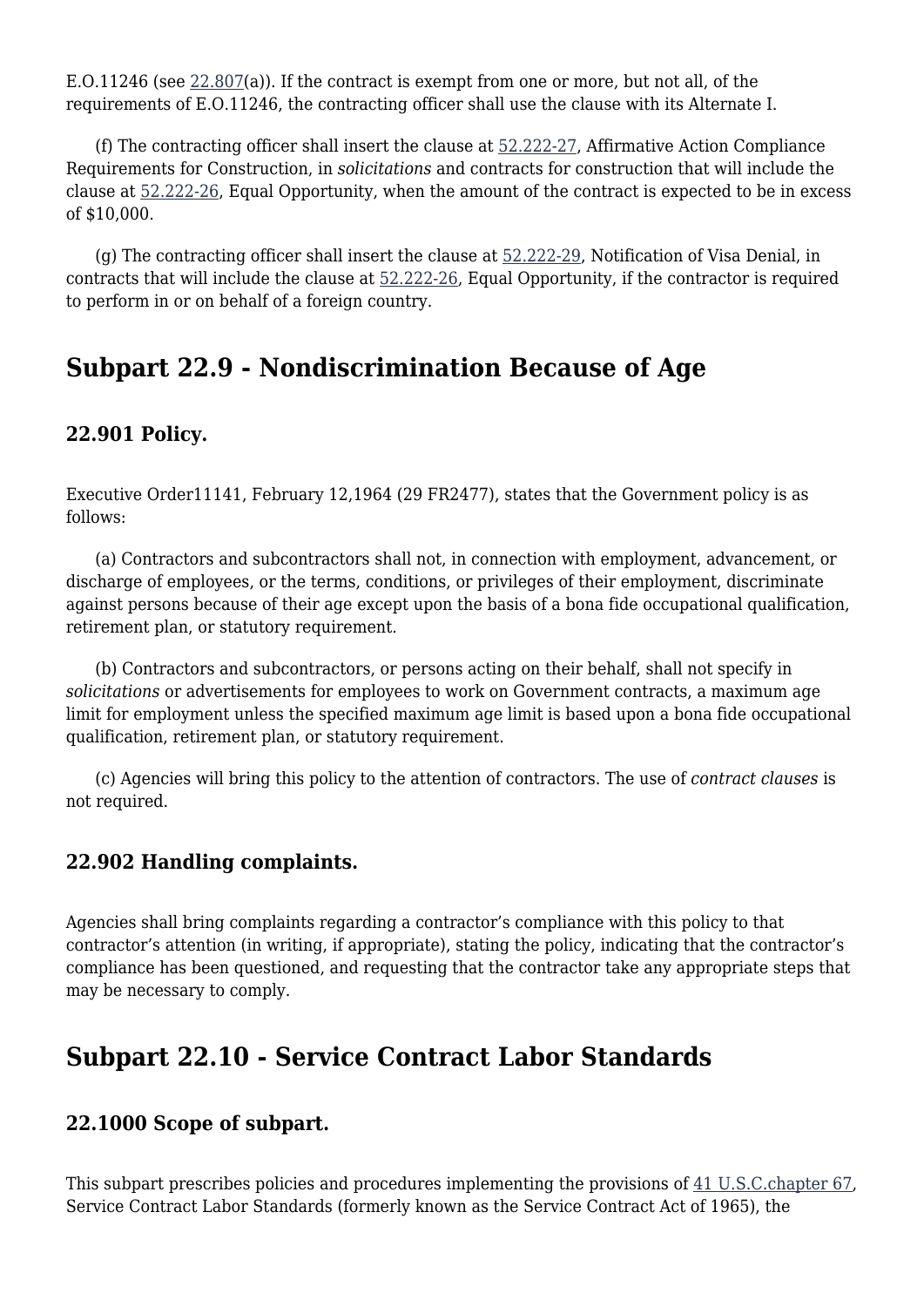applicable provisions of the Fair Labor Standards Act of 1938, as amended [\(29 U.S.C.201,](http://uscode.house.gov/browse.xhtml;jsessionid=114A3287C7B3359E597506A31FC855B3) *etseq.*), and related Secretary of Labor regulations and instructions (29 CFR parts 4, 6, 8, and 1925).

# **22.1001 Definitions.**

As used in this subpart-

*Contractor* includes a subcontractor at any tier whose subcontract is subject to the provisions of the statute.

*Multiple year contracts* means contracts having a term of more than 1 year regardless of fiscal year funding. The term includes multi year contracts (see [17.103\)](https://login.acquisition.gov/far/part-17#FAR_17_103).

*United States* means the 50 States, the District of Columbia, Puerto Rico, the Northern Mariana Islands, American Samoa, Guam, the U.S. Virgin Islands, Johnston Island, Wake Island, and the outer Continental Shelf as defined in the Outer Continental Shelf Lands Act [\(43 U.S.C.1331](http://uscode.house.gov/browse.xhtml;jsessionid=114A3287C7B3359E597506A31FC855B3), *etseq*.), but does not include any other place subject to U.S. jurisdiction or any U.S. base or possession within a foreign country (29 CFR 4.112).

*Wage and Hour Division* means the unit in the Department of Labor to which is assigned functions of the Secretary of Labor under the Service Contract Labor Standards statute.

*Wage determination* means a determination of minimum wages or fringe benefits made under [41](http://uscode.house.gov/browse.xhtml;jsessionid=114A3287C7B3359E597506A31FC855B3) [U.S.C.6703](http://uscode.house.gov/browse.xhtml;jsessionid=114A3287C7B3359E597506A31FC855B3) or 6707(c) applicable to the employment in a given locality of one or more classes of *service employees*.

# **22.1002 Statutory and Executive order requirements.**

### **22.1002-1 General.**

*Service contracts* over \$2,500 shall contain mandatory provisions regarding minimum wages and fringe benefits, safe and sanitary working conditions, notification to employees of the minimum allowable compensation, and equivalent Federal employee classifications and wage rates. Under [41](http://uscode.house.gov/browse.xhtml;jsessionid=114A3287C7B3359E597506A31FC855B3) [U.S.C.6707\(d\),](http://uscode.house.gov/browse.xhtml;jsessionid=114A3287C7B3359E597506A31FC855B3) *service contracts* may not exceed 5 years.

### **22.1002-2 Wage determinations based on prevailing rates.**

*Contractors* performing on *service contracts* in excess of \$2,500 to which no predecessor contractor's collective bargaining agreement applies shall pay their employees at least the wages and fringe benefits found by the Department of Labor to prevail in the locality or, in the absence of a wage determination, the minimum wage set forth in the Fair Labor Standards Act.

### **22.1002-3 Wage determinations based on collective bargaining agreements.**

 (a) Successor *contractors* performing on contracts in excess of \$2,500 for substantially the same services performed in the same locality must pay wages and fringe benefits (including accrued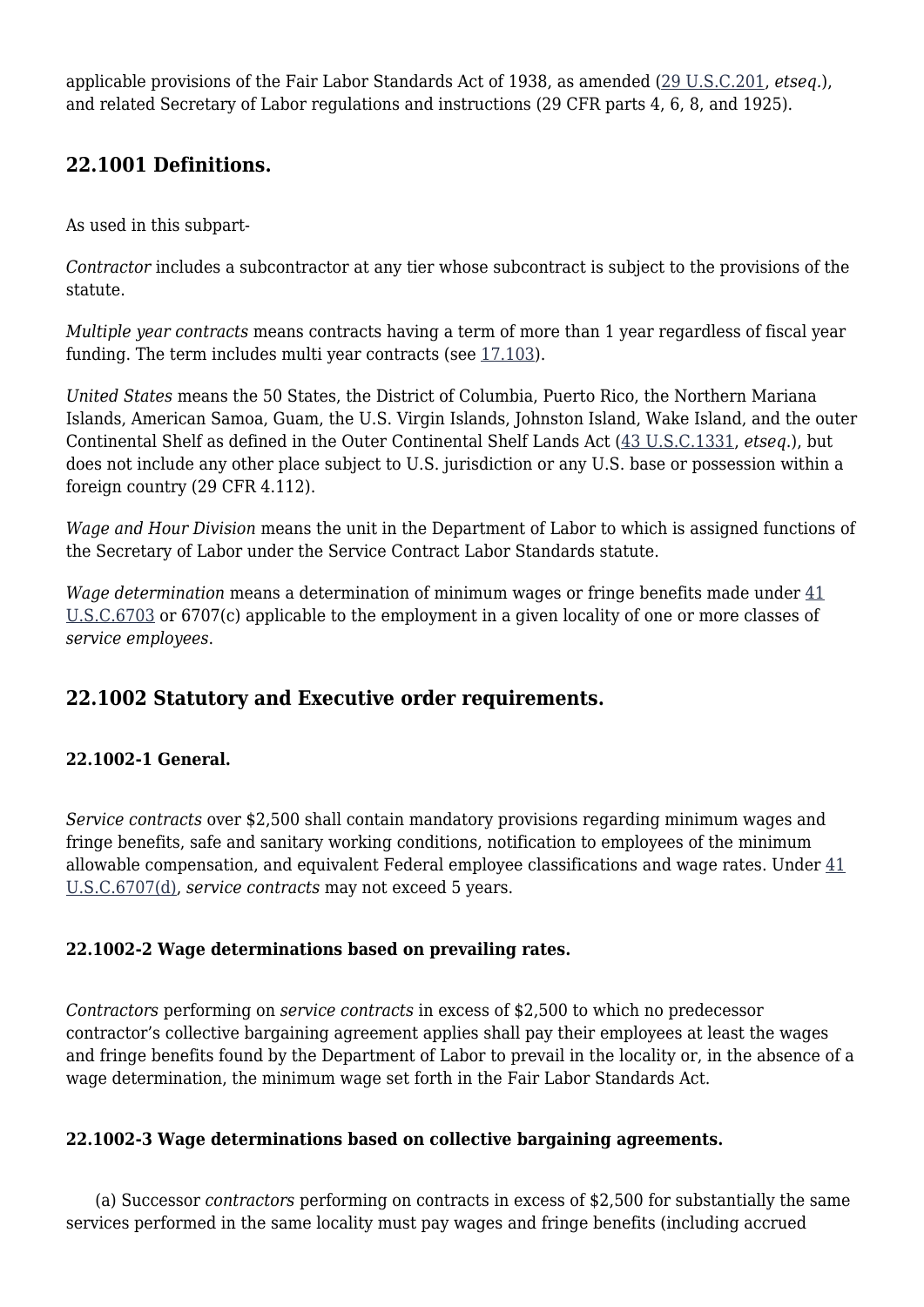wages and benefits and prospective increases) at least equal to those contained in any bona fide collective bargaining agreement entered into under the predecessor contract. This requirement is self-executing and is not contingent upon incorporating a wage determination or the wage and fringe benefit terms of the predecessor contractor's collective bargaining agreement in the successor contract. This requirement will not apply if the Secretary of Labor determines-

 (1) After a hearing, that the wages and fringe benefits are substantially at variance with those which prevail for services of a similar character in the locality; or

(2) That the wages and fringe benefits are not the result of arm's length negotiations.

 (b) Paragraphs in this [subpart 22.10](#page--1-0) which deal with this statutory requirement and the Department of Labor's implementing regulations are [22.1010,](#page--1-0) concerning notification to *contractors* and bargaining representatives of procurement dates; [22.1012-2,](#page--1-0) explaining when a collective bargaining agreement will not apply due to late receipt by the contracting officer; and [22.1013](#page--1-0) and [22.1021](#page--1-0), explaining when the application of a collective bargaining agreement can be challenged due to a variance with prevailing rates or lack of arm's length bargaining.

## **22.1002-4 Application of the Fair Labor Standards Act minimum wage.**

No contractor or subcontractor holding a service contract for any dollar amount shall pay any of its employees working on the contract less than the minimum wage specified in section 6(a)(1) of the Fair Labor Standards Act [\(29 U.S.C.206\)](http://uscode.house.gov/browse.xhtml;jsessionid=114A3287C7B3359E597506A31FC855B3).

## **22.1002-5 Executive Orders 13658 and 14026.**

Executive Order (E.O.) 13658 established minimum wages for certain workers at \$10.10 per hour. The E.O. 13658 rate has increased each year since 2015, rising to \$11.25 on January 1, 2022. As of January 30, 2022, E.O. 13658 is superseded by E.O. 14026 to the extent that it is inconsistent with E.O. 14026; the minimum wage rate for certain workers is increased to \$15.00 per hour. The wage rate is subject to annual increases by an amount determined by the Secretary of Labor. See [subpart](#page--1-0)  [22.19.](#page--1-0) The clause at [52.222-55,](https://login.acquisition.gov/far/part-52#FAR_52_222_55) Minimum Wages for Contractor Workers under Executive Order 14026, requires the E.O. 14026 minimum wage rate to be paid if it is higher than other minimum wage rates, such as the [subpart 22.10](#page--1-0) statutory wage determination amount.

### **22.1002-6 Executive Order 13706.**

Executive Order 13706 establishes paid sick leave for employees of certain Federal *contractors*. See [subpart 22.21](#page--1-0) and the clause at [52.222-62,](https://login.acquisition.gov/far/part-52#FAR_52_222_62) Paid Sick Leave under Executive Order 13706.

# **22.1003 Applicability.**

## **22.1003-1 General.**

This [subpart 22.10](#page--1-0) applies to all Government contracts, the principal purpose of which is to furnish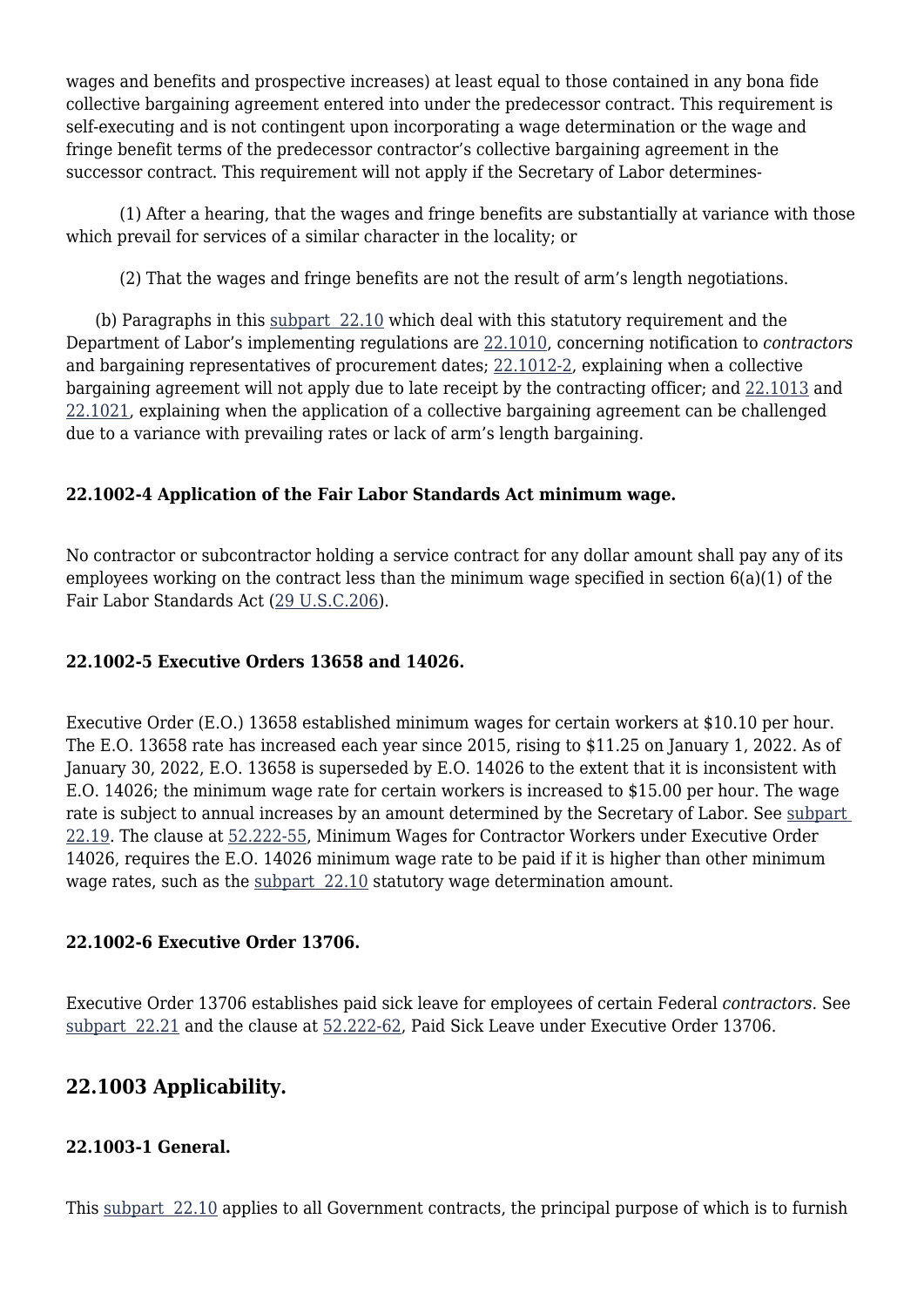services in the United States through the use of *service employees*, except as exempted in [22.1003-3](#page--1-0) and [22.1003-4](#page--1-0) of this section, or any subcontract at any tier thereunder. This subpart does not apply to individual contract requirements for services in contracts not having as their principal purpose the furnishing of services. The nomenclature, type, or particular form of contract used by contracting agencies is not determinative of coverage.

### **22.1003-2 Geographical coverage of the Act.**

The Service Contract Labor Standards statute applies to *service contracts* performed in the United States (see [22.1001\)](#page--1-0). The Service Contract Labor Standards statute does not apply to contracts performed outside the United States.

### **22.1003-3 Statutory exemptions.**

The Service Contract Labor Standards statute does not apply to-

 (a) Any contract for construction, alteration, or repair of public buildings or public works, including painting and decorating;

(b) Any work required to be done in accordance with the provisions of  $41$  U.S.C.chapter 65;

 (c) Any contract for transporting freight or personnel by vessel, aircraft, bus, truck, express, railroad, or oil or gas pipeline where published tariff rates are in effect;

 (d) Any contract for furnishing services by radio, telephone, or cable companies subject to the Communications Act of 1934;

(e) Any contract for public utility services;

 (f) Any employment contract providing for direct services to a Federal agency by an individual or individuals; or

(g) Any contract for operating postal contract stations for the U.S. Postal Service.

### **22.1003-4 Administrative limitations, variations, tolerances, and exemptions.**

 (a) The Secretary of Labor may provide reasonable limitations and may make rules and regulations allowing reasonable variations, tolerances, and exemptions to and from any or all provisions of the Service Contract Labor Standards statute other than [41 U.S.C.6707\(f\).](http://uscode.house.gov/browse.xhtml;jsessionid=114A3287C7B3359E597506A31FC855B3) These will be made only in special circumstances where it has been determined that the limitation, variation, tolerance, or exemption is necessary and proper in the public interest or to avoid the serious impairment of Government business, and is in accord with the remedial purpose of the Service Contract Labor Standards statute to protect prevailing labor standards [\(41 U.S.C.6707\(b\)](http://uscode.house.gov/browse.xhtml;jsessionid=114A3287C7B3359E597506A31FC855B3)). See 29 CFR 4.123 for a listing of administrative exemptions, tolerances, and variations. Requests for limitations, variances, tolerances, and exemptions from the Service Contract Labor Standards statute shall be submitted in writing through contracting channels and the agency labor advisor to the Wage and Hour Administrator.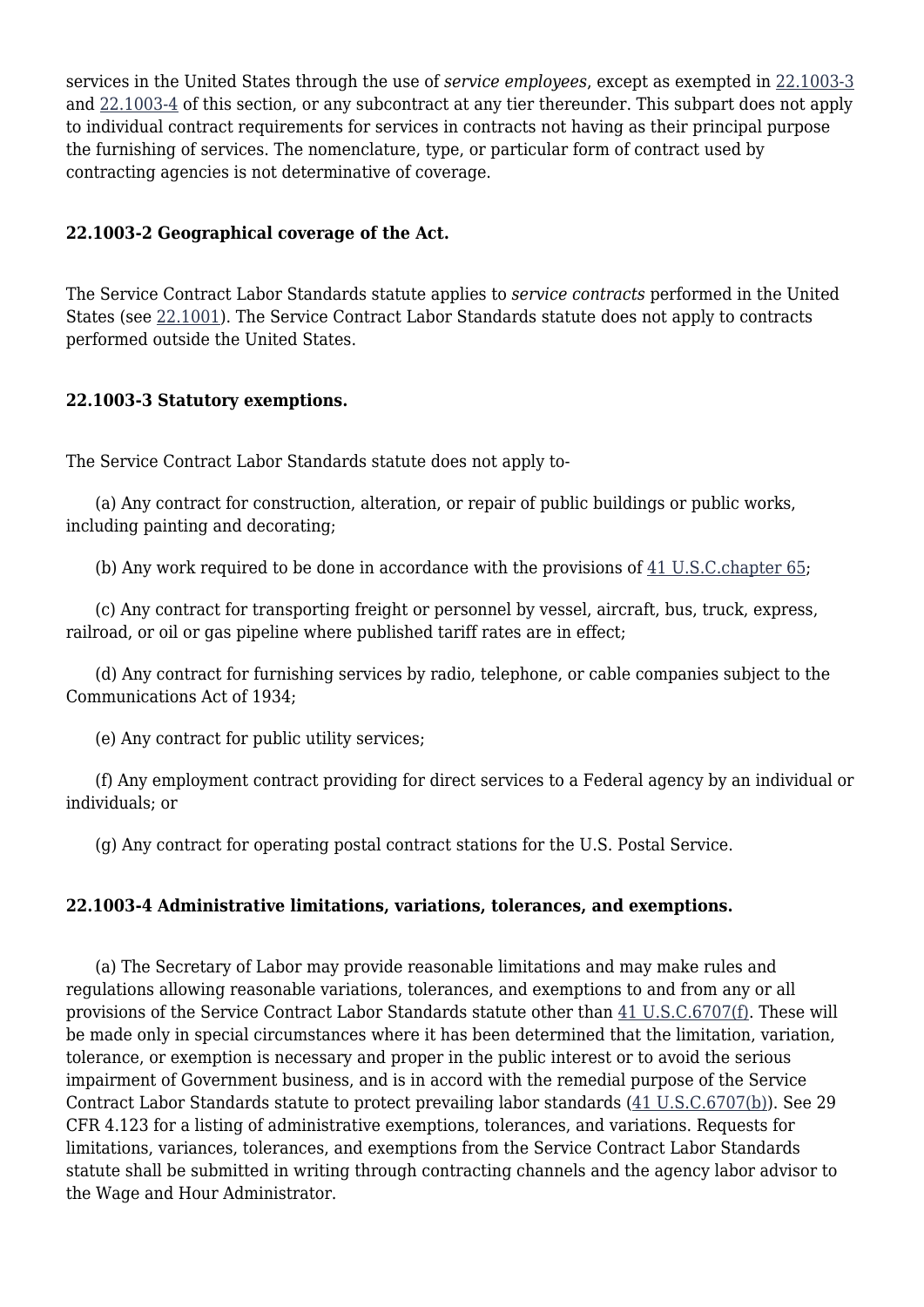(b) In addition to the statutory exemptions cited in [22.1003-3](#page--1-0) of this subsection, the Secretary of Labor has exempted the following types of contracts from all provisions of the Service Contract Labor Standards statute:

 (1) Contracts entered into by the United States with common carriers for the carriage of mail by rail, air (except air star routes), bus, and ocean vessel, where such carriage is performed on regularly scheduled runs of the trains, airplanes, buses, and vessels over regularly established routes and accounts for an insubstantial portion of the revenue therefrom.

 (2) Any contract entered into by the U.S. Postal Service with an individual owner-operator for mail service if it is not contemplated at the time the contract is made that the owner-operator will hire any service employee to perform the services under the contract except for short periods of vacation time or for unexpected contingencies or emergency situations such as illness, or accident.

 (3) Contracts for the carriage of freight or personnel if such carriage is subject to rates covered by section 10721 of the Interstate Commerce Act.

(c) *Contracts for maintenance, calibration or repair of certain equipment*.-

(1) *Exemption*. The Secretary of Labor has exempted from the Service Contract Labor Standards statute contracts and subcontracts in which the primary purpose is to furnish maintenance, calibration, or repair of the following types of equipment, if the conditions at paragraph (c)(2) of this subsection are met:

(i) Automated data processing equipment and office information/word processing systems.

 (ii) Scientific equipment and medical apparatus or equipment if the application of microelectronic circuitry or other technology of at least similar sophistication is an essential element (for example, Product or Service Code (PSC) 6515, "Medical and Surgical Instruments, Equipment, and Supplies;" PSC 6525, "Imaging Equipment and Supplies: Medical, Dental, Veterinary;" PSC 6630, "Chemical Analysis Instruments;" and PSC 6655, "Geophysical Instruments," are largely composed of the types of equipment exempted in this paragraph).

(iii) Office/business machines not otherwise exempt pursuant to paragraph  $(c)(1)(i)$  of this subsection, if such services are performed by the manufacturer or supplier of the equipment.

 (2) *Conditions*. The exemption at paragraph (c)(1) of this subsection applies if all the following conditions are met for a contract (or a subcontract):

 (i) The items of equipment to be serviced under the contract are used regularly for other than Government purposes and are sold or traded by the contractor in substantial quantities to the general public in the course of normal business operations.

 (ii) The services will be furnished at prices which are, or are based on, established catalog or market prices for the maintenance, calibration, or repair of such equipment. As defined at 29 CFR  $4.123(e)(1)(ii)(B)$ -

 (A) An established catalog price is a price included in a catalog price list, schedule, or other form that is regularly maintained by the manufacturer or the contractor, is either published or otherwise available for inspection by customers, and states prices at which sales currently, or were last, made to a significant number of buyers constituting the general public.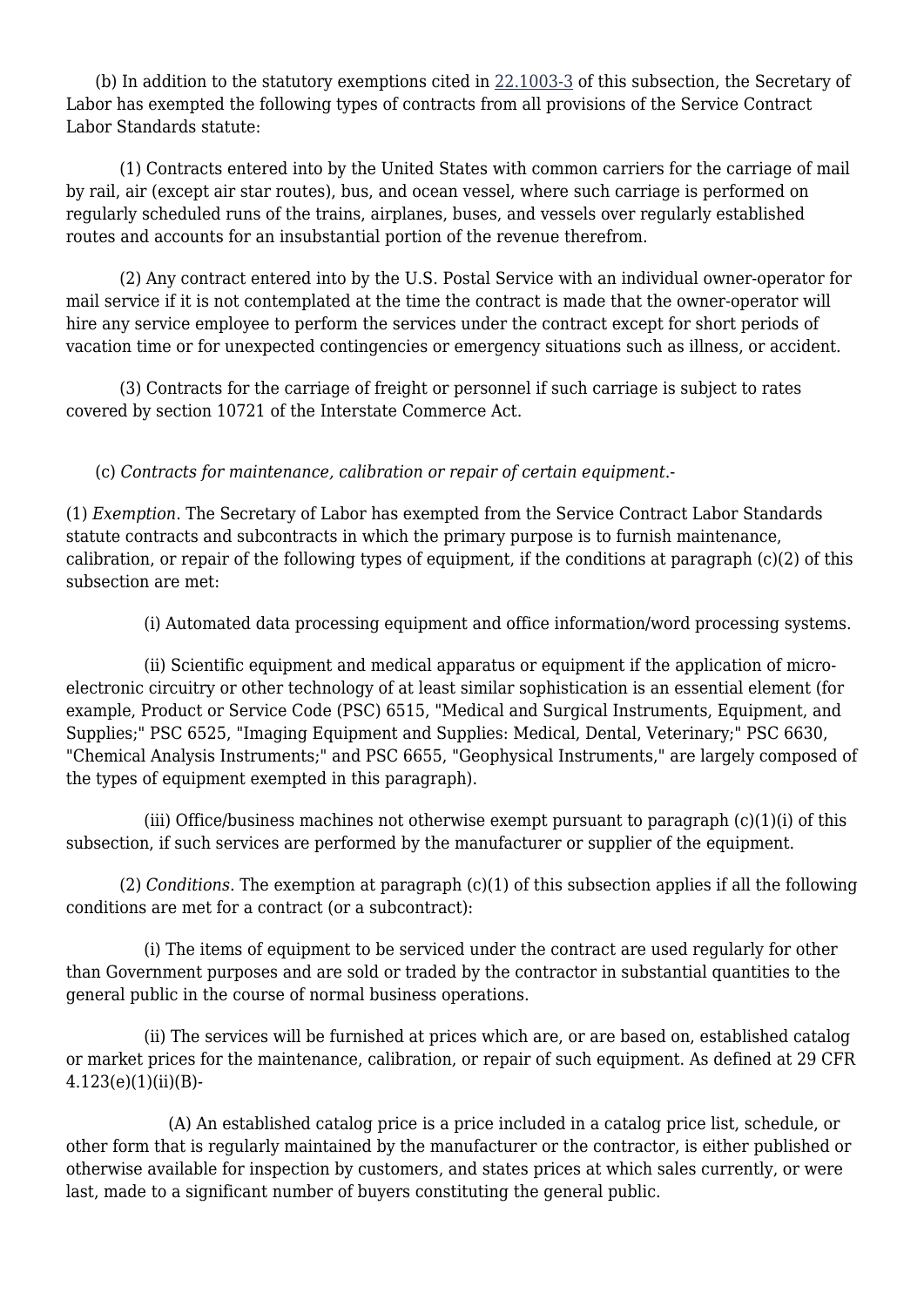(B) An established market price is a current price, established in the usual course of trade between buyers and sellers free to bargain, which can be substantiated from sources independent of the manufacturer or contractor.

 (iii) The contractor will use the same compensation (wage and fringe benefits) plan for all *service employees* performing work under the contract as the contractor uses for these employees and equivalent employees servicing the same equipment of commercial customers.

(iv) The apparent successful offeror certifies to the conditions in paragraph  $(c)(2)(i)$ through (iii) of this subsection. (See  $22.1006(e)$ .)

## (3) *Affirmative determination and contract award*.

(i) For source selections where the contracting officer has established a competitive range, if the contracting officer determines that one or more of the conditions in paragraphs [22.1003-4\(](#page--1-0)c)(2)(i) through (iii) of an offeror's certification will not be met, the contracting officer shall identify the deficiency to the offeror before receipt of the final proposal revisions. Unless the offeror provides a revised offer acknowledging applicability of the Service Contract Labor Standards statute or demonstrating to the satisfaction of the contracting officer an ability to meet all required conditions for exemption, the offer will not be further considered for award.

 (ii) The contracting officer shall determine in writing the applicability of this exemption to the contract before contract award. If the apparent successful offeror will meet all conditions in paragraph (c)(2) of this subsection, the contracting officer shall make an affirmative determination and award the contract without the otherwise applicable Service Contract Labor Standards clause(s).

 (iii) If the apparent successful offeror does not certify to the conditions in paragraph (c)(2)(i) through (iii) of this subsection, the contracting officer shall incorporate in the contract the Service Contract Act clause (see [22.1006\(](#page--1-0)a)) and, if the contract will exceed \$2,500, the appropriate Department of Labor wage determination (see [22.1007\)](#page--1-0).

## (4) *Department of Labor determination*.

(i) If the Department of Labor determines after award of the contract that any condition for exemption in paragraph (c)(2) of this subsection has not been met, the exemption shall be deemed inapplicable, and the contract shall become subject to the Service Contract Labor Standards statute, effective as of the date of the Department of Labor determination. In such case, the procedures at 29 CFR  $4.123(e)(1)(iv)$  and 29 CFR  $4.5(c)$  shall be followed.

(ii) If the Department of Labor determines that any conditions in paragraph  $(c)(2)$  of this subsection have not been met with respect to a subcontract, the exemption shall be deemed inapplicable. The contractor may be responsible for ensuring that the subcontractor complies with the Service Contract Labor Standards statute, effective as of the date of the subcontract award.

### (d) *Contracts for certain services*.-

(1) *Exemption*. Except as provided in paragraph (d)(5) of this subsection, the Secretary of Labor has exempted from tthe Service Contract Labor Standards statutecontracts and subcontracts in which the primary purpose is to provide the following services, if the conditions in paragraph (d)(2) of this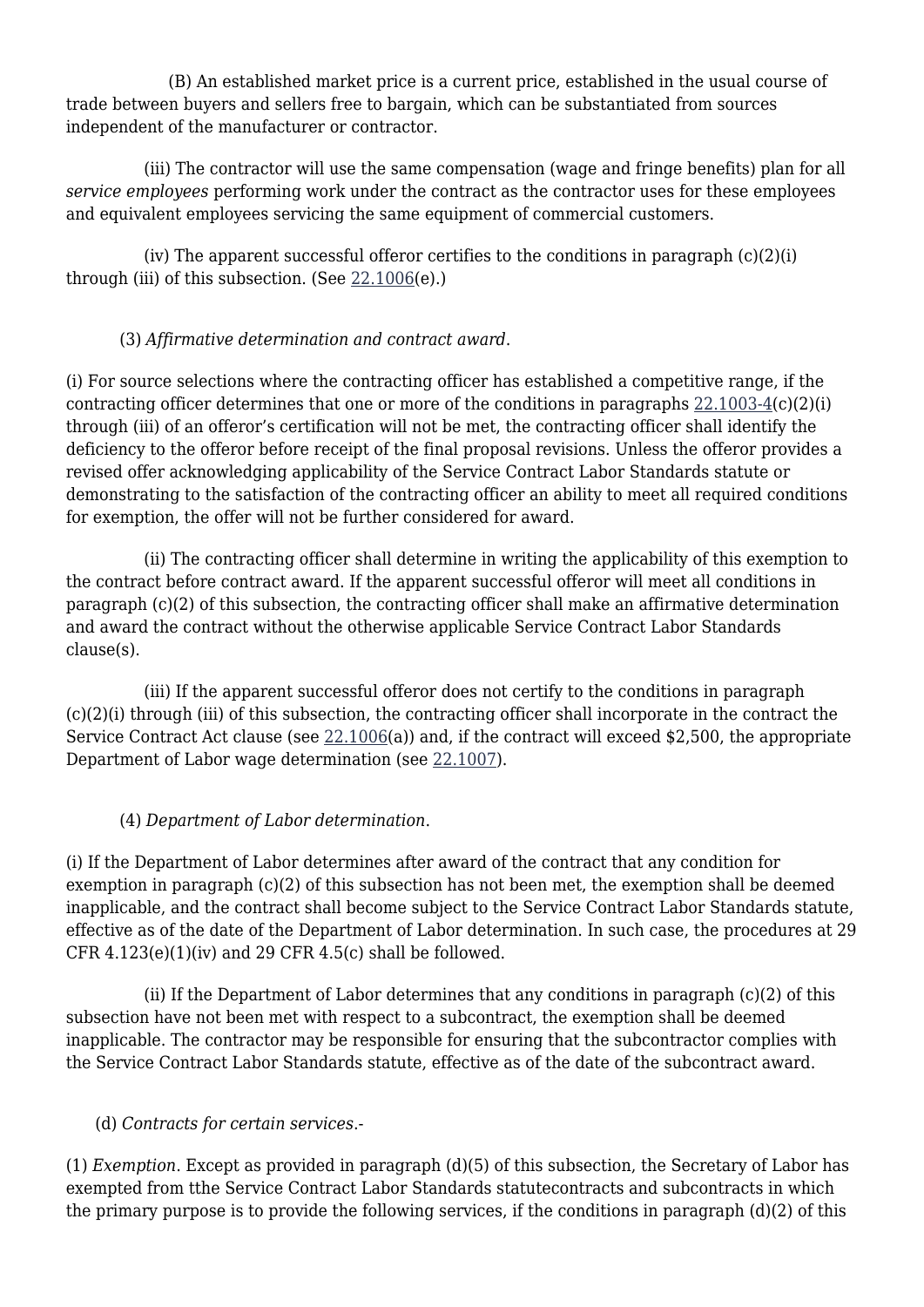subsection are met:

 (i) Automobile or other vehicle (*e.g*., aircraft) maintenance services (other than contracts or subcontracts to operate a Government motor pool or similar facility).

 (ii) Financial services involving the issuance and servicing of cards (including credit cards, debit cards, purchase cards, smart cards, and similar card services).

 (iii) Hotel/motel services for conferences, including lodging and/or meals, that are part of the contract or subcontract for the conference (which must not include ongoing contracts for lodging on an as needed or continuing basis).

 (iv) Maintenance, calibration, repair, and/or installation (where the installation is not subject to the Construction Wage Rate Requirements statute, as provided in 29 CFR 4.116(c)(2)) services for all types of equipment where the services are obtained from the manufacturer or supplier of the equipment under a contract awarded on a sole source basis.

 (v) Transportation by common carrier of persons by air, motor vehicle, rail, or marine vessel on regularly scheduled routes or via standard *commercial services* (not including charter services).

 (vi) Real estate services, including real property appraisal services, related to housing *Federal agencies* or disposing of real property owned by the Government.

 (vii) Relocation services, including services of real estate brokers and appraisers to assist Federal employees or military personnel in buying and selling homes (which shall not include actual moving or storage of household goods and related services).

 (2) *Conditions*. The exemption for the services in paragraph (d)(1) of this subsection applies if all the following conditions are met for a contract (or for a subcontract):

(i)

 $(A)$  Except for services identified in paragraph  $(d)(1)(iv)$  of this subsection, the contractor will be selected for award based on other factors in addition to price or cost, with the combination of other factors at least as important as price or cost; or

(B) The contract will be awarded on a sole source basis.

 (ii) The services under the contract are offered and sold regularly to non-Governmental customers, and are provided by the contractor (or subcontractor in the case of an exempt subcontract) to the general public in substantial quantities in the course of normal business operations.

 (iii) The contract services are furnished at prices that are, or are based on, established catalog or market prices. As defined at  $29 \text{ CFR } 4.123(e)(2)(ii)(C)$ -

 (A) An established catalog price is a price included in a catalog, price list, schedule, or other form that is regularly maintained by the contractor, is either published or otherwise available for inspection by customers, and states prices at which sales are currently, or were last, made to a significant number of buyers constituting the general public; and

(B) An established market price is a current price, established in the usual course of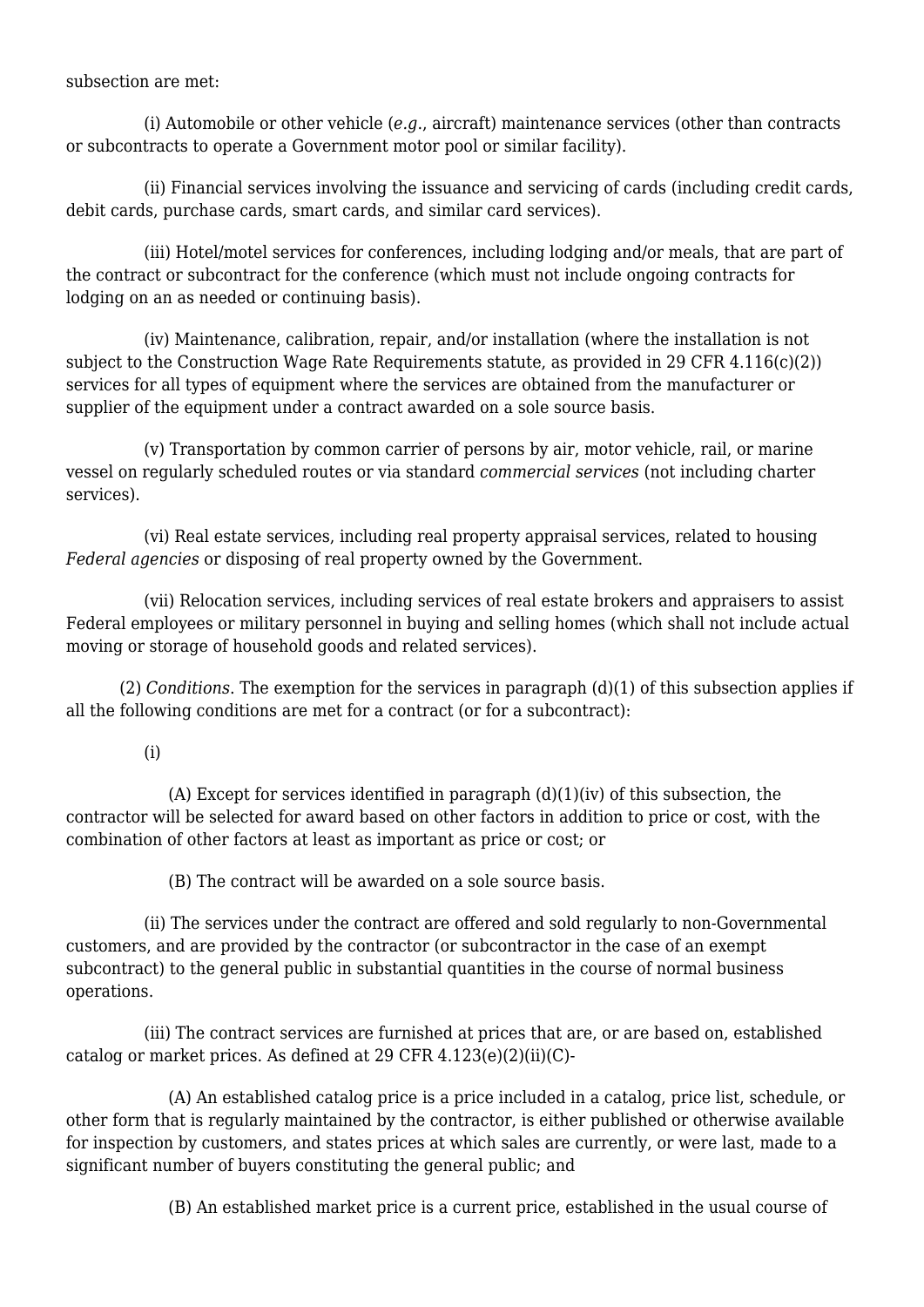trade between buyers and sellers free to bargain, which can be substantiated from sources independent of the manufacturer or contractor.

 (iv) Each service employee who will perform the services under the contract will spend only a small portion of his or her time (a monthly average of less than 20 percent of the available hours on an annualized basis, or less than 20 percent of available hours during the contract period if the contract period is less than a month) servicing the Government contract.

 (v) The contractor will use the same compensation (wage and fringe benefits) plan for all *service employees* performing work under the contract as the contractor uses for these employees and equivalent employees servicing commercial customers.

 (vi) The contracting officer (or contractor with respect to a subcontract) determines in advance before issuing the solicitation, based on the nature of the contract requirements and knowledge of the practices of likely *offerors*, that all or nearly all *offerors* will meet the conditions in paragraph (d)(2)(ii) through (v) of this subsection. If the services are currently being performed under contract, the contracting officer (or contractor with respect to a subcontract) shall consider the practices of the existing contractor in making a determination regarding the conditions in paragraphs  $(d)(2)(ii)$  through  $(v)$  of this subsection.

(vii)

(A) The apparent successful offeror certifies that the conditions in paragraphs  $(d)(2)(ii)$  through  $(v)$ will be met; and

 (B) For other than sole source awards, the contracting officer determines that the same certification is obtained from substantially all other *offerors* that are-

(1) In the competitive range, if discussions are to be conducted (see FAR  $15.306(c)$  $15.306(c)$ );

or

 (2) Considered responsive, if award is to be made without discussions (see FAR  $15.306(a)$  $15.306(a)$ ).

(3) *Contract award or resolicitation*.

(i) If the apparent successful offeror does not certify to the conditions, the contracting officer shall insert in the contract the applicable Service Contract Labor Standards clause(s) (see [22.1006\)](#page--1-0) and, if the contract will exceed \$2,500, the appropriate Department of Labor wage determination (see [22.1007](#page--1-0)).

 (ii) The contracting officer shall award the contract without the otherwise applicable Service Contract Labor Standards clause(s) if-

(A) The apparent successful offeror certifies to the conditions in paragraphs  $(d)(2)(ii)$ through (v) of this subsection;

 (B) The contracting officer determines that the same certification is obtained from substantially all other *offerors* that are-

(1) In the competitive range, if discussions are to be conducted (see FAR [15.306\)](https://login.acquisition.gov/far/part-15#FAR_15_306); or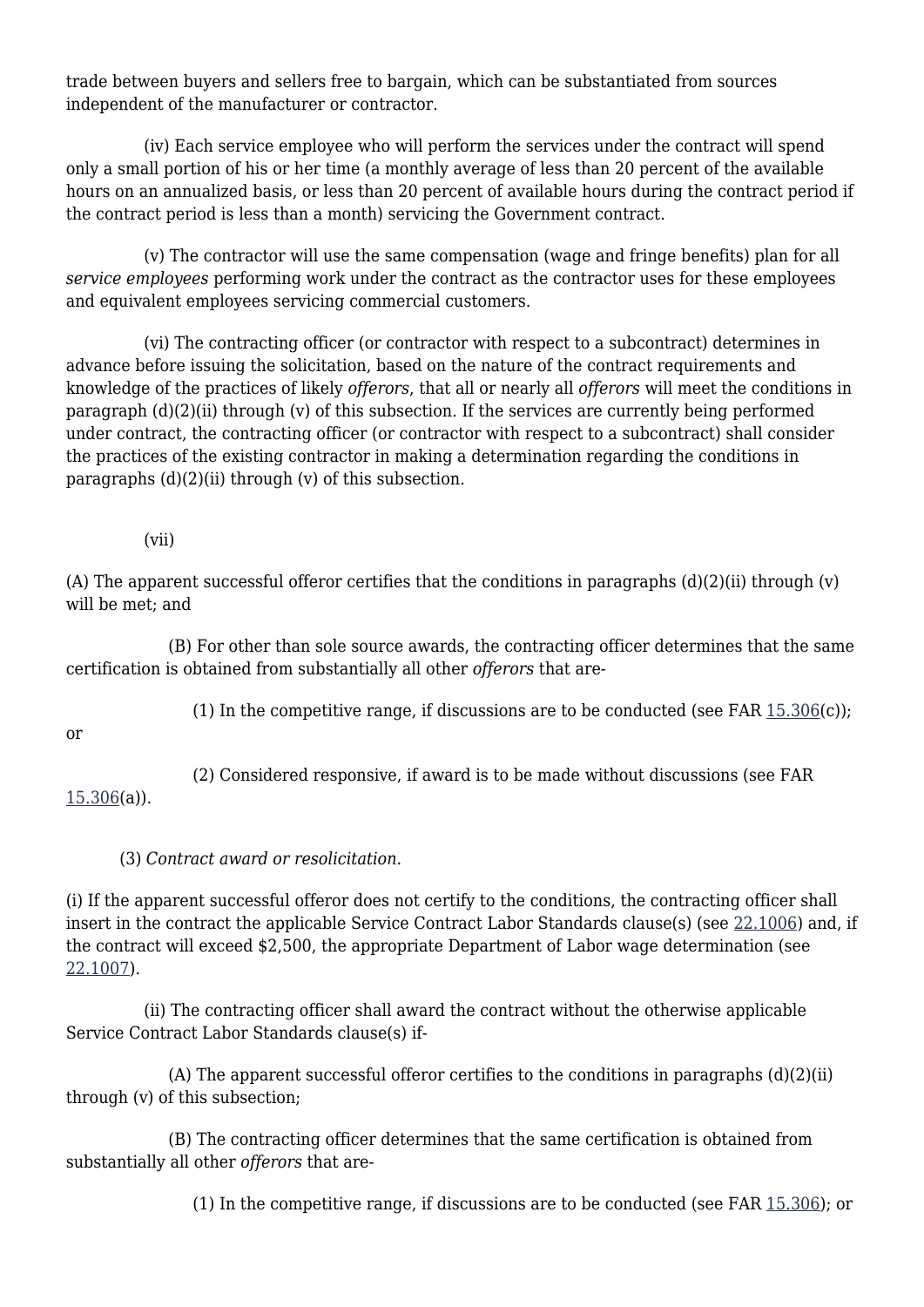(2) Considered responsive, if award is to be made without discussions (see FAR [15.306](https://login.acquisition.gov/far/part-15#FAR_15_306)(a)); and

(C) The contracting officer has no reason to doubt the certification.

(iii) If the conditions in paragraph  $(d)(3)(ii)$  of this subsection are not met, then the contracting officer shall resolicit, amending the solicitation by removing the exemption provision from the solicitation as prescribed at [22.1006](#page--1-0)(e)(3). The contract will include the applicable Service Contract Labor Standards clause(s) as prescribed at [22.1006](#page--1-0) and, if the contract will exceed \$2,500, the appropriate Department of Labor wage determination (see [22.1007\)](#page--1-0).

### (4) *Department of Labor determination*.

(i) If the Department of Labor determines after award of the contract that any conditions for exemption at paragraph (d)(2) of this subsection have not been met, the exemption shall be deemed inapplicable, and the contract shall become subject to the Service Contract Labor Standards statute. In such case, the procedures at 29 CFR 4.123(e)(2)(iii) and 29 CFR  $4.5(c)$  $4.5(c)$  shall be followed.

(ii) If the Department of Labor determines that any conditions in paragraph  $(d)(2)$  of this subsection have not been met with respect to a subcontract, the exemption shall be deemed inapplicable. The contractor may be responsible for ensuring that the subcontractor complies with the Service Contract Labor Standards statute, effective as of the date of the subcontract award.

 (5) *Exceptions*. The exemption at paragraph (d)(1) of this subsection does not apply to *solicitations* and contracts (subcontracts)-

 (i) Awarded under , [41 U.S.C. chapter 85](http://uscode.house.gov/browse.xhtml;jsessionid=114A3287C7B3359E597506A31FC855B3), Committee for Purchase from People Who Are Blind or Severely Disabled (see [subpart 8.7\)](https://login.acquisition.gov/far/part-8#FAR_Subpart_8_7).

 (ii) For the operation of a Government facility, or part of a Government facility (but may be applicable to subcontracts for services); or

(iii) Subject to [41 U.S.C. 6707\(c\)](http://uscode.house.gov/browse.xhtml;jsessionid=114A3287C7B3359E597506A31FC855B3) (see [22.1002-3](#page--1-0)).

### **22.1003-5 Some examples of contracts covered.**

The following examples, while not definitive or exclusive, illustrate some of the types of services that have been found to be covered by the Service Contract Labor Standards statute (see 29 CFR4.130 for additional examples):

- (a) Motor pool operation, parking, taxicab, and ambulance services.
- (b) Packing, crating, and storage.
- (c) Custodial, janitorial, housekeeping, and guard services.
- (d) Food service and lodging.
- (e) Laundry, dry-cleaning, linen-supply, and clothing alteration and repair services.
- (f) Snow, trash, and garbage removal.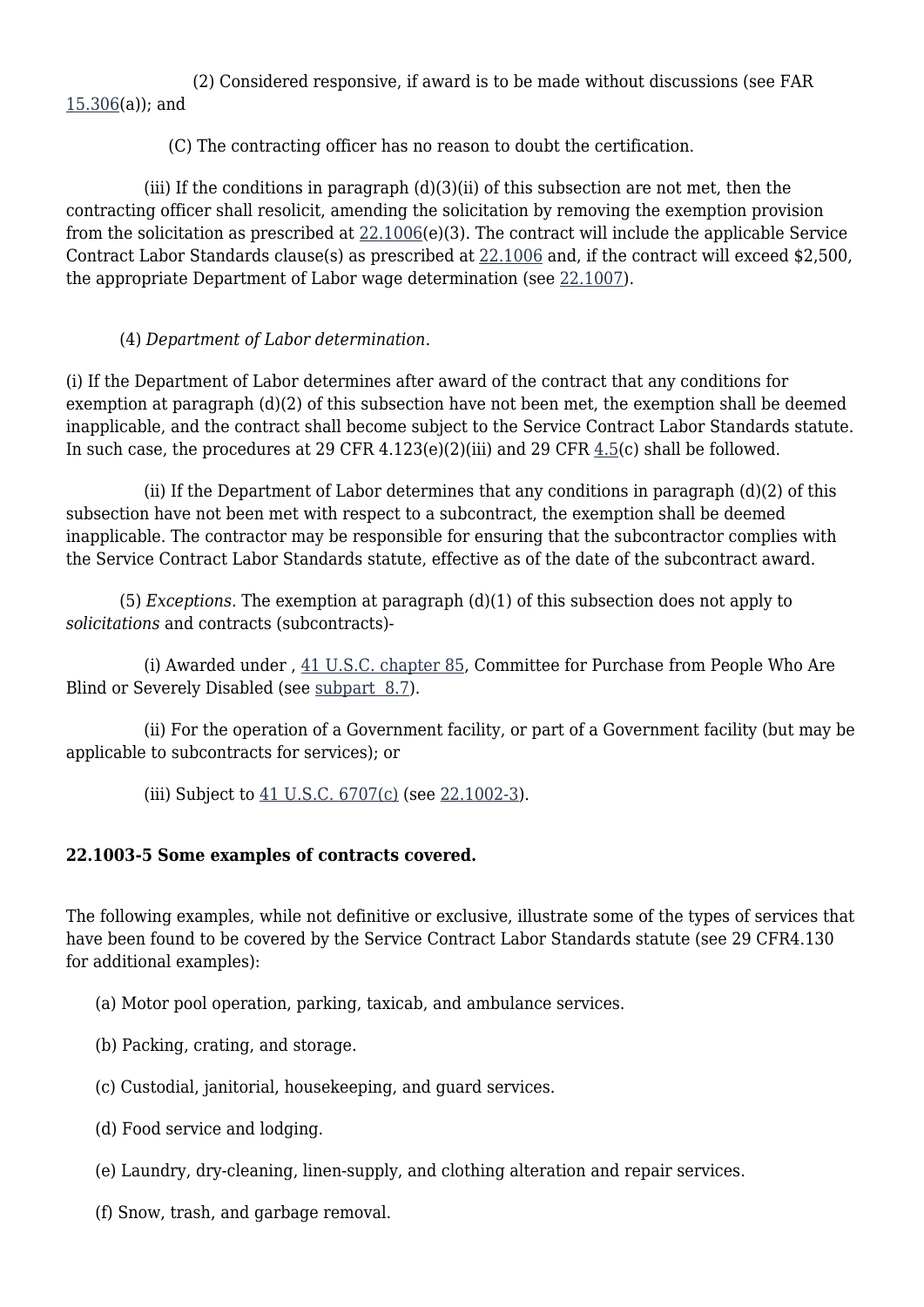(g) Aerial spraying and aerial reconnaissance for fire detection.

(h) Some support services at installations, including grounds maintenance and landscaping.

 (i) Certain specialized services requiring specific skills, such as drafting, illustrating, graphic arts, stenographic reporting, or mortuary services.

(j) Electronic equipment maintenance and operation and engineering support services.

 (k) Maintenance and repair of all types of equipment, for example, aircraft, engines, electrical motors, vehicles, and electronic, office and related business and construction equipment. (But see  $22.1003-4(c)(1)$  $22.1003-4(c)(1)$  and  $(d)(1)(iv)$ .

(l) Operation, maintenance, or logistics support of a Federal facility.

(m) Data collection, processing and analysis services.

#### **22.1003-6 Repair distinguished from remanufacturing of equipment.**

 (a) Contracts principally for remanufacturing of equipment which is so extensive as to be equivalent to manufacturing are subject to [41 U.S.C. chapter 65](http://uscode.house.gov/browse.xhtml;jsessionid=114A3287C7B3359E597506A31FC855B3), rather than to the Service Contract Labor Standards statute. Remanufacturing shall be deemed to be manufacturing when the criteria in either paragraphs (a)(1) or (a)(2) of this section are met.

 (1) Major overhaul of an item, piece of equipment, or material which is degraded or inoperable, and under which all of the following conditions exist:

 (i) The item or equipment is required to be completely or substantially torn down into individual component parts.

(ii) Substantially all of the parts are reworked, rehabilitated, altered and/or replaced.

(iii) The parts are reassembled so as to furnish a totally rebuilt item or piece of equipment.

 (iv) Manufacturing processes similar to those which were used in the manufacturing of the item or piece of equipment are utilized.

 (v) The disassembled *components*, if usable (except for situations where the number of items or pieces of equipment involved are too few to make it practicable) are commingled with existing inventory and, as such, lose their identification with respect to a particular piece of equipment.

 (vi) The items or equipment overhauled are restored to original life expectancy, or nearly so.

(vii) Such work is performed in a facility owned or operated by the contractor.

 (2) Major modification of an item, piece of equipment, or material which is wholly or partially obsolete, and under which all of the following conditions exist:

(i) The item or equipment is required to be completely or substantially torn down.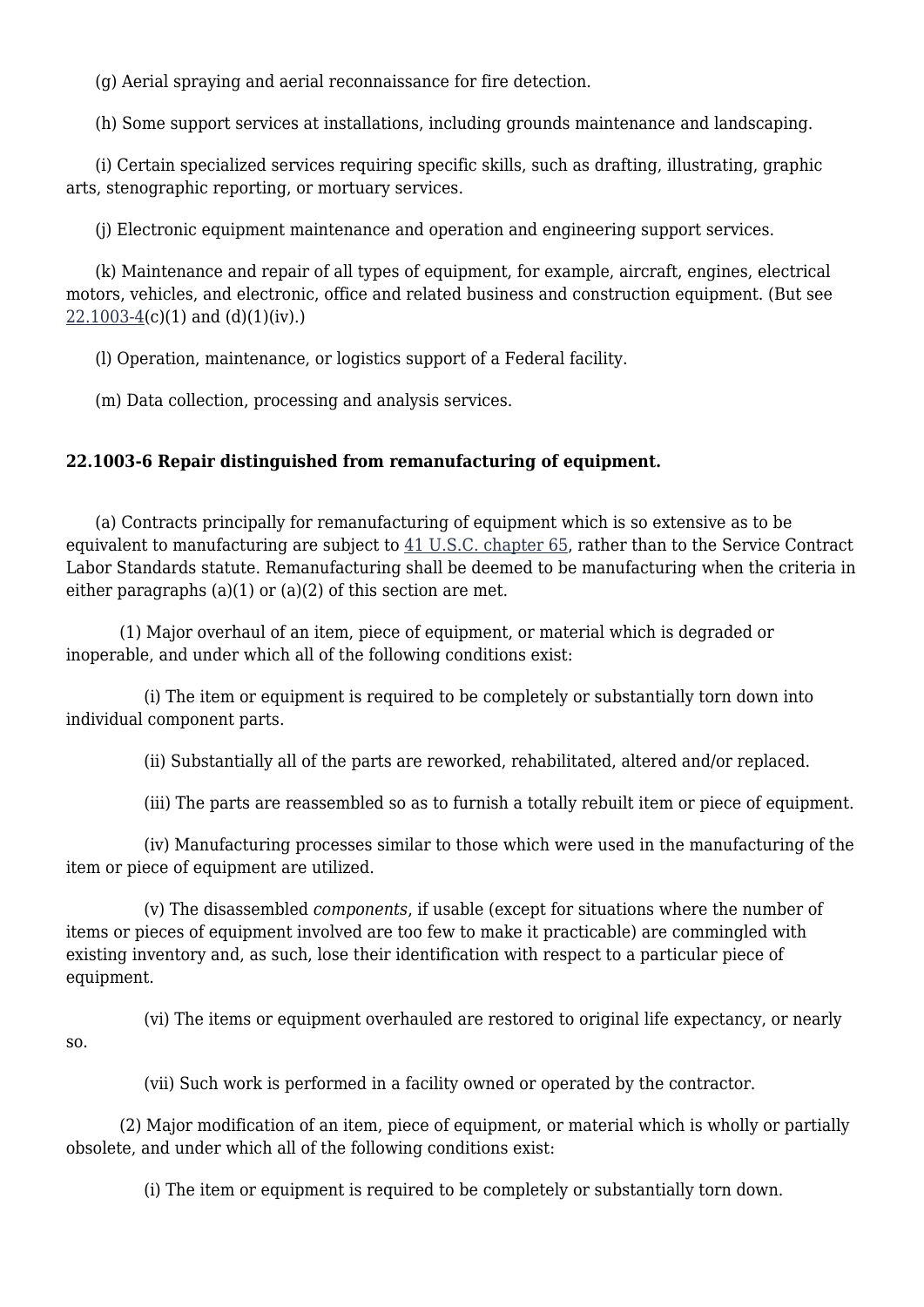(ii) Outmoded parts are replaced.

(iii) The item or equipment is rebuilt or reassembled.

 (iv) The contract work results in the furnishing of a substantially modified item in a usable and serviceable condition.

(v) The work is performed in a facility owned or operated by the contractor.

 (b) Remanufacturing does not include the repair of damaged or broken equipment which does not require a complete teardown, overhaul, and rebuild as described in subparagraphs(a)(1) and (a)(2) of this subsection, or the periodic and routine maintenance, preservation, care, adjustment, upkeep, or servicing of equipment to keep it in usable, serviceable, working order. Such contracts typically are billed on an hourly rate (labor plus materials and parts) basis. Any contract principally for this type of work is subject to the Service Contract Labor Standards statute. Examples of such work include the following:

 (1) Repair of an automobile, truck, or other vehicle, construction equipment, tractor, crane, aerospace, air conditioning and refrigeration equipment, electric motors, and ground powered industrial or vehicular equipment.

(2) Repair of typewriters and other office equipment (but see  $22.1003-4(c)(1)$  $22.1003-4(c)(1)$  and (d)(1)(iv)).

(3) Repair of appliances, radios, television sets, calculators, and other electronic equipment.

 (4) Inspecting, testing, calibration, painting, packaging, lubrication, tune-up, or replacement of internal parts of equipment listed in subparagraphs(b)(1), (b)(2), and (b)(3) of this subsection.

(5) Reupholstering, reconditioning, repair, and refinishing of furniture.

### **22.1003-7 Questions concerning applicability of the Service Contract Labor Standards statute.**

If the contracting officer questions the applicability of the Service Contract Labor Standards statute to an acquisition, the contracting officer shall request the advice of the agency labor advisor. Unresolved questions shall be submitted in a timely manner to the Administrator, Wage and Hour Division, for determination.

# **22.1004 Department of Labor responsibilities and regulations.**

Under the Service Contract Labor Standards statute, the Secretary of Labor is authorized and directed to enforce the provisions of the Service Contract Labor Standards statute, make rules and regulations, issue orders, hold hearings, make decisions, and take other appropriate action. The Department of Labor has issued implementing regulations on such matters as-

- (a) Service contract labor standards provisions and procedures (29 CFR Part 4, SubpartA);
- (b) Wage determination procedures (29 CFR Part 4, subparts A and B);
- (c) Application of the Service Contract Labor Standards statute (rulings and interpretations) (29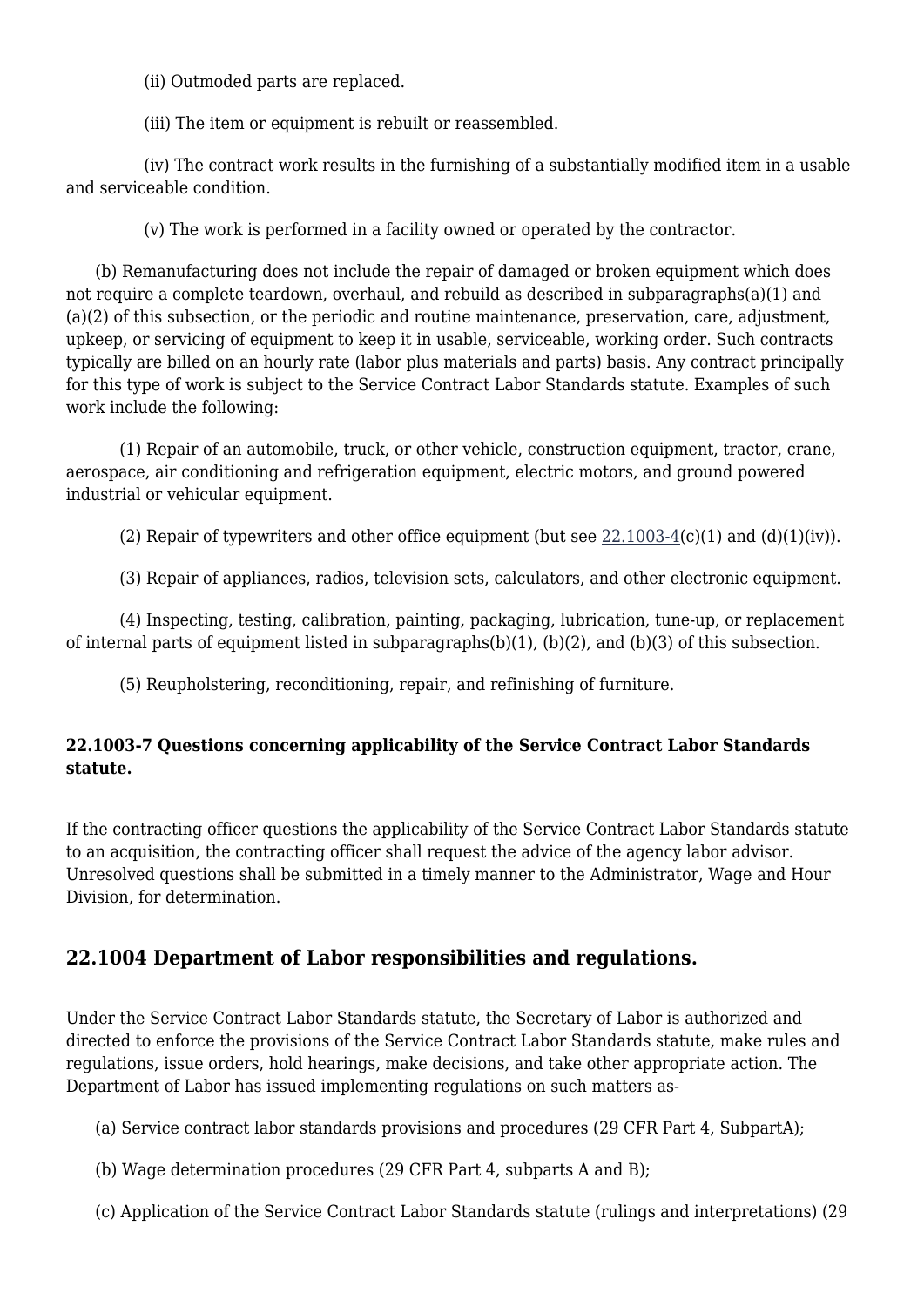CFR Part 4, SubpartC);

(d) Compensation standards (29 CFR Part 4, SubpartD);

(e) Enforcement (29 CFR Part 4, SubpartE);

(f) Safe and sanitary working conditions (29 CFR Part 1925);

 (g) Rules of practice for administrative proceedings enforcing service contract labor standards (29 CFR Part 6); and

(h) Practice before the Administrative Review Board (29 CFR Part 8).

# **22.1005 [Reserved]**

# **22.1006 Solicitation provisions and contract clauses.**

(a)

(1) The contracting officer shall insert the clause at [52.222-41,](https://login.acquisition.gov/far/part-52#FAR_52_222_41) Service Contract Labor Standards, in *solicitations* and contracts (except as provided in paragraph (a)(2) of this section) if the contract is subject to the Service Contract Labor Standards statute and is-

(i) Over \$2,500; or

 (ii) For an indefinite dollar amount and the contracting officer does not know in advance that the contract amount will be \$2,500 or less.

(2) The contracting officer shall not insert the clause at  $52.222-41$  (or any of the associated Service Contract Labor Standards statute clauses as prescribed in this section for possible use when [52.222-41](https://login.acquisition.gov/far/part-52#FAR_52_222_41) applies) in the resultant contract if-

(i) The solicitation includes the provision at-

 (A) [52.222-48](https://login.acquisition.gov/far/part-52#FAR_52_222_48), Exemption from Application of the Service Contract Labor Standards statute to Contracts for Maintenance, Calibration, or Repair of Certain Equipment-Certification;

 (B) [52.222-52](https://login.acquisition.gov/far/part-52#FAR_52_222_52), Exemption from Application of the Service Contract Labor Standards statute to Contracts for Certain Services-Certification; or

 (C) Either of the comparable certifications is checked as applicable in the provision at [52.204-8\(](https://login.acquisition.gov/far/part-52#FAR_52_204_8)c)(2) or [52.212-3](https://login.acquisition.gov/far/part-52#FAR_52_212_3)(k); and

 (ii) The contracting officer has made the determination, in accordance with paragraphs (c)(3) or (d)(3) of subsection [22.1003-4](#page--1-0), that the Service Contract Labor Standards statute does not apply to the contract. (In such case, insert the clause at [52.222-51](https://login.acquisition.gov/far/part-52#FAR_52_222_51), Exemption from Application of the Service Contract Labor Standards to Contracts for Maintenance, Calibration, or Repair of Certain Equipment-Requirements, or [52.222-53,](https://login.acquisition.gov/far/part-52#FAR_52_222_53) Exemption from Application of the Service Contract Labor Standards to Contracts for Certain Services-Requirements, in the contract, in accordance with the prescription at paragraph  $(e)(2)(ii)$  or  $(e)(4)(ii)$  of this subsection).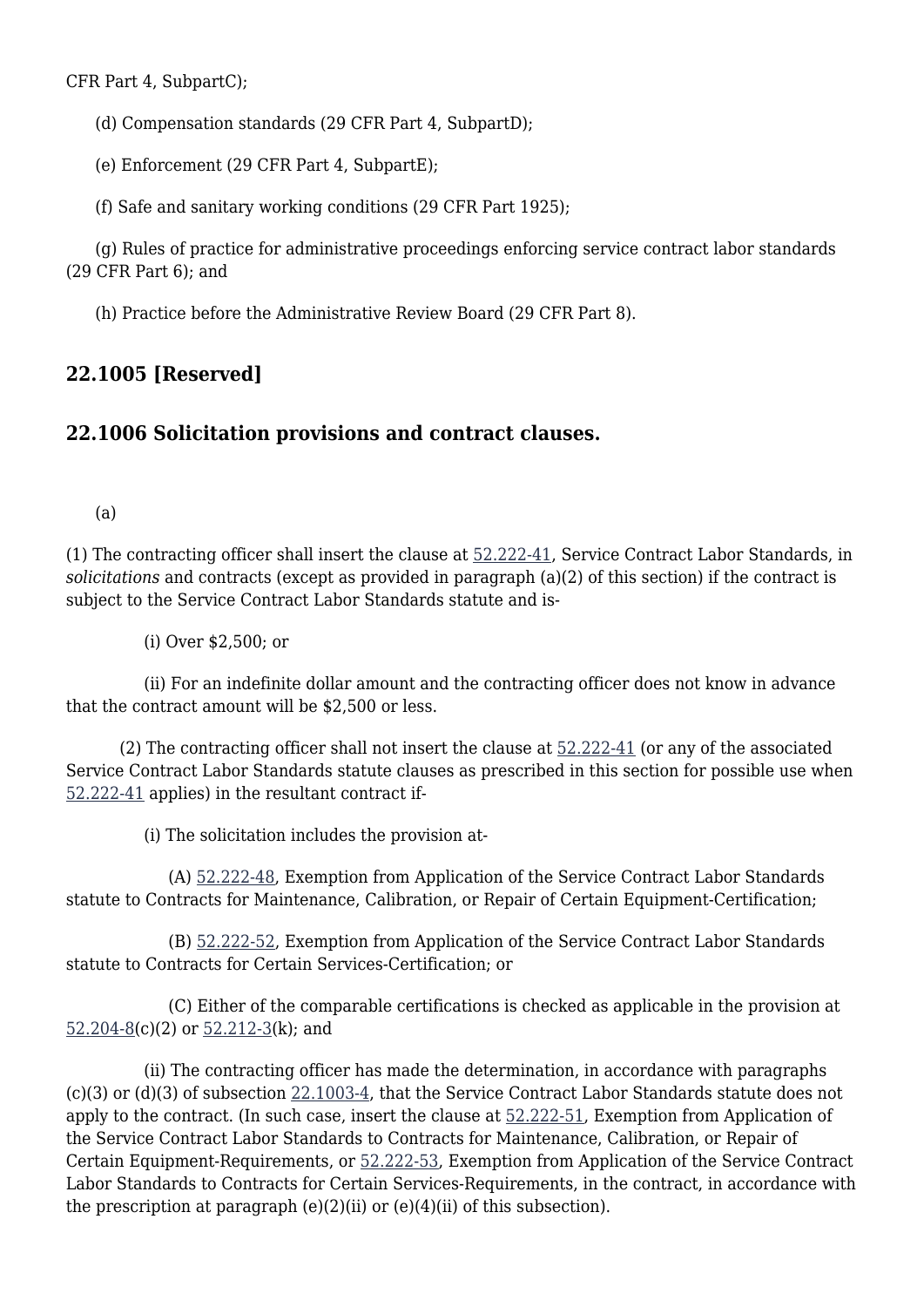(b) The contracting officer shall insert the clause at [52.222-42](https://login.acquisition.gov/far/part-52#FAR_52_222_42), Statement of Equivalent Rates for Federal Hires, in *solicitations* and contracts if the contract amount is expected to be over \$2,500 and the Service Contract Labor Standards statute is applicable. (See [22.1016.](#page--1-0))

(c)

(1) The contracting officer shall insert the clause at [52.222-43,](https://login.acquisition.gov/far/part-52#FAR_52_222_43) Fair Labor Standards Act and Service Contract Labor Standards-Price Adjustment (Multiple Year and Option Contracts), or another clause which accomplishes the same purpose, in *solicitations* and contracts if the contract is expected to be a fixed-price, time-and-materials, or labor-hour service contract containing the clause at [52.222-41,](https://login.acquisition.gov/far/part-52#FAR_52_222_41) Service Contract Labor Standards, and is a multiple year contract or is a contract with *options* to renew which exceeds the simplified acquisition threshold. The clause may be used in contracts that do not exceed the simplified acquisition threshold. The clause at [52.222-43](https://login.acquisition.gov/far/part-52#FAR_52_222_43), Fair Labor Standards Act and Service Contract Labor Standards-Price Adjustment (Multiple Year and Option Contracts), applies to both contracts subject to area prevailing *wage determinations* and contracts subject to the incumbent contractor's collective bargaining agreement in effect during this contract's preceding contract period (see [22.1002-2](#page--1-0) and [22.1002-3\)](#page--1-0). *Contracting officers* shall ensure that contract prices or contract unit price labor rates are adjusted only to the extent that a contractor's increases or decreases in applicable wages and fringe benefits are made to comply with the requirements set forth in the clauses at  $52.222-43$  (subparagraphs(d)(1), (2) and (3)), or  $52.222-44$ (subparagraphs(b)(1) and (2)). (For example, the prior year wage determination required a minimum wage rate of \$4.00 per hour. The contractor actually paid \$4.10. The new wage determination increases the minimum rate to \$4.50. The contractor increases the rate actually paid to \$4.75 per hour. The allowable price adjustment is \$.40 per hour.)

 (2) The contracting officer shall insert the clause at [52.222-44](https://login.acquisition.gov/far/part-52#FAR_52_222_44), Fair Labor Standards Act and Service Contract Labor Standards-Price Adjustment, in *solicitations* and contracts if the contract is expected to be a fixed-price, time-and-materials, or labor-hour service contract containing the clause at [52.222-41](https://login.acquisition.gov/far/part-52#FAR_52_222_41), Service Contract Labor Standards, exceeds the simplified acquisition threshold, and is not a multiple year contract or is not a contract with *options* to renew. The clause may be used in contracts that do not exceed the simplified acquisition threshold. The clause at [52.222-44,](https://login.acquisition.gov/far/part-52#FAR_52_222_44) Fair Labor Standards Act and Service Contract Labor Standards-Price Adjustment, applies to both contracts subject to area prevailing *wage determinations* and contracts subject to contractor collective bargaining agreements (see [22.1002-2](#page--1-0) and [22.1002-3](#page--1-0)).

(3) The clauses prescribed in paragraph  $22.1006(c)(1)$  $22.1006(c)(1)$  cover situations in which revised minimum wage rates are applied to contracts by operation of law, or by revision of a wage determination in connection with (i) exercise of a contract option or (ii) extension of a multiple year contract into a new program year. If a clause prescribed in [16.203-4\(](https://login.acquisition.gov/far/part-16#FAR_16_203_4)d) is used, it must not conflict with, or duplicate payment under, the clauses prescribed in this paragraph [22.1006\(](#page--1-0)c).

(d) [Reserved]

(e)

(1) The contracting officer shall insert the provision at [52.222-48,](https://login.acquisition.gov/far/part-52#FAR_52_222_48) Exemption from Application of the Service Contract Labor Standards to Contracts for Maintenance, Calibration, or Repair of Certain Equipment-Certification, in *solicitations* that-

(i) Include the clause at  $52.222-41$ , Service Contract Labor Standards; and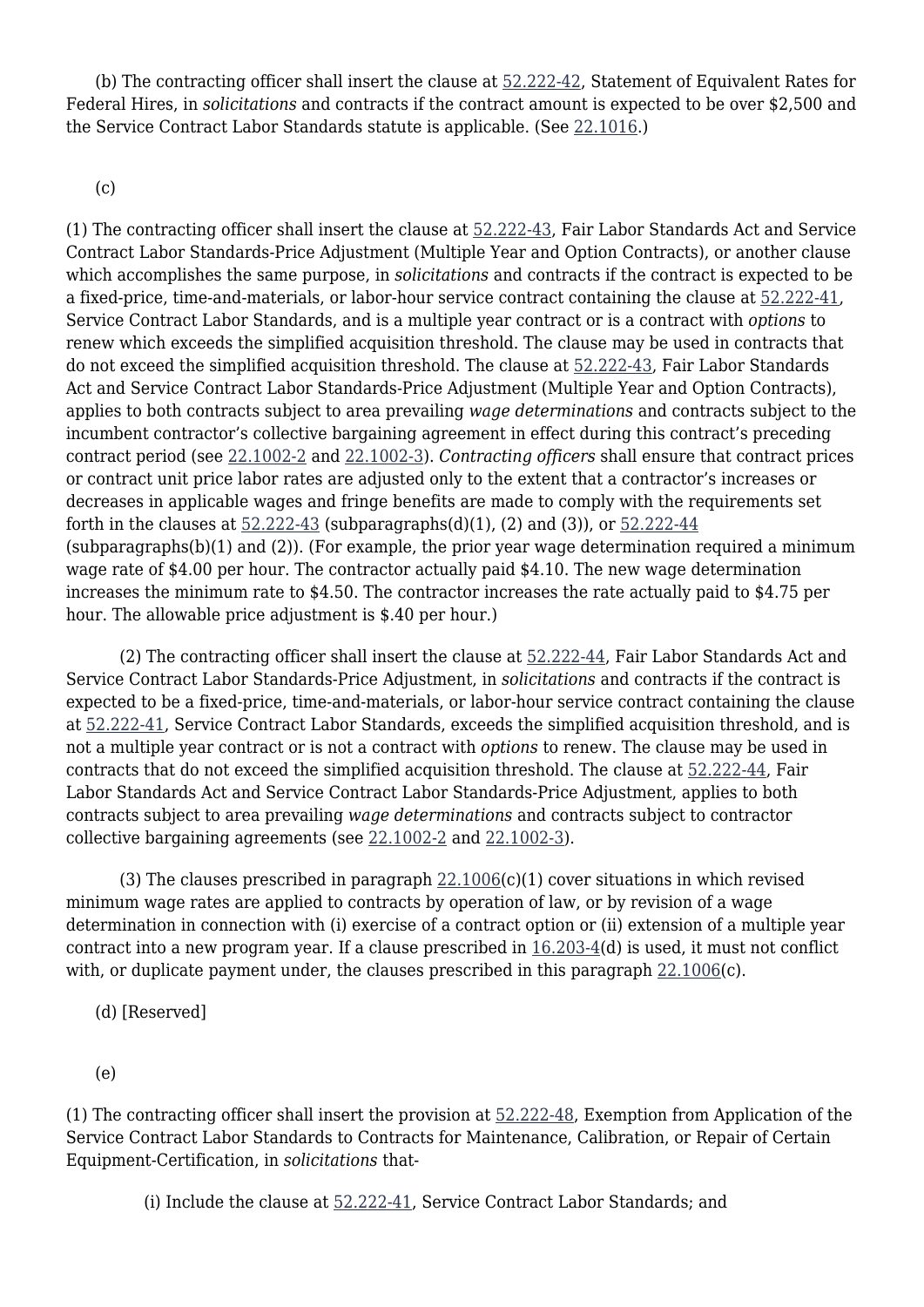(ii) The contract may be exempt from the Service Contract Labor Standards statute in accordance with [22.1003-4](#page--1-0)(c).

 (2) The contracting officer shall insert the clause at [52.222-51](https://login.acquisition.gov/far/part-52#FAR_52_222_51), Exemption from Application of the Service Contract Labor Standards to Contracts for Maintenance, Calibration, or Repair of Certain Equipment-Requirements-

 (i) In *solicitations* that include the provision at [52.222-48,](https://login.acquisition.gov/far/part-52#FAR_52_222_48) or the comparable provision is checked as applicable in the clause at  $52.204 - 8(c)(2)(iii)$  or  $52.212 - 3(k)(1)$ ; and

 (ii) In resulting contracts in which the contracting officer has determined, in accordance with [22.1003-4](#page--1-0)(c)(3), that the Service Contract Labor Standards statute does not apply.

(3)

(i) Except as provided in paragraph (e)(3)(ii) of this section, the contracting officer shall insert the provision at [52.222-52,](https://login.acquisition.gov/far/part-52#FAR_52_222_52) Exemption from Application of the Service Contract Labor Standards to Contracts for Certain Services--Certification, in *solicitations* that-

(A) Include the clause at [52.222-41](https://login.acquisition.gov/far/part-52#FAR_52_222_41), Service Contract Labor Standards, and

 (B) The contract may be exempt from the Service Contract Labor Standards statute in accordance with [22.1003-4](#page--1-0)(d).

(ii) When resoliciting in accordance with  $22.1003-4(d)(3)$  (iii), amend the solicitation by removing the provision at [52.222-52](https://login.acquisition.gov/far/part-52#FAR_52_222_52) from the solicitation.

 (4) The contracting officer shall insert the clause at [52.222-53](https://login.acquisition.gov/far/part-52#FAR_52_222_53), Exemption from Application of the Service Contract Labor Standards to Contracts for Certain Services-Requirements-

 (i) In *solicitations* that include the provision at [52.222-52,](https://login.acquisition.gov/far/part-52#FAR_52_222_52) or the comparable provision is checked as applicable in  $52.204 - 8(c)(2)$  or  $52.212 - 3(k)(2)$ ; and

 (ii) In resulting contracts in which the contracting officer has determined, in accordance with [22.1003-4](#page--1-0)(d)(3), that the Service Contract Labor Standards statute does not apply.

 (f) The contracting officer shall insert the clause at [52.222-49,](https://login.acquisition.gov/far/part-52#FAR_52_222_49) Service Contract Labor Standards-Place of Performance Unknown, if using the procedures prescribed in [22.1009-4](#page--1-0).

## **22.1007 Requirement to obtain wage determinations.**

The contracting officer shall obtain *wage determinations* for the following *service contracts*:

(a) Each new solicitation and contract in excess of \$2,500.

(b) Each contract modification which brings the contract above \$2,500 and-

(1) Extends the existing contract pursuant to an option clause or otherwise; or

(2) Changes the scope of the contract whereby labor requirements are affected significantly.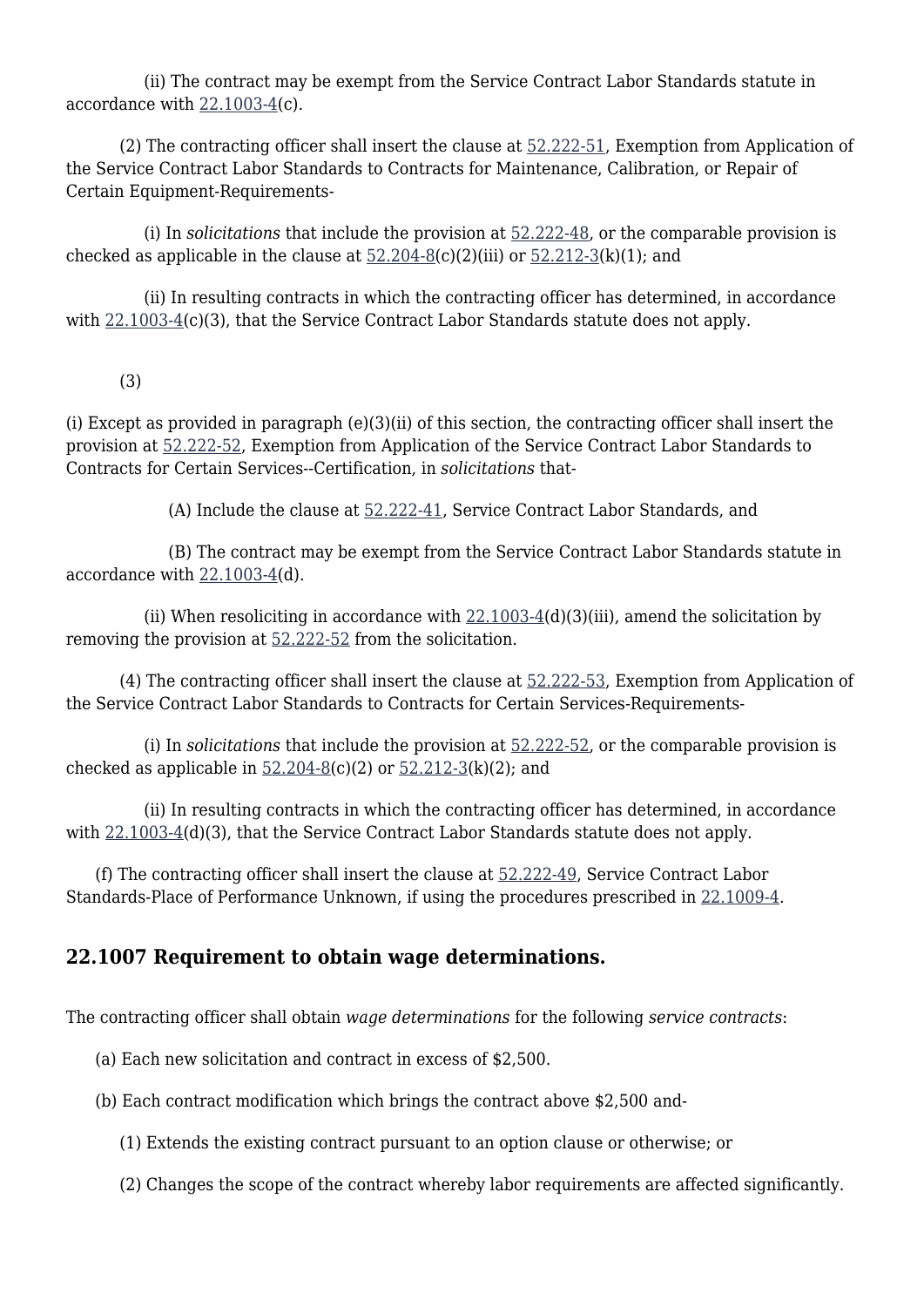(c) Each multiple year contract in excess of \$2,500 upon-

(1) Annual anniversary date if the contract is subject to annual appropriations; or

 (2) Biennial anniversary date if the contract is not subject to annual appropriations and its proposed term exceeds 2 years-unless otherwise advised by the Wage and Hour Division.

## **22.1008 Procedures for obtaining wage determinations.**

#### **22.1008-1 Obtaining wage determinations.**

 (a) *Contracting officers* may obtain most prevailing *wage determinations* using the *Wage Determinations* at *SAM.gov* website. *Contracting officers* may also use the Department of Labor's e98 electronic process, located on the *Wage Determinations* at *SAM.gov* website, to request a wage determination directly from the Department of Labor. If the *Wage Determinations* at *SAM.gov* database does not contain the applicable prevailing wage determination for a contract action, the contracting officer must use the e98 process to request a wage determination from the Department of Labor.

 (b) In using the e98 process to obtain prevailing *wage determinations*, *contracting officers* shall provide as complete and accurate information on the e98 as possible. *Contracting officers* shall ensure that the email address submitted on an e98 request is accurate.

 (c) The contracting officer must anticipate the amount of time required to gather the information necessary to obtain a wage determination, including sufficient time, if necessary, to contact the Department of Labor to request *wage determinations* that are not available through use of the *Wage Determinations* at *SAM.gov* .

 (d) Although the *Wage Determinations* at *SAM.gov* website provides assistance to the contracting agency to select the correct wage determination, the contracting agency remains responsible for the wage determination selected. If the contracting agency has used the e98 process, the Department of Labor will respond to the contracting agency based on the information provided on the e98. The contracting agency may rely upon the Department of Labor response as the correct wage determination for the contract.

 (e) To obtain the applicable wage determination for each contract action, the contracting officer shall determine the following information concerning the *service employees* expected to be employed by the contractor and any subcontractors in performing the contract:

 (1) Determine the classes of *service employees* to be utilized in performance of the contract using the Wage and Hour Division's *Service Contract Act Directory of Occupations* (Directory). The Directory can be found on *Wage Determinations* at *SAM.gov* Library Page, and is for sale by the Superintendent of Documents, U.S. Government Publishing Office.

(2) Determine the locality where the services will be performed (see [22.1009](#page--1-0)).

(3) Determine whether [41 U.S.C. 6707\(c\)](http://uscode.house.gov/browse.xhtml;jsessionid=114A3287C7B3359E597506A31FC855B3) applies (see [22.1008-2](#page--1-0), [22.1010](#page--1-0) and [22.1002-2\)](#page--1-0).

 (4) Determine the wage rate that would be paid each class if employed by the agency and subject to the wage provisions of  $5$  U.S.C. 5341 and/or 5332 (see [22.1016](#page--1-0)).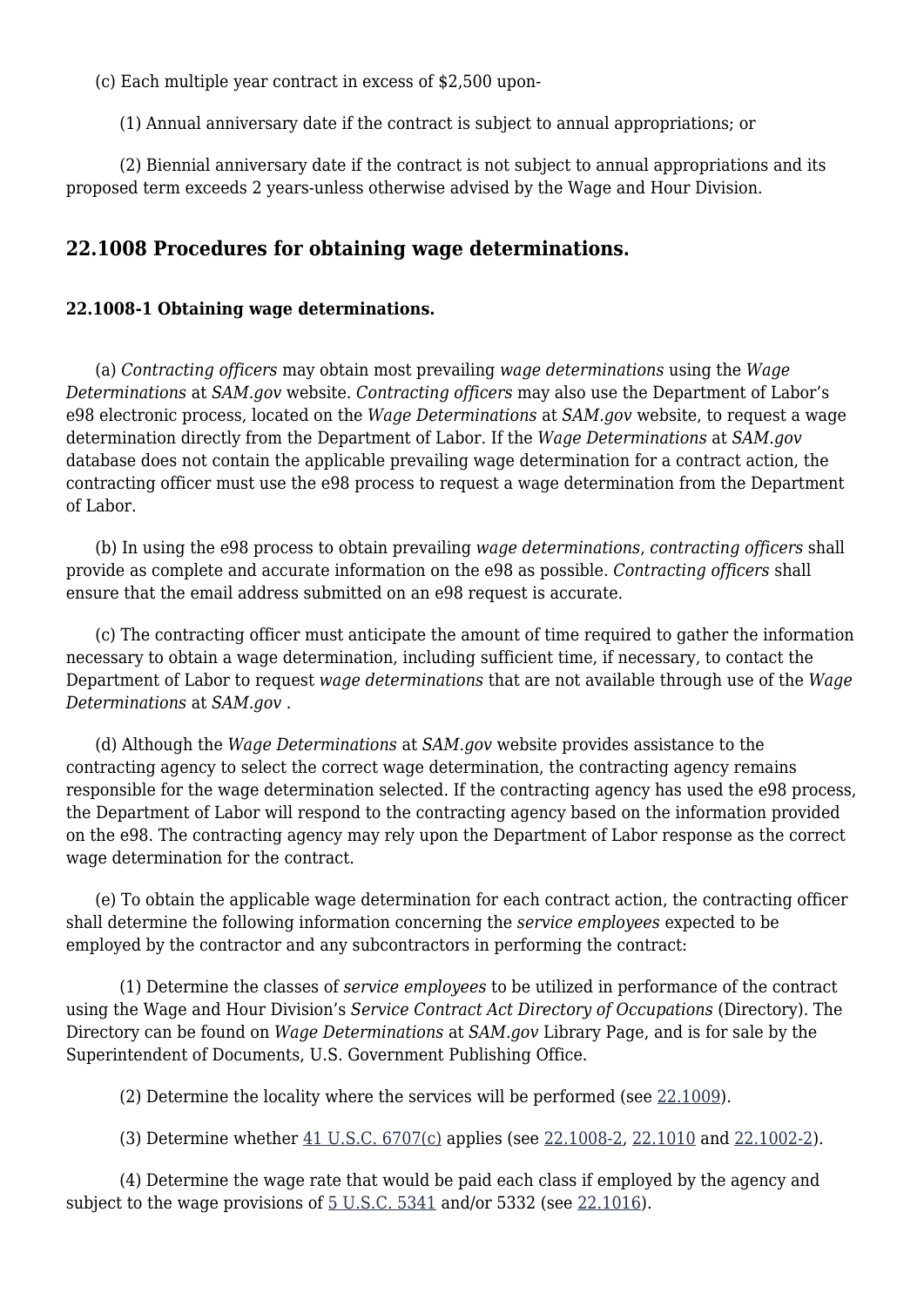(f) If the contracting officer has questions regarding the procedures for obtaining a wage determination, or questions regarding the selection of a wage determination, the contracting officer should request assistance from the agency labor advisor.

#### **22.1008-2 Successorship with incumbent contractor collective bargaining agreement.**

 (a) Early in the acquisition cycle, the contracting officer shall determine whether [41 U.S.C.](http://uscode.house.gov/browse.xhtml;jsessionid=114A3287C7B3359E597506A31FC855B3) [6707\(c\)](http://uscode.house.gov/browse.xhtml;jsessionid=114A3287C7B3359E597506A31FC855B3) affects the new acquisition. The contracting officer shall determine whether there is a predecessor contract covered by the Service Contract Labor Standards statute and, if so, whether the incumbent prime contractor or its subcontractors and any of their employees have a collective bargaining agreement.

(b)  $41$  U.S.C. 6707(c) provides that a successor contractor must pay wages and fringe benefits (including accrued wages and benefits and prospective increases) to *service employees* at least equal to those agreed upon by a predecessor contractor under the following conditions:

 (1) The services to be furnished under the proposed contract will be substantially the same as services being furnished by an incumbent contractor whose contract the proposed contract will succeed.

(2) The services will be performed in the same locality.

 (3) The incumbent prime contractor or subcontractor is furnishing such services through the use of *service employees* whose wages and fringe benefits are the subject of one or more collective bargaining agreements.

(c) The application of  $41$  U.S.C.  $6707(c)$  is subject to the following limitations:

 (1) [41 U.S.C. 6707\(c\)](http://uscode.house.gov/browse.xhtml;jsessionid=114A3287C7B3359E597506A31FC855B3) will not apply if the incumbent contractor enters into a collective bargaining agreement for the first time and the agreement does not become effective until after the expiration of the incumbent's contract.

 (2) If the incumbent contractor enters into a new or revised collective bargaining agreement during the period of the incumbent's performance on the current contract, the terms of the new or revised agreement shall not be effective for the purposes of [41 U.S.C. 6707\(c\)](http://uscode.house.gov/browse.xhtml;jsessionid=114A3287C7B3359E597506A31FC855B3) under the following conditions:

(i)

(A) In sealed bidding, the contracting agency receives notice of the terms of the collective bargaining agreement less than 10 days before bid opening and finds that there is not reasonable time still available to notify bidders (see [22.1012-2](#page--1-0)(a)); or

 (B) For contractual actions other than sealed bidding, the contracting agency receives notice of the terms of the collective bargaining agreement after award, provided that the start of performance is within 30 days of award (see [22.1012-2](#page--1-0)(b)); and

 (ii) The contracting officer has given both the incumbent contractor and its employees' collective bargaining agent timely written notification of the applicable acquisition dates (see [22.1010](#page--1-0)).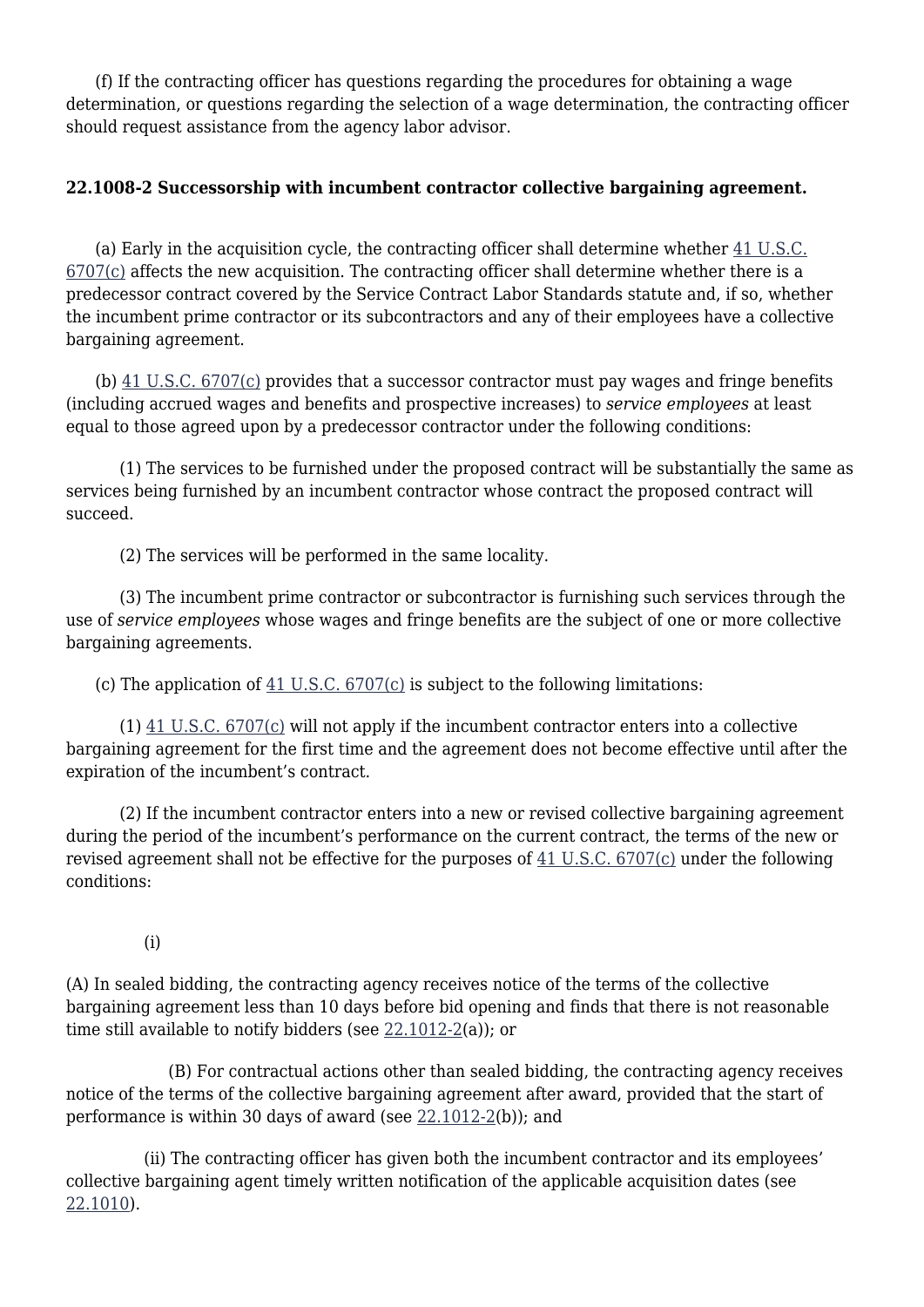(1) If [41 U.S.C. 6707\(c\)](http://uscode.house.gov/browse.xhtml;jsessionid=114A3287C7B3359E597506A31FC855B3) applies, the contracting officer shall obtain a copy of any collective bargaining agreement between an incumbent contractor or subcontractor and its employees. Obtaining a copy of an incumbent contractor's collective bargaining agreement may involve coordination with the administrative contracting officer responsible for administering the predecessor contract. (Paragraph (m) of the clause at [52.222-41](https://login.acquisition.gov/far/part-52#FAR_52_222_41), Service Contract Labor Standards, requires the incumbent prime contractor to furnish the contracting officer a copy of each collective bargaining agreement.)

 (2) If the contracting officer has timely received the collective bargaining agreement, the contracting officer may use the *Wage Determinations* at *SAM.gov* website to prepare a wage determination referencing the agreement and incorporate that wage determination, attached to a complete copy of the collective bargaining agreement, into the successor contract action. In using the *Wage Determinations* at *SAM.gov* process, it is not necessary to submit a copy of the collective bargaining agreement to the Department of Labor unless requested to do so.

 (3) The contracting officer may also use the e98 process on *Wage Determinations* at *SAM.gov* to request that the Department of Labor prepare the cover wage determination. The Department of Labor's response to the e98 may include a request for the contracting officer to submit a complete copy of the collective bargaining agreement. Any questions regarding the applicability of the Service Contract Labor Standards statute to a collective bargaining agreement should be directed to the agency labor advisor.

#### (e)

(1) [41 U.S.C. 6707\(c\)](http://uscode.house.gov/browse.xhtml;jsessionid=114A3287C7B3359E597506A31FC855B3) will not apply if the Secretary of Labor determines (i) after a hearing, that the wages and fringe benefits in the predecessor contractor's collective bargaining agreement are substantially at variance with those which prevail for services of a similar character in the locality, or (ii) that the wages and fringe benefits in the predecessor contractor's collective bargaining agreement are not the result of arm's length negotiations (see [22.1013](#page--1-0) and [22.1021\)](#page--1-0). The Department of Labor (DOL) has concluded that contingent collective bargaining agreement provisions that attempt to limit a contractor's obligations by means such as requiring issuance of a wage determination by the DOL, requiring inclusion of the wage determination in the contract, or requiring the Government to adequately reimburse the contractor, generally reflect a lack of arm's length negotiations.

 (2) If the contracting officer's review (see [22.1013\)](#page--1-0) indicates that monetary provisions of the collective bargaining agreement may be substantially at variance or may not have been reached as a result of arm's length bargaining, the contracting officer shall immediately contact the agency labor advisor to consider if further action is warranted.

 (f) If the services are being furnished at more than one location and the collectively bargained wage rates and fringe benefits are different at different locations or do not apply to one or more locations, the contracting officer shall identify the locations to which the agreements apply.

 (g) If the collective bargaining agreement does not apply to all *service employees* under the contract, the contracting officer shall access *Wage Determinations* at *SAM.gov* to obtain the prevailing wage determination for those service employee classifications that are not covered by the collective bargaining agreement. The contracting officer shall separately list in the solicitation and contract the service employee classifications-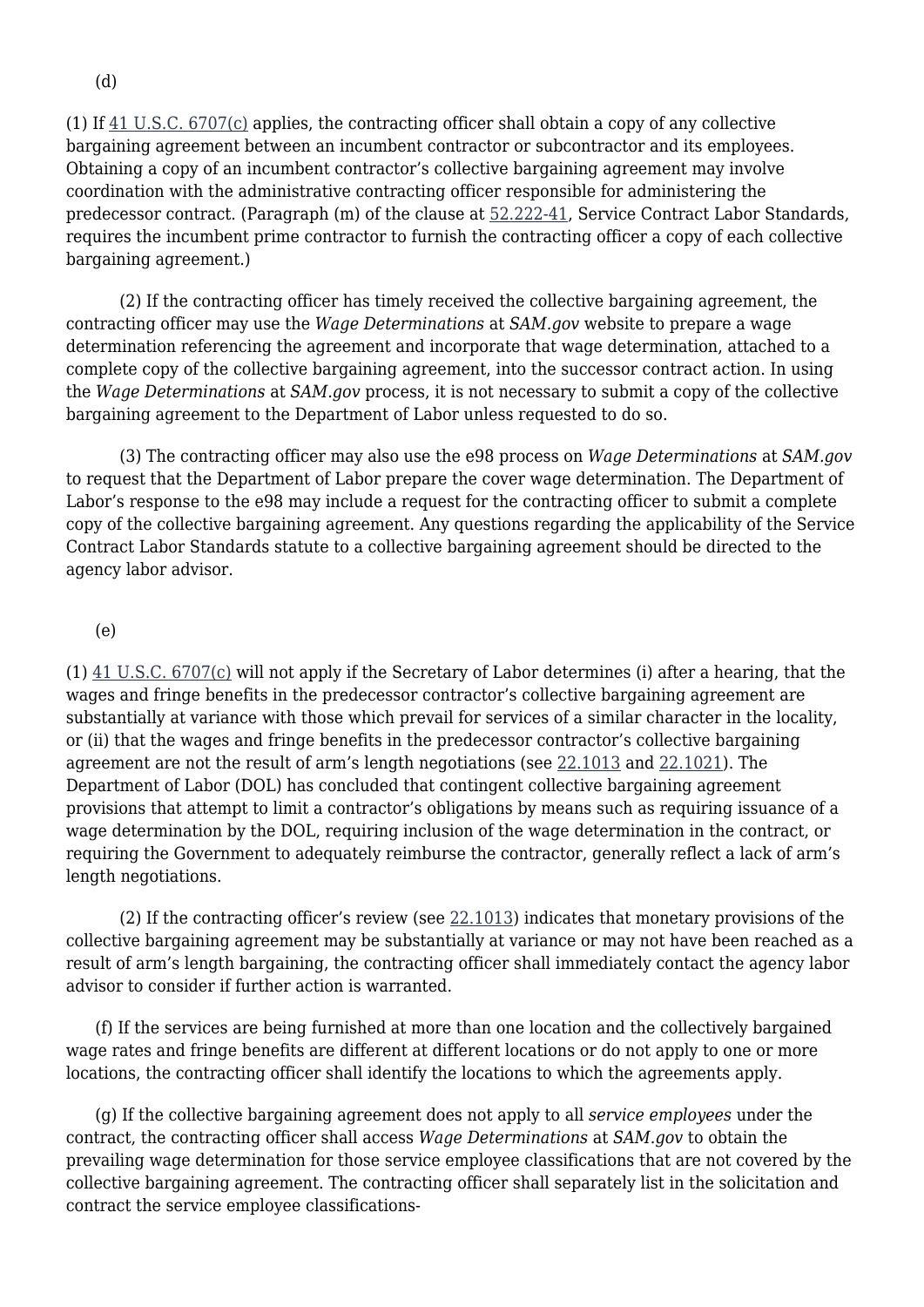- (1) Subject to the collective bargaining agreement; and
- (2) Not subject to any collective bargaining agreement.

# **22.1009 Place of performance unknown.**

#### **22.1009-1 General.**

If the place of performance is unknown, the contracting officer may use the procedures in this section. The contracting officer should first attempt to identify the specific places or geographical areas where the services might be performed (see [22.1009-2\)](#page--1-0) and then may follow the procedures either in [22.1009-3](#page--1-0) or in [22.1009-4](#page--1-0).

#### **22.1009-2 Attempt to identify possible places of performance.**

The contracting officer should attempt to identify the specific places or geographical areas where the services might be performed. The following may indicate possible places of performance:

- (a) Locations of previous *contractors* and their competitors.
- (b) Databases available via the Internet for lists of prospective *offerors* and *contractors*.
- (c) Responses to a presolicitation notice (see [5.204\)](https://login.acquisition.gov/far/part-5#FAR_5_204).

#### **22.1009-3 All possible places of performance identified.**

 (a) If the contracting officer can identify all the possible places or areas of performance (even though the actual place of performance will not be known until the successful offeror is chosen), the contracting officer shall obtain a wage determination for each locality where services may be performed (see [22.1008](#page--1-0)).

 (b) If the contracting officer subsequently learns of any potential *offerors* in previously unidentified places before the closing date for submission of *offers*, the contracting officer shall-

 (1) Obtain *wage determinations* for the additional places of performance and amend the solicitation to include all *wage determinations*. If necessary, the contracting officer shall extend the time for submission of final *offers*; and

(2) Follow the procedures in [22.1009-4.](#page--1-0)

#### **22.1009-4 All possible places of performance not identified.**

If the contracting officer believes that there may be *offerors* interested in performing in unidentified places or areas, the contracting officer may use the following procedures:

(a) Include the following information in the synopsis and solicitation: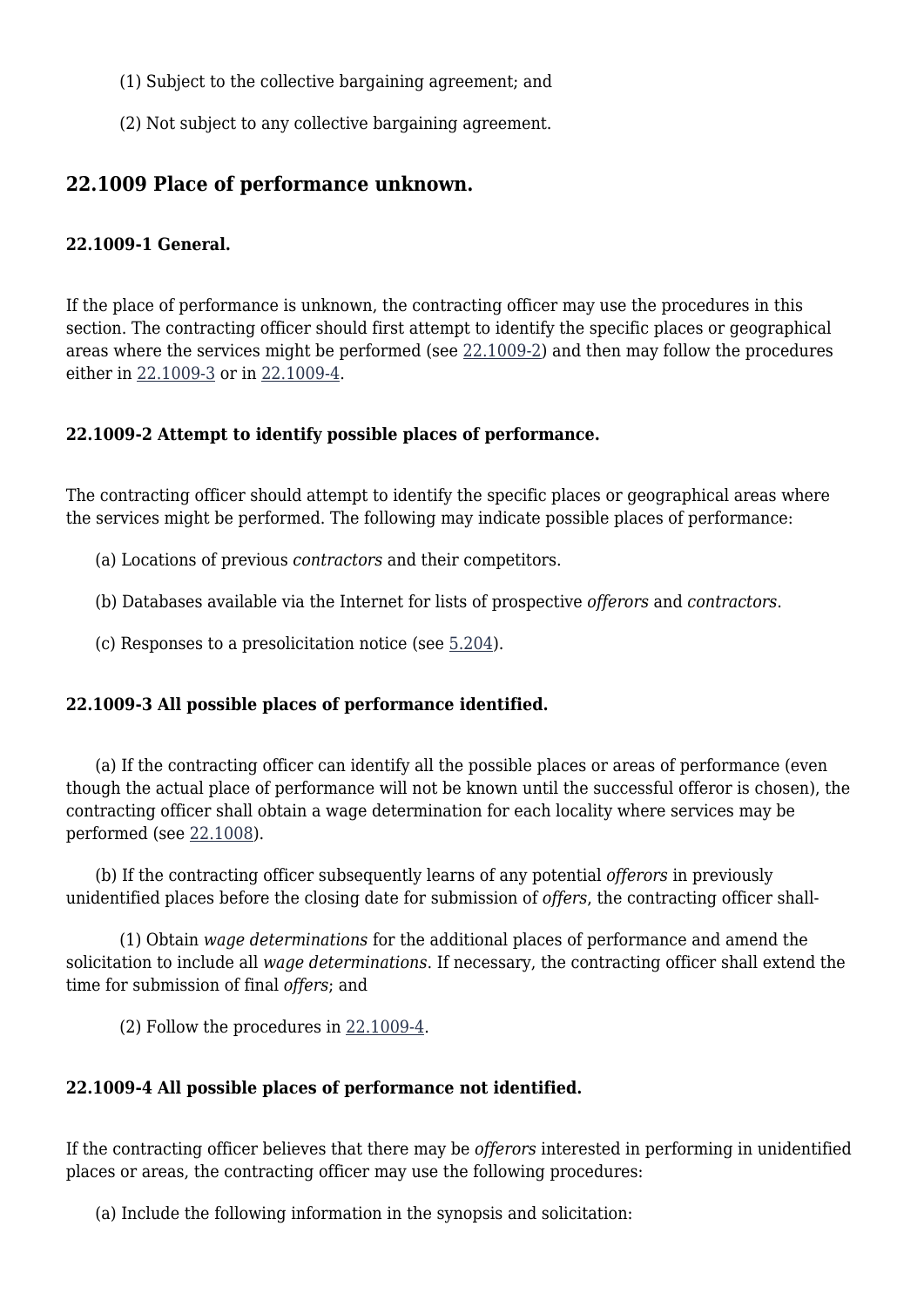(1) That the place of performance is unknown.

 (2) The possible places or areas of performance that the contracting officer has already identified.

 (3) That the contracting officer will obtain *wage determinations* for additional possible places of performance if asked to do so in writing.

 (4) The time and date by which *offerors* must notify the contracting officer of additional places of performance.

 (b) Include the information required by paragraphs (a)(2) and (a)(4) of this section in the clause at [52.222-49](https://login.acquisition.gov/far/part-52#FAR_52_222_49), Service Contract Labor Standards–Place of Performance Unknown (see [22.1006\(](#page--1-0)f)). The closing date for receipt of *offerors*' requests for *wage determinations* for additional possible places of performance should allow reasonable time for potential *offerors* to review the solicitation and determine their interest in competing. Generally, 10 to 15 days from the date of issuance of the solicitation may be considered a reasonable period of time.

 (c) The procedures in [14.304](https://login.acquisition.gov/far/part-14#FAR_14_304) shall apply to late receipt of *offerors*' requests for *wage determinations* for additional places of performance. However, late receipt of an offeror's request for a wage determination for additional places of performance does not preclude the offeror's competing for the proposed acquisition.

 (d) If the contracting officer receives any timely requests for *wage determinations* for additional places of performance the contracting officer shall-

(1) Obtain *wage determinations* for the additional places of performance; and

 (2) Amend the solicitation to include all *wage determinations* and, if necessary, extend the time for submission of final *offers*.

 (e) If the successful offeror did not make a timely request for a wage determination and will perform in a place of performance for which the contracting officer therefore did not request a wage determination, the contracting officer shall-

(1) Award the contract;

(2) Obtain a wage determination; and

 (3) Incorporate the wage determination in the contract, retroactive to the date of contract award and with no adjustment in contract price, pursuant to the clause at [52.222-49,](https://login.acquisition.gov/far/part-52#FAR_52_222_49) Service Contract Labor Standards–Place of Performance Unknown.

## **22.1010 Notification to interested parties under collective bargaining agreements.**

 (a) The contracting officer should determine whether the incumbent prime contractor's or its subcontractors' *service employees* performing on the current contract are represented by a collective bargaining agent. If there is a collective bargaining agent, the contracting officer shall give both the incumbent contractor and its employees' collective bargaining agent written notification of-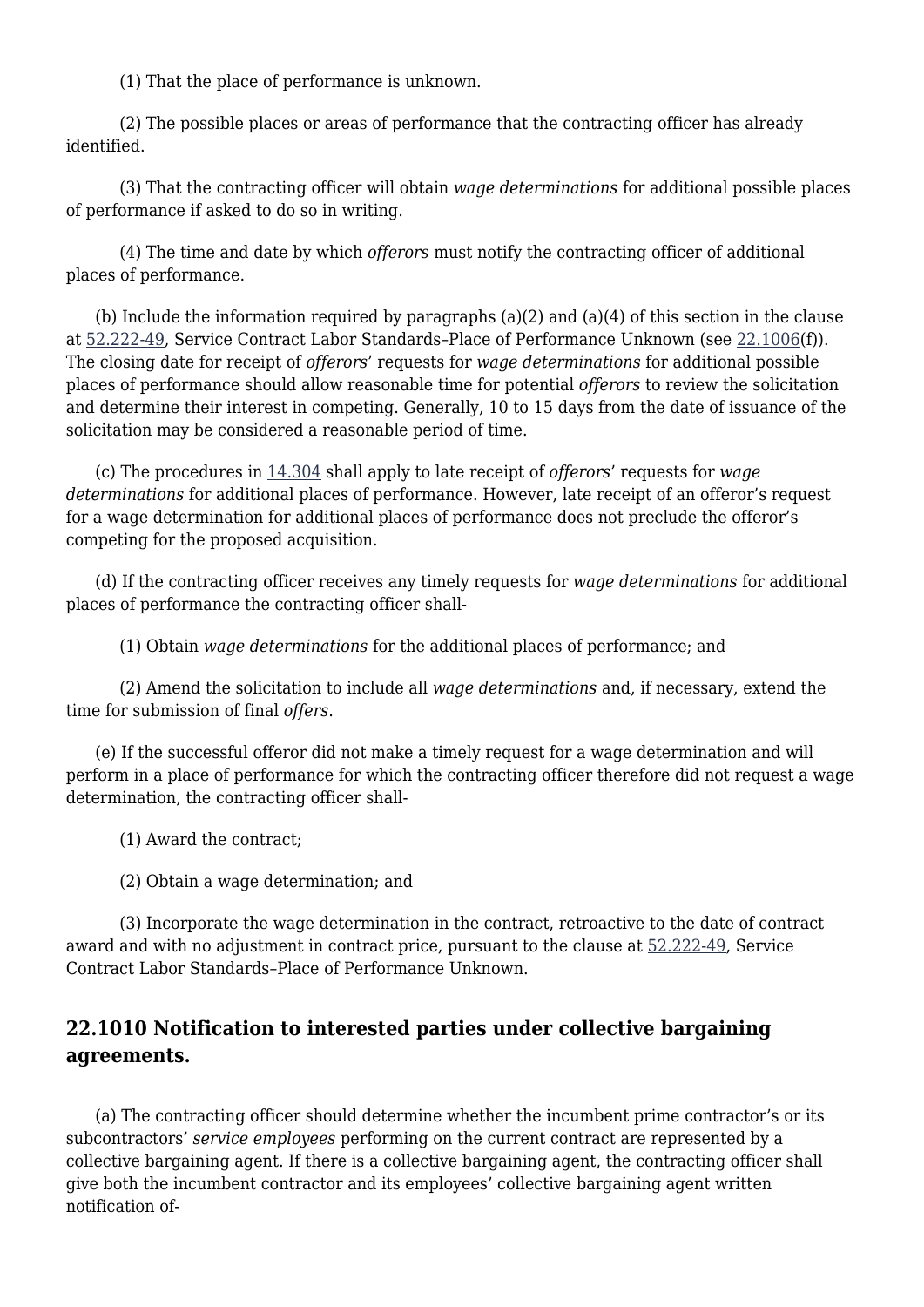(1) The forthcoming successor contract and the applicable acquisition dates (issuance of solicitation, opening of bids, commencement of negotiations, award of contract, or start of performance, as the case may be); or

 (2) The forthcoming contract modification and applicable acquisition dates (exercise of option, extension of contract, change in scope, or start of performance, as the case may be); or

 (3) The forthcoming multiple year contract anniversary date (annual anniversary date or biennial date, as the case may be).

 (b) This written notification must be given at least 30 days in advance of the earliest applicable acquisition date or the applicable annual or biennial anniversary date in order for the time-of-receipt limitations in paragraphs [22.1012-2\(](#page--1-0)a) and (b) to apply. The contracting officer shall retain a copy of the notification in the contract file.

## **22.1011 [Reserved]**

#### **22.1012 Applicability of revisions to wage determinations.**

#### **22.1012-1 Prevailing wage determinations.**

(a)

(1) The Wage and Hour Administrator may issue revisions to prevailing *wage determinations* periodically. The need for inclusion of a revised prevailing wage determination in a solicitation, contract or contract modification (see  $22.1007$ ) is determined by the date of receipt of the revised prevailing wage determination by the contracting agency. (Note the distinction between receipt by the agency and receipt by the contracting officer which may occur later.)

 (i) For purposes of using *Wage Determinations* at *SAM.gov*, the time of receipt by the contracting agency shall be the first day of publication of the revised prevailing wage determination on the website.

 (ii) For purposes of using the e98 process, the time of receipt by the contracting agency shall be the date the agency receives actual notice of a new or revised prevailing wage determination from the Department of Labor as an e98 response.

 (2) In selecting a prevailing wage determination from the *Wage Determinations* at *SAM.gov* website for use in a solicitation or other contract action, the contracting officer shall monitor the *Wage Determinations* at *SAM.gov* website to determine whether the applicable wage determination has been revised. Revisions published on the *Wage Determinations* at *SAM.gov* website or otherwise communicated to the contracting officer within the timeframes prescribed at [22.1012-1](#page--1-0)(b) and (c) are effective and must be included in the resulting contract. Monitoring can be accomplished by use of the *Wage Determinations* at *SAM.gov* website's "Alert Service".

 (b) The following shall apply when contracting by sealed bidding: a revised prevailing wage determination shall not be effective if it is received by the contracting agency less than 10 days before the opening of bids, and the contracting officer finds that there is not reasonable time to incorporate the revision in the solicitation.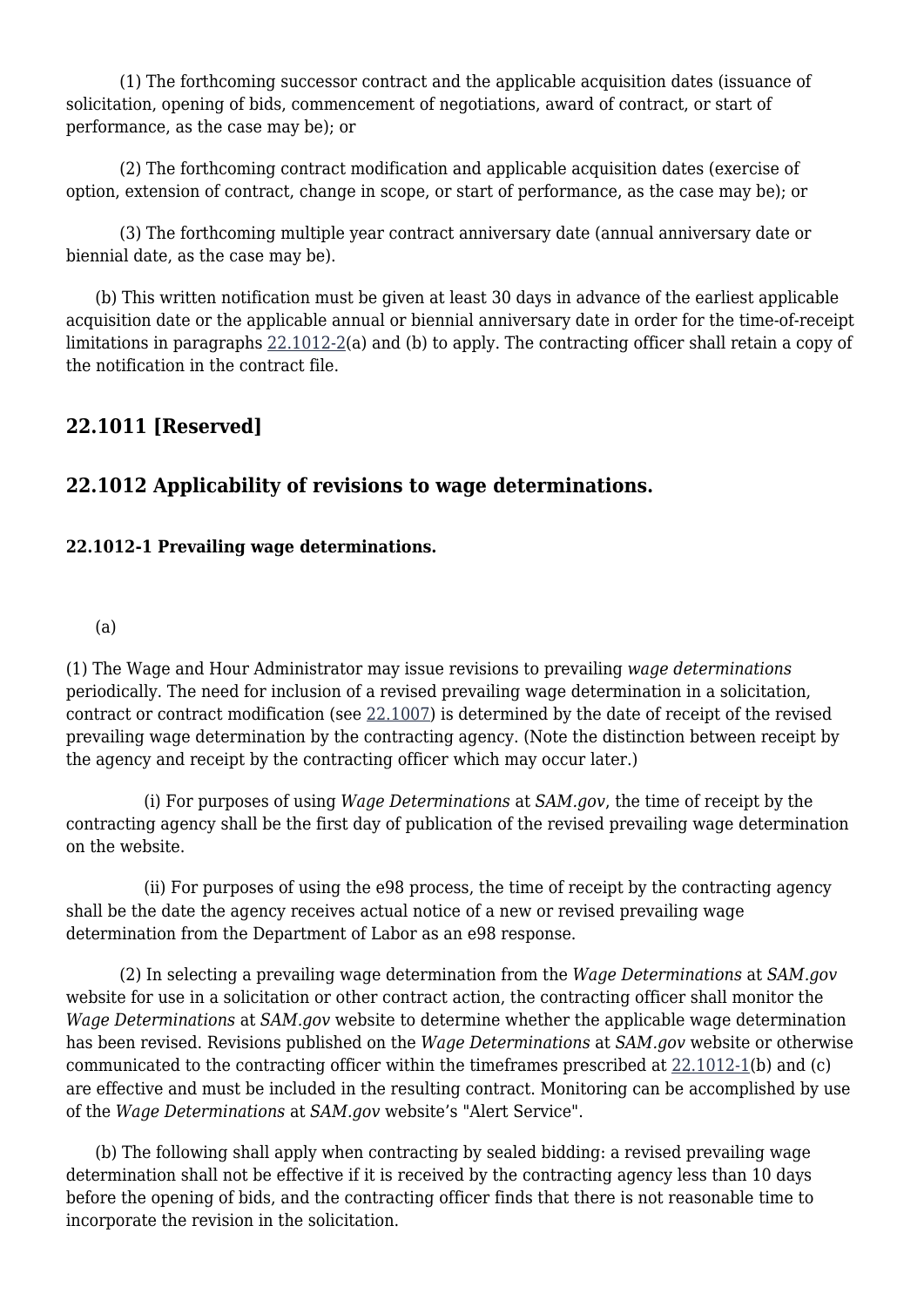(c) For contractual actions other than sealed bidding, a revised prevailing wage determination received by the contracting agency after award of a new contract or a modification as specified in [22.1007](#page--1-0)(b) shall not be effective provided that the start of performance is within 30 days of the award or the specified modification. If the contract does not specify a start of performance date which is within 30 days of the award or the specified modification, and if contract performance does not commence within 30 days of the award or the specified modification, any revision received by the contracting agency not less than 10 days before commencement of the work shall be effective.

 (d) If the contracting officer has submitted an e98 to the Department of Labor requesting a prevailing wage determination and has not received a response within 10 days, the contracting officer shall contact the Wage and Hour Division by telephone to determine when the wage determination can be expected. (The telephone number is provided on the e98 website.)

#### **22.1012-2 Wage determinations based on collective bargaining agreements.**

 (a) In sealed bidding, a new or changed collective bargaining agreement shall not be effective under [41 U.S.C. 6707\(c\)](http://uscode.house.gov/browse.xhtml;jsessionid=114A3287C7B3359E597506A31FC855B3) if the contracting agency has received notice of the terms of the new or changed collective bargaining agreement less than 10 days before bid opening and the contracting officer determines that there is not reasonable time to incorporate the new or changed terms of the collective bargaining agreement in the solicitation.

 (b) For contractual actions other than sealed bidding, a new or changed collective bargaining agreement shall not be effective under [41 U.S.C. 6707\(c\)](http://uscode.house.gov/browse.xhtml;jsessionid=114A3287C7B3359E597506A31FC855B3) if notice of the terms of the new or changed collective bargaining agreement is received by the contracting agency after award of a successor contract or a modification as specified in [22.1007\(](#page--1-0)b), provided that the contract start of performance is within 30 days of the award of the contract or of the specified modification. If the contract does not specify a start of performance date which is within 30 days of the award of the contract or of the specified modification, or if contract performance does not commence within 30 days of the award of the contract or of the specified modification, any notice of the terms of a new or changed collective bargaining agreement received by the agency not less than 10 days before commencement of the work shall be effective for purposes of the successor contract under [41 U.S.C.](http://uscode.house.gov/browse.xhtml;jsessionid=114A3287C7B3359E597506A31FC855B3) [6707\(c\).](http://uscode.house.gov/browse.xhtml;jsessionid=114A3287C7B3359E597506A31FC855B3)

 (c) The limitations in paragraphs (a) and (b) of this subsection shall apply only if timely notification required in [22.1010](#page--1-0) has been given.

 (d) If the contracting officer has submitted an e98 to Department of Labor requesting a wage determination based on a collective bargaining agreement and has not received a response from the Department of Labor within 10 days, the contracting officer shall contact the Wage and Hour Division by telephone to determine when the wage determination can be expected. (The telephone number is provided on the e98 website.) If the Department of Labor is unable to provide the wage determination by the latest date needed to maintain the acquisition schedule, the contracting officer shall incorporate the collective bargaining agreement itself in a solicitation or other contract action (*e.g.,* exercise of option) and include a wage determination referencing that collective bargaining agreement created by use of the *Wage Determinations* at *SAM.gov* website (see [22.1008-1\(](#page--1-0)d)(2)).

## **22.1013 Review of wage determination.**

(a) *Based on incumbent collective bargaining agreement.* (1)If wages, fringe benefits, or periodic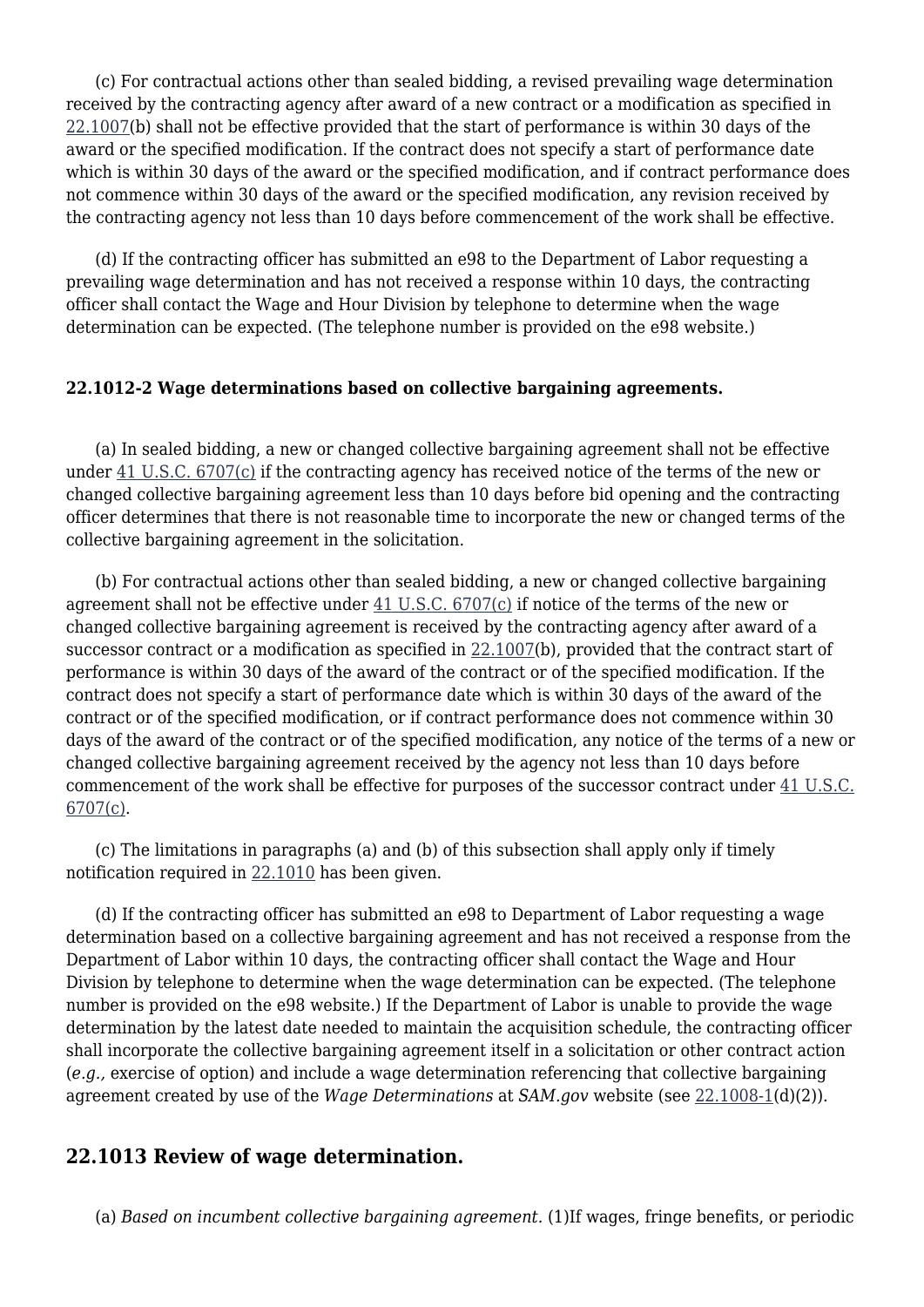increases provided for in a collective bargaining agreement vary substantially from those prevailing for similar services in the locality, the contracting officer shall immediately contact the agency labor advisor to consider instituting the procedures in [22.1021.](#page--1-0)

 (1) If the contracting officer believes that an incumbent or predecessor contractor's agreement was not the result of arm's length negotiations, the contracting officer shall contact the agency labor advisor to determine appropriate action.

 (b) *Based on other than incumbent collective bargaining agreement.* Upon receiving a wage determination not predicated upon a collective bargaining agreement, the contracting officer shall ascertain-

 (1) If the wage determination does not conform with wages and fringe benefits prevailing for similar services in the locality; or

 (2) If the wage determination contains significant errors or omissions. If either subparagraph  $(b)(1)$  or  $(b)(2)$  of this section is evident, the contracting officer shall contact the agency labor advisor to determine appropriate action.

# **22.1014 Delay over 60 days in bid opening or commencement of work.**

If a wage determination was obtained through the e98 process, and bid opening, or commencement of work under a negotiated contract has been delayed, for whatever reason, more than 60 days from the date indicated on the previously submitted e98, the contracting officer shall submit a new e98. Any revision of a wage determination received by the contracting agency as a result of that communication shall supersede the earlier response as the wage determination applicable to the particular acquisition subject to the time frames in [22.1012-1\(](#page--1-0)b) and (c).

## **22.1015 Discovery of errors by the Department of Labor.**

If the Department of Labor discovers and determines, whether before or after a contract award, that a contracting officer made an erroneous determination that the Service Contract Labor Standards statute did not apply to a particular acquisition or failed to include an appropriate wage determination in a covered contract, the contracting officer, within 30 days of notification by the Department of Labor, shall include in the contract the clause at [52.222-41](https://login.acquisition.gov/far/part-52#FAR_52_222_41) and any applicable wage determination issued by the Administrator. If the contract is subject to [41 U.S.C. 6707\(c\),](http://uscode.house.gov/browse.xhtml;jsessionid=114A3287C7B3359E597506A31FC855B3) the Administrator may require retroactive application of that wage determination. The contracting officer shall equitably adjust the contract price to reflect any changed cost of performance resulting from incorporating a wage determination or revision.

## **22.1016 Statement of equivalent rates for Federal hires.**

 (a) The statement required under the clause at [52.222-42,](https://login.acquisition.gov/far/part-52#FAR_52_222_42) Statement of Equivalent Rates for Federal Hires, (see [22.1006\(](#page--1-0)b)) shall set forth those wage rates and fringe benefits that would be paid by the contracting activity to the various classes of *service employees* expected to be utilized under the contract if  $5$  U.S.C.5332 (General Schedule-white collar) and/or  $5$  U.S.C.5341 (Wage Board-blue collar) were applicable.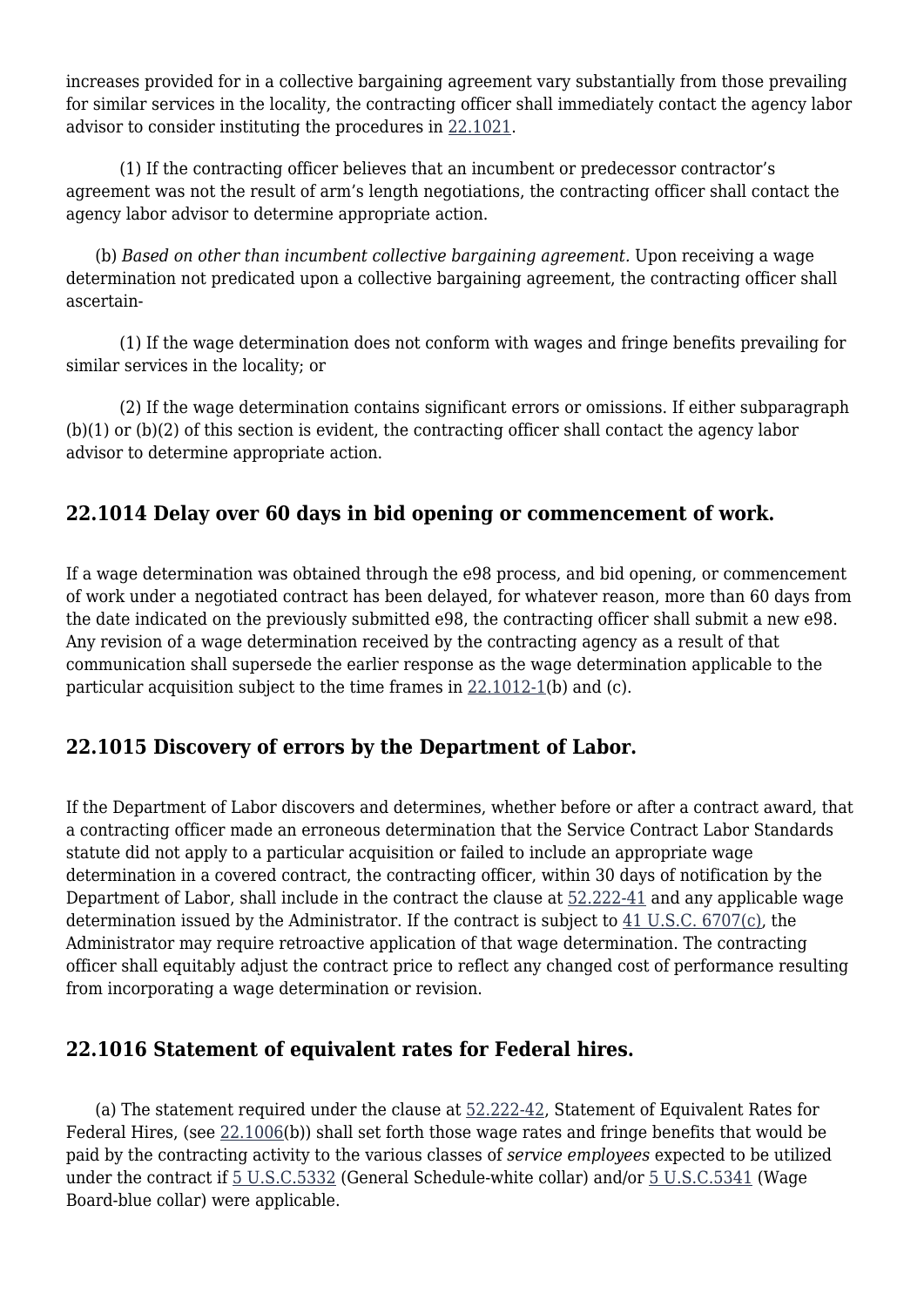(b) Procedures for computation of these rates are as follows:

 (1) Wages paid blue collar employees shall be the basic hourly rate for each class. The rate shall be Wage Board pay schedule step two for nonsupervisory *service employees* and step three for supervisory *service employees*.

 (2) Wages paid white collar employees shall be an hourly rate for each class. The rate shall be obtained by dividing the general pay schedule step one biweekly rate by 80.

 (3) Local civilian personnel offices can assist in determining and providing grade and salary data.

#### **22.1017 [Reserved]**

#### **22.1018 Notification to contractors and employees.**

The contracting officer shall take the following steps to ensure that *service employees* are notified of minimum wages and fringe benefits.

 (a) As soon as possible after contract award, inform the contractor of the labor standards requirements of the contract relating to the Service Contract Labor Standards statute and of the contractor's responsibilities under these requirements, unless it is clear that the contractor is fully informed.

 (b) At the time of award, furnish the contractor Department of Labor Publication WH-1313, Notice to Employees Working on Government Contracts, for posting at a prominent and accessible place at the worksite before contract performance begins. The publication advises employees of the compensation (wages and fringe benefits) required to be paid or furnished under the Service Contract Labor Standards statute and satisfies the notice requirements in paragraph (g) of the clause at [52.222-41](https://login.acquisition.gov/far/part-52#FAR_52_222_41), Service Contract Labor Standards.

(c) Attach any applicable wage determination to Publication WH-1313.

#### **22.1019 Additional classes of service employees.**

 (a) If the contracting officer is aware that contract performance involves classes of *service employees* not included in the wage determination, the contracting officer shall require the contractor to classify the unlisted classes so as to provide a reasonable relationship (*i.e.,* appropriate level of skill comparison) between the unlisted classifications and the classifications listed in the determination (see paragraph (c) of the clause at [52.222-41](https://login.acquisition.gov/far/part-52#FAR_52_222_41), Service Contract Labor Standards). The contractor shall initiate the conforming procedure before unlisted classes of employees perform contract work. The contractor shall submit [Standard Form \(SF\) 1444](https://www.gsa.gov/forms-library/request-authorization-additional-classification-and-rate), Request For Authorization of Additional Classification and Rate. The contracting officer shall review the proposed classification and rate and promptly submit the completed [SF 1444](https://www.gsa.gov/forms-library/request-authorization-additional-classification-and-rate) (which must include information regarding the agreement or disagreement of the employees' representative or the employees themselves together with the agency recommendation) and all other pertinent information to the Wage and Hour Division. Within 30 days of receipt of the request, the Wage and Hour Division will (1) approve, modify, or disapprove the request when the parties are in agreement or (2) render a final determination in the event of disagreement among the parties. If the Wage and Hour Division will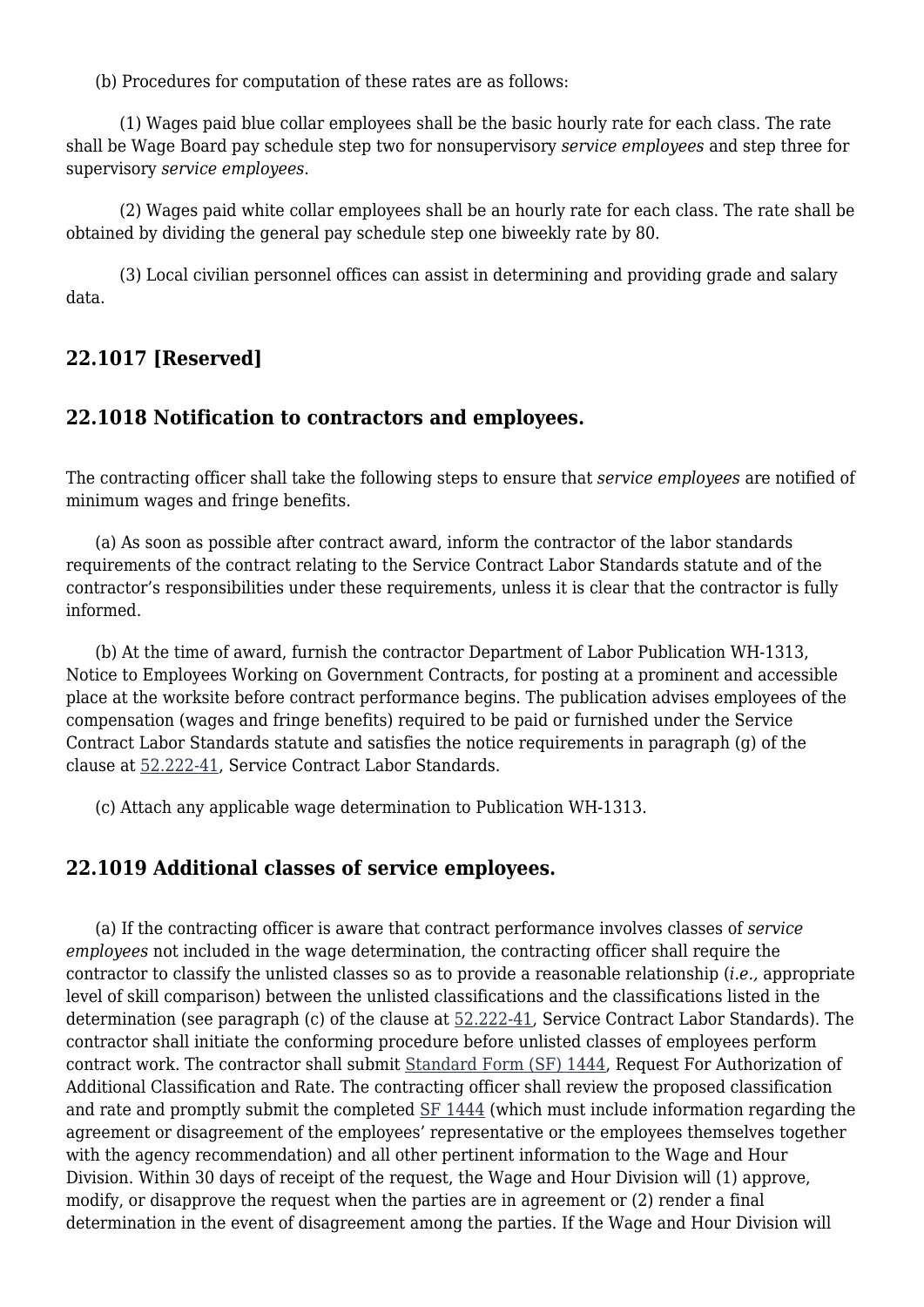require more than 30 days to take action, it will notify the contracting officer within 30 days of receipt of the request that additional time is necessary.

 (b) Some *wage determinations* will list a series of classes within a job classification family, for example, Computer Operators, level I, II, and III, or Electronic Technicians, level I, II, and III, or Clerk Typist, level I and II. Generally, level I is the lowest level. It is the entry level, and establishment of a lower level through conformance is not permissible. Further, trainee classifications may not be conformed. Helpers in skilled maintenance trades (for example, electricians, machinists, and automobile mechanics) whose duties constitute, in fact, separate and distinct jobs may also be used if listed on the wage determination, but may not be conformed. Conformance may not be used to artificially split or subdivide classifications listed in the wage determination. However, conforming procedures may be used if the work which an employee performs under the contract is not within the scope of any classification listed on the wage determination, regardless of job title. (See 29 CFR 4.152.)

 (c) Subminimum rates for apprentices, student learners, and disabled workers are permissible in accordance with paragraph (q) of the clause at [52.222-41](https://login.acquisition.gov/far/part-52#FAR_52_222_41), Service Contract Labor Standards.

#### **22.1020 Seniority lists.**

If a contract is performed at a Federal facility where employees may be hired/retained by a succeeding contractor, the incumbent prime contractor is required to furnish a certified list of all *service employees* on the contractor's or subcontractor's payroll during the last month of the contract, together with anniversary dates of employment, to the contracting officer no later than 10 days before contract completion. (See paragraph (n) of the clause at [52.222-41](https://login.acquisition.gov/far/part-52#FAR_52_222_41), Service Contract Labor Standards.) At the commencement of the succeeding contract, the contracting officer shall provide a copy of the list to the successor contractor for determining employee eligibility for vacation or other fringe benefits which are based upon length of service, including service with predecessor *contractors* if such benefit is required by an applicable wage determination.

#### **22.1021 Request for hearing.**

 (a) A contracting agency or other interested party may request a hearing on an issue presented in [22.1013](#page--1-0)(a). To obtain a hearing for the contracting agency, the contracting officer shall submit a written request through appropriate channels (ordinarily the agency labor advisor) to—

Administrator, Wage and Hour Division

U.S. Department of Labor

Washington, DC 20210

 (b) A request for a substantial variance hearing shall include sufficient data to show that the rates at issue vary substantially from those prevailing for similar services in the locality. The request shall also include-

(1) The number of the *wage determinations* at issue;

(2) The name of the contracting agency whose contract is involved;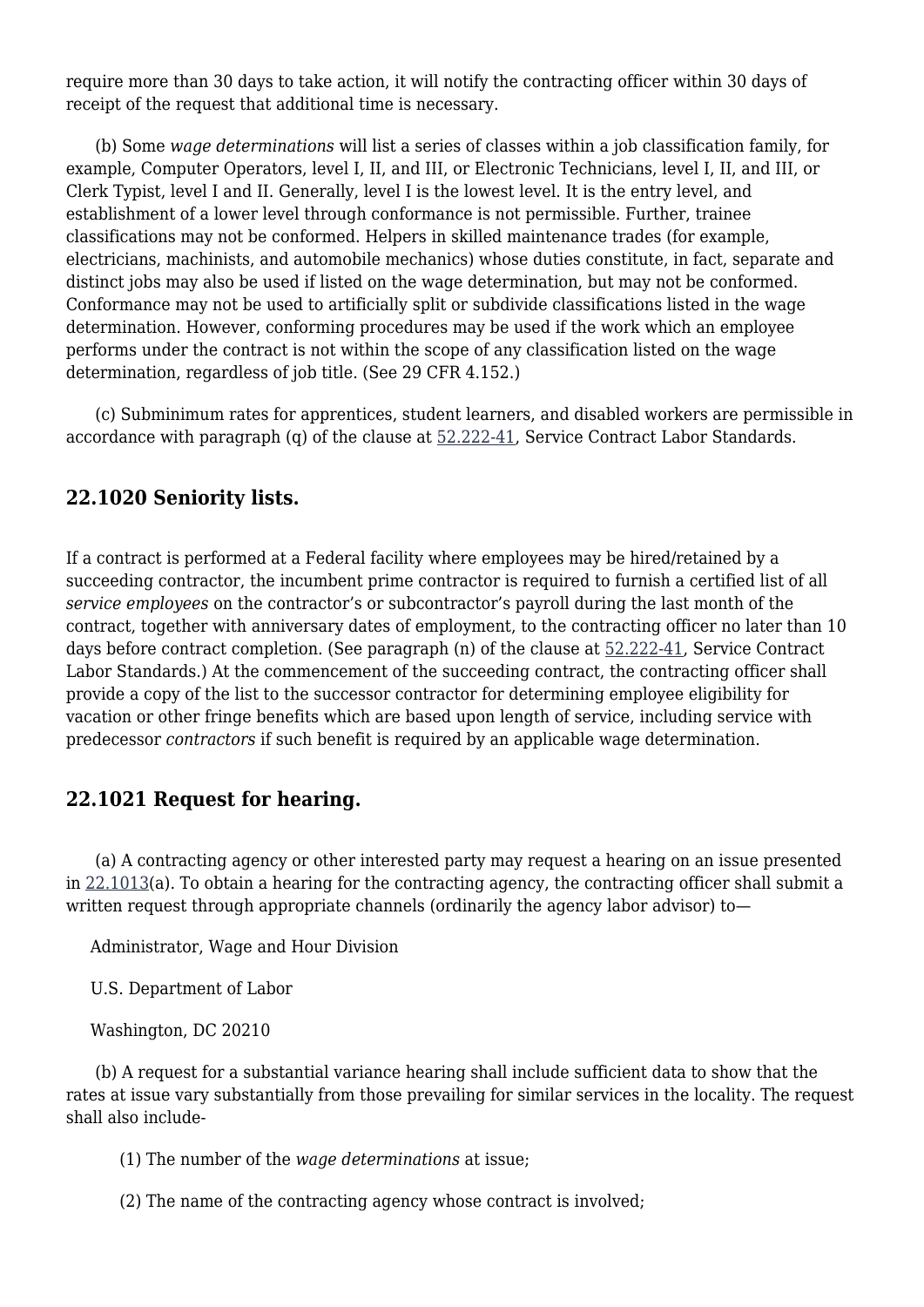(3) A brief description of the services to be performed under the contract;

 (4) The status of the procurement and any estimated procurement dates, such as bid opening, contract award, and commencement date of the contract or its follow-up option period;

 (5) A statement of the applicant's case, setting forth in detail the reasons why the applicant believes that a substantial variance exists with respect to some or all of the wages and/or fringe benefits;

(6) Names and addresses (to the extent known) of interested parties; and

(7) Any other data required by the Administrator.

(c) A request for an arm's length hearing shall include-

 (1) A statement of the applicant's case, setting forth in detail the reasons why the applicant believes that the wages and fringe benefits contained in the collective bargaining agreement were not reached as a result of arm's length negotiations;

 (2) A statement regarding the status of the procurement and any estimated procurement dates, such as bid opening, contract award, and commencement date of the contract or its follow-up option period; and

(3) Names and addresses (to the extent known) of interested parties.

 (d) Unless the Administrator determines that extraordinary circumstances exist, the Administrator will not consider requests for a hearing unless received as follows:

(1) For sealed bid contracts, more than 10 days before the award of the contract; or

 (2) For negotiated contracts and for contracts with provisions exceeding the initial term by option, before the commencement date of the contract or the follow-up option period.

## **22.1022 Withholding of contract payments.**

Any violations of the clause at [52.222-41,](https://login.acquisition.gov/far/part-52#FAR_52_222_41) Service Contract Labor Standards, as amended, renders the responsible contractor liable for the amount of any deductions, rebates, refunds, or underpayments (which includes nonpayment) of compensation due employees performing the contract. The contracting officer may withhold-or, upon written request of the Department of Labor from a level no lower than that of Deputy Regional Administrator, Wage and Hour Division, Department of Labor, shall withhold-the amount needed to pay such underpaid employees from accrued payments due the contractor on the contract, or on any other prime contract (whether subject to the Service Contract Labor Standards statute or not) with the contractor. The agency shall place the amount withheld in a deposit fund. Such withheld funds shall be transferred to the Department of Labor for disbursement to the underpaid employees on order of the Secretary (or authorized representatives), and Administrative Law Judge, or the Administrative Review Board. In addition, the Department of Labor has given blanket approval to forward withheld funds pending completion of an investigation or other administrative proceeding when disposition of withheld funds remains the final action necessary to close out a contract.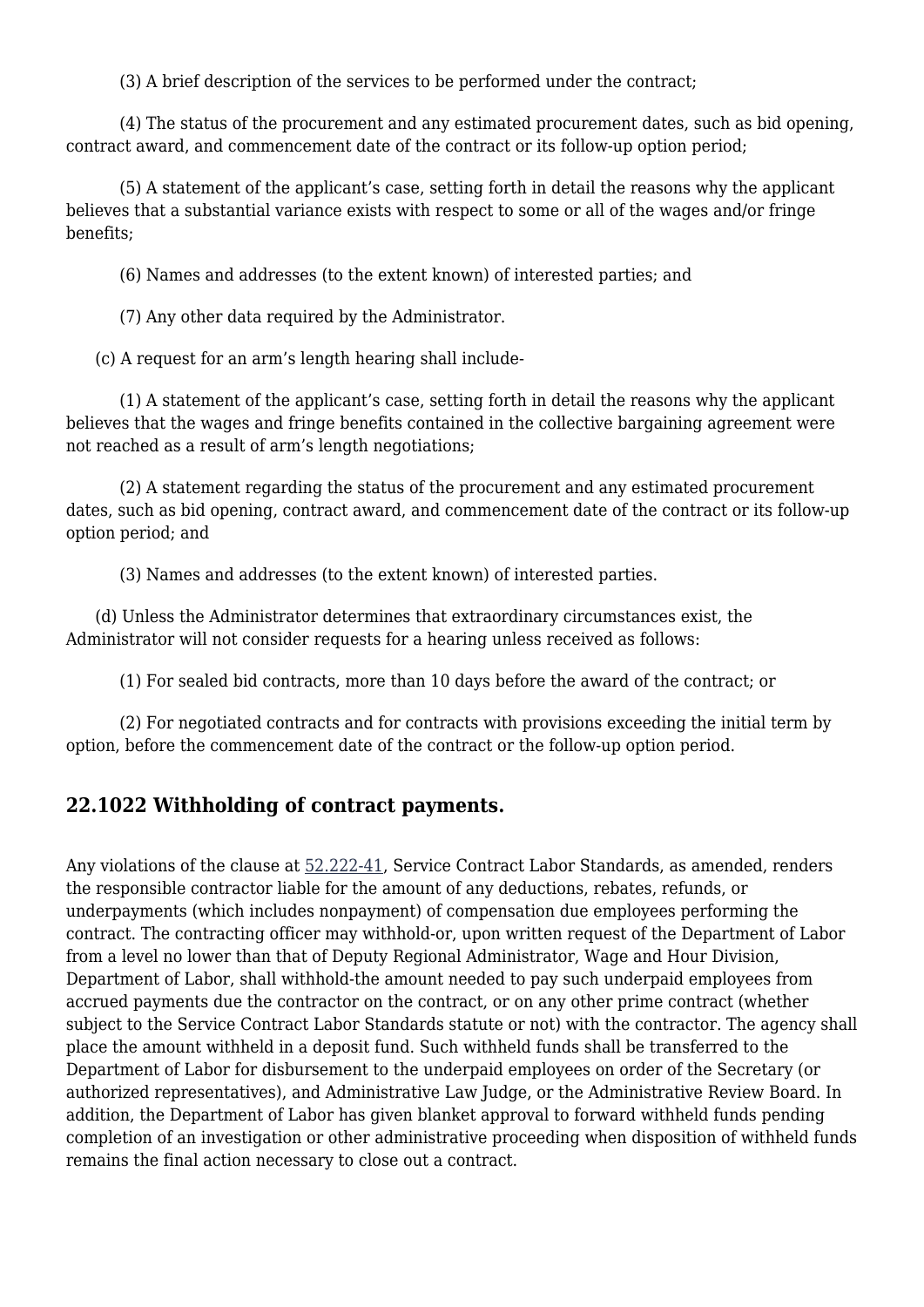# **22.1023 Termination for default.**

As provided by the Service Contract Labor Standards statute, any contractor failure to comply with the requirements of the *contract clauses* related to the Service Contract Labor Standards statute may be grounds for termination for default (see paragraph (k) of the clause at [52.222-41,](https://login.acquisition.gov/far/part-52#FAR_52_222_41) Service Contract Labor Standards).

## **22.1024 Cooperation with the Department of Labor.**

The contracting officer shall cooperate with Department of Labor representatives in the examination of records, interviews with *service employees*, and all other aspects of investigations undertaken by the Department. When asked, agencies shall furnish the Wage and Hour Administrator or a designee, any available information on *contractors*, subcontractors, their contracts, and the nature of the contract services. The contracting officer shall promptly refer, in writing to the appropriate regional office of the Department, apparent violations and complaints received. Employee complaints shall not be disclosed to the employer.

# **22.1025 Ineligibility of violators.**

Persons or firms found to be in violation of the Service Contract Labor Standards statute will have an active exclusion record contained in the System for Award Management (see [9.404\)](https://login.acquisition.gov/far/part-9#FAR_9_404). No Government contract may be awarded to any violator so listed because of a violation of the Service Contract Labor Standards statute, or to any firm, corporation, partnership, or association in which the violator has a substantial interest, without the approval of the Secretary of Labor. This prohibition against award to an ineligible contractor applies to both prime and subcontracts.

## **22.1026 Disputes concerning labor standards.**

Disputes concerning labor standards requirements of the contract are handled under paragraph (t) of the contract clause at [52.222-41](https://login.acquisition.gov/far/part-52#FAR_52_222_41), Service Contract Labor Standards, and not under the clause at [52.233-1,](https://login.acquisition.gov/far/part-52#FAR_52_233_1) Disputes.

# **Subpart 22.11 - Professional Employee Compensation**

# **22.1101 Applicability.**

The Service Contract Act of 1965, now codified at [41 U.S.C. chapter 67,](http://uscode.house.gov/browse.xhtml;jsessionid=114A3287C7B3359E597506A31FC855B3) Service Contract Labor Standards, was enacted to ensure that Government contractors compensate their blue-collar service workers and some white-collar service workers fairly, but it does not cover bona fide executive, administrative, or *professional employees*.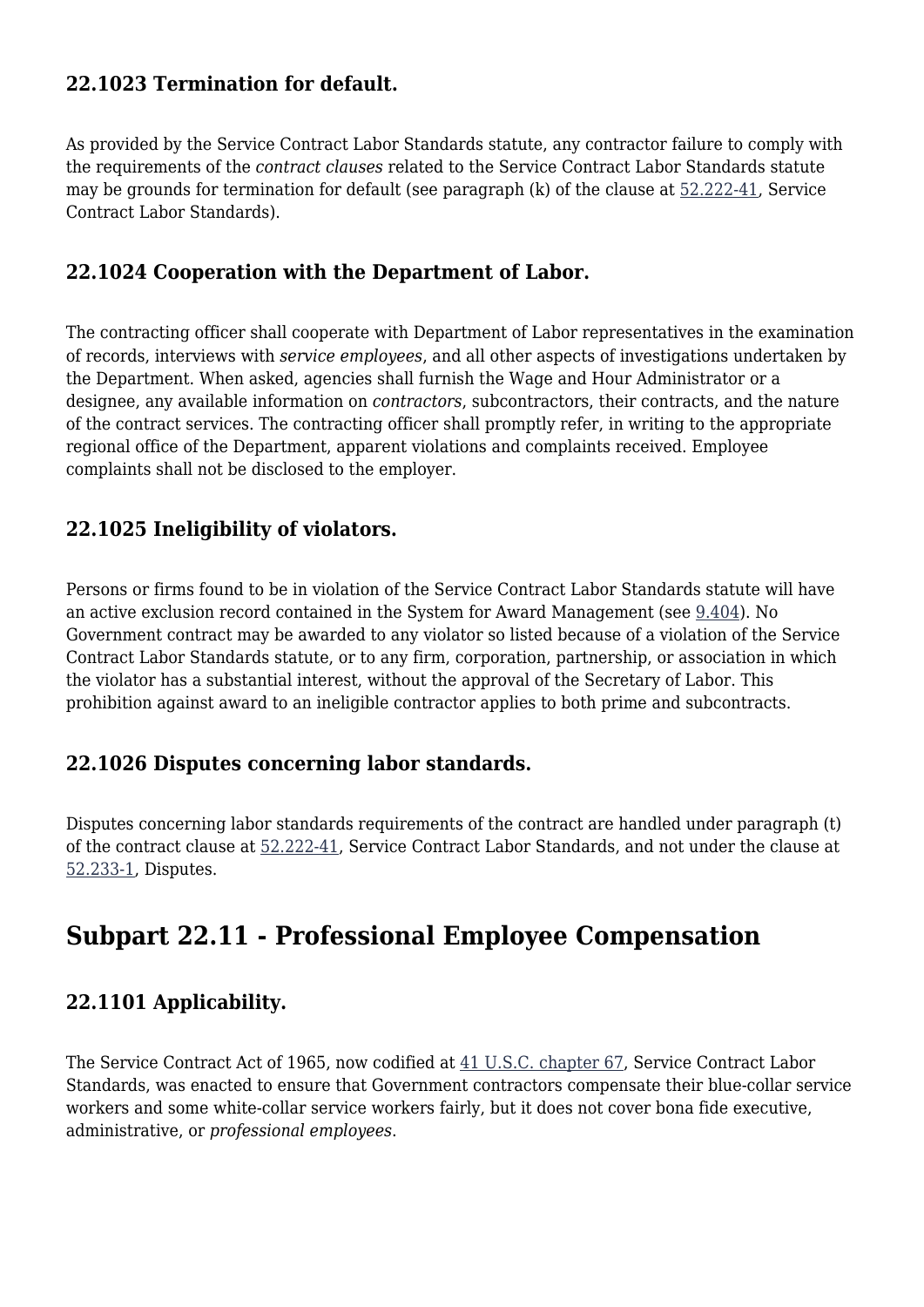# **22.1102 Definition.**

*Professional employee*, as used in this subpart, means any person meeting the definition of "employee employed in a bona fide . . . professional capacity" given in 29 CFR541. The term embraces members of those professions having a recognized status based upon acquiring professional knowledge through prolonged study. Examples of these professions include accountancy, actuarial computation, architecture, dentistry, engineering, law, medicine, nursing, pharmacy, the sciences (such as biology, chemistry, and physics, and teaching). To be a professional employee, a person must not only be a professional but must be involved essentially in discharging professional duties.

#### **22.1103 Policy, procedures, and solicitation provision.**

All *professional employees* shall be compensated fairly and properly. Accordingly, the contracting officer shall insert the provision at [52.222-46,](https://login.acquisition.gov/far/part-52#FAR_52_222_46) Evaluation of Compensation for *Professional Employees*, in *solicitations* for negotiated contracts when the contract amount is expected to exceed \$750,000 and services are to be provided which will require meaningful numbers of *professional employees*. This provision requires that *offerors* submit for evaluation a total compensation plan setting forth proposed salaries and fringe benefits for *professional employees* working on the contract. Supporting information will include data, such as recognized national and regional compensation surveys and studies of professional, public and private organizations, used in establishing the total compensation structure. Plans indicating unrealistically low professional employee compensation may be assessed adversely as one of the factors considered in making an award.

# **Subpart 22.12 - [Reserved]**

# **Subpart 22.13 - Equal Opportunity for Veterans**

#### **22.1300 Scope of subpart.**

This subpart prescribes policies and procedures for implementing the following:

(a) The Vietnam Era Veterans' Readjustment Assistance Act of 1972  $(38 \text{ U.S.C.4211}$  and  $4 \text{ 212})$ (the Act).

- (b) The Veterans Employment Opportunities Act of 1998, Public Law 105-339.
- (c) The Jobs for Veterans Act, Public Law 107-288.
- (d) Executive Order 11701, January 24, 1973 (3 CFR 1971 1975 Comp., p. 752).
- (e) The regulations of the Secretary of Labor (41 CFR part 60-300 and 61-300).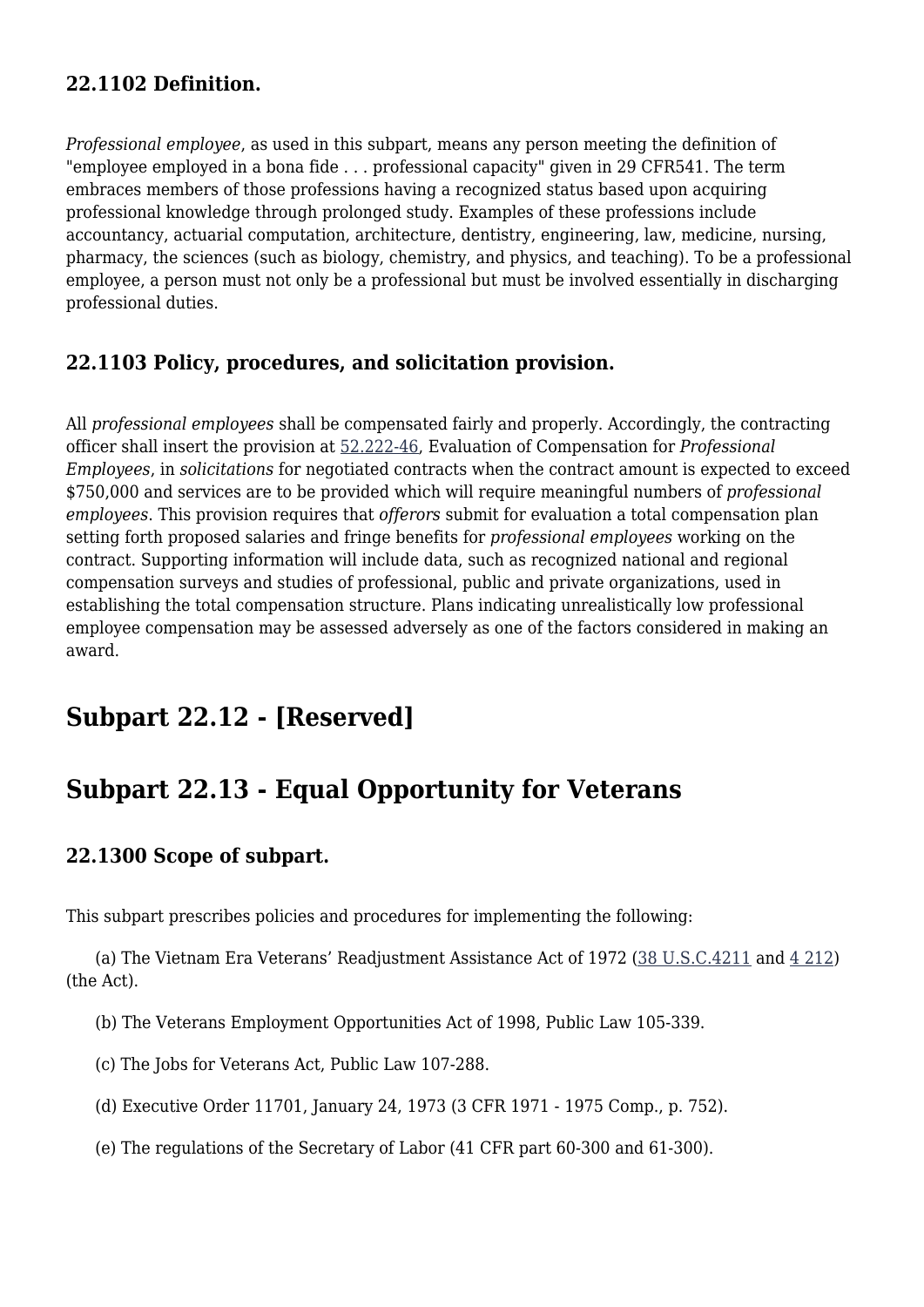# **22.1301 Definitions.**

As used in this subpart-

*Active duty wartime or campaign badge veteran* means a veteran who served on active duty in the U.S. military, ground, naval, or air service, during a war or in a campaign or expedition for which a campaign badge has been authorized under the laws administered by the Department of Defense.

*Armed Forces service medal veteran* means any veteran who, while serving on active duty in the U.S. military, ground, naval, or air service, participated in a United States military operation for which an Armed Forces service medal was awarded pursuant to Executive Order 12985 (61 FR 1209).

#### *Disabled veteran* means-

 (1)A veteran of the U.S. military, ground, naval, or air service, who is entitled to compensation (or who, but for the receipt of military retired pay, would be entitled to compensation) under laws administered by the Secretary of Veterans Affairs; or

 (2)A person who was discharged or released from active duty because of a service-connected disability.

*Executive and senior management* means-

#### (1) Any employee-

 (i) Compensated on a salary basis at a rate of not less than \$455 per week (or \$380 per week, if employed in American Samoa by employers other than the Federal Government), exclusive of board, lodging, or other facilities;

 (ii) Whose primary duty consists of the management of the enterprise in which the individual is employed or of a customarily recognized department or subdivision thereof;

(iii) Who customarily and regularly directs the work of two or more other employees; and

 (iv) Who has the authority to hire or fire other employees or whose suggestions and recommendations as to the hiring or firing and as to the advancement and promotion or any other change of status of other employees will be given particular weight; or

 (2)Any employee who owns at least a bona fide 20-percent equity interest in the enterprise in which the employee is employed, regardless of whether the business is a corporate or other type of organization, and who is actively engaged in its management.

*Protected veteran* means a veteran who is protected under the non-discrimination and affirmative action provisions of 38 U.S.C. 4212; specifically, a veteran who may be classified as a "disabled veteran," "recently separated veteran," "active duty wartime or campaign badge veteran," or an "Armed Forces service medal veteran," as defined by this section.

*Qualified disabled veteran* means a disabled veteran who has the ability to perform the essential functions of the employment positions with or without reasonable accommodation.

*Recently separated veteran* means any veteran during the three-year period beginning on the date of such veteran's discharge or release from active duty in the U.S. military, ground, naval, or air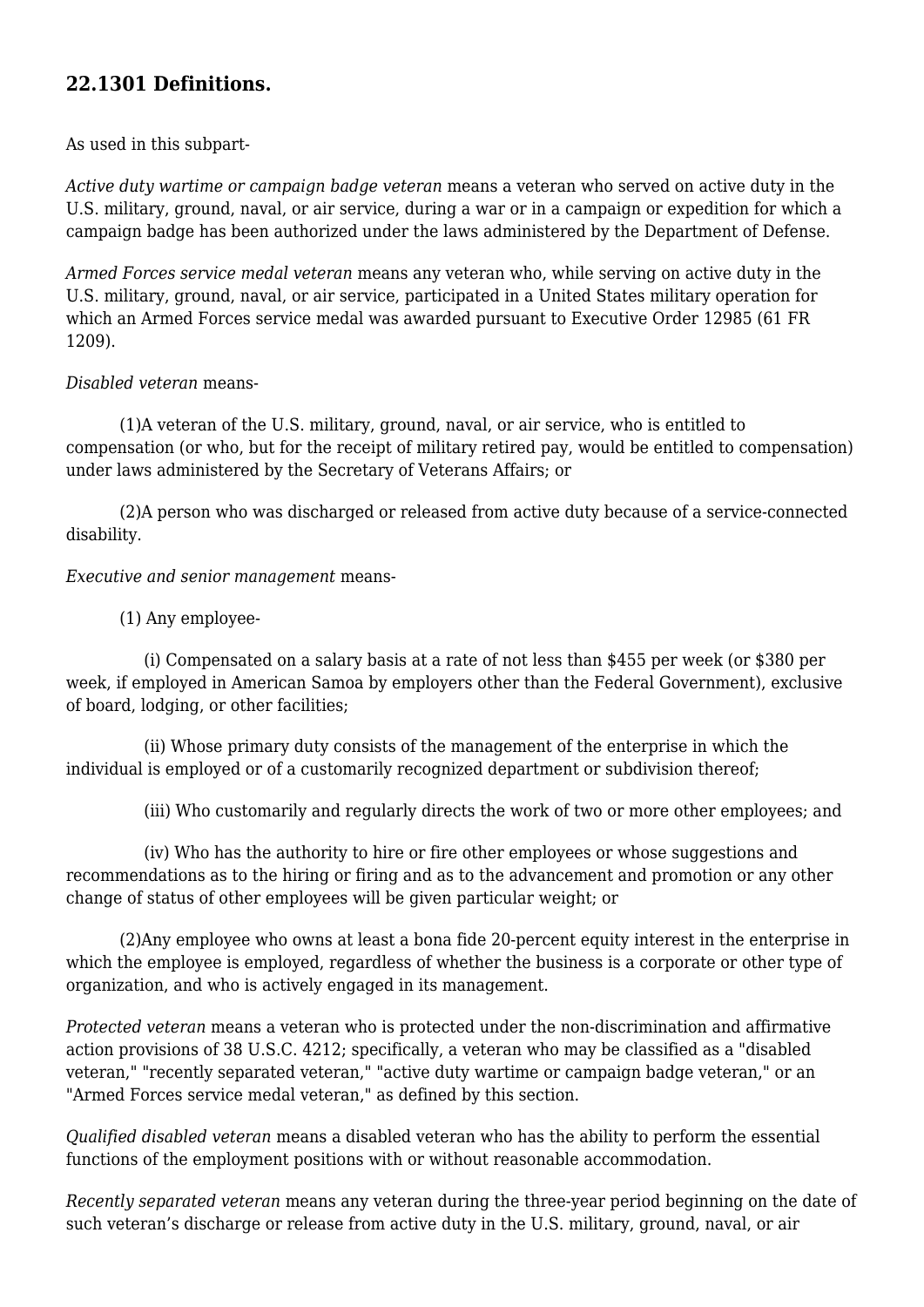service.

*United States*, means the 50 States, the District of Columbia, Puerto Rico, the Northern Mariana Islands, American Samoa, Guam, the U.S. Virgin Islands, and Wake Island.

#### **22.1302 Policy.**

 (a) Contractors and subcontractors, when entering into contracts and subcontracts subject to the Act, are required to-

 (1) List all employment openings, with the appropriate employment service delivery system where the opening occurs, except for-

(i) Executive and senior management positions;

(ii) Positions to be filled from within the contractor's organization; and

(iii) Positions lasting three days or less.

 (2) Take affirmative action to employ, advance in employment, and otherwise treat qualified individuals, including *qualified disabled veterans*, without discrimination based upon their status as a protected veteran, in all employment practices;

 (3) Undertake appropriate outreach and positive recruitment activities that are reasonably designed to effectively recruit *protected veterans*; and

 (4) ) Establish a hiring benchmark and apply it to hiring of *protected veterans* in each establishment, on an annual basis, in the manner prescribed in the regulations of the Secretary of Labor.

 (b) Except for contracts for *commercial products* or *commercial services*, or contracts that do not exceed the simplified acquisition threshold, *contracting officers* must not obligate or expend funds appropriated for the agency for a fiscal year to enter into a contract for the procurement of personal property and nonpersonal services (including construction) with a contractor that has not submitted the required annual VETS-4212, Federal Contractor Veterans' Employment Report (VETS-4212 Report), with respect to the preceding fiscal year if the contractor was subject to the reporting requirements of [38 U.S.C.4212\(d\)](http://uscode.house.gov/browse.xhtml;jsessionid=114A3287C7B3359E597506A31FC855B3) for that fiscal year.

## **22.1303 Applicability.**

 (a) The Act applies to all contracts and subcontracts for personal property and nonpersonal services (including construction) of \$150,000 or more except as waived by the Secretary of Labor.

(b) The requirements of the clause at  $52.222-35$ , Equal Opportunity for Veterans, in any contract with a State or local government (or any agency, instrumentality, or subdivision) do not apply to any agency, instrumentality, or subdivision of that government that does not participate in work on or under the contract.

 (c) The Act requires submission of the VETS-4212 Report in all cases where the contractor or subcontractor has received an award of \$150,000 or more, except for awards to State and local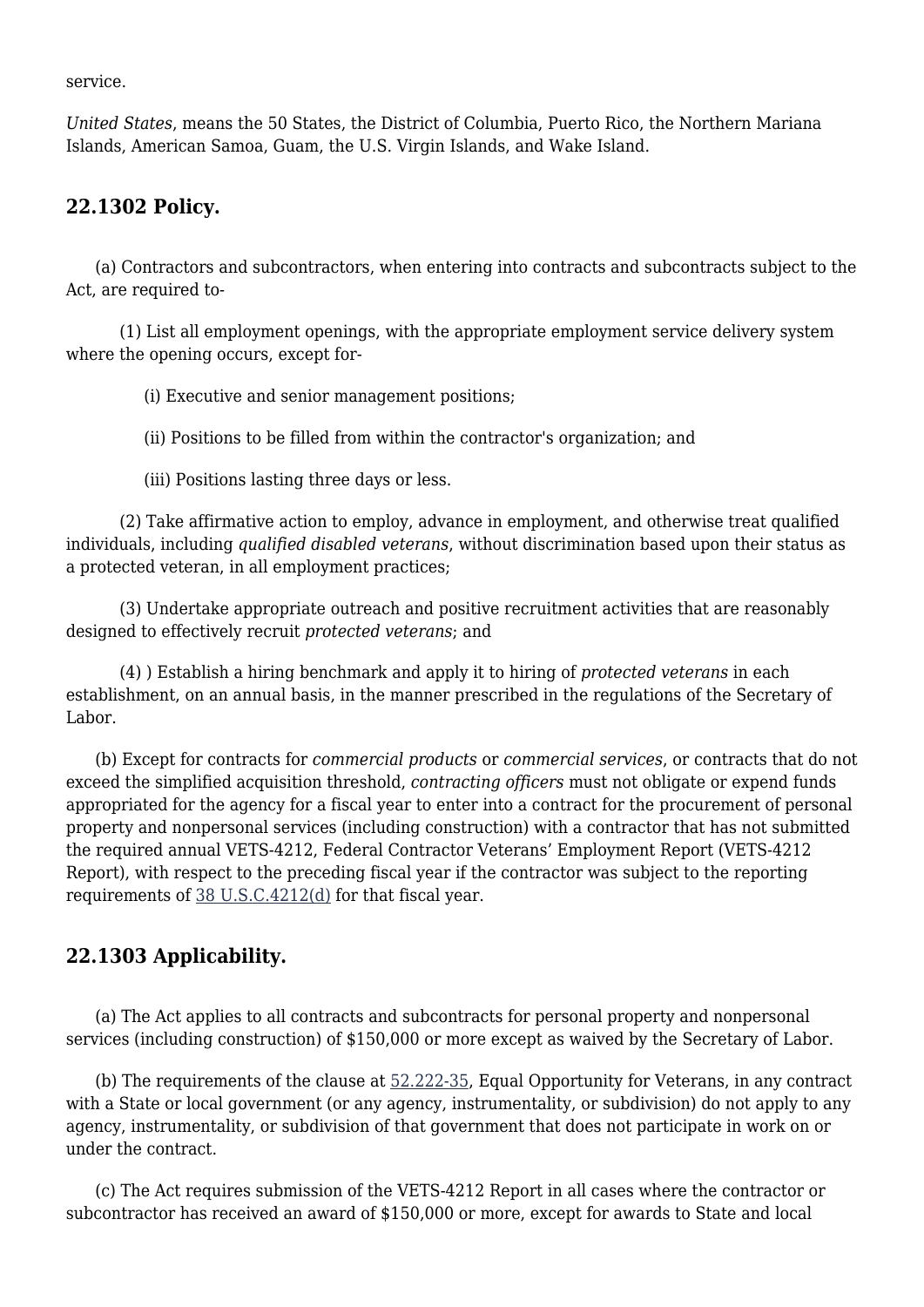governments, and foreign organizations where the workers are recruited outside of the United States.

## **22.1304 Procedures.**

To verify if a proposed contractor is current with its submission of the VETS-4212 Report, the contracting officer may-

 (a) Query the Department of Labor's VETS-4212 Database via the Internet at <http://www.dol.gov/vets/vets4212.htm>under "Filing Verification" and

 (b) Contact the VETS-4212 customer support via e-mail at [VETS4212-customersupport@dol.gov](mailto:VETS4212-customersupport@dol.gov) for confirmation, if the proposed contractor represents that it has submitted the VETS-4212 Report and is not listed on the verification file.

#### **22.1305 Waivers.**

 (a) The Director, Office of Federal Contract Compliance Programs, Department of Labor, may waive any or all of the terms of the clause at [52.222-35,](https://login.acquisition.gov/far/part-52#FAR_52_222_35) Equal Opportunity for Veterans, for-

(1) Any contract if a waiver is in the national interest; or

(2) Groups or categories of contracts if a waiver is in the national interest and it is-

(i) Impracticable to act on each request individually; and

 (ii) Determined that the waiver will substantially contribute to convenience in administering the Act.

 (b) The head of the agency may waive any requirement in this subpart when it is determined that the contract is essential to the national security, and that its award without complying with such requirements is necessary to the national security. Upon making such a determination, the head of the agency must notify the Deputy Assistant Secretary of Labor in writing within 30 days.

 (c) The contracting officer must submit requests for waivers in accordance with agency procedures.

 (d) The Deputy Assistant Secretary of Labor may withdraw an approved waiver for a specific contract or group of contracts to be awarded, when in the Deputy's judgment such action is necessary to achieve the purposes of the Act. The withdrawal does not apply to awarded contracts. For *procurements* entered into by sealed bidding, such withdrawal does not apply unless the withdrawal is made more than 10 calendar days before the date set for the opening of bids.

#### **22.1306 Department of Labor notices and reports.**

 (a) The contracting officer must furnish to the contractor appropriate notices for posting when they are prescribed by the Deputy Assistant Secretary of Labor (see <http://www.dol.gov/ofccp/regs/compliance/posters/ofccpost.htm>).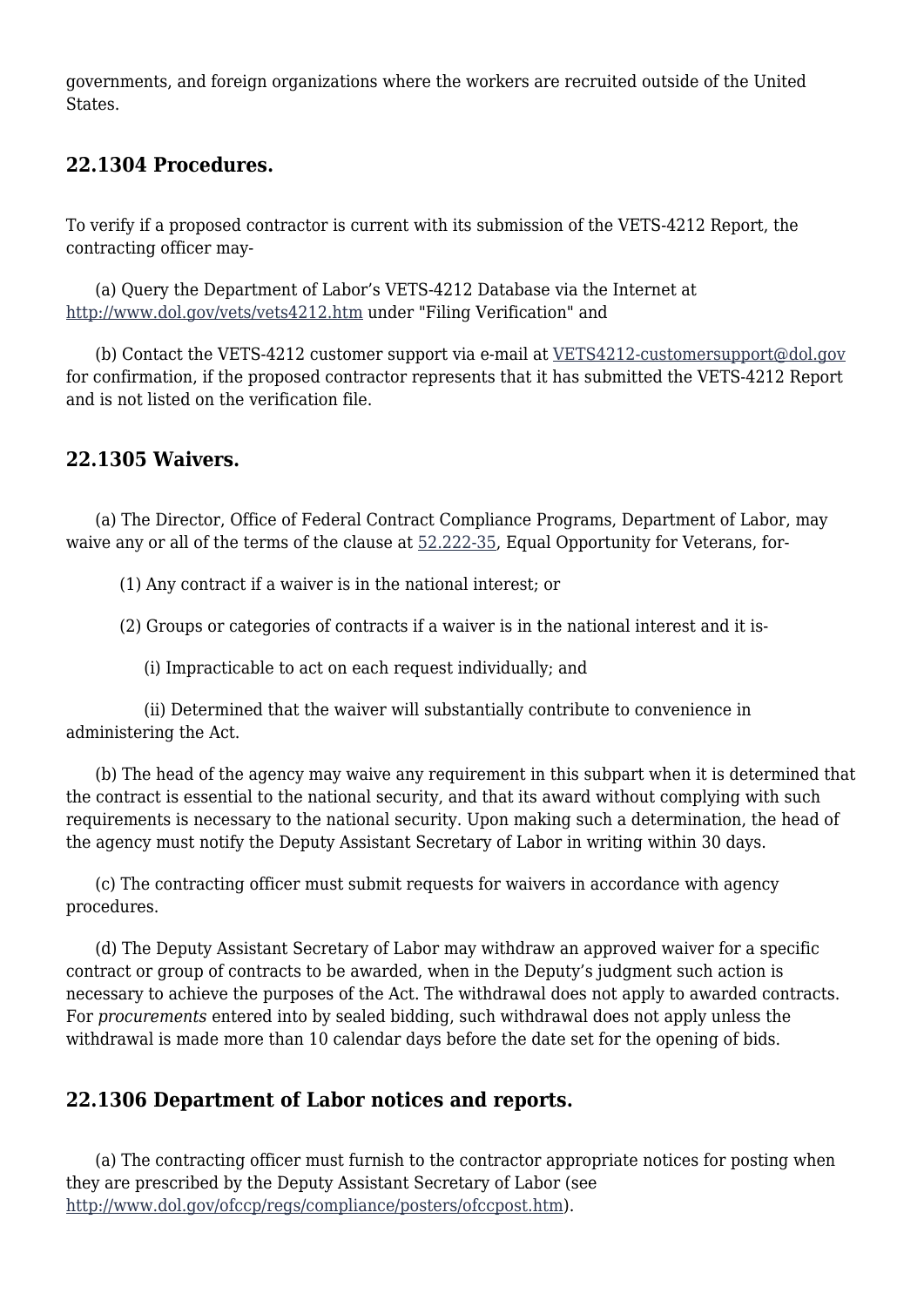(b) The Act requires contractors and subcontractors to submit a report at least annually to the Secretary of Labor regarding employment of *protected veterans* (*i.e.*, *active duty wartime or campaign badge veterans*, *Armed Forces service medal veterans*, *disabled veterans*, and *recently separated veterans*, unless all of the terms of the clause at [52.222-35,](https://login.acquisition.gov/far/part-52#FAR_52_222_35) Equal Opportunity for Veterans, have been waived see [22.1305](#page--1-0)). The contractor and subcontractor must file VETS-4212, Federal Contractor Veterans' Employment Report (see "VETS-4212 Federal Contractor Reporting" and "Filing Your VETS-4212 Report" at [http://www.dol.gov/vets/vets4212.htm\)](http://www.dol.gov/vets/vets4212.htm).

# **22.1307 Collective bargaining agreements.**

If performance under the clause at [52.222-35](https://login.acquisition.gov/far/part-52#FAR_52_222_35), Equal Opportunity for Veterans, may necessitate a revision of a collective bargaining agreement, the contracting officer must advise the affected labor unions that the Department of Labor will give them appropriate opportunity to present their views. However, neither the contracting officer nor any representative of the contracting officer may discuss with the contractor or any labor representative any aspect of the collective bargaining agreement.

## **22.1308 Complaint procedures.**

Following agency procedures, the contracting office must forward any complaints received about the administration of the Act to the Veterans' Employment and Training Service of the Department of Labor, or to the Director, Office of Federal Contract Compliance Programs, 200 Constitution Avenue, NW., Washington, DC 20210, or to any OFCCP regional, district, or area office or through the local Veterans' Employment Representative or designee, at the local State employment office. The Director, Office of Federal Contract Compliance Programs, is responsible for investigating complaints.

## **22.1309 Actions because of noncompliance.**

The contracting officer must take necessary action as soon as possible upon notification by the appropriate agency official to implement any sanctions imposed on a contractor by the Department of Labor for violations of the clause at [52.222-35,](https://login.acquisition.gov/far/part-52#FAR_52_222_35) Equal Opportunity for Veterans. These sanctions (see 41 CFR 60-300.66) may include-

- (a) Withholding progress payments;
- (b) Termination or suspension of the contract; or
- (c) Debarment of the contractor.

## **22.1310 Solicitation provision and contract clauses.**

(a)

(1) Insert the clause at [52.222-35,](https://login.acquisition.gov/far/part-52#FAR_52_222_35) Equal Opportunity for Veterans, in *solicitations* and contracts if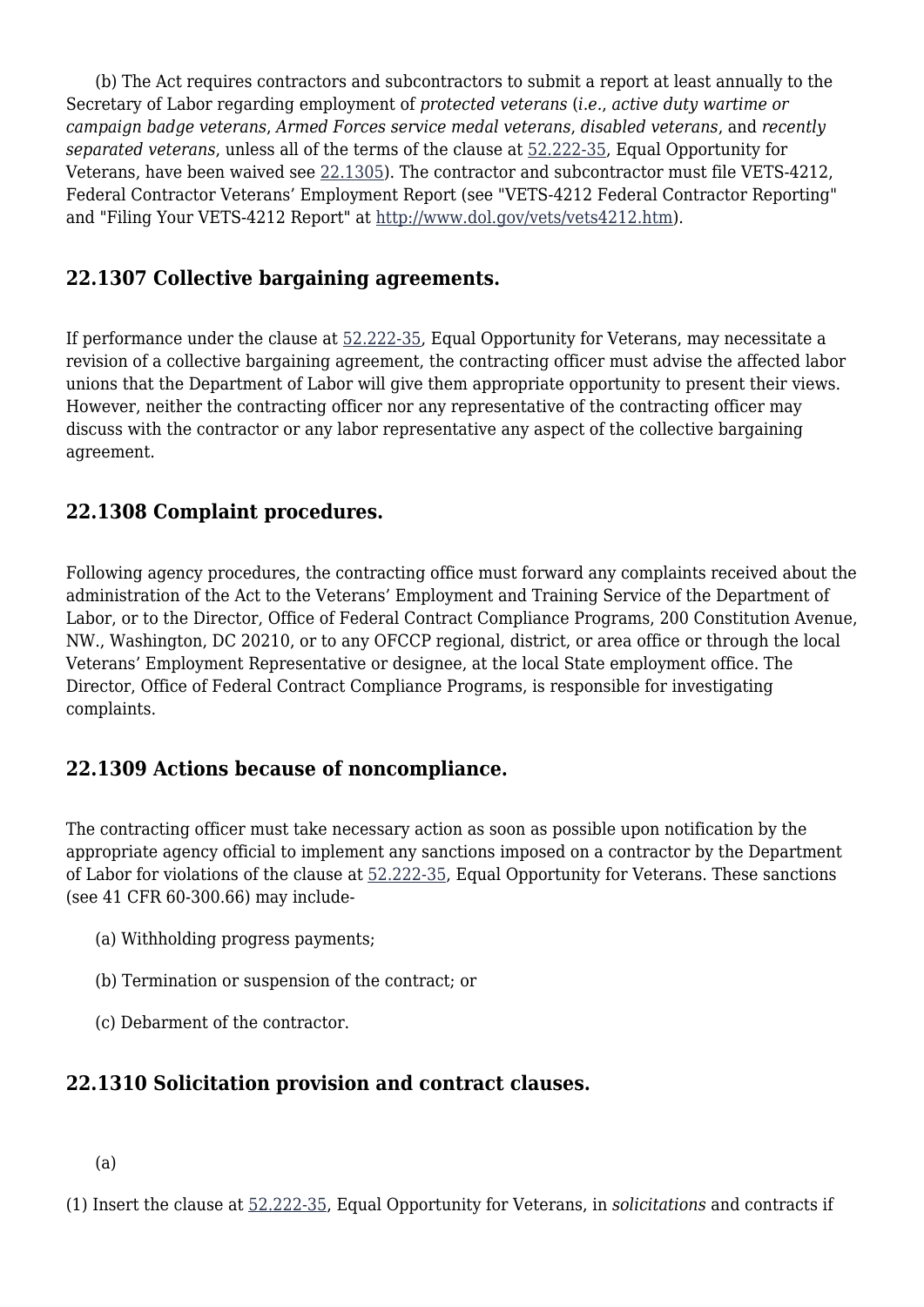the expected value is \$150,000 or more, except when-

 (i) Work is performed outside the United States by employees recruited outside the United States; or

 (ii) The Director, Office of Federal Contract Compliance Programs of the U.S. Department of Labor, has waived, in accordance with  $22.1305(a)$  $22.1305(a)$ , or the head of the agency has waived, in accordance with [22.1305](#page--1-0)(b), all of the terms of the clause.

 (2) If the Director, Office of Federal Contract Compliance Programs of the U.S. Department of Labor, or the head of the agency waives one or more (but not all) of the terms of the clause, use the basic clause with its Alternate I.

 (b) Insert the clause at [52.222-37,](https://login.acquisition.gov/far/part-52#FAR_52_222_37) Employment Reports on Veterans, in *solicitations* and contracts containing the clause at [52.222-35](https://login.acquisition.gov/far/part-52#FAR_52_222_35), Equal Opportunity for Veterans.

 (c) Insert the provision at [52.222-38](https://login.acquisition.gov/far/part-52#FAR_52_222_38), Compliance with Veterans' Employment Reporting Requirements, in *solicitations* when it is anticipated the contract award will exceed the simplified acquisition threshold and the contract is not for acquisition of *commercial products* or *commercial services*.

# **Subpart 22.14 - Employment of Workers with Disabilities**

#### **22.1400 Scope of subpart.**

This subpart prescribes policies and procedures for implementing section 503 of the Rehabilitation Act of1973, as amended ([29 U.S.C.793](http://uscode.house.gov/browse.xhtml;jsessionid=114A3287C7B3359E597506A31FC855B3)) (the Act); Executive Order11758, January 15,1974; and the regulations of the Secretary of Labor (41 CFR Part 60-741). In this subpart, the terms "contract" and "contractor" include "subcontract" and "subcontractor."

## **22.1401 Policy.**

Contractors and subcontractors, when entering into contracts and subcontracts subject to the Act, are required to-

 (a) Take affirmative action to employ, and advance in employment, qualified individuals with disabilities, and to otherwise treat qualified individuals without discrimination based on their physical or mental disability;

 (b) Undertake appropriate outreach and positive recruitment activities that are reasonably designed to effectively recruit qualified individuals with disabilities; and

 (c) Compare the utilization of individuals with disabilities in their workforces to the utilization goal, as prescribed in the regulations of the Secretary of Labor, on an annual basis.

## **22.1402 Applicability.**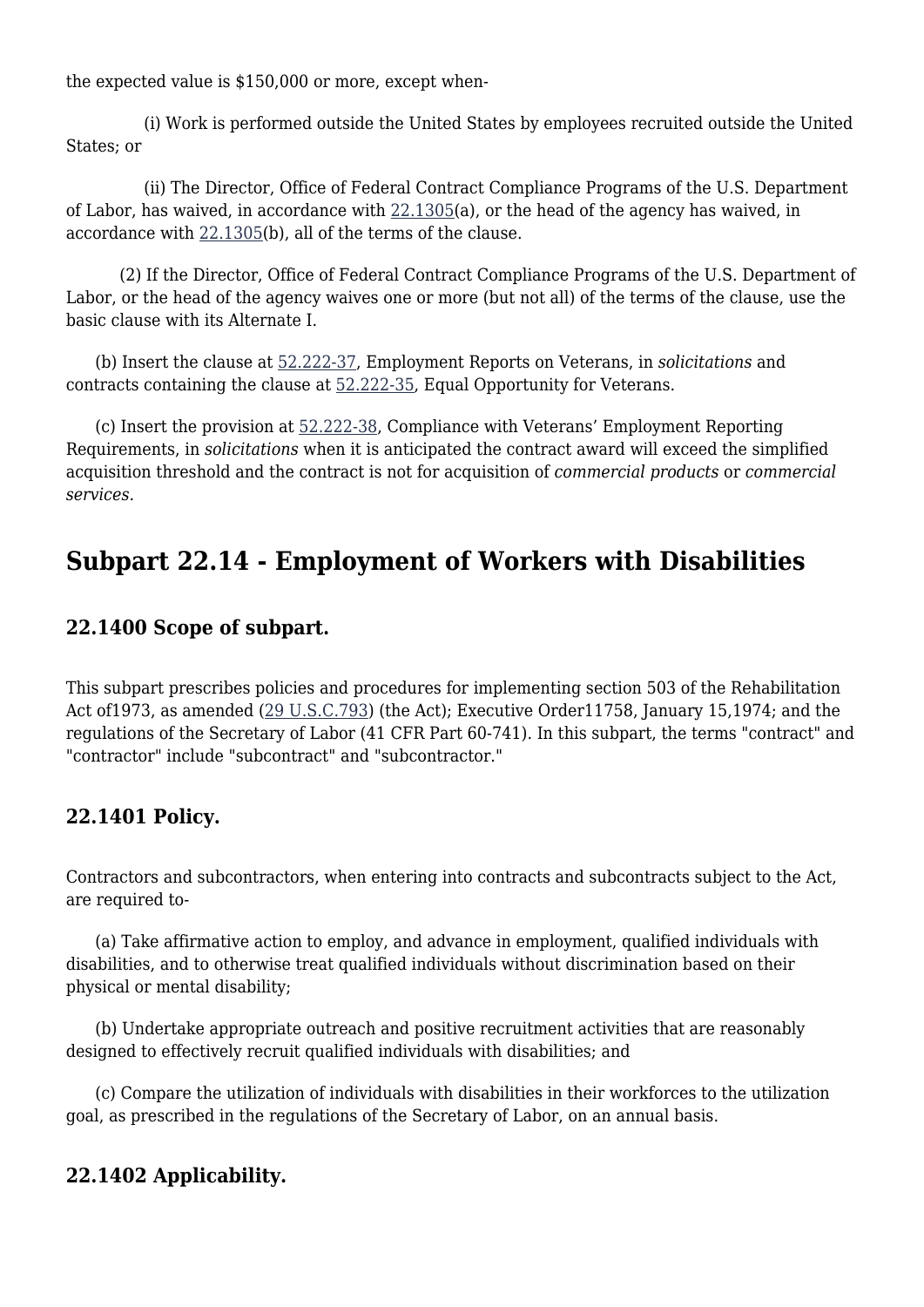(a) Section 503 of the Act applies to all Government contracts in excess of \$15,000 for supplies and services (including construction) except as waived by the Secretary of Labor. The clause at [52.222-36](https://login.acquisition.gov/far/part-52#FAR_52_222_36), Equal Opportunity for Workers with Disabilities, implements the Act.

 (b) The requirements of the clause at [52.222-36](https://login.acquisition.gov/far/part-52#FAR_52_222_36), Equal Opportunity for Workers with Disabilities, in any contract with a State or local government (or any agency, instrumentality, or subdivision) shall not apply to any agency, instrumentality, or subdivision of that government that does not participate in work on or under the contract.

#### **22.1403 Waivers.**

 (a) The Director of the Office of Federal Contract Compliance Programs of the U.S. Department of Labor (Director of OFCCP), may waive the application of any or all of the terms of the clause at [52.222-36](https://login.acquisition.gov/far/part-52#FAR_52_222_36), Equal Opportunity for Workers with Disabilities, for-

(1) Any contract if a waiver is deemed to be in the national interest; or

(2) Groups or categories of contracts if a waiver is in the national interest and it is-

(i) Impracticable to act on each request individually; and

 (ii) Determined that the waiver will substantially contribute to convenience in administering the Act.

 (b) The head of an agency may waive any requirement in this subpart when it is determined that the contract is essential to the national security, and that its award without complying with such requirements is necessary to the national security. Upon making such a determination, the head of the agency shall notify the Director of OFCCP in writing within 30 days.

 (c) The contracting officer shall submit requests for waivers in accordance with agency procedures.

 (d) A waiver granted for a particular class of contracts may be withdrawn for any contract within that class whenever considered necessary by the Director of OFCCP to achieve the purposes of the Act. The withdrawal shall not apply to contracts awarded before the withdrawal. The withdrawal shall not apply to *solicitations* under any means of sealed bidding unless it is made more than 10 days before the date set for bid opening.

## **22.1404 Department of Labor notices.**

The contracting officer shall furnish to the contractor appropriate notices that state the contractor's obligations and the rights of individuals with disabilities. The contracting officer may obtain these notices from the Office of Federal Contract Compliance Programs (OFCCP) regional office.

## **22.1405 Collective bargaining agreements.**

If performance under the clause at [52.222-36](https://login.acquisition.gov/far/part-52#FAR_52_222_36), Equal Opportunity for Workers with Disabilities, may necessitate a revision of a collective bargaining agreement, the contracting officer shall advise the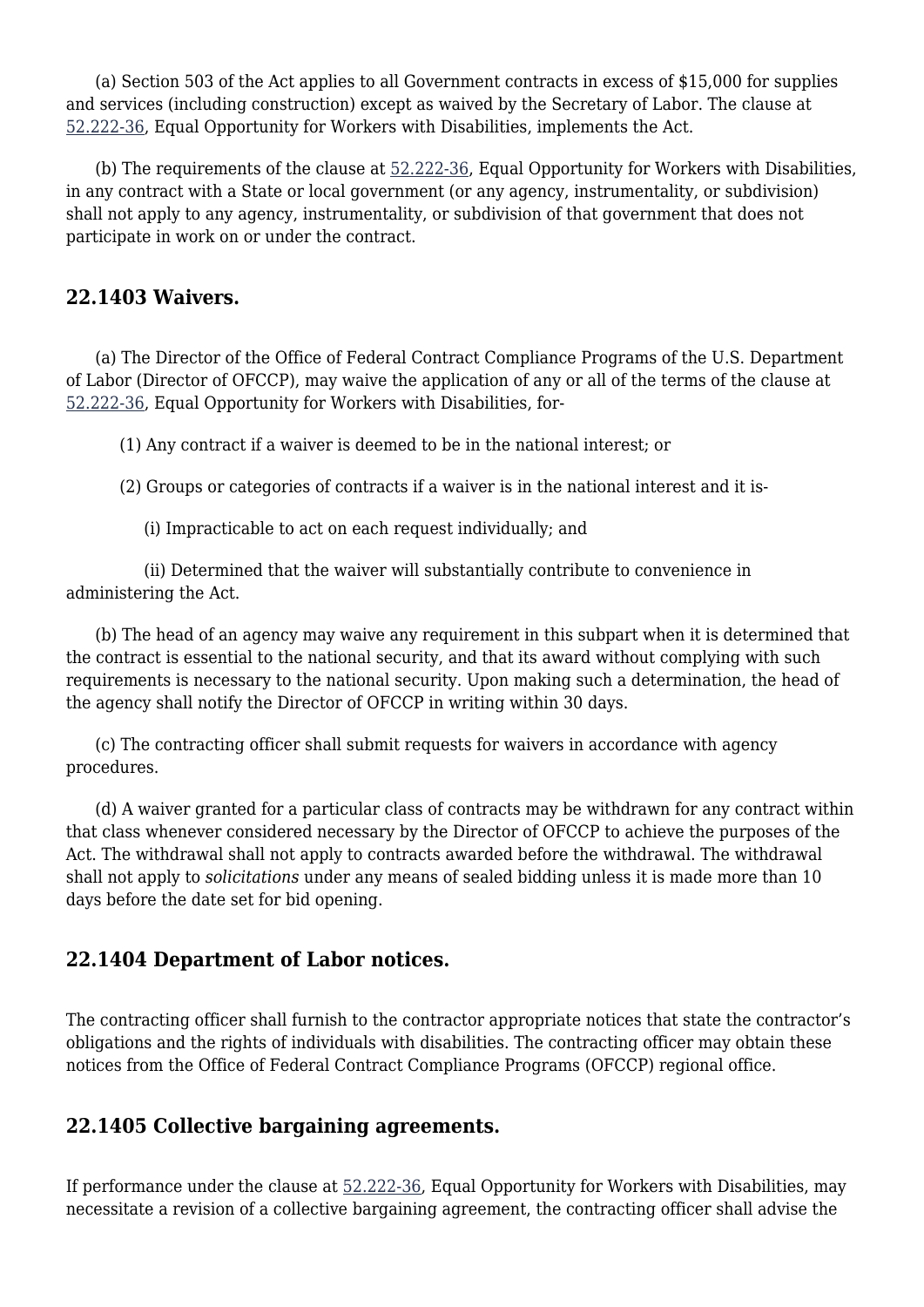affected labor unions that the Department of Labor will give them appropriate opportunity to present their views. However, neither the contracting officer nor any representative of the contracting officer shall discuss with the contractor or any labor representative any aspect of the collective bargaining agreement.

#### **22.1406 Complaint procedures.**

 (a) Following agency procedures, the contracting office shall forward any complaints received about the administration of the Act to-

 (1) Director, Office of Federal Contract Compliance Programs, U.S. Department of Labor, 200 Constitution Avenue, NW, Washington, DC 20210; or

(2) Any OFCCP regional or area office.

 (b) The OFCCP shall institute investigation of each complaint and shall be responsible for developing a complete case record.

## **22.1407 Actions because of noncompliance.**

The contracting officer shall take necessary action, as soon as possible upon notification by the appropriate agency official, to implement any sanctions imposed on a contractor by the Department of Labor for violations of the clause at [52.222-36,](https://login.acquisition.gov/far/part-52#FAR_52_222_36) Equal Opportunity for Workers with Disabilities. These sanctions (see 41 CFR60-741.66) may include-

- (a) Withholding from payments otherwise due;
- (b) Termination or suspension of the contract; or
- (c) Debarment of the contractor.

#### **22.1408 Contract clause.**

 (a) Insert the clause at [52.222-36](https://login.acquisition.gov/far/part-52#FAR_52_222_36), Equal Opportunity for Workers with Disabilities, in *solicitations* and contracts that exceed or are expected to exceed \$15,000, except when-

 (1) Both the performance of the work and the recruitment of workers will occur outside the United States, Puerto Rico, the Northern Mariana Islands, American Samoa, Guam, the U.S. Virgin Islands, and Wake Island; or

 (2) The Director of OFCCP or agency head has waived, in accordance with [22.1403\(](#page--1-0)a) or [22.1403](#page--1-0)(b) all the terms of the clause.

 (b) If the Director of OFCCP or agency head waives one or more (but not all) of the terms of the clause in accordance with [22.1403](#page--1-0)(a) or [22.1403\(](#page--1-0)b), use the basic clause with its Alternate I.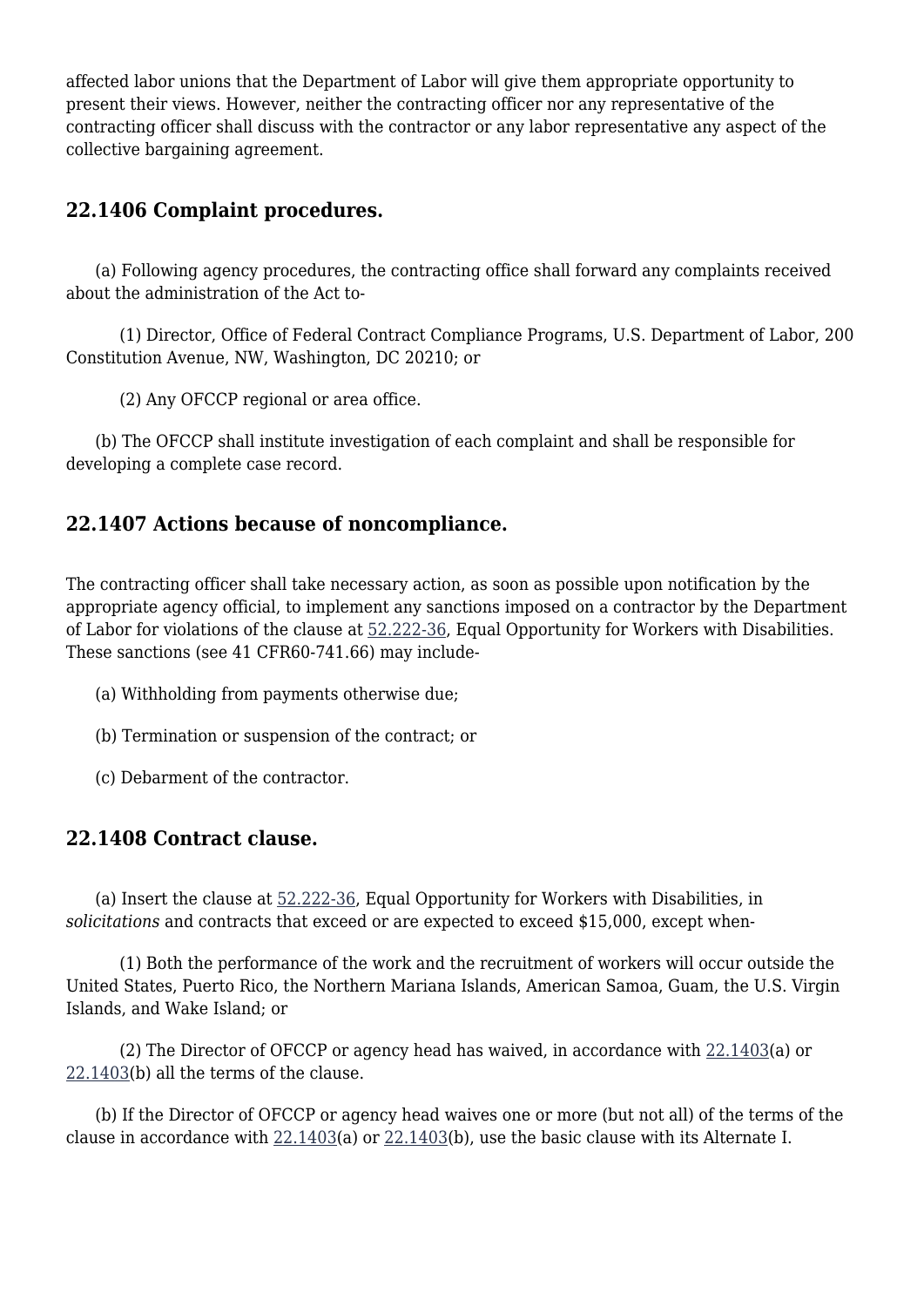# **Subpart 22.15 - Prohibition of Acquisition of Products Produced by Forced or Indentured Child Labor**

## **22.1500 Scope.**

This subpart applies to *acquisitions* of supplies that exceed the micro-purchase threshold.

# **22.1501 Definitions.**

As used in this subpart-

*Forced or indentured child labor* means all work or service-

 (1) Exacted from any person under the age of 18 under the menace of any penalty for its nonperformance and for which the worker does not offer himself voluntarily; or

 (2) Performed by any person under the age of 18 pursuant to a contract the enforcement of which can be accomplished by process or penalties.

 *List of Products Requiring Contractor Certification as to Forced or Indentured Child Labor* means the list published by the Department of Labor in accordance with E.O.13126 of June 12,1999, Prohibition of Acquisition of Products Produced by Forced or Indentured Child Labor. The list identifies products, by their country of origin, that the Departments of Labor, Treasury, and State have a reasonable basis to believe might have been mined, produced, or manufactured by forced or indentured child labor.

## **22.1502 Policy.**

Agencies must take appropriate action to enforce the laws prohibiting the manufacture or importation of products that have been mined, produced, or manufactured wholly or in part by forced or indentured child labor, consistent with [19 U.S.C.1307,29 U.S.C.201,](http://uscode.house.gov/browse.xhtml;jsessionid=114A3287C7B3359E597506A31FC855B3) *etseq*., and [41](http://uscode.house.gov/browse.xhtml;jsessionid=114A3287C7B3359E597506A31FC855B3) [U.S.C.chapter 65](http://uscode.house.gov/browse.xhtml;jsessionid=114A3287C7B3359E597506A31FC855B3). Agencies should make every effort to avoid acquiring such products.

# **22.1503 Procedures for acquiring end products on the List of Products Requiring Contractor Certification as to Forced or Indentured Child Labor.**

 (a) When issuing a solicitation for supplies expected to exceed the micro-purchase threshold, the contracting officer must check the *List of Products Requiring Contractor Certification as to Forced or Indentured Child Labor* (the List) ( [www.dol.gov/ilab/](http://www.dol.gov/ilab/)) (see [22.1505](#page--1-0)(a)). Appearance of a product on the List is not a bar to purchase of any such product mined, produced, or manufactured in the identified country, but rather is an alert that there is a reasonable basis to believe that such product may have been mined, produced, or manufactured by forced or indentured child labor.

 (b) The requirements of this subpart that result from the appearance of any end product on the List do not apply to a solicitation or contract if the identified country of origin on the List is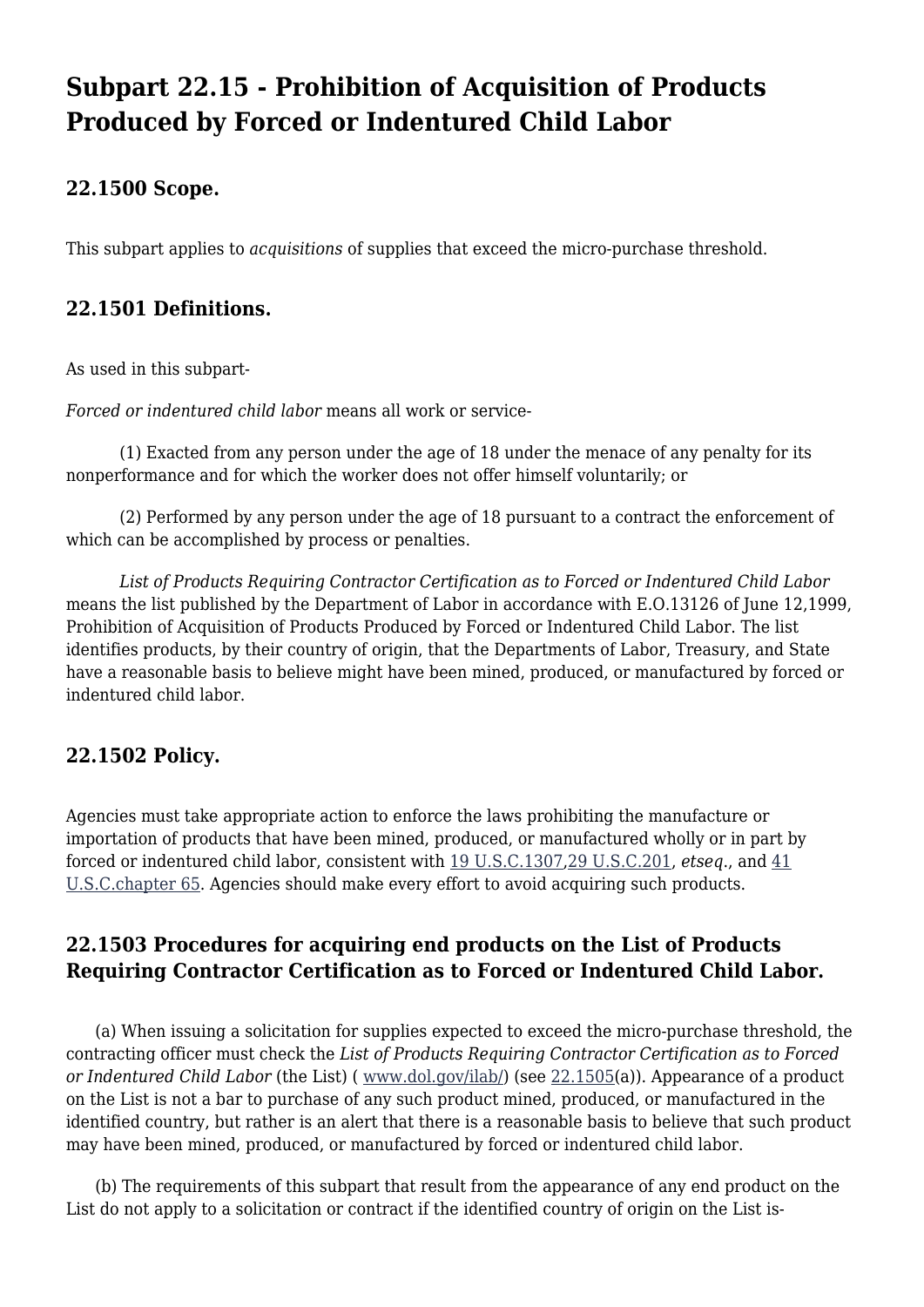(1) Canada, and the anticipated value of the acquisition is \$25,000 or more ([subpart 25.4\)](https://login.acquisition.gov/far/part-25#FAR_Subpart_25_4);

(2) Israel, and the anticipated value of the acquisition is  $$50,000$  or more (see  $25.406$ );

 (3) Mexico, and the anticipated value of the acquisition is \$92,319 or more (see [subpart](https://login.acquisition.gov/far/part-25#FAR_Subpart_25_4)   $25.4$ ); or

 (4) Armenia, Aruba, Australia, Austria, Belgium, Bulgaria, Croatia, Cyprus, Czech Republic, Denmark, Estonia, Finland, France, Germany, Greece, Hong Kong, Hungary, Iceland, Ireland, Italy, Japan, Korea, Latvia, Liechtenstein, Lithuania, Luxembourg, Malta, Moldova, Montenegro, Netherlands, New Zealand, Norway, Poland, Portugal, Romania, Singapore, Slovak Republic, Slovenia, Spain, Sweden, Switzerland, Taiwan, Ukraine, or the United Kingdom and the anticipated value of the acquisition is \$183,000 or more (see [25.402\(](https://login.acquisition.gov/far/part-25#FAR_25_402)b)).

 (c) Except as provided in paragraph (b) of this section, before the contracting officer may make an award for an end product (regardless of country of origin) of a type identified by country of origin on the List the offeror must certify that-

 (1) It will not supply any end product on the List that was mined, produced, or manufactured in a country identified on the List for that product, as specified in the solicitation by the contracting officer in the Certification Regarding Knowledge of Child Labor for Listed *End Products*; or

(2)

(i) It has made a good faith effort to determine whether forced or indentured child labor was used to mine, produce, or manufacture any end product to be furnished under the contract that is on the List and was mined, produced, or manufactured in a country identified on the List for that product; and

(ii) On the basis of those efforts, the offeror is unaware of any such use of child labor.

 (d) Absent any actual knowledge that the certification is false, the contracting officer must rely on the *offerors*' certifications in making award decisions.

 (e) Whenever a contracting officer has reason to believe that forced or indentured child labor was used to mine, produce, or manufacture an end product furnished pursuant to a contract awarded subject to the certification required in paragraph (c) of this section, the contracting officer must refer the matter for investigation by the agency's Inspector General, the Attorney General, or the Secretary of the Treasury, whichever is determined appropriate in accordance with agency procedures, except to the extent that the end product is from the country listed in paragraph (b) of this section, under a contract exceeding the applicable threshold.

 (f) Proper certification will not prevent the head of an agency from imposing remedies in accordance with section [22.1504](#page--1-0)(a)(4) if it is later discovered that the contractor has furnished an end product or component that has in fact been mined, produced, or manufactured, wholly or in part, using forced or indentured child labor.

#### **22.1504 Violations and remedies.**

 (a) *Violations.* The Government may impose remedies set forth in paragraph (b) of this section for the following violations (note that the violations in paragraphs (a)(3) and (a)(4) of this section go beyond violations of the requirements relating to certification of *end products*) (see [22.1503\)](#page--1-0):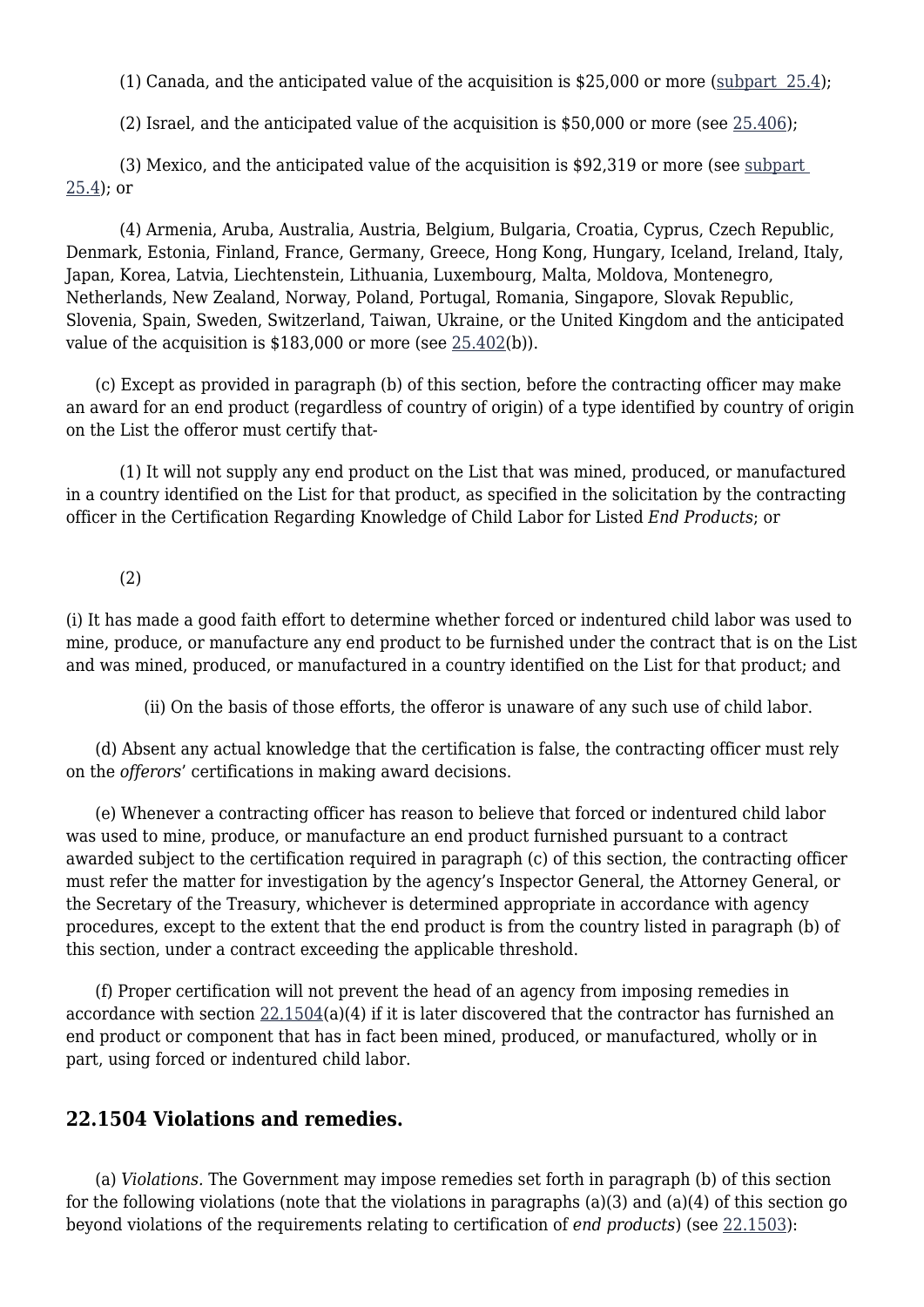(1) The contractor has submitted a false certification regarding knowledge of the use of forced or indentured child labor.

 (2) The contractor has failed to cooperate as required in accordance with the clause at [52.222-19](https://login.acquisition.gov/far/part-52#FAR_52_222_19), Child Labor Cooperation with Authorities and Remedies, with an investigation of the use of forced or indentured child labor by an Inspector General, the Attorney General, or the Secretary of the Treasury.

 (3) The contractor uses forced or indentured child labor in its mining, production, or manufacturing processes.

 (4) The contractor has furnished an end product or component mined, produced, or manufactured, wholly or in part, by forced or indentured child labor. Remedies in paragraphs (b)(2) and (b)(3) of this section are inappropriate unless the contractor knew of the violation.

(b) Remedies.

(1) The contracting officer may terminate the contract.

 (2) The suspending official may suspend the contractor in accordance with the procedures in [subpart 9.4](https://login.acquisition.gov/far/part-9#FAR_Subpart_9_4).

 (3) The debarring official may debar the contractor for a period not to exceed 3 years in accordance with the procedures in [subpart 9.4](https://login.acquisition.gov/far/part-9#FAR_Subpart_9_4).

#### **22.1505 Solicitation provision and contract clause.**

(a) Except as provided in paragraph (b) of  $22.1503$ , insert the provision at  $52.222-18$ , Certification Regarding Knowledge of Child Labor for Listed *End Products*, in all *solicitations* that are expected to exceed the micro-purchase threshold and are for the acquisition of *end products* (regardless of country of origin) of a type identified by country of origin on the *List of Products Requiring Contractor Certification as to Forced or Indentured Child Labor*, except *solicitations* for *commercial products* or *commercial services* that include the provision at [52.212-3,](https://login.acquisition.gov/far/part-52#FAR_52_212_3) Offeror Representations and Certifications—*Commercial Products* and *Commercial Services*. The contracting officer must identify in paragraph (b) of the provision at [52.222-18](https://login.acquisition.gov/far/part-52#FAR_52_222_18), Certification Regarding Knowledge of Child Labor for Listed *End Products*, or paragraph (i)(1) of the provision at [52.212-3,](https://login.acquisition.gov/far/part-52#FAR_52_212_3) any applicable *end products* and countries of origin from the List. For *solicitations* estimated to equal or exceed \$25,000, the contracting officer must exclude from the List in the solicitation *end products* from any countries identified at [22.1503](#page--1-0)(b), in accordance with the specified thresholds.

 (b) Insert the clause at [52.222-19,](https://login.acquisition.gov/far/part-52#FAR_52_222_19) Child Labor-Cooperation with Authorities and Remedies, in all *solicitations* and contracts for the acquisition of supplies that are expected to exceed the *micropurchase thresholds*.

# **Subpart 22.16 - Notification of Employee Rights Under the**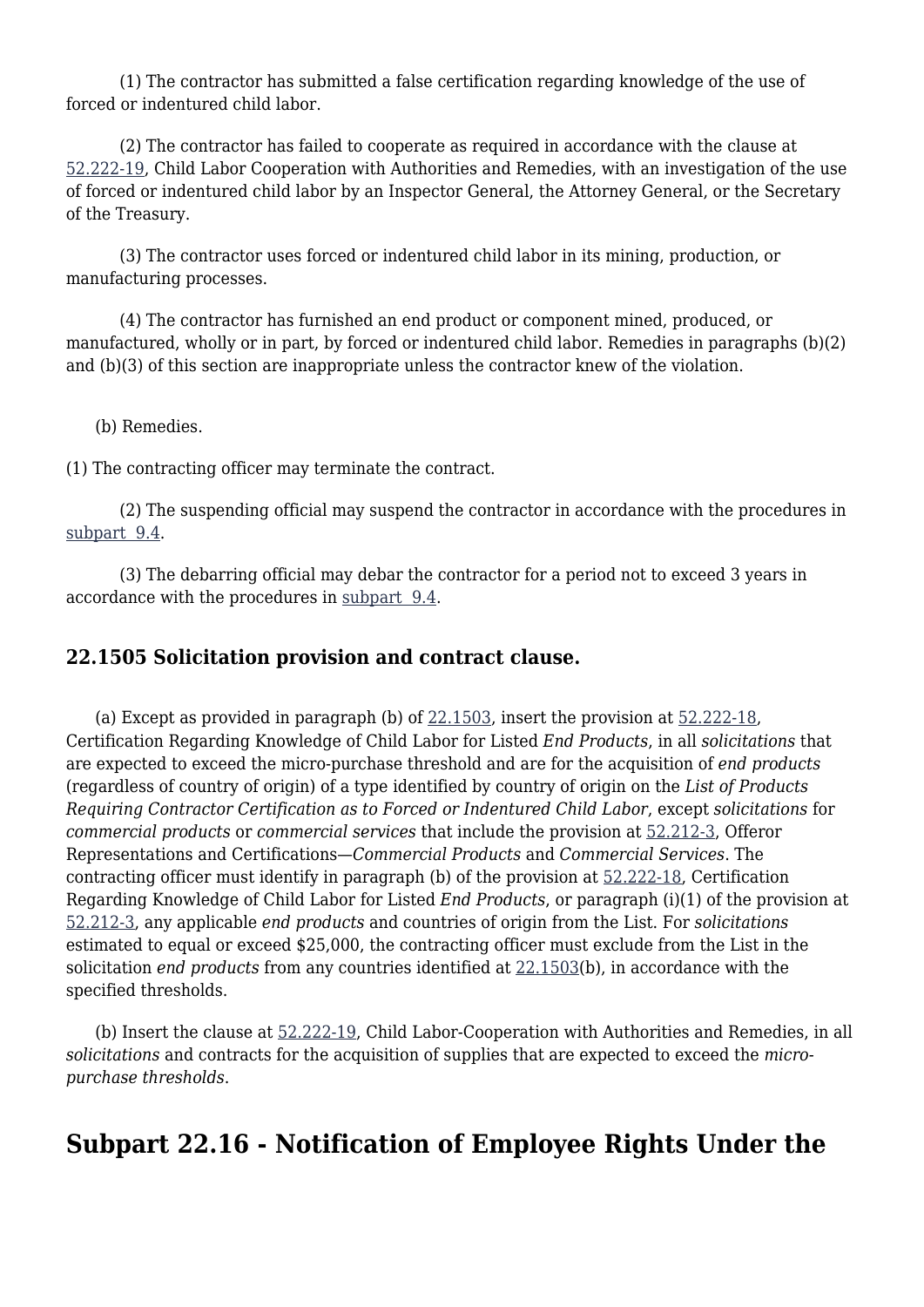# **National Labor Relations Act**

#### **22.1600 Scope of subpart.**

This subpart prescribes policies and procedures to implement Executive Order 13496, dated January 30, 2009 (74 FR 6107, February 4, 2009).

#### **22.1601 Definitions.**

As used in this subpart-

*Secretary* means the Secretary of Labor, U.S. Department of Labor.

*United States* means the 50 States, the District of Columbia, Puerto Rico, the Commonwealth of the Northern Mariana Islands, American Samoa, Guam, the U.S. Virgin Islands, and Wake Island.

#### **22.1602 Policy.**

 (a) Executive Order 13496 requires contractors to post a notice informing employees of their rights under Federal labor laws.

 (b) The Secretary has determined that the notice must contain employee rights under the National Labor Relations Act (Act), [29 U.S.C. 151](http://uscode.house.gov/browse.xhtml;jsessionid=114A3287C7B3359E597506A31FC855B3) *et seq*. The Act encourages collective bargaining, and protects the exercise by employees of their freedom to associate, to self-organize, and to designate representatives of their own choosing for the purpose of negotiating the terms and conditions of their employment or other mutual aid or protection.

#### **22.1603 Exceptions.**

- (a) The requirements of this subpart do not apply to-
	- (1) Contracts under the simplified acquisition threshold;
	- (2) Subcontracts of \$10,000 or less; and
	- (3) Contracts or subcontracts for work performed exclusively outside the United States.
- (b) Exemptions granted by the Secretary.

(1) If the Secretary finds that the requirements of the Executive Order impair the ability of the Government to procure goods and services on an economical and efficient basis or if special circumstances require an exemption in order to serve the national interest, the Secretary may exempt a contracting department or agency, or groups of departments or agencies, from the requirements of any or all of the provisions of this Executive Order with respect to a particular contract or subcontract, or any class of contracts or subcontracts, including the requirement to include the clause at [52.222-40](https://login.acquisition.gov/far/part-52#FAR_52_222_40), or parts of that clause, in contracts.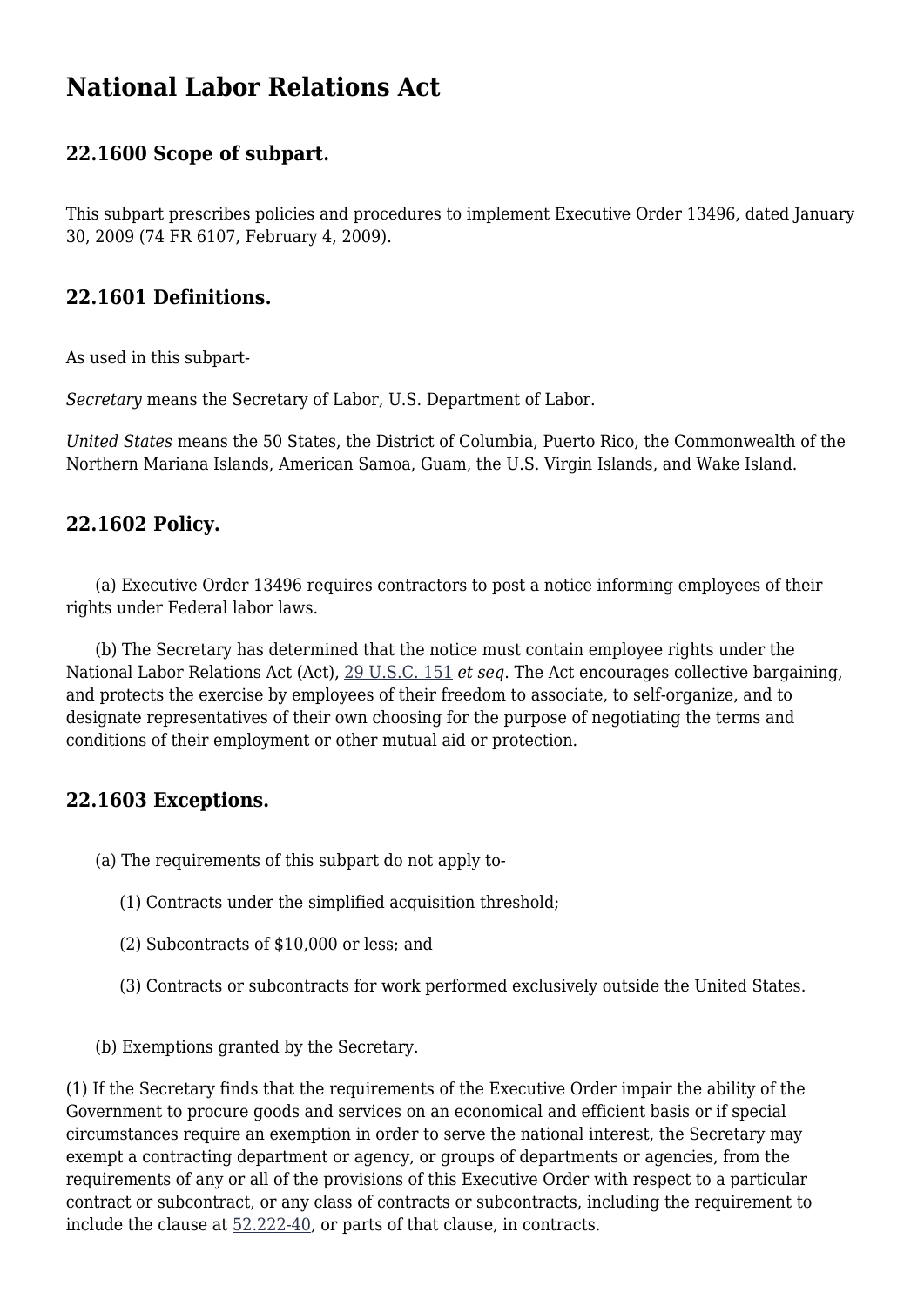(2) Requests for exemptions may be submitted in accordance with Department of Labor regulations at 29 CFR 471.3.

## **22.1604 Compliance evaluation and complaint investigations and sanctions for violations.**

 (a) The Secretary may conduct compliance evaluations or investigate complaints of any contractor or subcontractor to determine if any of the requirements of the clause at [52.222-40](https://login.acquisition.gov/far/part-52#FAR_52_222_40) have been violated.

 (b) Contracting departments and agencies shall cooperate with the Secretary and provide such information and assistance as the Secretary may require in the performance of the Secretary's functions.

 (c) If the Secretary determines that there has been a violation, the Secretary may take such actions as set forth in 29 CFR 471.14.

 (d) The Secretary may not terminate or suspend a contract or suspend or debar a contractor if the agency head has provided written objections, which must include a statement of reasons for the objection and a finding that the contractor's performance is essential to the agency's mission, and continues to object to the imposition of such sanctions and penalties. Procedures for enforcement by the Secretary are set out in 29 CFR 471.10 through 29 CFR 471.16.

#### **22.1605 Contract clause.**

 (a) Insert the clause at [52.222-40](https://login.acquisition.gov/far/part-52#FAR_52_222_40), Notification of Employee Rights under the National Labor Relations Act, in all *solicitations* and contracts, including *acquisitions* for *commercial products*, *commercial services*, and commercially available off-the-shelf items, except *acquisitions*-

 (1) *Under the simplified acquisition threshold*. For indefinite-quantity contracts, include the clause only if the value of orders in any calendar year of the contract is expected to exceed the simplified acquisition threshold;

(2) For work performed exclusively outside the United States; or

(3) Covered (in their entirety) by an exemption granted by the Secretary.

 (b) A contracting agency may modify the clause at [52.222-40,](https://login.acquisition.gov/far/part-52#FAR_52_222_40) if necessary, to reflect an exemption granted by the Secretary (see [22.1603\(](#page--1-0)b)).

# **Subpart 22.17 - Combating Trafficking in Persons**

#### **22.1700 Scope of subpart.**

This subpart prescribes policy for implementing [22 U.S.C. chapter 78](http://uscode.house.gov/browse.xhtml;jsessionid=114A3287C7B3359E597506A31FC855B3) and Executive Order 13627, Strengthening Protections Against Trafficking in Persons in Federal Contracts, dated September 25, 2012.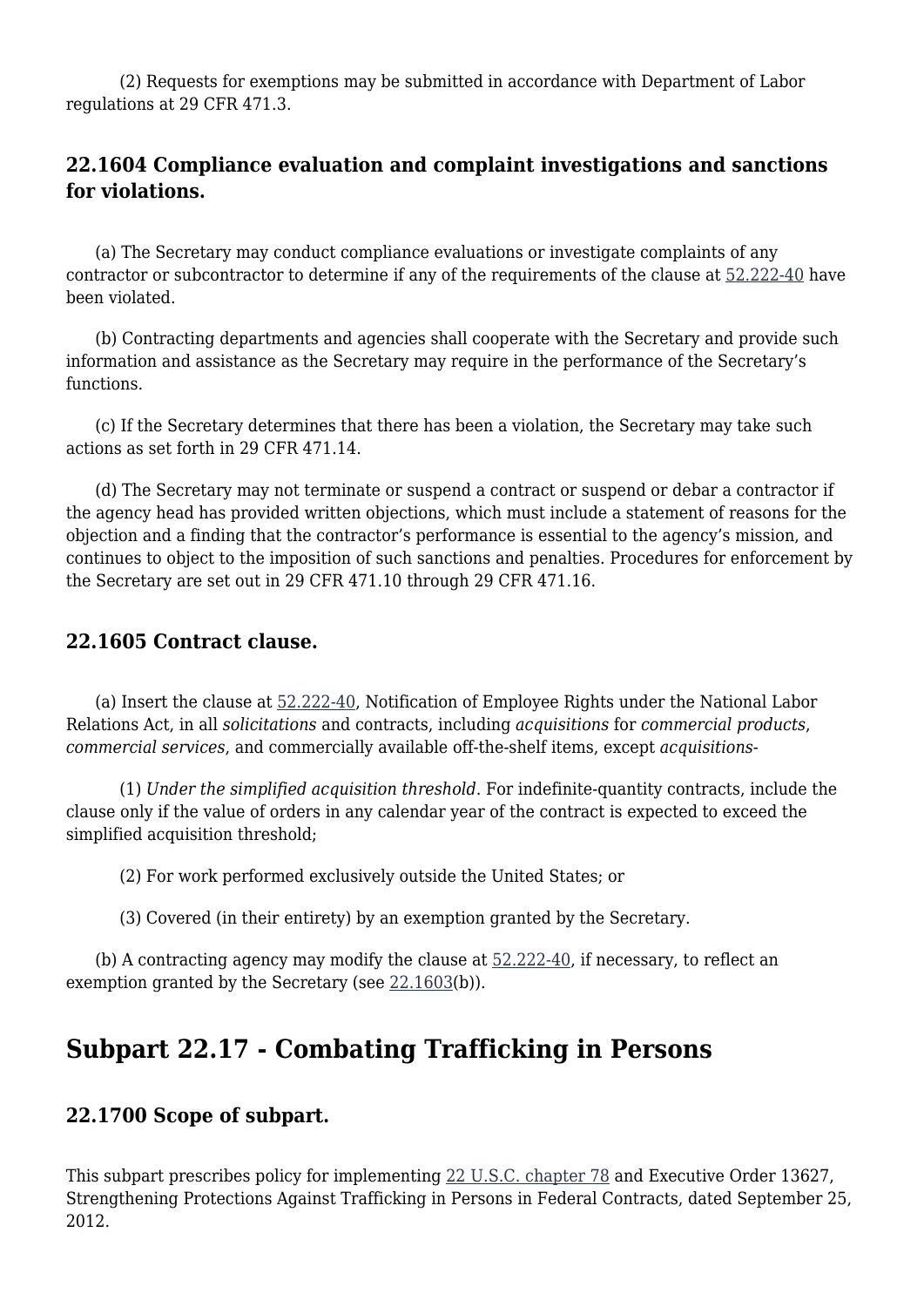# **22.1701 Applicability.**

(a) This subpart applies to all *acquisitions*.

(b) The requirement at  $22.1703(c)$  for a certification and compliance plan applies only to any portion of a contract or subcontract that-

 (1) Is for supplies, other than commercially available off-the-shelf (COTS) items, to be acquired outside the United States, or services to be performed outside the United States; and

(2) Has an estimated value that exceeds \$550,000.

#### **22.1702 Definitions.**

As used in this subpart-

*Agent* means any individual, including a director, an officer, an employee, or an independent contractor, authorized to act on behalf of the organization.

*Coercion* means-

(1) Threats of serious harm to or physical restraint against any person;

 (2) Any scheme, plan, or pattern intended to cause a person to believe that failure to perform an act would result in serious harm to or physical restraint against any person; or

(3) The abuse or threatened abuse of the legal process.

*Commercial sex act* means any sex act on account of which anything of value is given to or received by any person.

*Debt bondage* means the status or condition of a debtor arising from a pledge by the debtor of his or her personal services or of those of a person under his or her control as a security for debt, if the value of those services as reasonably assessed is not applied toward the liquidation of the debt or the length and nature of those services are not respectively limited and defined.

*Employee* means an employee of the Contractor directly engaged in the performance of work under the contract who has other than a minimal impact or involvement in contract performance.

*Forced labor* means knowingly providing or obtaining the labor or services of a person-

(1) By threats of serious harm to, or physical restraint against, that person or another person;

 (2) By means of any scheme, plan, or pattern intended to cause the person to believe that, if the person did not perform such labor or services, that person or another person would suffer serious harm or physical restraint; or

(3) By means of the abuse or threatened abuse of law or the legal process.

*Involuntary servitude* includes a condition of servitude induced by means of-

(1) Any scheme, plan, or pattern intended to cause a person to believe that, if the person did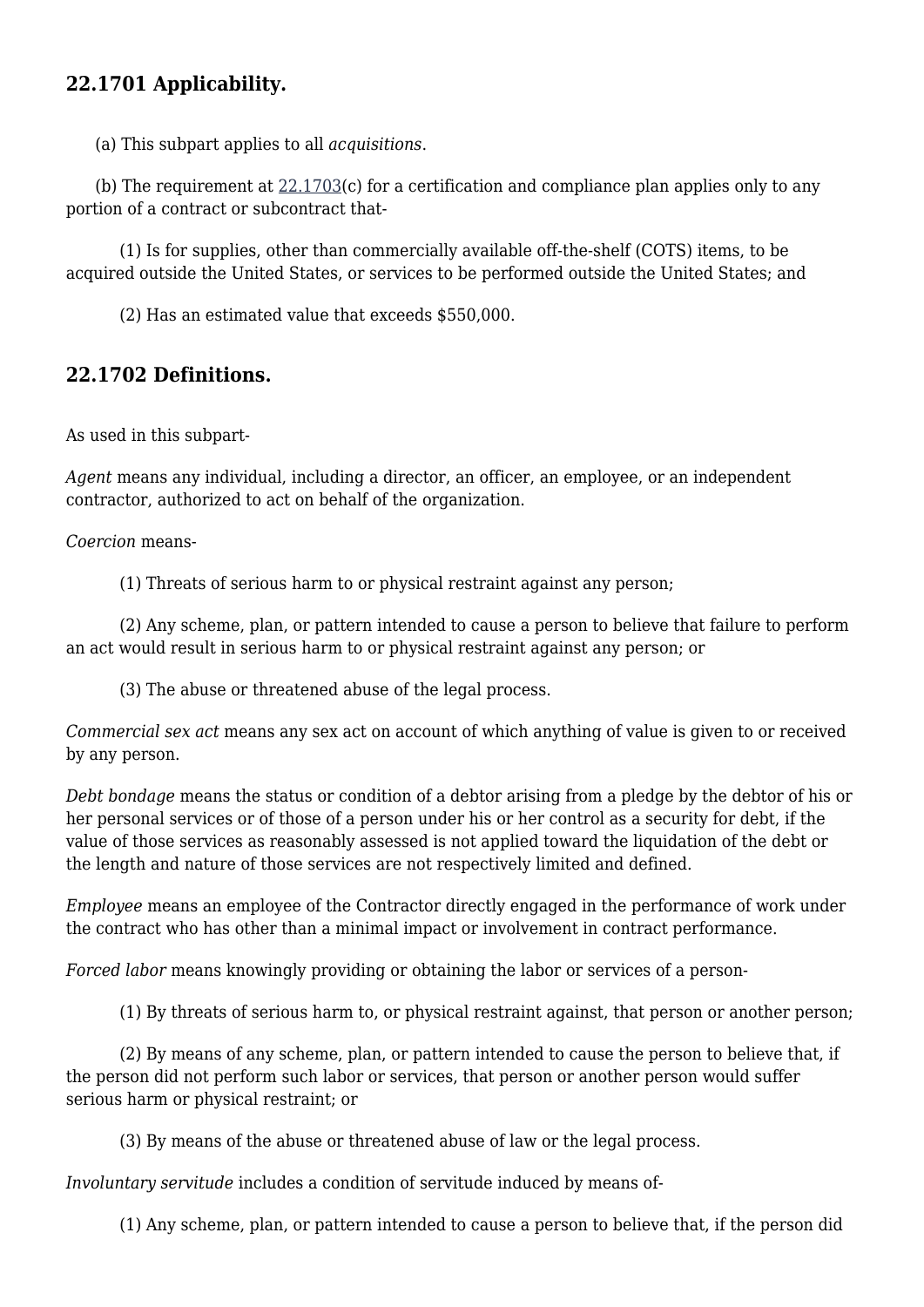not enter into or continue in such conditions, that person or another person would suffer serious harm or physical restraint; or

(2) The abuse or threatened abuse of the legal process.

*Recruitment fees* means fees of any type, including charges, costs, assessments, or other financial obligations, that are associated with the recruiting process, regardless of the time, manner, or location of imposition or collection of the fee.

 (1) Recruitment fees include, but are not limited to, the following fees (when they are associated with the recruiting process) for-

 (i) Soliciting, identifying, considering, interviewing, referring, retaining, transferring, selecting, training, providing orientation to, skills testing, recommending, or placing *employees* or potential *employees*;

(ii) Advertising:

(iii) Obtaining permanent or temporary labor certification, including any associated fees;

(iv) Processing applications and petitions;

(v) Acquiring visas, including any associated fees;

 (vi) Acquiring photographs and identity or immigration documents, such as passports, including any associated fees;

 (vii) Accessing the job opportunity, including required medical examinations and immunizations; background, reference, and security clearance checks and examinations; and additional certifications;

(viii) An employer's recruiters, *agents* or attorneys, or other notary or legal fees;

 (ix) Language interpretation or translation, arranging for or accompanying on travel, or providing other advice to *employees* or potential *employees*;

 (x) Government-mandated fees, such as border crossing fees, levies, or worker welfare funds;

(xi) Transportation and subsistence costs-

 (A) While in transit, including, but not limited to, airfare or costs of other modes of transportation, terminal fees, and travel taxes associated with travel from the country of origin to the country of performance and the return journey upon the end of employment; and

(B) From the airport or disembarkation point to the worksite;

(xii) Security deposits, bonds, and insurance; and

(xiii) Equipment charges.

 (2) A recruitment fee, as described in the introductory text of this definition, is a recruitment fee, regardless of whether the payment is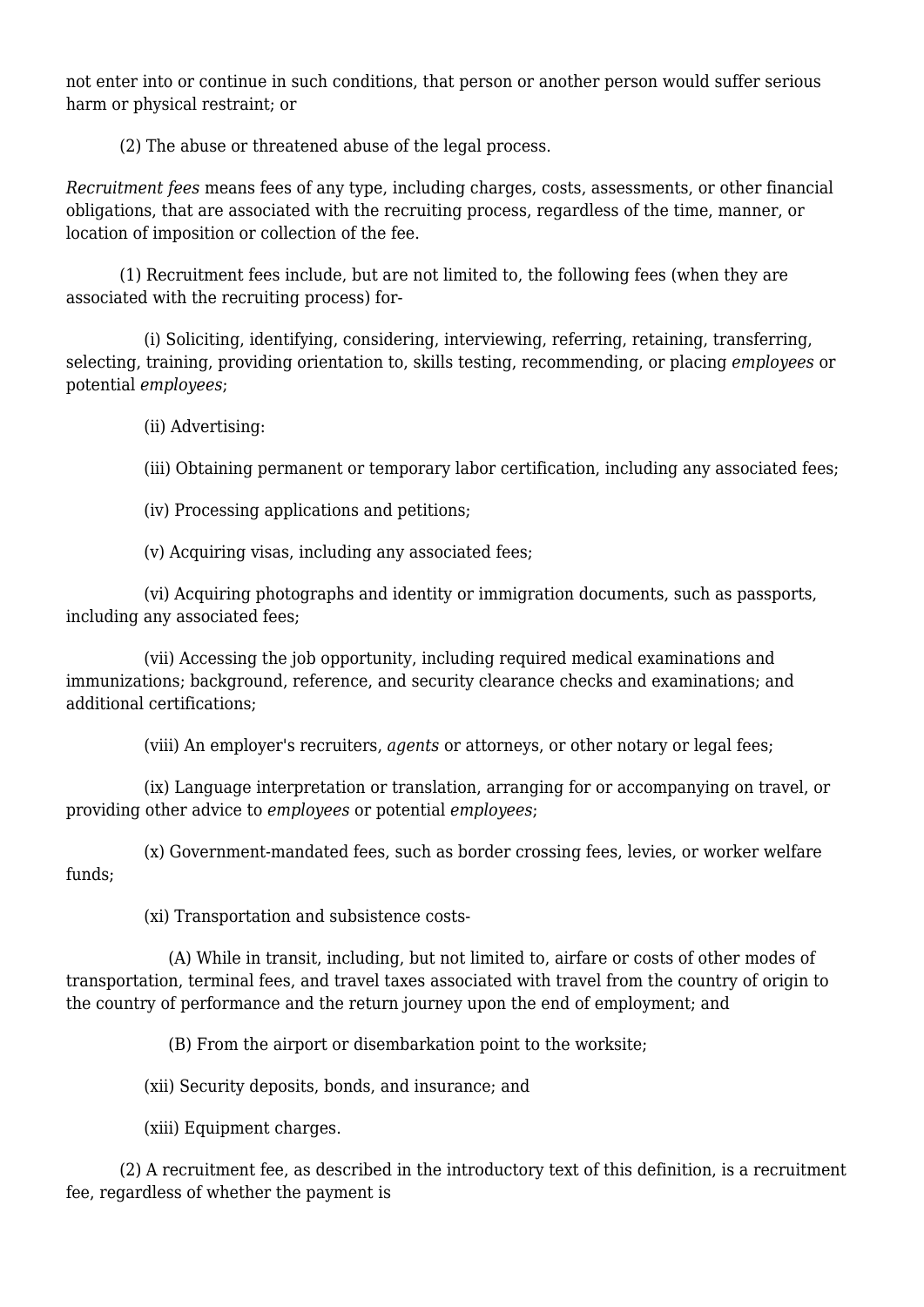(i) Paid in property or money;

(ii) Deducted from wages;

(iii) Paid back in wage or benefit concessions;

(iv) Paid back as a kickback, bribe, in-kind payment, free labor, tip, or tribute; or

 (v) Collected by an employer or a third party, whether licensed or unlicensed, including, but not limited to-

(A) *Agents*;

(B) Labor brokers;

(C) Recruiters;

(D) Staffing firms (including private employment and placement firms);

- (E) Subsidiaries/affiliates of the employer;
- (F) Any agent or employee of such entities; and
- (G) *Subcontractors* at all tiers.

*Severe forms of trafficking in persons* means-

 (1) Sex trafficking in which a commercial sex act is induced by force, fraud, or coercion, or in which the person induced to perform such act has not attained 18 years of age; or

 (2) The recruitment, harboring, transportation, provision, or obtaining of a person for labor or services, through the use of force, fraud, or coercion for the purpose of subjection to involuntary servitude, peonage, debt bondage, or slavery.

*Sex trafficking* means the recruitment, harboring, transportation, provision, or obtaining of a person for the purpose of a commercial sex act.

*Subcontract* means any contract entered into by a subcontractor to furnish supplies or services for performance of a prime contract or a subcontract.

*Subcontractor* means any supplier, distributor, vendor, or firm that furnishes supplies or services to or for a prime contractor or another subcontractor.

*United States* means the 50 States, the District of Columbia, and outlying areas.

## **22.1703 Policy.**

The United States Government has adopted a policy prohibiting trafficking in persons, including the trafficking-related activities below. Additional information about trafficking in persons may be found at the website for the Department of State's Office to Monitor and Combat Trafficking in Persons at <http://www.state.gov/g/tip> . Government *solicitations* and contracts shall-

(a) Prohibit contractors, contractor *employees*, *subcontractors*, subcontractor *employees*, and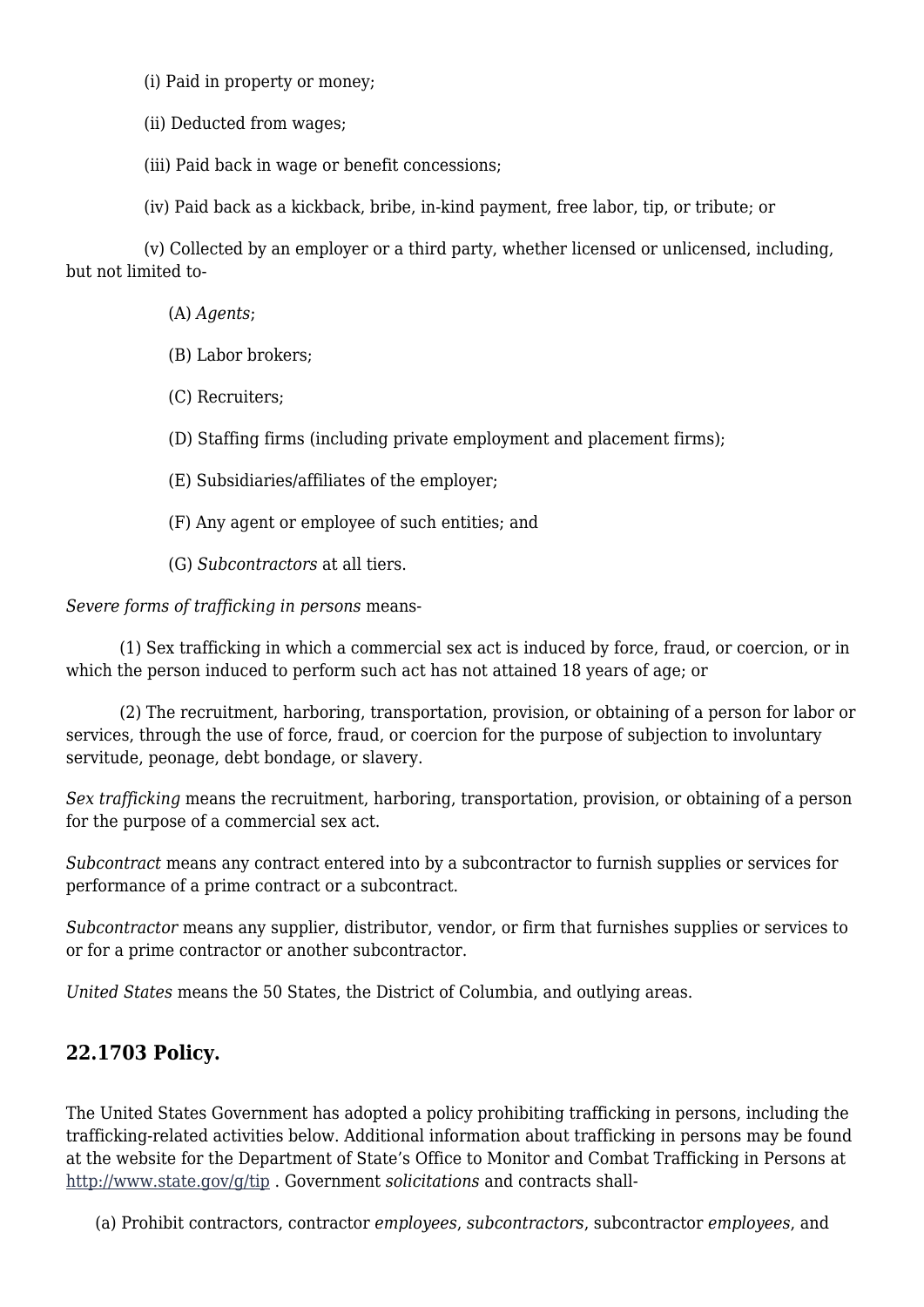their *agents* from-

 (1) Engaging in severe forms of trafficking in persons during the period of performance of the contract;

(2) Procuring *commercial sex acts* during the period of performance of the contract;

(3) Using forced labor in the performance of the contract;

 (4) Destroying, concealing, confiscating, or otherwise denying access by an employee to the employee's identity or immigration documents, such as passports or drivers' licenses, regardless of issuing authority;

(5)

(i) Using misleading or fraudulent practices during the recruitment of *employees* or offering of employment, such as failing to disclose, in a format and language understood by the employee or potential employee, basic information or making material misrepresentations during the recruitment of *employees* regarding the key terms and conditions of employment, including wages and fringe benefits, the location of work, the living conditions, housing and associated costs (if employer or agent provided or arranged), any significant costs to be charged to the employee or potential employee, and, if applicable, the hazardous nature of the work;

 (ii) Using recruiters that do not comply with local labor laws of the country in which the recruiting takes place;

(6) Charging *employees* or potential *employees* recruitment fees;

(7)

(i)

(A) Failing to provide return transportation or pay for the cost of return transportation upon the end of employment, for an employee who is not a national of the country in which the work is taking place and who was brought into that country for the purpose of working on a U.S. Government contract or subcontract, for portions of contracts and *subcontracts* performed outside the United States; or

 (B) Failing to provide return transportation or pay for the cost of return transportation upon the end of employment, for an employee who is not a United States national and who was brought into the United States for the purpose of working on a U.S. Government contract or subcontract, if the payment of such costs is required under existing temporary worker programs or pursuant to a written agreement with the employee for portions of contracts and *subcontracts* performed inside the United States; except that-

is-

(ii) The requirements of paragraph  $(a)(7)(i)$  of this section do not apply to an employee who

(A) Legally permitted to remain in the country of employment and who chooses to do

so; or

(B) Exempted by an authorized official of the contracting agency, designated by the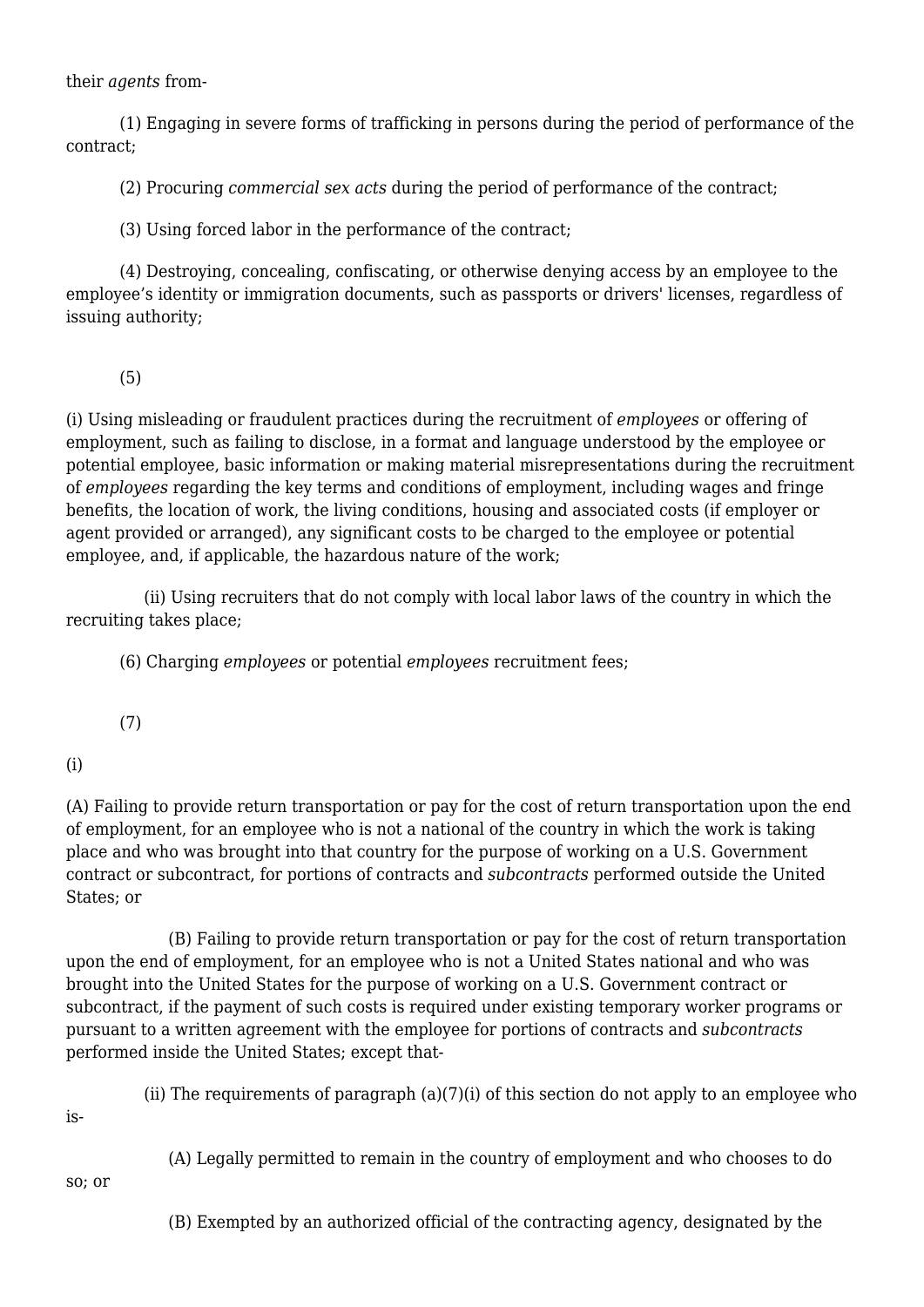agency head in accordance with agency procedures, from the requirement to provide return transportation or pay for the cost of return transportation;

(iii) The requirements of paragraph  $(a)(7)(i)$  of this section are modified for a victim of trafficking in persons who is seeking victim services or legal redress in the country of employment, or for a witness in an enforcement action related to trafficking in persons. The contractor shall provide the return transportation or pay the cost of return transportation in a way that does not obstruct the victim services, legal redress, or witness activity. For example, the contractor shall also offer return transportation to a witness at a time that supports the witness' need to testify. This paragraph does not apply when the exemptions at paragraph (a)(7)(ii) of this section apply.

 (8) Providing or arranging housing that fails to meet the host country housing and safety standards; or

 (9) If required by law or contract, failing to provide an employment contract, recruitment agreement, or other required work document in writing. Such written document shall be in a language the employee understands. If the employee must relocate to perform the work, the work document shall be provided to the employee at least five days prior to the employee relocating. The employee's work document shall include, but is not limited to, details about work description, wages, prohibition on charging recruitment fees, work location(s), living accommodations and associated costs, time off, roundtrip transportation arrangements, grievance process, and the content of applicable laws and regulations that prohibit trafficking in persons. The contracting officer shall consider the risk that the contract or subcontract will involve services or supplies susceptible to trafficking in persons, and the number of non-U.S. citizens expected to be employed, when deciding whether to require work documents in the contract;

 (b) Require contractors and *subcontractors* to notify *employees* of the prohibited activities described in paragraph (a) of this section and the actions that may be taken against them for violations;

(c) With regard to certification and a compliance plan-

#### (1)

(i) Require the apparent successful offeror to provide, before contract award, a certification (see [52.222-56](https://login.acquisition.gov/far/part-52#FAR_52_222_56)) that the offeror has a compliance plan if any portion of the contract or subcontract-

 (A) Is for supplies, other than COTS items (see [2.101\)](https://login.acquisition.gov/far/part-2#FAR_2_101), to be acquired outside the United States, or services to be performed outside the United States; and

(B) The estimated value exceeds \$550,000.

(ii) The certification must state that-

 (A) The offeror has implemented the plan and has implemented procedures to prevent any prohibited activities and to monitor, detect, and terminate the contract with a subcontractor or agent engaging in prohibited activities; and

(B) After having conducted due diligence, either-

 (1) To the best of the offeror's knowledge and belief, neither it nor any of its *agents*, proposed *subcontractors*, or their *agents*, has engaged in any such activities; or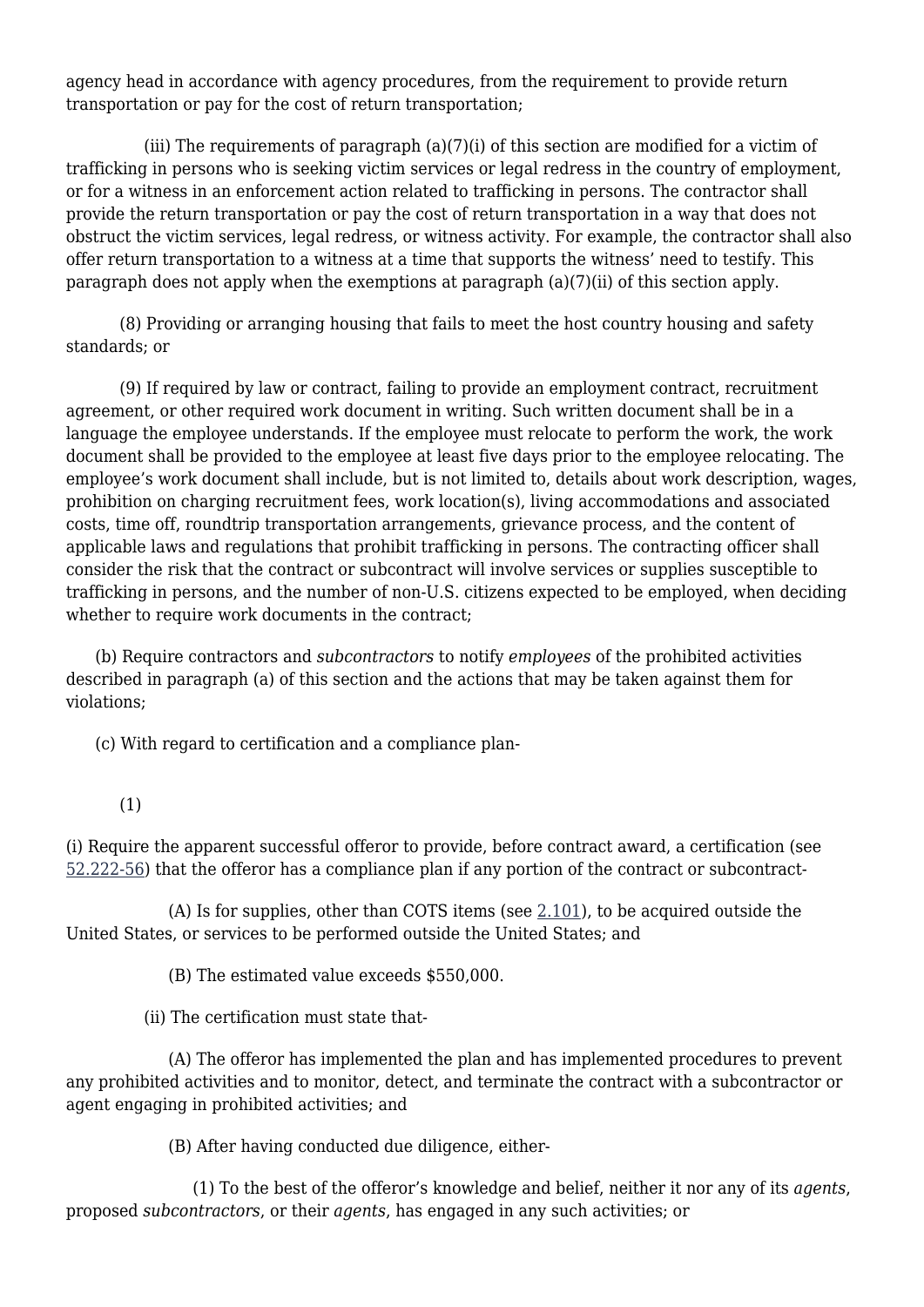(2) If abuses relating to any of the prohibited activities identified in [52.222-50\(](https://login.acquisition.gov/far/part-52#FAR_52_222_50)b) have been found, the offeror or proposed subcontractor has taken the appropriate remedial and referral actions;

(2) Require annual certifications (see  $52.222-50(h)(5)$ ) during performance of the contract, when a compliance plan was required at award;

(3)

(i) Require the contractor to obtain a certification from each subcontractor, prior to award of a subcontract, if any portion of the subcontract-

 (A) Is for supplies, other than COTS items (see [2.101\)](https://login.acquisition.gov/far/part-2#FAR_2_101), to be acquired outside the United States, or services to be performed outside the United States; and

(B) The estimated value exceeds \$550,000.

(ii) The certification must state that-

(A) The subcontractor has implemented a compliance plan; and

(B) After having conducted due diligence, either-

 (1) To the best of the subcontractor's knowledge and belief, neither it nor any of its *agents*, *subcontractors*, or their *agents*, has engaged in any such activities; or

 (2) If abuses relating to any of the prohibited activities identified in [52.222-50\(](https://login.acquisition.gov/far/part-52#FAR_52_222_50)b) have been found, the subcontractor has taken the appropriate remedial and referral actions;

 (4) Require the contractor to obtain annual certifications from *subcontractors* during performance of the contract, when a compliance plan was required at the time of subcontract award; and

 (5) Require that any compliance plan or procedures shall be appropriate to the size and complexity of the contract and the nature and scope of its activities, including the number of non-U.S. citizens expected to be employed and the risk that the contract or subcontract will involve services or supplies susceptible to trafficking in persons. The minimum elements of the plan are specified at [52.222-50](https://login.acquisition.gov/far/part-52#FAR_52_222_50)(h);

(d) Require the contractor and *subcontractors* to-

 (1) Disclose to the contracting officer and the agency Inspector General information sufficient to identify the nature and extent of an offense and the individuals responsible for the conduct;

 (2) Provide timely and complete responses to Government auditors' and investigators' requests for documents;

 (3) Cooperate fully in providing reasonable access to their facilities and staff (both inside and outside the U.S.) to allow contracting agencies and other responsible *Federal agencies* to conduct audits, investigations, or other actions to ascertain compliance with the Trafficking Victims Protection Act (22 U.S.C. chapter 78), Executive Order 13627, or any other applicable law or regulation establishing restrictions on trafficking in persons, the procurement of *commercial sex acts*, or the use of forced labor; and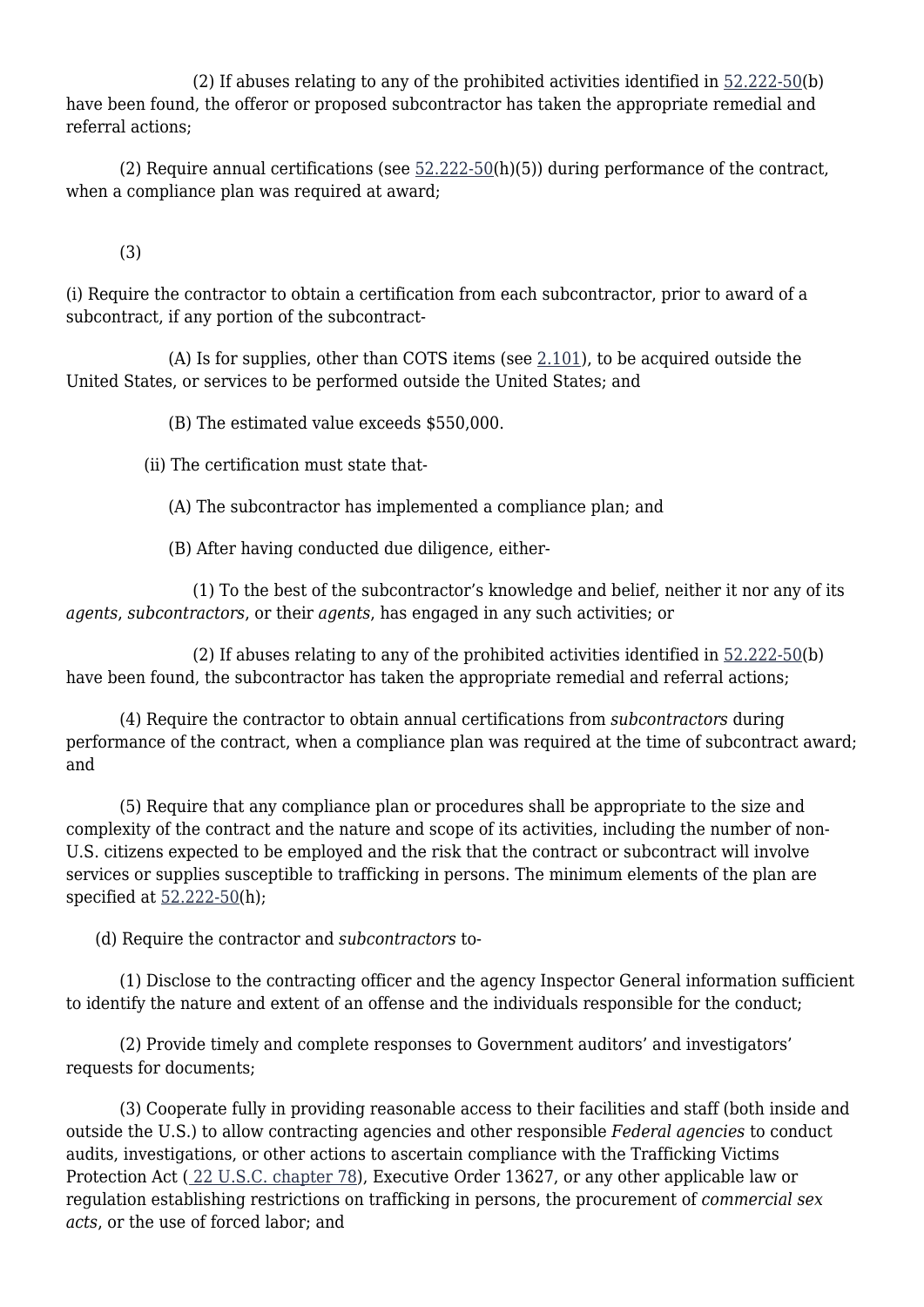(4) Protect all *employees* suspected of being victims of or witnesses to prohibited activities, prior to returning to the country from which the employee was recruited, and shall not prevent or hinder the ability of these *employees* from cooperating fully with Government authorities; and

 (e) Provide suitable remedies, including termination, to be imposed on contractors that fail to comply with the requirements of paragraphs (a) through (d) of this section.

#### **22.1704 Violations and remedies.**

 (a) Violations. It is a violation of the Trafficking Victims Protection Act of 2000, as amended, ([22](http://uscode.house.gov/browse.xhtml;jsessionid=114A3287C7B3359E597506A31FC855B3) [U.S.C. chapter 78](http://uscode.house.gov/browse.xhtml;jsessionid=114A3287C7B3359E597506A31FC855B3)), E.O. 13627, or the policies of this subpart if—

 (1) The contractor, contractor employee, subcontractor, subcontractor employee, or agent engages in severe forms of trafficking in persons during the period of performance of the contract;

 (2) The contractor, contractor employee, subcontractor, subcontractor employee, or agent procures a commercial sex act during the period of performance of the contract;

 (3) The contractor, contractor employee, subcontractor, subcontractor employee, or agent uses forced labor in the performance of the contract; or

 (4) The contractor fails to comply with the requirements of the clause at [52.222-50](https://login.acquisition.gov/far/part-52#FAR_52_222_50), Combating Trafficking in Persons.

 (b) Credible information. Upon receipt of credible information regarding a violation listed in paragraph (a) of this section, the contracting officer—-

 (1) Shall promptly notify, in accordance with agency procedures, the agency Inspector General, the agency debarring and suspending official, and if appropriate, law enforcement officials with jurisdiction over the alleged offense; and

 (2) May direct the contractor to take specific steps to abate the alleged violation or enforce the requirements of its compliance plan.

(c) Receipt of agency Inspector General report.

(1) The head of an executive agency shall ensure that the contracting officer is provided a copy of the agency Inspector General report of an investigation of a violation of the trafficking in persons prohibitions in [22.1703\(](#page--1-0)a) and [52.222-50\(](https://login.acquisition.gov/far/part-52#FAR_52_222_50)b).

#### (2)

(i) Upon receipt of a report from the agency Inspector General that provides support for the allegations, the head of the executive agency, in accordance with agency procedures, shall delegate to an authorized agency official, such as the agency suspending or debarring official, the responsibility to-

 (A) Expeditiously conduct an administrative proceeding, allowing the contractor the opportunity to respond to the report;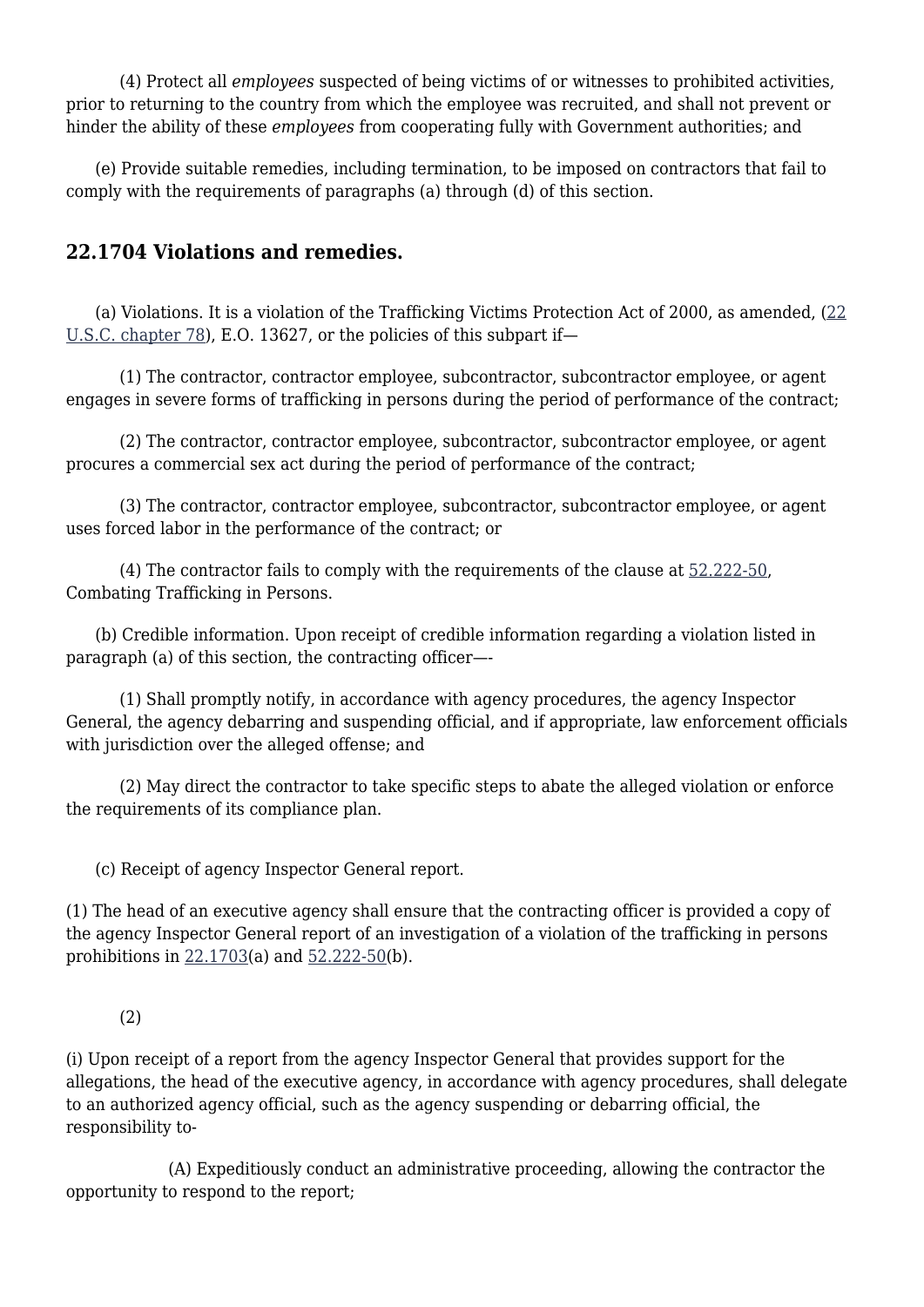- (B) Make a final determination as to whether the allegations are substantiated; and
- (C) Notify the contracting officer of the determination.

 (ii) Whether or not the official authorized to conduct the administrative proceeding is the suspending and debarring official, the suspending and debarring official has the authority, at any time before or after the final determination as to whether the allegations are substantiated, to use the suspension and debarment procedures in [subpart 9.4](https://login.acquisition.gov/far/part-9#FAR_Subpart_9_4) to suspend, propose for debarment, or debar the contractor, if appropriate, also considering the factors at  $22.1704(d)(2)$ .

 (d) Remedies. After a final determination in accordance with paragraph (c)(2)(ii) of this section that the allegations of a trafficking in persons violation are substantiated, the contracting officer shall—

(1) Enter the violation in FAPIIS (see  $42.1503(h)$ ); and

 (2) Consider taking any of the remedies specified in paragraph (e) of the clause at [52.222-50,](https://login.acquisition.gov/far/part-52#FAR_52_222_50) Combating Trafficking in Persons. These remedies are in addition to any other remedies available to the United States Government. When determining the appropriate remedies, the contracting officer may consider the following factors:

 (i) Mitigating factors. The contractor had a Trafficking in Persons compliance plan or awareness program at the time of the violation, was in compliance with the plan at the time of the violation, and has taken appropriate remedial actions for the violations, that may include reparation to victims for such violations.

 (ii) Aggravating factors. The contractor failed to abate an alleged violation or enforce the requirements of a compliance plan, when directed by a contracting officer to do so.

#### **22.1705 Solicitation provision and contract clause.**

#### (a)

(1) Insert the clause at [52.222-50,](https://login.acquisition.gov/far/part-52#FAR_52_222_50) Combating Trafficking in Persons, in all *solicitations* and contracts.

 (2) Use the clause with its Alternate I when the contract will be performed outside the United States (as defined at [22.1702\)](#page--1-0) and the contracting officer has been notified of specific U.S. directives or notices regarding combating trafficking in persons (such as general orders or military listings of "off-limits" local establishments) that apply to contractor *employees* at the contract place of performance.

 (b) Insert the provision at [52.222-56](https://login.acquisition.gov/far/part-52#FAR_52_222_56), Certification Regarding Trafficking in Persons Compliance Plan, in *solicitations* if

 (1) It is possible that at least \$550,000 of the value of the contract may be performed outside the United States; and

(2) The acquisition is not entirely for commercially available off-the-shelf items.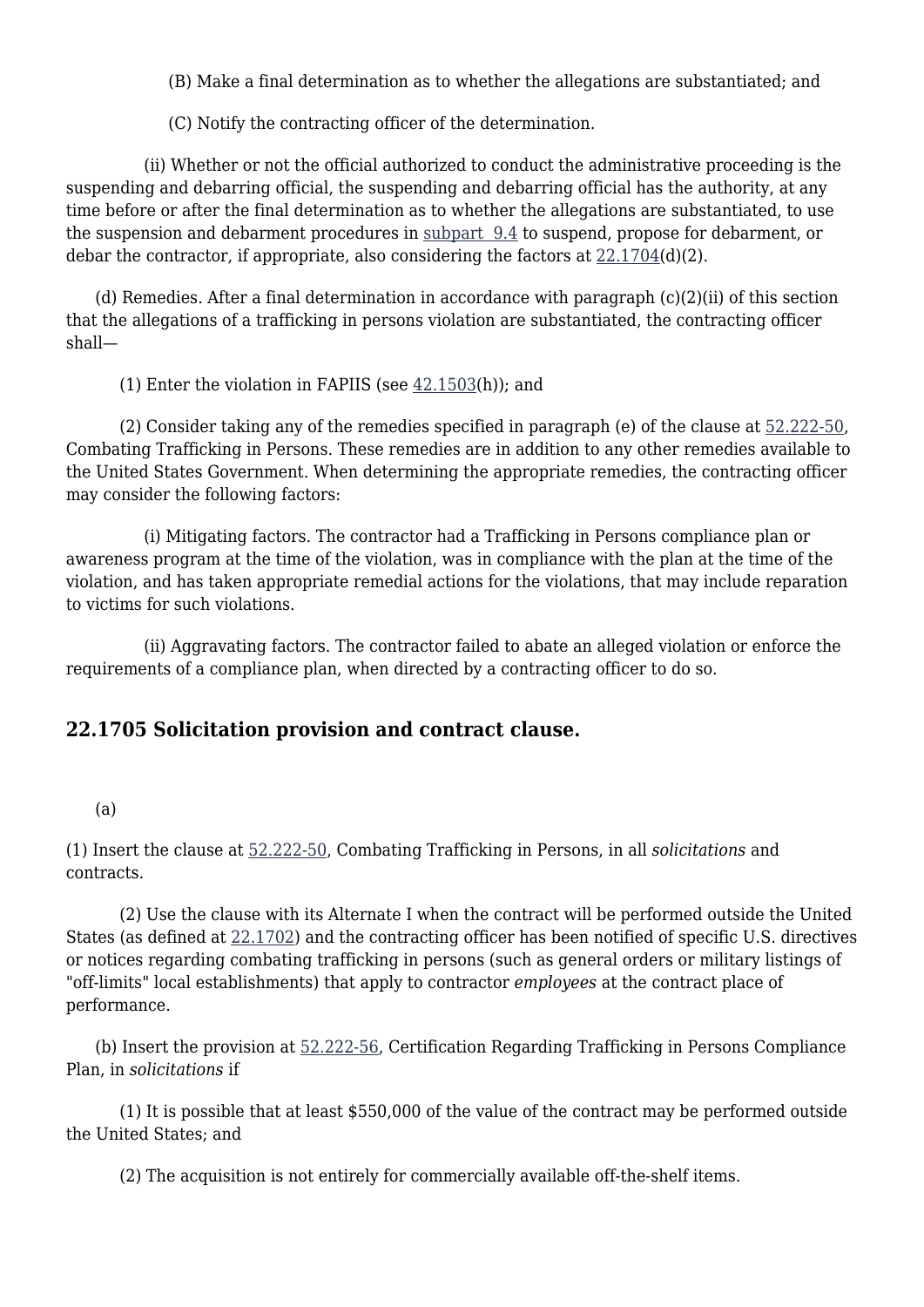# **Subpart 22.18 - Employment Eligibility Verification**

#### **22.1800 Scope.**

This subpart prescribes policies and procedures requiring contractors to utilize the Department of Homeland Security (DHS), United States Citizenship and Immigration Service's employment eligibility verification program (E-Verify) as the means for verifying employment eligibility of certain employees.

#### **22.1801 Definitions.**

As used in this subpart-

*Commercially available off-the-shelf (COTS) item*-

(1) Means any item of supply that is-

 (i) A commercial product (as defined in paragraph (1) of the definition of "commercial product" at  $2.101$ ;

(ii) Sold in substantial quantities in the commercial marketplace; and

 (iii) Offered to the Government, without modification, in the same form in which it is sold in the commercial marketplace; and

(2) Does not include bulk cargo, as defined in  $46$  U.S.C.  $40102(4)$ , such as agricultural products and petroleum products. Per 46 CFR 525.1 (c)(2), "bulk cargo" means cargo that is loaded and carried in bulk onboard ship without mark or count, in a loose unpackaged form, having homogenous characteristics. Bulk cargo loaded into intermodal equipment, except LASH or Seabee barges, is subject to mark and count and, therefore, ceases to be bulk cargo.

 *Employee assigned to the contract* means an employee who was hired after November 6, 1986 (after November 27, 2009, in the Commonwealth of the Northern Mariana Islands), who is directly performing work, in the United States, under a contract that is required to include the clause prescribed at [22.1803.](#page--1-0) An employee is not considered to be directly performing work under a contract if the employee-

(1) Normally performs support work, such as indirect or overhead functions; and

(2) Does not perform any substantial duties applicable to the contract.

*Subcontract* means any contract, as defined in [2.101](https://login.acquisition.gov/far/part-2#FAR_2_101), entered into by a subcontractor to furnish supplies or services for performance of a prime contract or a subcontract. It includes but is not limited to *purchase orders*, and changes and modifications to *purchase orders*.

*Subcontractor* means any supplier, distributor, vendor, or firm that furnishes supplies or services to or for a prime contractor or another subcontractor.

*United States*, as defined in [8 U.S.C. 1101\(a\)\(38\),](http://uscode.house.gov/browse.xhtml;jsessionid=114A3287C7B3359E597506A31FC855B3) means the 50 States, the District of Columbia, Puerto Rico, Guam, the Commonwealth of Northern Mariana Islands, and the U.S. Virgin Islands.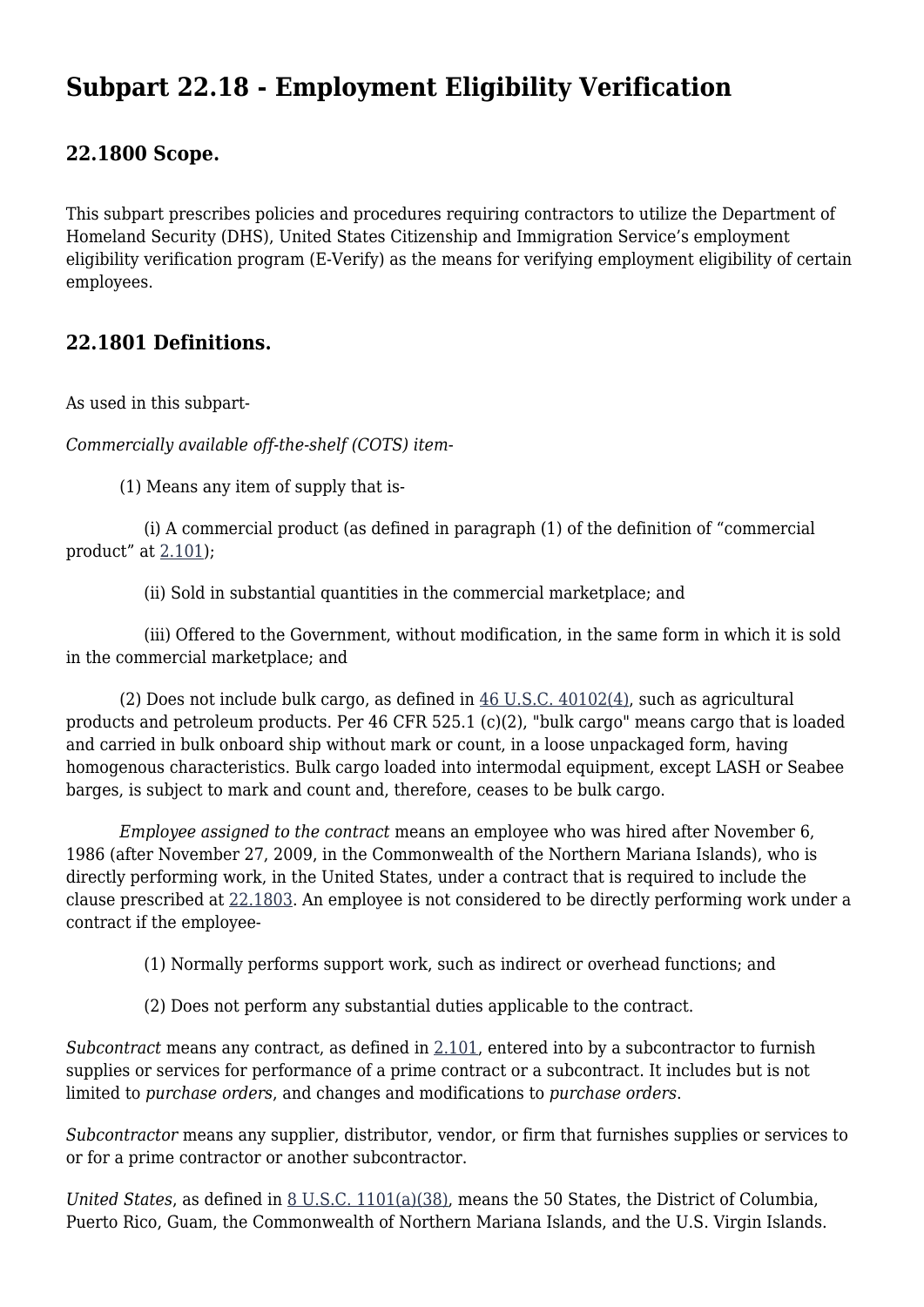#### **22.1802 Policy.**

 (a) Statutes and Executive orders require employers to abide by the immigration laws of the United States and to employ in the United States only individuals who are eligible to work in the United States. The E-Verify program provides an Internet-based means of verifying employment eligibility of workers employed in the United States, but is not a substitute for any other employment eligibility verification requirements.

 (b) *Contracting officers* shall include in *solicitations* and contracts, as prescribed at [22.1803,](#page--1-0) requirements that Federal contractors must-

(1) Enroll as Federal contractors in E-Verify;

 (2) Use E-Verify to verify employment eligibility of all new hires working in the United States, except that the contractor may choose to verify only new hires assigned to the contract if the contractor is-

(i) An institution of higher education (as defined at  $20 \text{ U.S.C. } 1001(a)$ );

(ii) A State or local government or the government of a Federally recognized Indian tribe;

or

 (iii) A surety performing under a takeover agreement entered into with a Federal agency pursuant to a performance bond;

(3) Use E-Verify to verify employment eligibility of all employees assigned to the contract; and

(4) Include these requirements, as required by the clause at [52.222-54,](https://login.acquisition.gov/far/part-52#FAR_52_222_54) in *subcontracts* for-

 (i) Services, except for *commercial services* that are part of the purchase of a COTS item (or an item that would be a COTS item, but for minor modifications), performed by the COTS provider, and are normally provided for that COTS item; and

(ii) Construction.

 (c) Contractors may elect to verify employment eligibility of all existing employees working in the United States who were hired after November 6, 1986 (after November 27, 2009, in the Commonwealth of the Northern Mariana Islands) instead of just those employees assigned to the contract. The contractor is not required to verify employment eligibility of-

(1) Employees who hold an active security clearance of confidential, secret, or top secret; or

 (2) Employees for whom background investigations have been completed and credentials issued pursuant to Homeland Security Presidential Directive (HSPD)-12.

 (d) In exceptional cases, the head of the contracting activity may waive the E-Verify requirement for a contract or subcontract or a class of contracts or *subcontracts*, either temporarily or for the period of performance. This waiver authority may not be delegated.

 (e) DHS and the Social Security Administration (SSA) may terminate a contractor's MOU and deny access to the E-Verify system in accordance with the terms of the MOU. If DHS or SSA terminates a contractor's MOU, the terminating agency must refer the contractor to a suspension or debarment official for possible suspension or debarment action. During the period between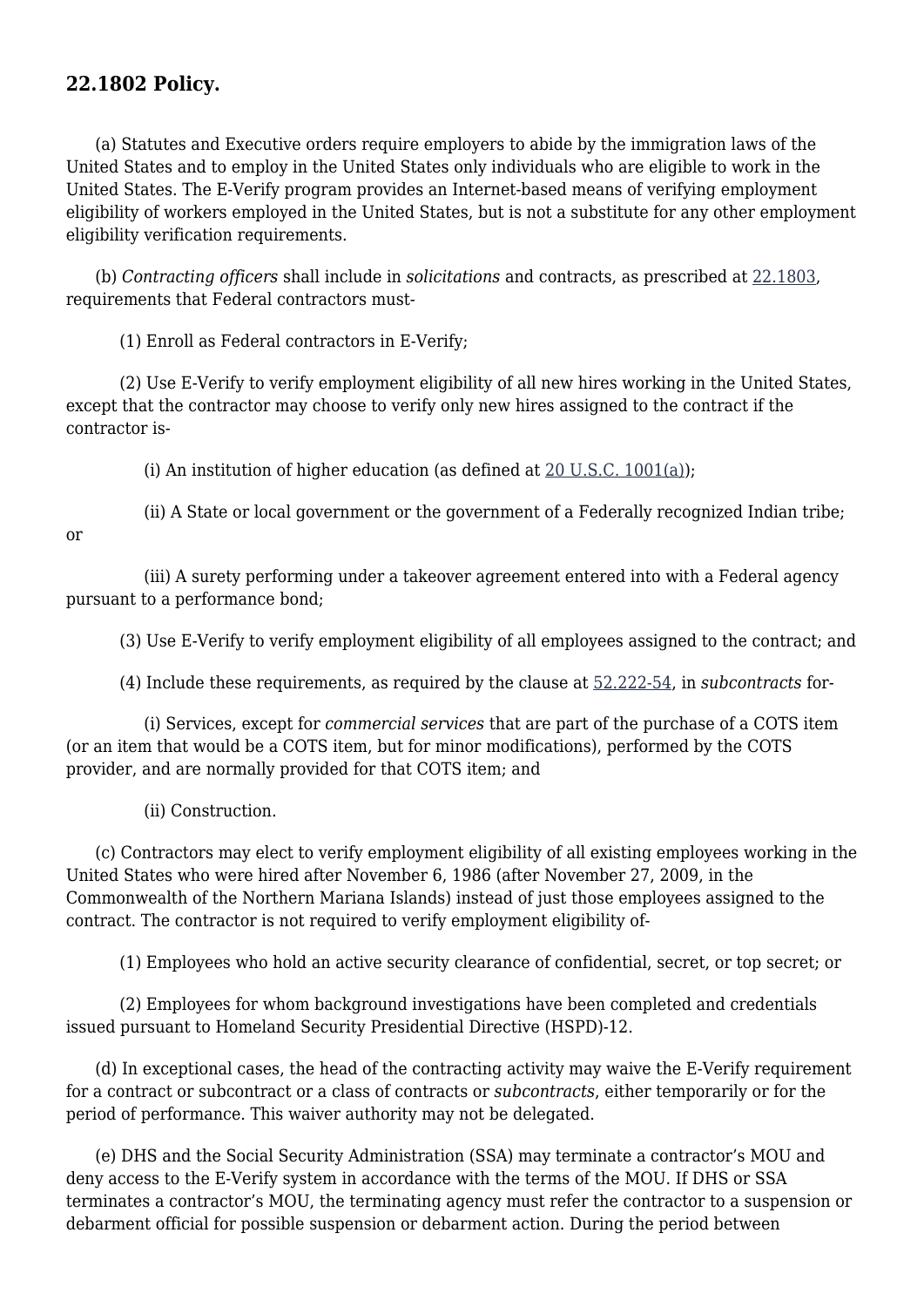termination of the MOU and a decision by the suspension or debarment official whether to suspend or debar, the contractor is excused from its obligations under paragraph (b) of the clause at [52.222-54](https://login.acquisition.gov/far/part-52#FAR_52_222_54). If the contractor is suspended or debarred as a result of the MOU termination, the contractor is not eligible to participate in E-Verify during the period of its suspension or debarment. If the suspension or debarment official determines not to suspend or debar the contractor, then the contractor must reenroll in E-Verify.

# **22.1803 Contract clause.**

Insert the clause at [52.222-54,](https://login.acquisition.gov/far/part-52#FAR_52_222_54) Employment Eligibility Verification, in all *solicitations* and contracts that exceed \$150,000, except those that—

(a) Are only for work that will be performed outside the United States;

- (b) Are for a period of performance of less than 120 days; or
- (c) Are only for-
	- (1) Commercially available off-the-shelf items;

 (2) Items that would be COTS items, but for minor modifications (as defined at paragraph (3)(ii) of the definition of "*commercial products*" at [2.101\)](https://login.acquisition.gov/far/part-2#FAR_2_101);

(3) Items that would be COTS items if they were not bulk cargo; or

(4) *Commercial services* that are-

 (i) Part of the purchase of a COTS item (or an item that would be a COTS item, but for minor modifications);

(ii) Performed by the COTS provider; and

(iii) Are normally provided for that COTS item.

# **Subpart 22.19 - Increasing the Minimum Wage for Contractors**

#### **22.1900 Scope of subpart.**

This subpart prescribes policies and procedures to implement Executive Order (E.O.) 14026, Increasing the Minimum Wage for Federal Contractors, which requires minimum wages for certain *workers*; Department of Labor (DOL) implementing regulations are found at 29 CFR part 23. This E.O. superseded E.O. 13658; DOL implementing regulations for E.O. 13658 are found at 29 CFR part 10.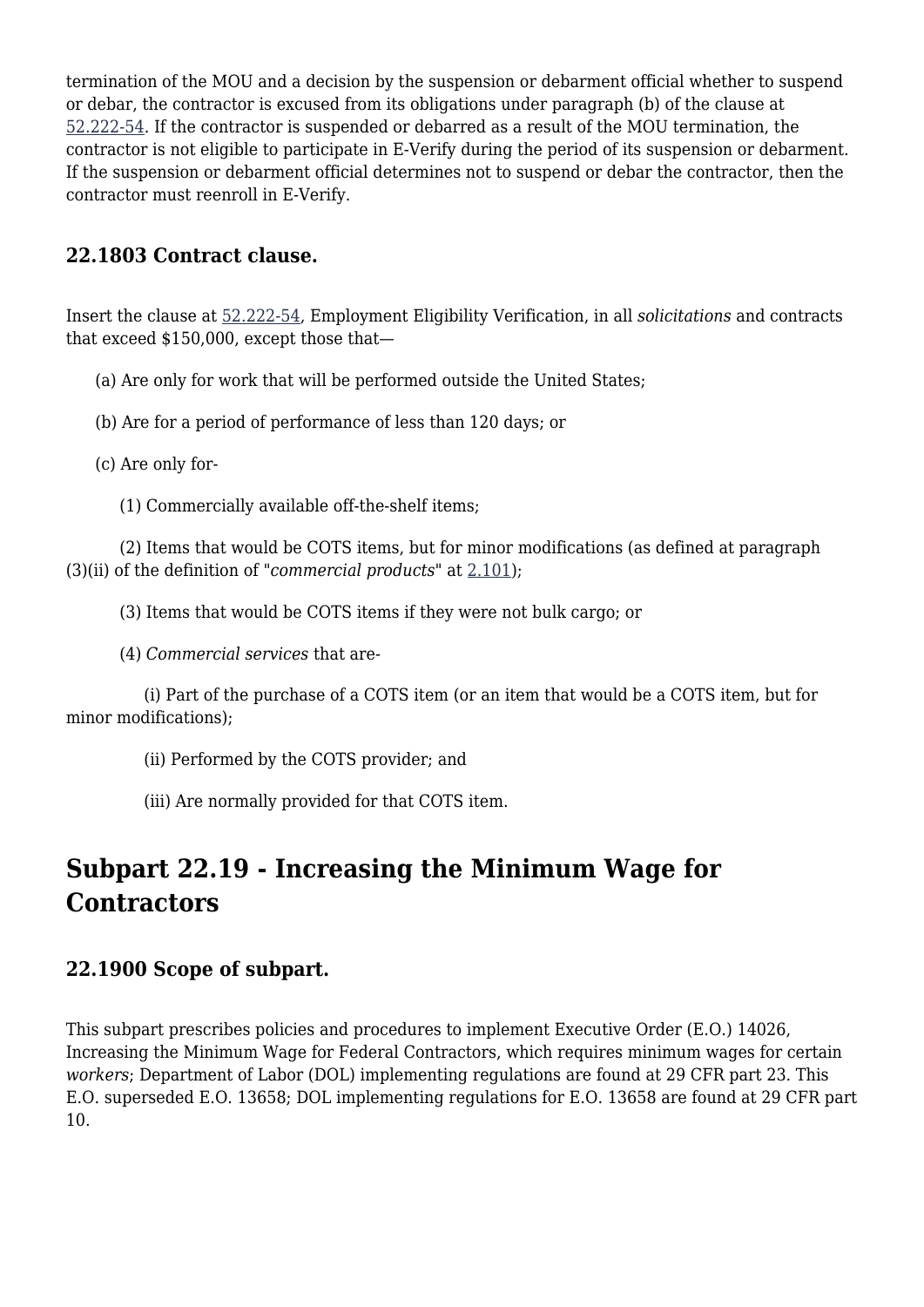# **22.1901 Definitions.**

As used in this subpart—

*United States* means the 50 States, the District of Columbia, Puerto Rico, the Northern Mariana Islands, American Samoa, Guam, the U.S. Virgin Islands, Johnston Island, Wake Island, and the outer Continental Shelf as defined in the Outer Continental Shelf Lands Act (43 U.S.C. 1331, *et seq.*).

*Worker*, (in accordance with 29 CFR 23.20)–

#### (1)

(i)Means any person engaged in performing work on, or in connection with, a contract covered by Executive Order 14026, and

 (A)Whose wages under such contract are governed by the Fair Labor Standards Act (29 U.S.C. chapter 8), the Service Contract Labor Standards statute (41 U.S.C. chapter 67), or the Wage Rate Requirements (Construction) statute (40 U.S.C. chapter 31, subchapter IV),

 (B)Other than individuals employed in a bona fide executive, administrative, or professional capacity, as those terms are defined in 29 CFR part 541,

 (C)Regardless of the contractual relationship alleged to exist between the individual and the employer.

 (ii)Includes *workers* performing on, or in connection with, the contract whose wages are calculated pursuant to special certificates issued under 29 U.S.C. 214(c).

 (iii)Also includes any person working on, or in connection with, the contract and individually registered in a bona fide apprenticeship or training program registered with the Department of Labor's Employment and Training Administration, Office of Apprenticeship, or with a State Apprenticeship Agency recognized by the Office of Apprenticeship.

#### (2)

(i)A worker performs on a contract if the worker directly performs the specific services called for by the contract; and

 (ii)A worker performs *in connection with* a contract if the worker's work activities are necessary to the performance of a contract but are not the specific services called for by the contract.

#### **22.1902 Policy.**

 (a) Pursuant to Executive Order 14026, the minimum hourly wage rate required to be paid to *workers* performing on, or in connection with, contracts and subcontracts subject to this subpart is—

(1) At least \$15.00 per hour beginning January 30, 2022; and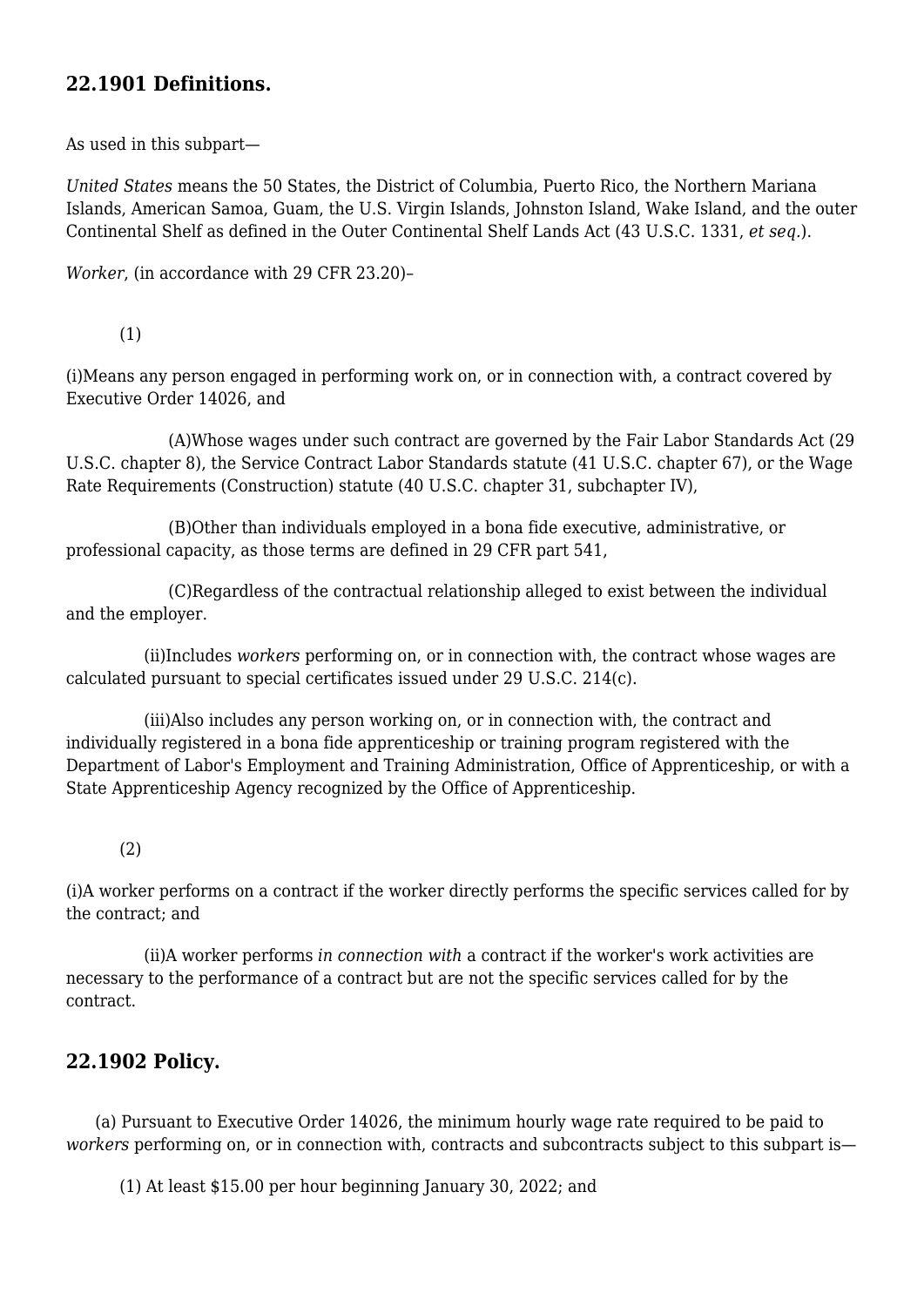(2) Beginning January 1, 2023, and annually thereafter, an amount determined by the Secretary of Labor. The Administrator of the Wage and Hour Division (the Administrator) will notify the public of the new E.O. minimum wage rate at least 90 days before it is to take effect. (See [22.1904](#page--1-0).)

(b) Relationship with other wage rates.

(1) Nothing in this subpart shall excuse noncompliance with any applicable Federal or State prevailing wage law or any applicable law or municipal ordinance or any applicable contract establishing a minimum wage higher than the E.O. minimum wage. However, wage increases under such other laws or municipal ordinances are not subject to price adjustment under this subpart.

 (2) The E.O. minimum wage rate applies whenever it is higher than any applicable collective bargaining agreement(s) wage rate.

 (c) Application to tipped *workers*. Policies and procedures in DOL regulations at 29 CFR 23.240(b) and 23.280 address the relationship between the E.O. minimum wage and wages of *workers* engaged in an occupation in which they customarily and regularly receive more than \$30 a month in tips.

# **22.1903 Applicability.**

 (a) This subpart applies to contracts covered by the Service Contract Labor Standards statute [\(41 U.S.C. chapter 67,](http://uscode.house.gov/) formerly known as the Service Contract Act, [subpart 22.10](#page--1-0)), or the Wage Rate Requirements (Construction) statute [\(40 U.S.C. chapter 31, Subchapter IV,](http://uscode.house.gov/) formerly known as the Davis Bacon Act, [subpart 22.4\)](#page--1-0), that require performance in whole or in part within the United States (the 50 States, the District of Columbia, Puerto Rico, the Northern Mariana Islands, American Samoa, Guam, the U.S. Virgin Islands, Johnston Island, Wake Island, and the outer Continental Shelf as defined in the Outer Continental Shelf Lands Act ([43 U.S.C. 1331, et seq.](http://uscode.house.gov/))). When performance is in part within and in part outside the United States, this subpart applies to the part of the contract that is performed within the United States.

(b)

(1) This subpart applies to *workers* as defined at [22.1901.](#page--1-0) As provided in that definition-

 (i) *Workers* are covered regardless of the contractual relationship alleged to exist between the contractor or subcontractor and the worker;

 (ii) *Workers* with disabilities whose wages are calculated pursuant to special certificates issued under [29 U.S.C. 214\(c\)](http://uscode.house.gov/) are covered; and

 (iii) *Workers* who are registered in a bona fide apprenticeship program or training program registered with the Department of Labor's Employment and Training Administration, Office of Apprenticeship, or with a State Apprenticeship Agency recognized by the Office of Apprenticeship, are covered.

(2) This subpart does not apply to-

(i) Fair Labor Standards Act (FLSA)-covered individuals performing in connection with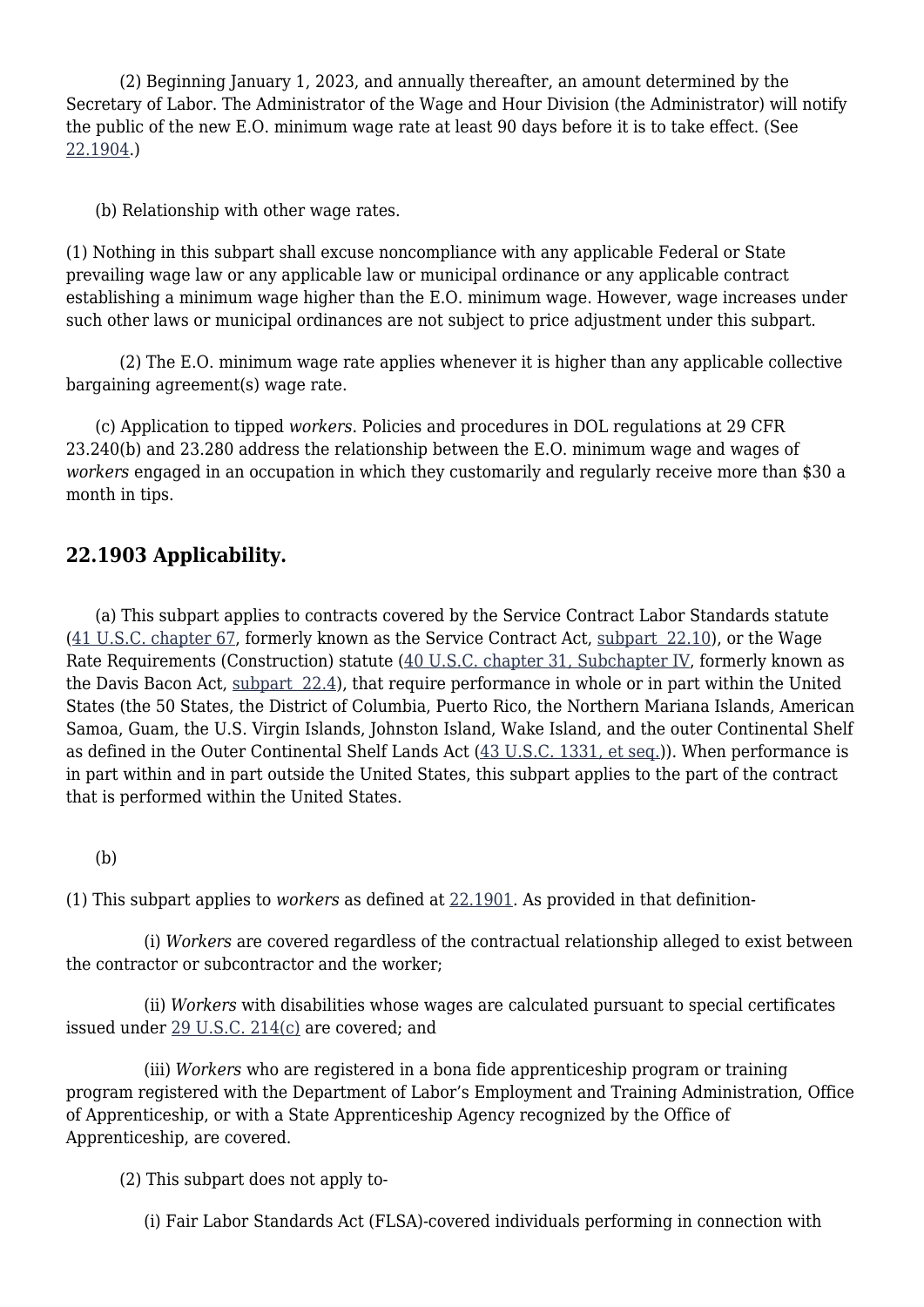contracts covered by the E.O., i.e., those individuals who perform duties necessary to the performance of the contract, but who are not directly engaged in performing the specific work called for by the contract, and who spend less than 20 percent of their hours worked in a particular workweek performing in connection with such contracts;

 (ii) Individuals exempted from the minimum wage requirements of the FLSA under [29 U.S.C. 213\(a\)](http://uscode.house.gov/) and [214\(a\) and \(b\)](http://uscode.house.gov/), unless otherwise covered by the Service Contract Labor Standards statute or the Wage Rate Requirements (Construction) statute. These individuals include but are not limited to-

 (A) Learners, apprentices, or messengers whose wages are calculated pursuant to special certificates issued under [29 U.S.C. 214\(a\);](http://uscode.house.gov/)

 (B) Students whose wages are calculated pursuant to special certificates issued under [29 U.S.C. 214\(b\)](http://uscode.house.gov/browse.xhtml;jsessionid=114A3287C7B3359E597506A31FC855B3); and

 (C) Those employed in a bona fide executive, administrative, or professional capacity [\(29 U.S.C. 213\(a\)\(1\)](http://uscode.house.gov/) and 29 CFR part 541).

 (c) *Agency Labor Advisors*, as defined at [22.001](#page--1-0), are listed at [https://www.sam.gov,](https://www.sam.gov) and are available to provide guidance and assistance with the application of this subpart.

# **22.1904 Annual Executive Order Minimum Wage Rate.**

 (a) For the E.O. minimum wage rate that becomes effective on January 30, 2022, and annually thereafter, the Administrator will-

 (1) Notify the public of the new E.O. minimum wage rate at least 90 days before it becomes effective by publishing a notice in the Federal Register;

 (2) Publish and maintain on Wage Determinations at SAM.gov, [https://www.sam.gov,](https://www.sam.gov) or any successor site, the E.O. minimum wage rate; and

 (3) Include a general notice on wage determinations which are issued under the Service Contract Labor Standards statute or the Wage Rate Requirements (Construction) statute. The notice will provide information on the E.O. minimum wage and how to obtain annual updates.

(b)

(1) The contractor may request a price adjustment only after the effective date of a new annual E.O. minimum wage determination published pursuant to paragraph (a). Prices will be adjusted only for increased labor costs (including subcontractor labor costs) as a result of the annual E.O. minimum wage, and for associated labor costs (including those for subcontractors). Associated labor costs shall include increases or decreases that result from changes in social security and unemployment taxes and *workers*' compensation insurance, but will not otherwise include any amount for general and administrative costs, overhead, or profit.

 (2) The wage rate price adjustment under this clause is the lowest amount calculated by subtracting from the new E.O. wage rate the following: the current E.O. minimum wage rate; the current service or construction wage determination rate under the contract (if the wage rate is applicable to that worker); or the actual wage currently paid the worker. If the amount is zero or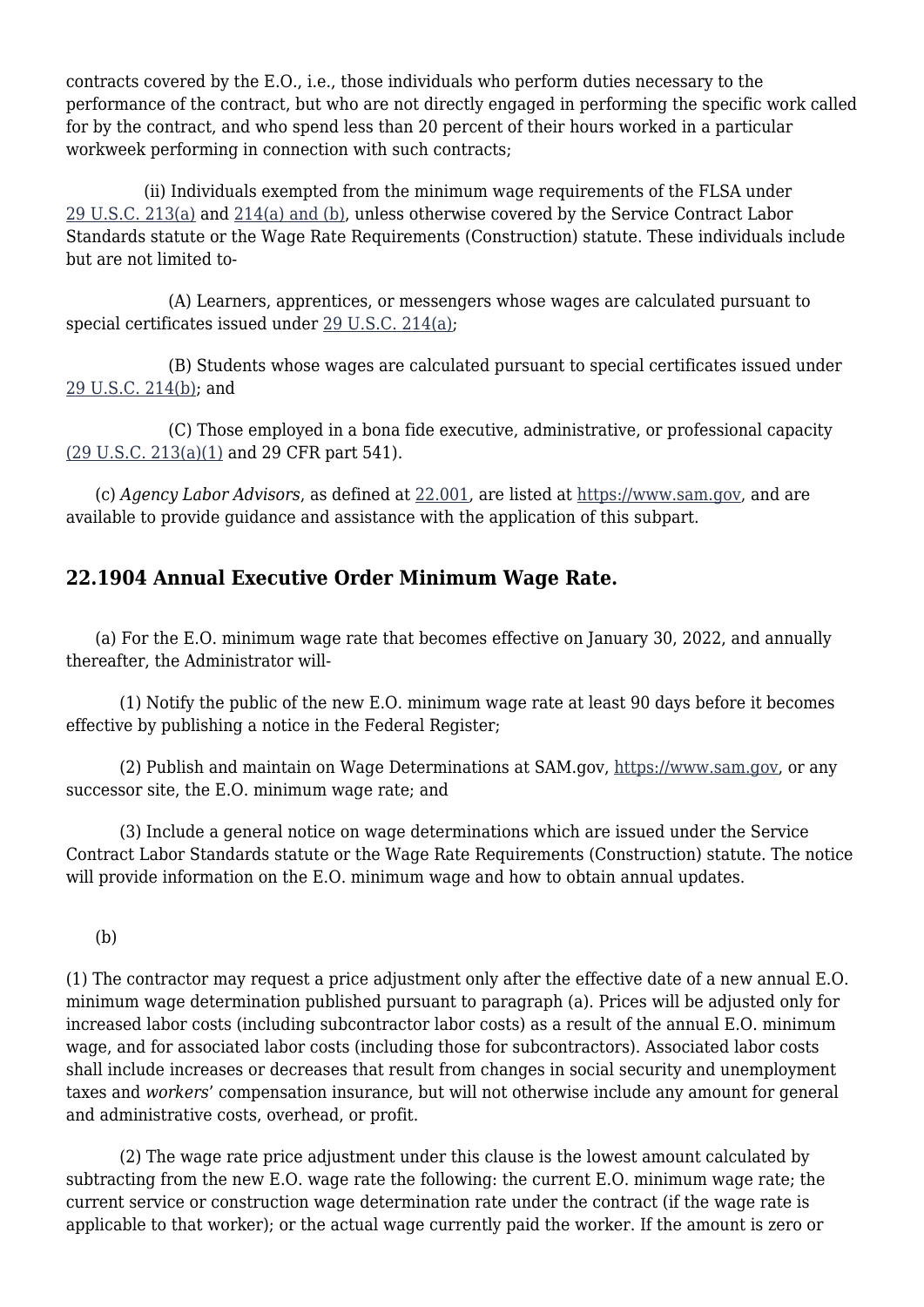below, there will be no increase paid for this worker.

(i) Example 1 - New E.O. wage rate is \$16.10.

Previous E.O. wage rate is \$15.70. The current service or construction wage determination rate applicable to this worker under the contract is \$15.75.

The actual wage currently paid to the worker is \$15.80.

(ii) Example 2 - New E.O. wage rate is \$15.50.

Previous E.O. wage rate is \$15.10. The current service or construction wage determination rate applicable to this worker under the contract is \$15.75.

Analysis: The calculation is  $$15.50 - $15.80 = -\$.30.$ There is no price adjustment for this worker.

Analysis: The calculation is  $$16.10 - $15.80 = $.30.$ The price adjustment for this

worker is \$.30.

The actual wage currently paid to the worker is \$15.80.

 (3) The contracting officer shall not adjust the contract price for any costs other than those identified in paragraph (b)(1) of this section, and shall not provide duplicate price adjustments with any price adjustment under clauses implementing the Service Contract Labor Standards statute or the Wage Rate Requirements (Construction) statute.

#### **22.1905 Enforcement of Executive Order Minimum Wage Requirements.**

(a) Authority.

(1) Section 5 of the E.O. grants the authority for investigating potential violations of, and obtaining compliance with, the E.O. to the Secretary of Labor. The Secretary of Labor, in promulgating the implementing regulations required by Section 4 of the E.O., has assigned this authority to the Administrator. Contracting agencies do not have authority to conduct compliance investigations under 29 CFR part 10 or part 23 as implemented in this subpart. This does not limit the contracting officer's authority to otherwise enforce the terms and conditions of the contract.

(2) *Contracting officers* shall withhold payment at the direction of the Administrator.

 (3) The contracting officer shall withhold payment, without a request from the Administrator, if the contractor fails to comply with the requirements in paragraph (e)(2) of  $52.222-55$ , Minimum Wages for Contractor *Workers* Under Executive Order 14026 to furnish payroll records, until such time as the noncompliance is corrected.

(b) Complaints.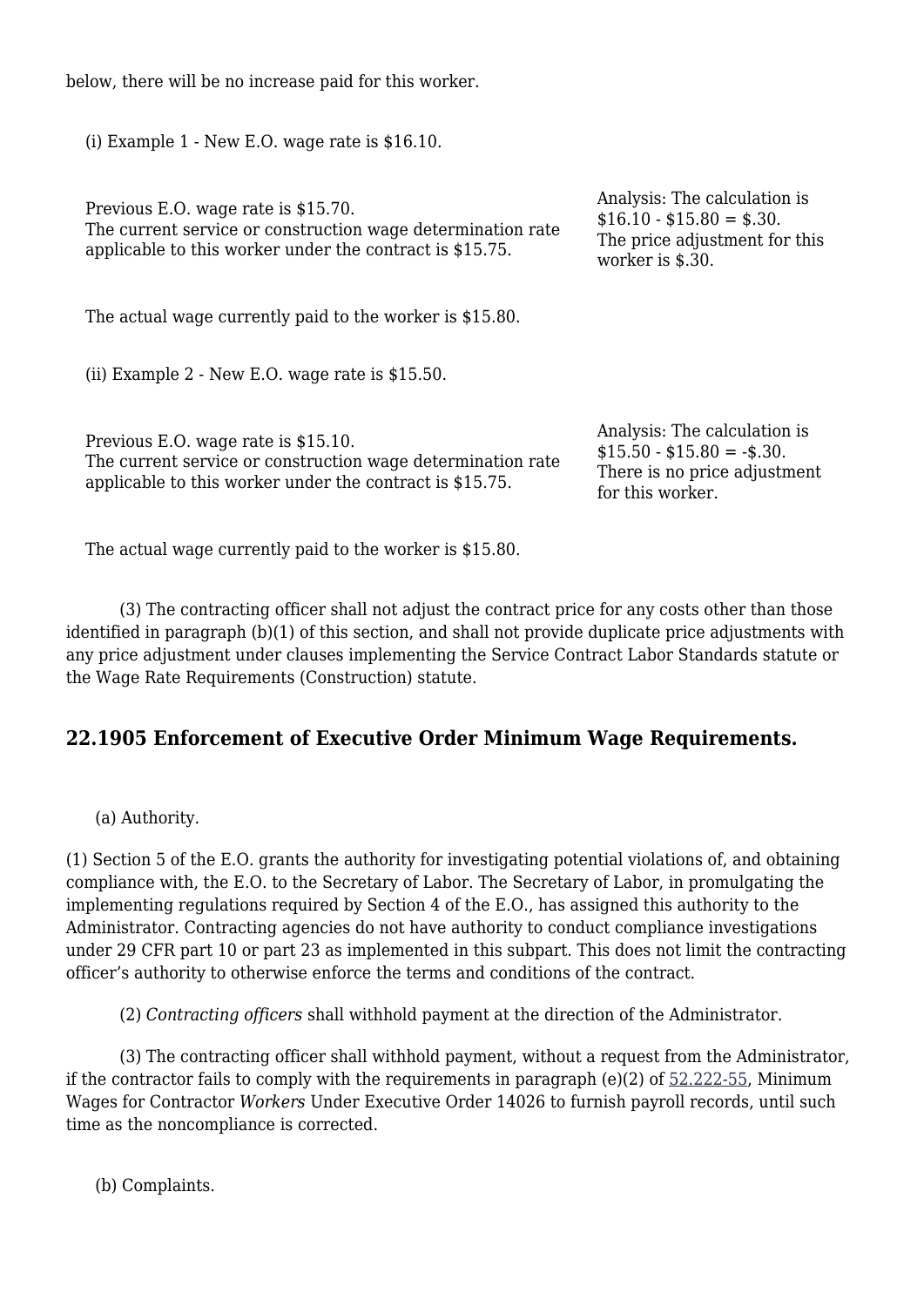(1) Complaints may be filed with the contracting officer or the Administrator by any person, entity, or organization that believes a violation of this subpart has occurred.

 (2) The identity of any individual who makes a written or oral statement as a complaint or in the course of an investigation, as well as portions of the statement which would reveal the individual's identity, shall not be disclosed in any manner to anyone other than Federal officials without the prior consent of the individual, unless otherwise authorized by law.

 (3) Upon receipt of a complaint, or if notified that the Administrator has received a complaint, the contracting officer shall report the following information, within 14 days, if available without conducting an investigation, to the Department of Labor, Wage and Hour Division, Office of Government Contracts, 200 Constitution Avenue N.W., Room S3006, Washington, D.C. 20210.

(i) The complaint or description of the alleged violation;

 (ii) Available statements by the worker, contractor, or any other person regarding the alleged violation;

 (iii) Evidence that clause [52.222-55](https://login.acquisition.gov/far/part-52#FAR_52_222_55), Minimum Wages for Contractor *Workers* Under Executive Order 14026, (or its predecessor for complaints under 29 CFR part 10) was included in the contract;

 (iv) Information concerning known settlement negotiations between the parties, if applicable; and

 (v) Any other relevant facts known to the contracting officer or other information requested by the Wage and Hour Division.

 (c) Investigations. Complaints will be investigated by the Administrator, if warranted, in accordance with the procedures in 29 CFR part 23.430.

(d) Remedies and sanctions–

(1) Unpaid wages. When the Administrator's investigation reveals that a contractor has failed to pay the applicable E.O. minimum wage, the Administrator will notify the contractor and the contracting agency of the unpaid wage violation, and request that the contractor remedy the violation. If the contractor does not remedy the violation, the Administrator may direct withholding of payments due on the contract or any other contract between the contractor and the Federal Government. Upon final decision and direction of the Administrator, the contracting agency shall transfer the withheld funds to the Department of Labor for disbursement in accordance with the procedures at [22.406-9\(](#page--1-0)c).

 (2) *Antiretaliation*. When a contractor has been found to have violated paragraph (i) of clause [52.222-55](https://login.acquisition.gov/far/part-52#FAR_52_222_55), Minimum Wages for Contractor *Workers* Under Executive Order 14026, the Administrator may provide for relief to the worker in accordance with 29 CFR 23.440.

(3) Debarment.

(i) The Department of Labor may initiate debarment proceedings under 29 CFR 23.520 whenever a contractor is found to have disregarded its obligations under 29 CFR part 23.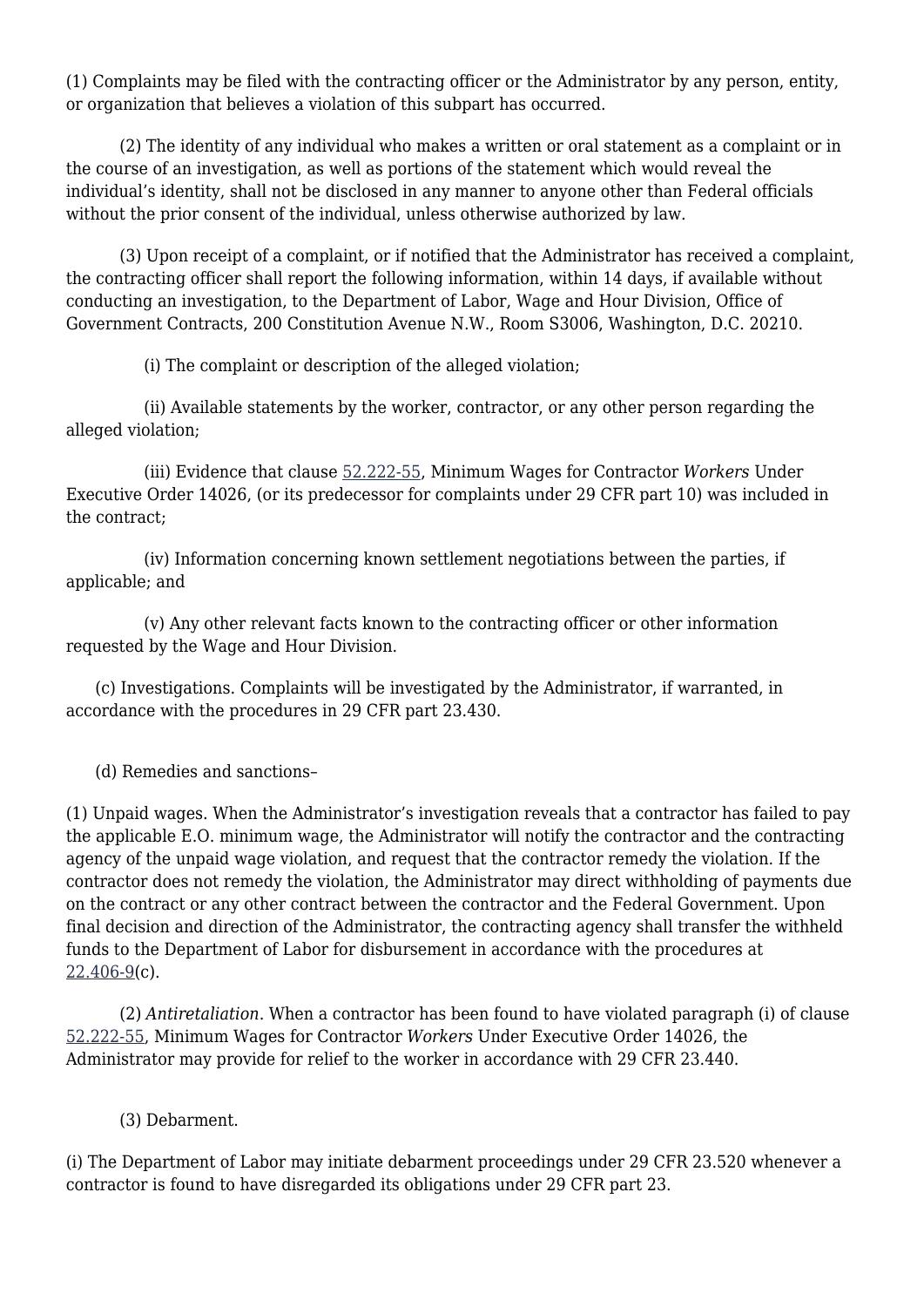(ii) *Contracting officers* shall consider notifying the agency suspending and debarring official in accordance with agency procedures when a contractor commits significant violations of contract terms and conditions related to this subpart.

 (4) Retroactive inclusion of contract clause. If a contracting agency fails to include the contract clause in a contract to which E.O. 14026 applies, the contracting agency, on its own initiative or within 15 calendar days of notification by an authorized representative of the Department of Labor, shall incorporate the contract clause in the contract retroactive to commencement of performance under the contract through the exercise of any and all authority that may be needed (including, where necessary, its authority to negotiate or amend, its authority to pay any necessary additional costs, and its authority under any contract provision authorizing changes, cancellation and termination).

## **22.1906 Contract clause.**

Insert the clause at [52.222-55,](https://login.acquisition.gov/far/part-52#FAR_52_222_55) Minimum Wages for Contractor *Workers* Under Executive Order 14026, in *solicitations* and contracts that include the clause at [52.222-6,](https://login.acquisition.gov/far/part-52#FAR_52_222_6) Construction Wage Rate Requirements, or [52.222-41,](https://login.acquisition.gov/far/part-52#FAR_52_222_41) Service Contract Labor Standards, where work is to be performed, in whole or in part, in the United States.

# **Subpart 22.20 - [Reserved]**

# **Subpart 22.21 - Establishing Paid Sick Leave For Federal Contractors**

# **22.2100 Scope of subpart.**

This subpart prescribes policies and procedures to implement E.O. 13706, Establishing Paid Sick Leave for Federal Contractors, dated September 7, 2015, and Department of Labor implementing regulations at 29 CFR Part 13.

# **22.2101 Definitions.**

As used in this subpart (in accordance with 29 CFR [13.2](https://login.acquisition.gov/far/part-13#FAR_Subpart_13_2))-

*Accrual year* means the 12-month period during which a contractor may limit an employee's accrual of paid sick leave to no less than 56 hours (see 29 CFR [13.5](https://login.acquisition.gov/far/part-13#FAR_Subpart_13_5)(b)(1)).

*Certification issued by a health care provider* has the meaning given in 29 CFR [13.2.](https://login.acquisition.gov/far/part-13#FAR_Subpart_13_2)

*Employee*-

(1)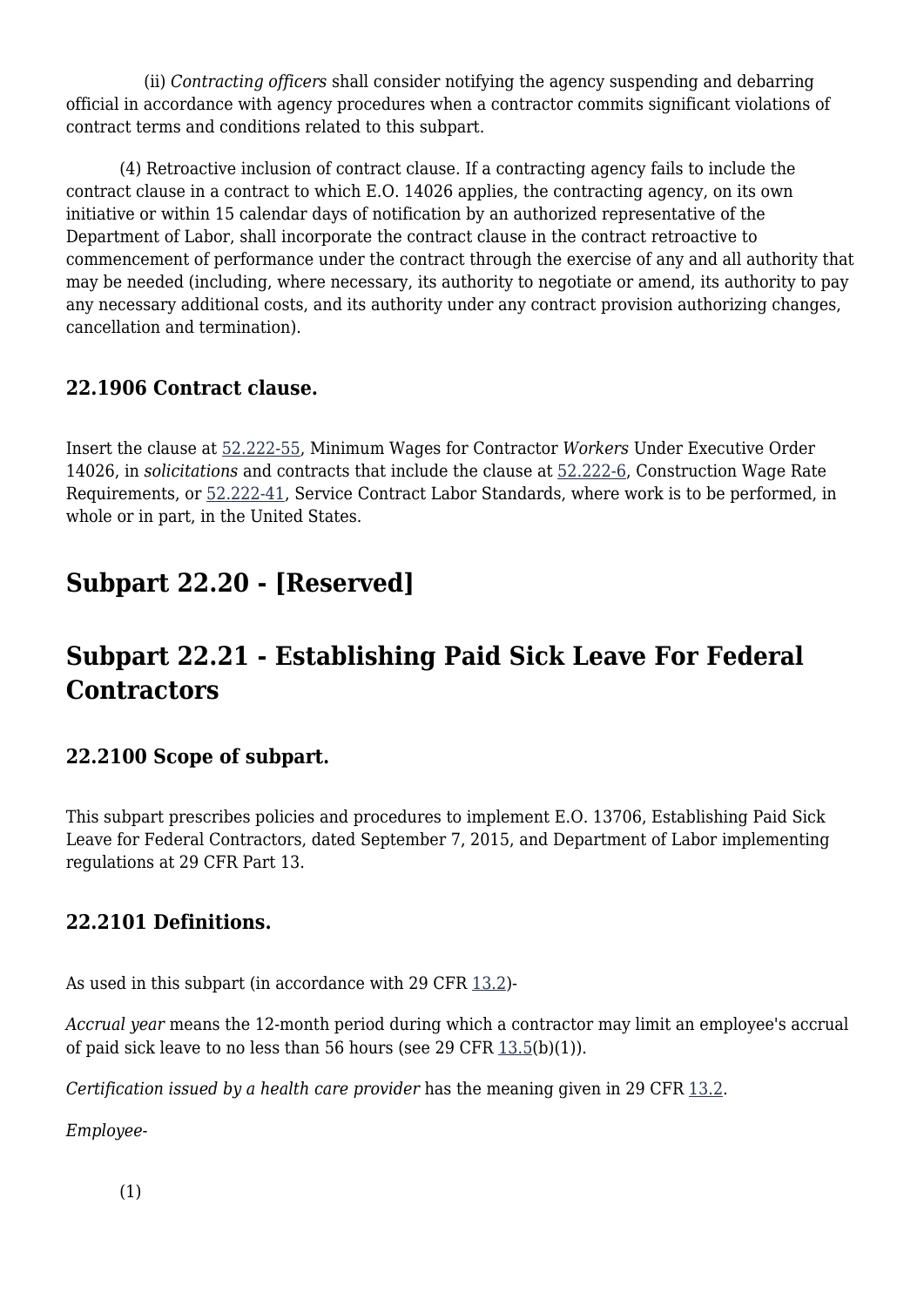(i) Means any person engaged in performing work on or in connection with a contract covered by E.O. 13706; and

 (A) Whose wages under such contract are governed by the Service Contract Labor Standards statute [\(41 U.S.C. chapter 67\)](http://uscode.house.gov/browse.xhtml;jsessionid=114A3287C7B3359E597506A31FC855B3), the Wage Rate Requirements (Construction) statute [\(40](http://uscode.house.gov/browse.xhtml;jsessionid=114A3287C7B3359E597506A31FC855B3) [U.S.C. chapter 31, subchapter IV](http://uscode.house.gov/browse.xhtml;jsessionid=114A3287C7B3359E597506A31FC855B3)), or the Fair Labor Standards Act (29 U.S.C. chapter 8);

 (B) Including *employees* who qualify for an exemption from the Fair Labor Standards Act's minimum wage and overtime provisions; and

 (C) Regardless of the contractual relationship alleged to exist between the individual and the employer; and

 (ii) Includes any person performing work on or in connection with the contract and individually registered in a bona fide apprenticeship or training program registered with the Department of Labor's Employment and Training Administration, Office of Apprenticeship, or with a State Apprenticeship Agency recognized by the Office of Apprenticeship.

(2)

(i) An employee performs *on* a contract if the employee directly performs the specific services called for by the contract; and

 (ii) An employee performs *in connection with* a contract if the employee's work activities are necessary to the performance of a contract but are not the specific services called for by the contract.

*Health care provider* has the meaning given in 29 CFR [13.2](https://login.acquisition.gov/far/part-13#FAR_Subpart_13_2).

 *Multiemployer plan* means a plan to which more than one employer is required to contribute and which is maintained pursuant to one or more collective bargaining agreements between one or more employee organizations and more than one employer.

 *Paid sick leave* means compensated absence from employment that is required by E.O. 13706 and 29 CFR Part 13.

# **22.2102 Policy.**

 (a) The Government shall require contractors to allow *employees* performing work on or in connection with a contract covered by E.O. 13706 to accrue and use paid sick leave in accordance with the E.O. and 29 CFR Part 13.

 (b) Interaction with other laws. Nothing in E.O. 13706 or 29 CFR Part 13 shall excuse noncompliance with or supersede any applicable Federal or State law, any applicable law or municipal ordinance, or a collective bargaining agreement requiring greater paid sick leave or leave rights than those established under E.O. 13706 and 29 CFR Part 13. For additional details regarding interaction with the Service Contract Labor Standards statute, the Wage Rate Requirements (Construction) statute, the Family and Medical Leave Act, and State and local paid sick time laws, see 29 CFR [13.5](https://login.acquisition.gov/far/part-13#FAR_Subpart_13_5)(f)(2) through (4).

(c) Interaction with paid time off policies. In accordance with 29 CFR  $13.5(f)(5)(i)$ , the paid sick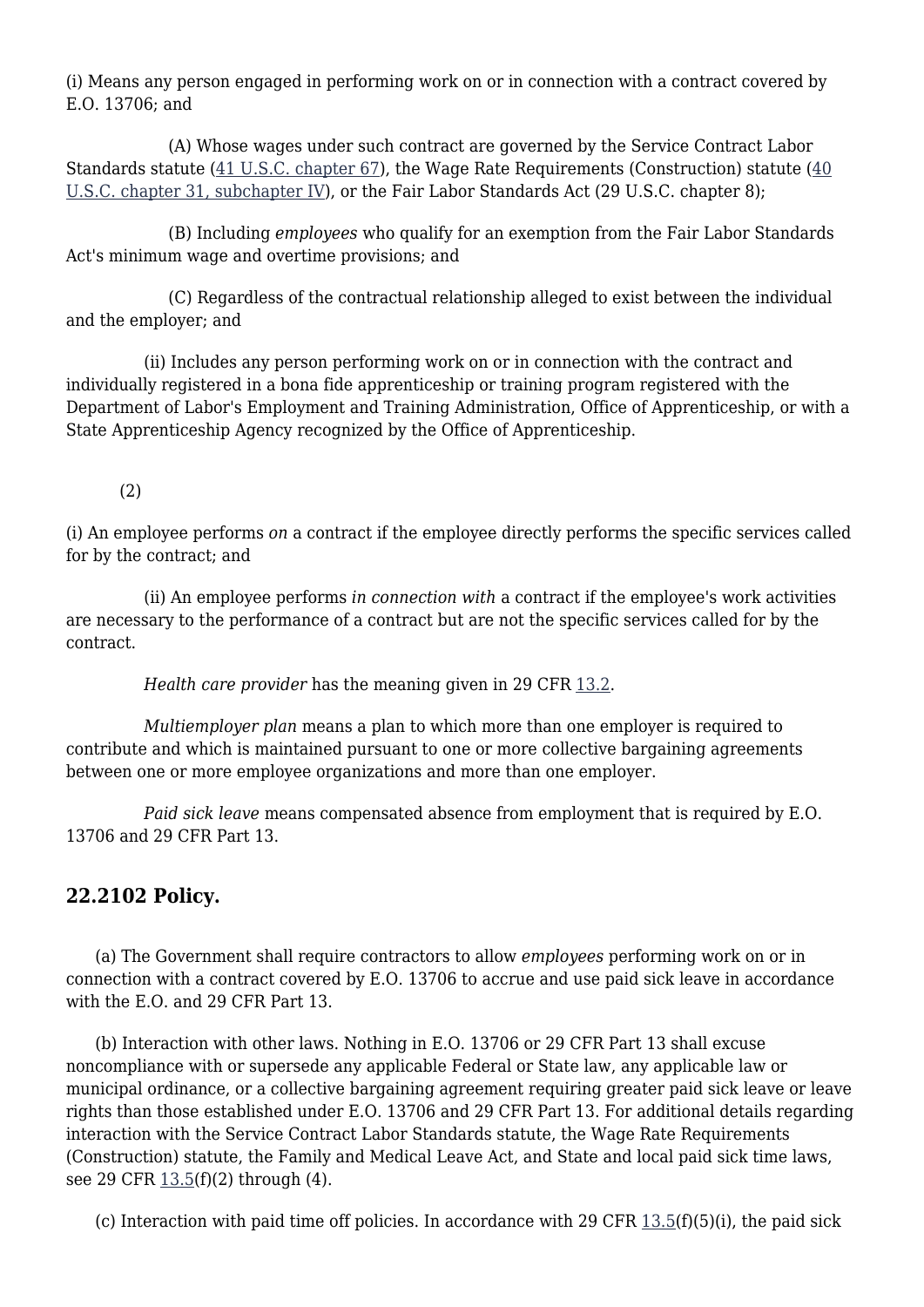leave requirements of E.O. 13706 and 29 CFR Part 13 may be satisfied by a contractor's voluntary paid time off policy, whether provided pursuant to a collective bargaining agreement or otherwise, where the voluntary paid time off policy meets or exceeds the requirements. For additional details regarding paid time off policies, see 29 CFR [13.5\(](https://login.acquisition.gov/far/part-13#FAR_Subpart_13_5)f)(5)(ii) and (iii).

 (d) Unless otherwise provided in this subpart, compliance is the responsibility of the contractor, and enforcement is the responsibility of the Department of Labor.

# **22.2103 Applicability.**

This subpart applies to-

(a) Contracts that-

 (1) Are covered by the Service Contract Labor Standards statute ([41 U.S.C. chapter 67](http://uscode.house.gov/browse.xhtml;jsessionid=114A3287C7B3359E597506A31FC855B3), formerly known as the Service Contract Act, [subpart 22.10\)](#page--1-0), or the Wage Rate Requirements (Construction) statute ([40 U.S.C. chapter 31](http://uscode.house.gov/browse.xhtml;jsessionid=114A3287C7B3359E597506A31FC855B3), Subchapter IV, formerly known as the Davis-Bacon Act, [subpart 22.4\)](#page--1-0); and

 (2) Require performance in whole or in part within the United States. When performance is in part within and in part outside the United States, this subpart applies to the part of the contract that is performed within the United States; and

 (b) *Employees* performing on or in connection with such contracts whose wages are governed by the Service Contract Labor Standards statute, the Wage Rate Requirements (Construction) statute, or the Fair Labor Standards Act, including *employees* who qualify for an exemption from the Fair Labor Standards Act's minimum wage and overtime provisions.

# **22.2104 Exclusions.**

The following are excluded from coverage under this subpart:

 (a) *Employees* performing in connection with contracts covered by the E.O. for less than 20 percent of their work hours in a given workweek. This exclusion is inapplicable to *employees* performing on contracts covered by the E.O., i.e., those *employees* directly engaged in performing the specific work called for by the contract, at any point during the workweek (see 29 CFR [13.4\(](https://login.acquisition.gov/far/part-13#FAR_Subpart_13_4)e)).

 (b) Until the earlier of the date the agreement terminates or January 1, 2020, *employees* whose covered work is governed by a collective bargaining agreement ratified before September 30, 2016, that-

 (1) Already provides 56 hours (or 7 days, if the agreement refers to days rather than hours) of paid sick time (or paid time off that may be used for reasons related to sickness or health care) each year; or

 (2) Provides less than 56 hours (or 7 days, if the agreement refers to days rather than hours) of paid sick time (or paid time off that may be used for reasons related to sickness or health care) each year, provided that each year the contractor provides covered *employees* with the difference between 56 hours (or 7 days) and the amount provided under the existing agreement in accordance with 29 CFR [13.4](https://login.acquisition.gov/far/part-13#FAR_Subpart_13_4)(f).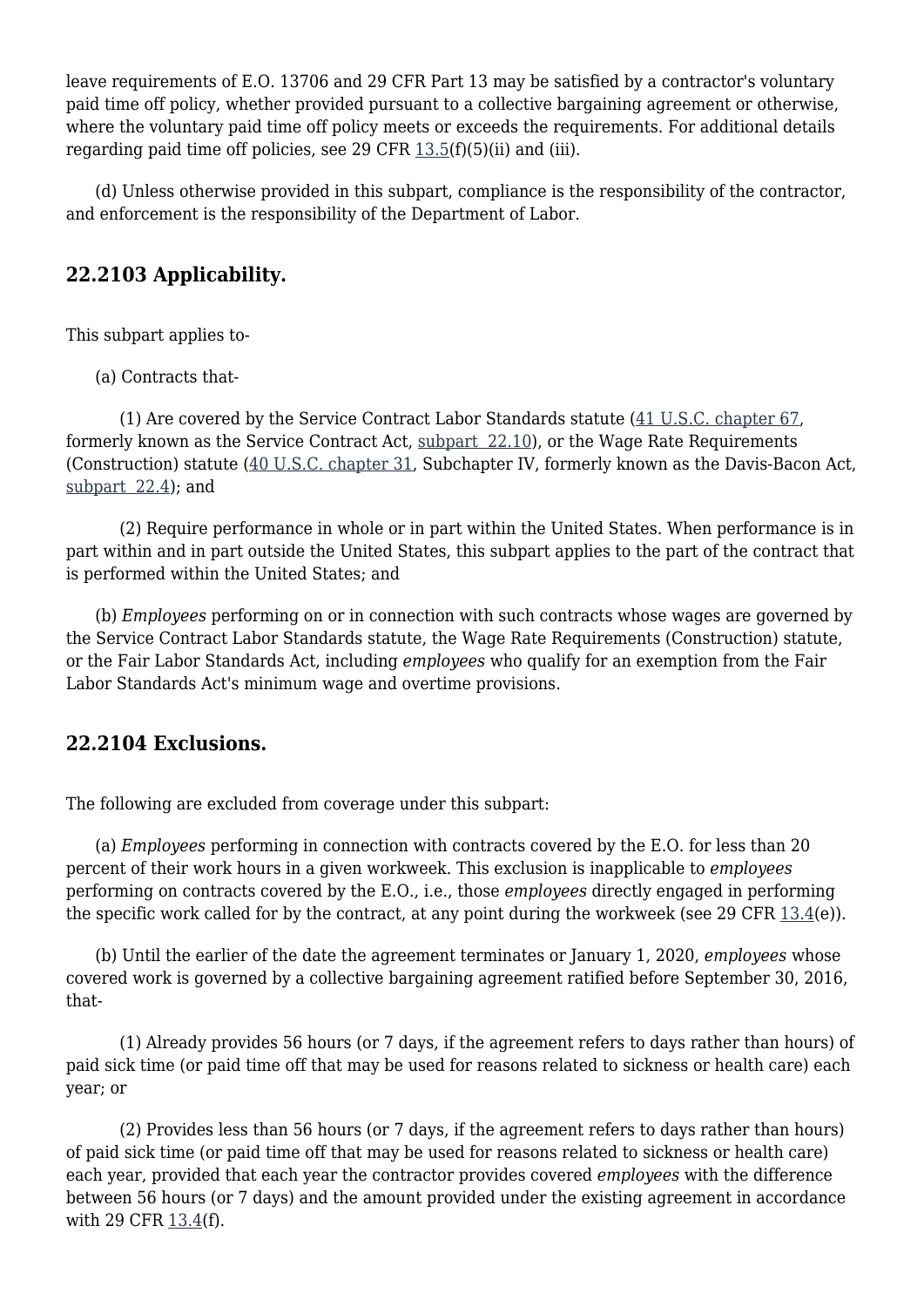(c) The Government's unilateral exercise of a pre-negotiated option to renew an existing contract that does not contain the clause at [52.222-62](https://login.acquisition.gov/far/part-52#FAR_52_222_62) will not automatically trigger the application of that clause. (See definition of "new contract" at 29 CFR [13.2](https://login.acquisition.gov/far/part-13#FAR_Subpart_13_2)).

# **22.2105 Paid sick leave for Federal contractors and subcontractors.**

In accordance with 29 CFR [13.5,](https://login.acquisition.gov/far/part-13#FAR_Subpart_13_5) and by operation of the clause at [52.222-62,](https://login.acquisition.gov/far/part-52#FAR_52_222_62) Paid Sick Leave Under Executive Order 13706, the following contractor requirements apply:

(a) Accrual.

(1) Contractors are required to permit an employee to accrue not less than 1 hour of paid sick leave for every 30 hours worked on or in connection with a contract covered by the E.O. (see 29 CFR  $13.5(a)(1)$  $13.5(a)(1)$ ).

 (2) Contractors are required to inform each employee, in writing, of the amount of paid sick leave the employee has accrued but not used no less than once each pay period or each month, whichever interval is shorter, as well as upon a separation from employment and upon reinstatement of paid sick leave, pursuant to 29 CFR  $13.5(b)(4)$  $13.5(b)(4)$  (see 29 CFR  $13.5(a)(2)$ ).

 (3) Contractors may choose to provide *employees* with at least 56 hours of paid sick leave at the beginning of each accrual year rather than allowing the employee to accrue such leave based on hours worked over time (see 29 CFR  $13.5(a)(3)$ ).

(b) Maximum accrual, carryover, reinstatement, and payment for unused leave.

(1) Contractors may limit the amount of paid sick leave *employees* are permitted to accrue to not less than 56 hours in each accrual year (see 29 CFR  $13.5(b)(1)$  $13.5(b)(1)$ ).

 (2) Paid sick leave shall carry over from one accrual year to the next. Paid sick leave carried over from the previous accrual year shall not count toward any limit the contractor sets on annual accrual (see 29 CFR [13.5](https://login.acquisition.gov/far/part-13#FAR_Subpart_13_5)(b)(2)).

 (3) Contractors may limit the amount of paid sick leave an employee is permitted to have available for use at any point to not less than 56 hours (see 29 CFR [13.5](https://login.acquisition.gov/far/part-13#FAR_Subpart_13_5)(b)(3)).

 (4) Contractors are required to reinstate paid sick leave for *employees* only when rehired by the same contractor within 12 months after a job separation (see 29 CFR  $13.5(b)(4)$  $13.5(b)(4)$ ).

 (5) Nothing in E.O. 13706 or 29 CFR Part 13 requires contractors to make a financial payment to an employee for accrued paid sick leave that has not been used upon a separation from employment. If a contractor nevertheless makes such a payment in an amount equal to or greater than the value of the pay and benefits the employee would have received pursuant to 29 CFR [13.5\(](https://login.acquisition.gov/far/part-13#FAR_Subpart_13_5)c)(3) had the employee used the paid sick leave, the contractor is relieved of the obligation to reinstate an employee's accrued paid sick leave upon rehiring the employee within 12 months of the separation pursuant to 29 CFR  $13.5(b)(4)$  $13.5(b)(4)$  (see 29 CFR  $13.5(b)(5)$ ).

 (c) *Use*. Contractors are required to permit an employee to use paid sick leave in accordance with 29 CFR [13.5](https://login.acquisition.gov/far/part-13#FAR_Subpart_13_5)(c).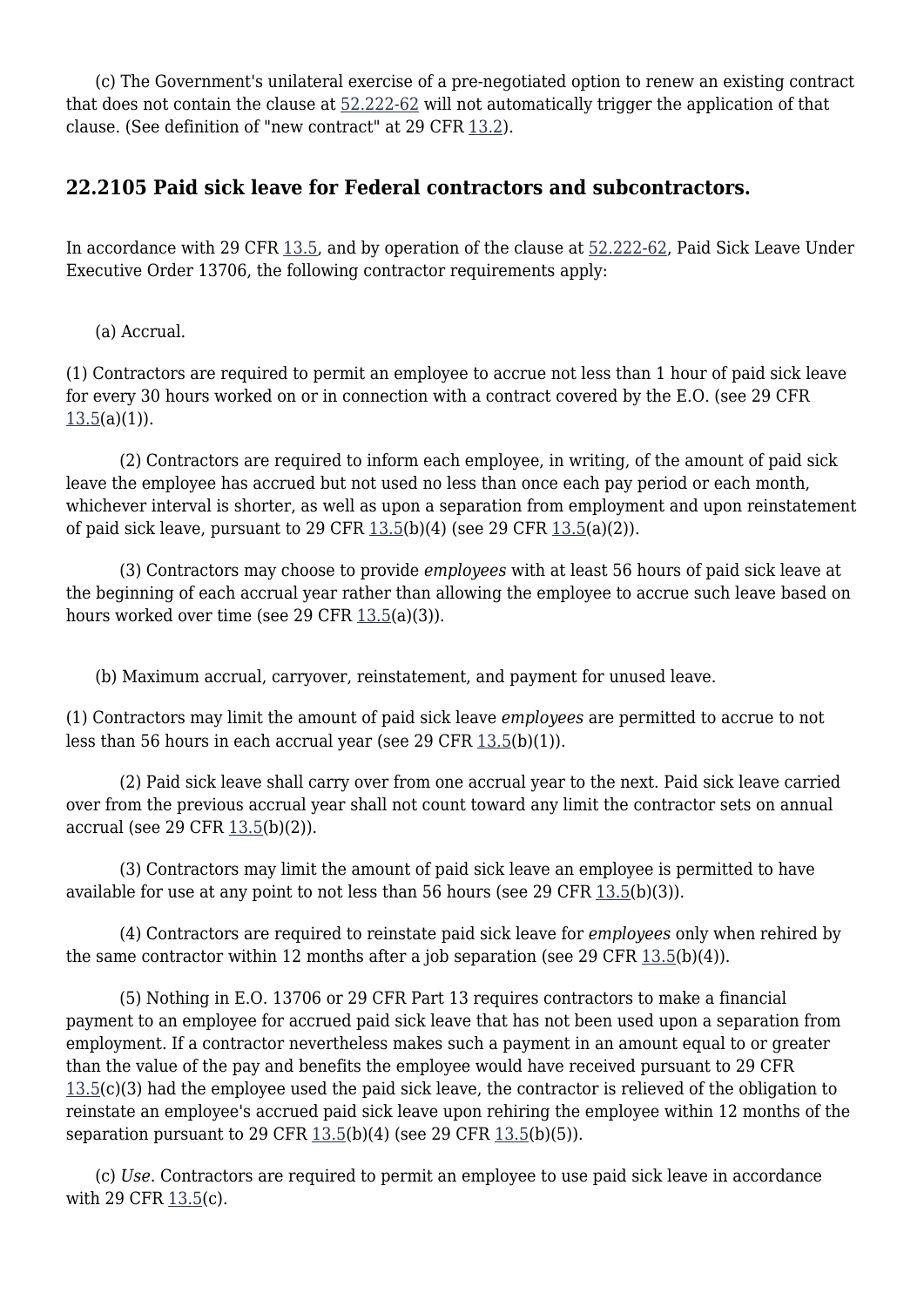(d) *Request for paid sick leave*. Contractors are required to permit an employee to use any or all of the employee's available paid sick leave upon the oral or written request of an employee that includes information sufficient to inform the contractor that the employee is seeking to be absent from work for a purpose described in 29 CFR [13.5\(](https://login.acquisition.gov/far/part-13#FAR_Subpart_13_5)c) and, to the extent reasonably feasible, the anticipated duration of the leave (see 29 CFR  $13.5(d)$ ).

 (e) *Certification or documentation for leave of 3 or more consecutive full workdays*. Contractors may require certification issued by a health care provider to verify the need for paid sick leave used for a purpose described in 29 CFR  $13.5(c)(1)(i)$  $13.5(c)(1)(i)$ , (ii), or (iii), or documentation from an appropriate individual or organization to verify the need for paid sick leave used for a purpose described in 29 CFR [13.5\(](https://login.acquisition.gov/far/part-13#FAR_Subpart_13_5)c)(1)(iv), only if the employee is absent for 3 or more consecutive full workdays (see 29  $CFR 13.5(e)$  $CFR 13.5(e)$  $CFR 13.5(e)$ ).

### **22.2106 Prohibited acts.**

In accordance with 29 CFR 13.6, and by operation of the clause at [52.222-62,](https://login.acquisition.gov/far/part-52#FAR_52_222_62) Paid Sick Leave Under Executive Order 13706, a contractor may not-

 (a) Interfere with an employee's accrual or use of paid sick leave as required by E.O. 13706 or 29 CFR Part 13 (see 29 CFR 13.6(a));

(b) Discharge or in any other manner discriminate against any employee for-

 (1) Using, or attempting to use, paid sick leave as provided for under E.O. 13706 and 29 CFR Part 13;

 (2) Filing any complaint, initiating any proceeding, or otherwise asserting any right or claim under E.O. 13706 or 29 CFR Part 13;

 (3) Cooperating in any investigation or testifying in any proceeding under E.O. 13706 or 29 CFR Part 13; or

 (4) Informing any other person about his or her rights under E.O. 13706 or 29 CFR Part 13 (see 29 CFR 13.6(b)); or

 (c) Fail to make and maintain or to make available to authorized representatives of the Wage and Hour Division records for inspection, copying, and transcription as required by 29 CFR 13.25, or otherwise fail to comply with the requirements of 29 CFR 13.25 (see 29 CFR 13.6(c)).

### **22.2107 Waiver of rights.**

*Employees* cannot waive, nor may contractors induce *employees* to waive, their rights under E.O. 13706 or 29 CFR Part 13 (see 29 CFR 13.7).

### **22.2108 Multiemployer plans or other funds, plans, or programs.**

Contractors may fulfill their obligations under E.O. 13706 and 29 CFR Part 13 jointly with other contractors through a multi-employer plan, or may fulfill their obligations through an individual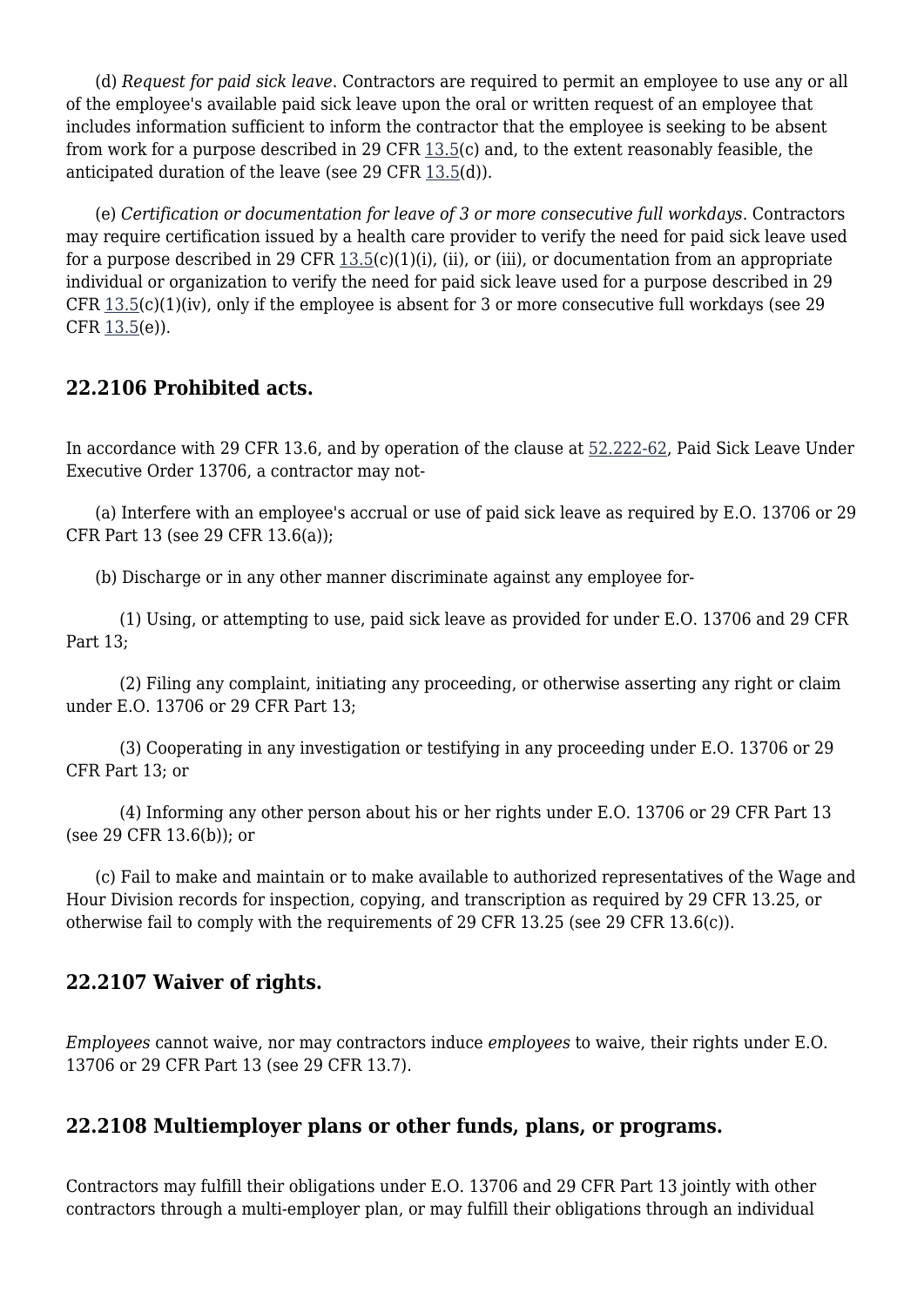fund, plan, or program (see 29 CFR 13.8).

## **22.2109 Enforcement of Executive Order 13706 paid sick leave requirements.**

 (a) *Authority*. Section 4 of the E.O. grants to the Secretary of Labor the authority for investigating potential violations of, and obtaining compliance with, the E.O. The Secretary of Labor, in promulgating the implementing regulations required by section 3 of the E.O., has assigned this authority to the Administrator of the Wage and Hour Division. Contracting agencies do not have authority to conduct compliance investigations under 29 CFR Part 13 as implemented in this subpart. This does not limit the contracting officer's authority to otherwise enforce the terms and conditions of the contract.

(b) *Complaints*.

(1) Complaints are filed with the Administrator of the Wage and Hour Division and may be brought by any person (including the employee), entity, or organization that believes a violation of this subpart has occurred.

 (2) The identity of any individual who makes a written or oral statement as a complaint or in the course of an investigation, as well as portions of the statement which would reveal the individual's identity, shall not be disclosed in any manner to anyone other than Federal officials without the prior consent of the individual, unless otherwise authorized by law.

 (3) If the contracting agency receives a complaint or is notified that the Administrator of the Wage and Hour Division has received a complaint, the contracting officer shall report, within 14 days, to the Department of Labor, Wage and Hour Division, Office of Government Contracts, 200 Constitution Avenue N.W., Room S3006, Washington, D.C. 20210, all of the following information that is available without conducting an investigation:

(i) The complaint or description of the alleged violation.

 (ii) Available statements by the employee, contractor, or any other person regarding the alleged violation.

 (iii) Evidence that clause [52.222-62](https://login.acquisition.gov/far/part-52#FAR_52_222_62), Paid Sick Leave Under Executive Order 13706, was included in the contract.

 (iv) Information concerning known settlement negotiations between the parties, if applicable.

 (v) Any other relevant facts known to the contracting officer or other information requested by the Wage and Hour Division.

 (c) *Investigations*. Complaints will be investigated by the Administrator of the Wage and Hour Division, if warranted, in accordance with the procedures in 29 CFR 13.43.

(d) *Remedies and sanctions*.

(1) *Withholding or suspending payment*. The contracting officer shall, upon his or her own action or upon written request of the Administrator of the Wage and Hour Division–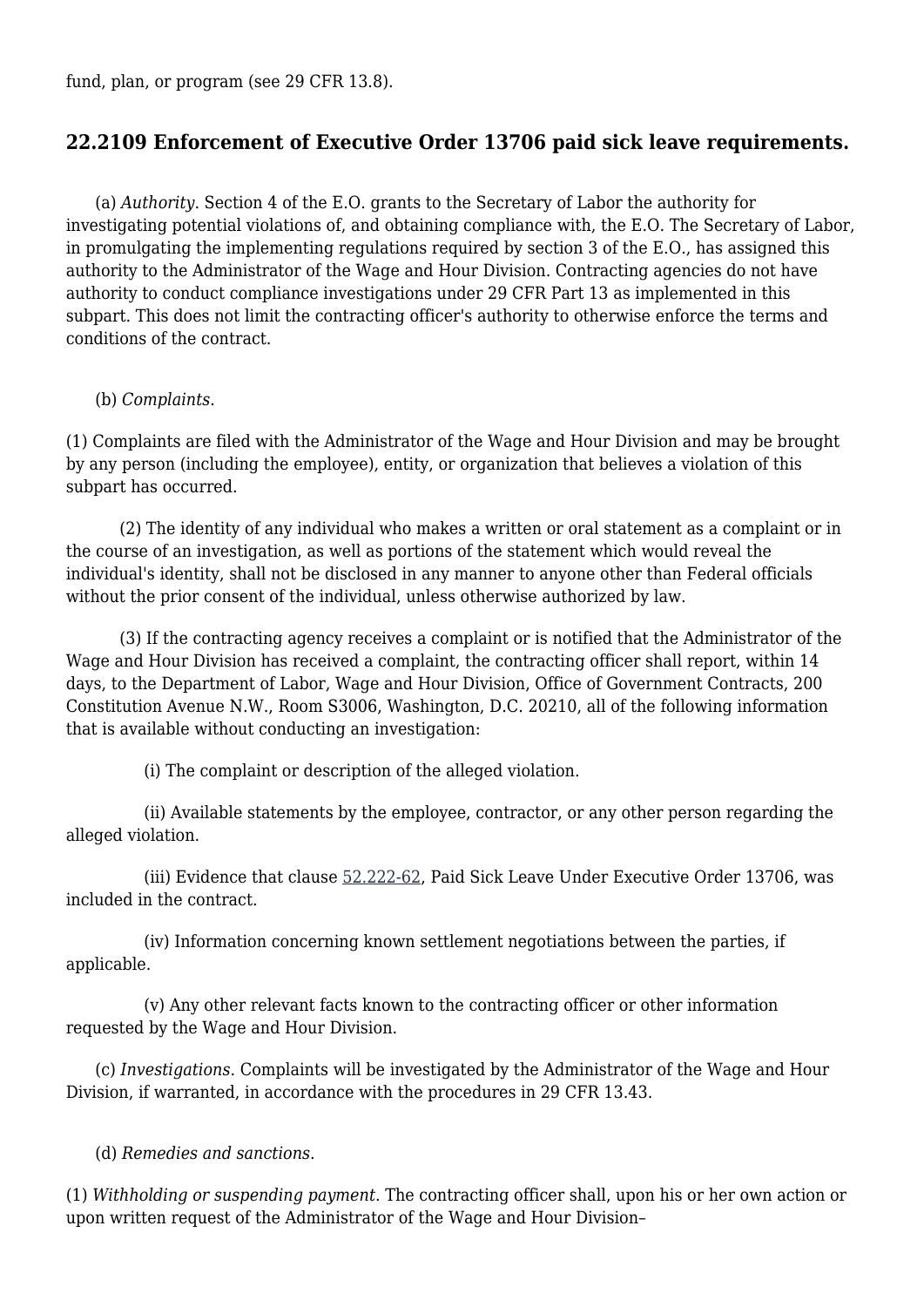(i)

(A) Withhold or cause to be withheld from the contractor under the contract covered by the E.O. or any other Federal contract with the same contractor, so much of the accrued payments or advances as may be considered necessary to pay *employees* the full amount owed to compensate for any violation of E.O. 13706 or 29 CFR Part 13; and

 (B) In the event of any such violation, the contracting agency may, after authorization or by direction of the Administrator of the Wage and Hour Division and written notification to the contractor, take action to cause suspension of any further payment, advance, or guarantee of funds until such violations have ceased; or

 (ii) Take action to cause suspension of any further payment, advance, or guarantee of funds to a contractor that has failed to make available for inspection, copying, and transcription any of the records identified in 29 CFR 13.25.

(2) Civil actions to recover greater underpayments than those withheld.

(i) If the payments withheld under 29 CFR 13.11(c) are insufficient to reimburse all monetary relief due, or if there are no payments to withhold, the Department of Labor, following a final order of the Secretary of Labor, may bring an action against the contractor in any court of competent jurisdiction to recover the remaining amount.

 (ii) The Department of Labor shall, to the extent possible, pay any sums it recovers in this manner directly to the *employees* who suffered the violation(s) of 29 CFR 13.6(a) or (b).

 (iii) Any sum not paid to an employee because of inability to do so within 3 years shall be transferred into the Treasury of the United States as miscellaneous receipts.

 (3) *Termination*. *Contracting officers* may consider the failure of a contractor to comply with the requirements of E.O. 13706 or 29 CFR Part 13 as grounds for termination for default or cause.

(4) Debarment.

(i) The Department of Labor may initiate debarment proceedings under 29 CFR 13.44(d) and 29 CFR 13.52 whenever a contractor is found to have disregarded its obligations under E.O. 13706 or 29 CFR Part 13.

 (ii) *Contracting officers* shall consider notifying the agency suspending and debarring official in accordance with agency procedures when a contractor commits significant violations of contract terms and conditions related to this subpart (see subpart  $9.4$ ).

(5) Remedies for interference.

(i) When the Administrator of the Wage and Hour Division determines that a contractor has interfered with an employee's accrual or use of paid sick leave in violation of 29 CFR 13.6(a), the Administrator of the Wage and Hour Division will notify the contractor and the relevant contracting agency of the interference and request that the contractor remedy the violation.

 (ii) If the contractor does not remedy the violation, the Administrator of the Wage and Hour Division shall direct the contractor to provide any appropriate relief to the affected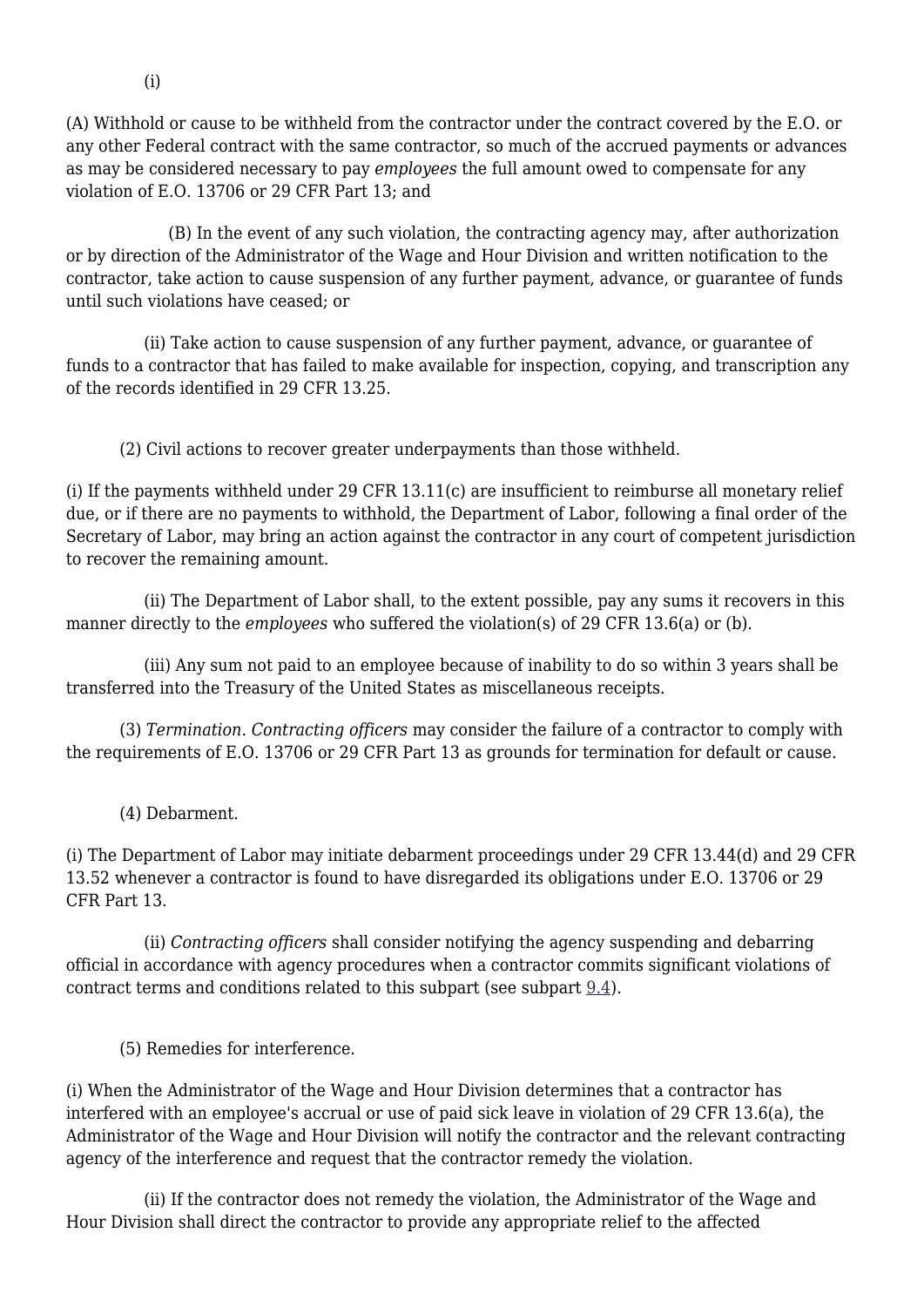employee(s) in the investigative findings letter issued pursuant to 29 CFR 13.51. Such relief may include–

(A) Any pay and/or benefits denied or lost by reason of the violation;

(B) Other actual monetary losses sustained as a direct result of the violation; or

(C) Appropriate equitable or other relief.

 (iii) Payment of liquidated damages in an amount equaling any monetary relief may also be directed unless such amount is reduced by the Administrator of the Wage and Hour Division because the violation was in good faith and the contractor had reasonable grounds for believing it had not violated the E.O. or 29 CFR Part 13.

 (iv) The Administrator of the Wage and Hour Division may additionally direct that payments due on the contract or any other contract between the contractor and the Federal Government be withheld as may be necessary to provide any appropriate monetary relief. Upon the final order of the Secretary of Labor that monetary relief is due, the Administrator of the Wage and Hour Division may direct the relevant contracting agency to transfer the withheld funds to the Department of Labor for disbursement.

(6) Remedies for discrimination.

(i) When the Administrator of the Wage and Hour Division determines that a contractor has discriminated against an employee in violation of 29 CFR 13.6(b), the Administrator of the Wage and Hour Division will notify the contractor and the relevant contracting agency of the discrimination and request that the contractor remedy the violation.

 (ii) If the contractor does not remedy the violation, the Administrator of the Wage and Hour Division shall direct the contractor to provide appropriate relief to the affected employee(s) in the investigative findings letter issued pursuant to 29 CFR 13.51. Such relief may include, but is not limited to–

- (A) Employment;
- (B) Reinstatement;
- (C) Promotion;
- (D) Restoration of leave, or lost pay and/or benefits.

 (iii) Payment of liquidated damages in an amount equaling any monetary relief may also be directed unless such amount is reduced by the Administrator of the Wage and Hour Division because the violation was in good faith and the contractor had reasonable grounds for believing the contractor had not violated the E.O. or 29 CFR Part 13.

 (iv) The Administrator of the Wage and Hour Division may additionally direct that payments due on the contract or any other contract between the contractor and the Federal Government be withheld as may be necessary to provide any appropriate monetary relief. Upon the final order of the Secretary of Labor that monetary relief is due, the Administrator of the Wage and Hour Division may direct the relevant contracting agency to transfer the withheld funds to the Department of Labor for disbursement.